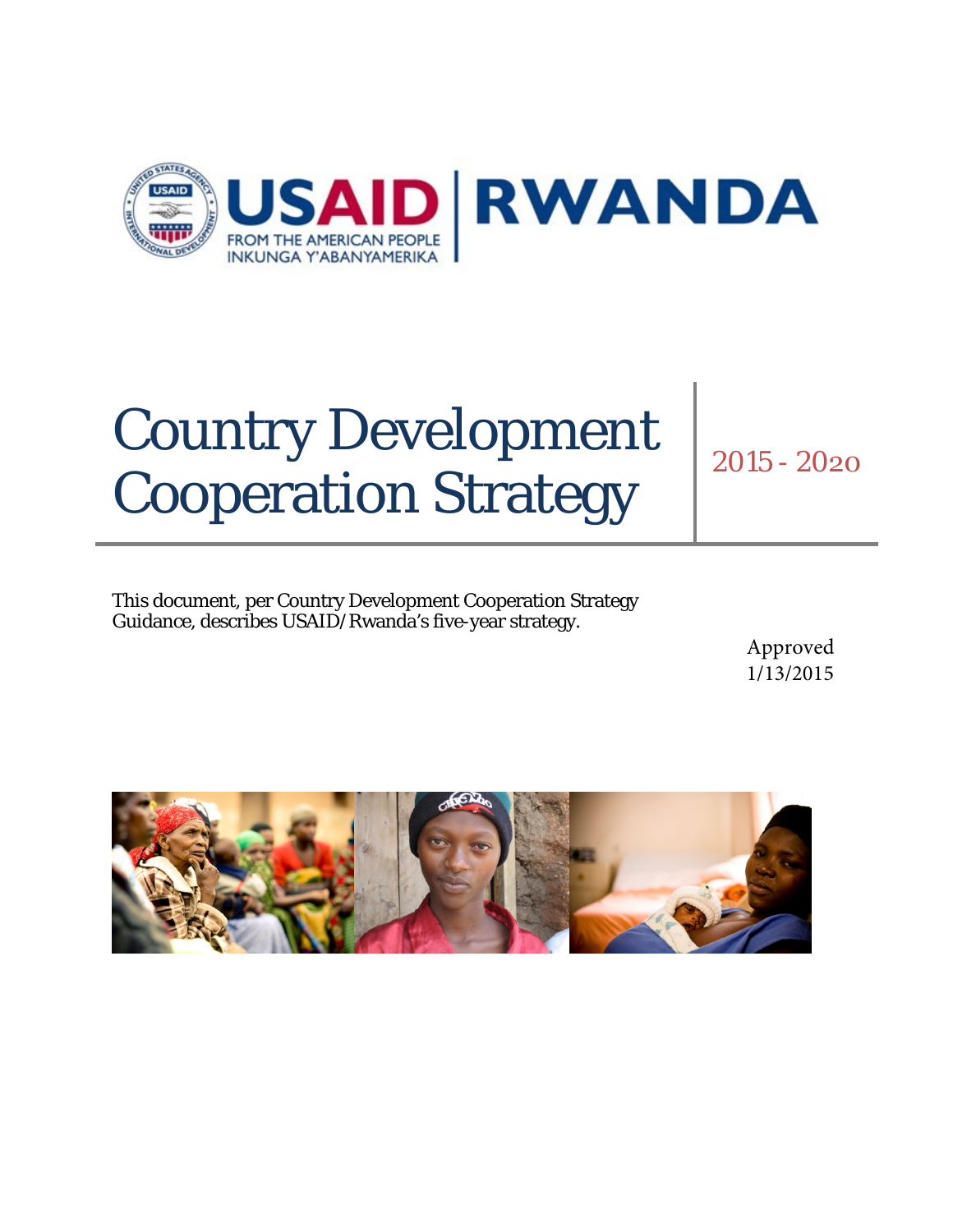# **Table of Contents**

| USAID's 2015-2020 Country Development Cooperation Strategy (CDCS)  9 |
|----------------------------------------------------------------------|
|                                                                      |
|                                                                      |
|                                                                      |
|                                                                      |
|                                                                      |
|                                                                      |
|                                                                      |
|                                                                      |
|                                                                      |
|                                                                      |
|                                                                      |
|                                                                      |
|                                                                      |
|                                                                      |
|                                                                      |
|                                                                      |
|                                                                      |
|                                                                      |
|                                                                      |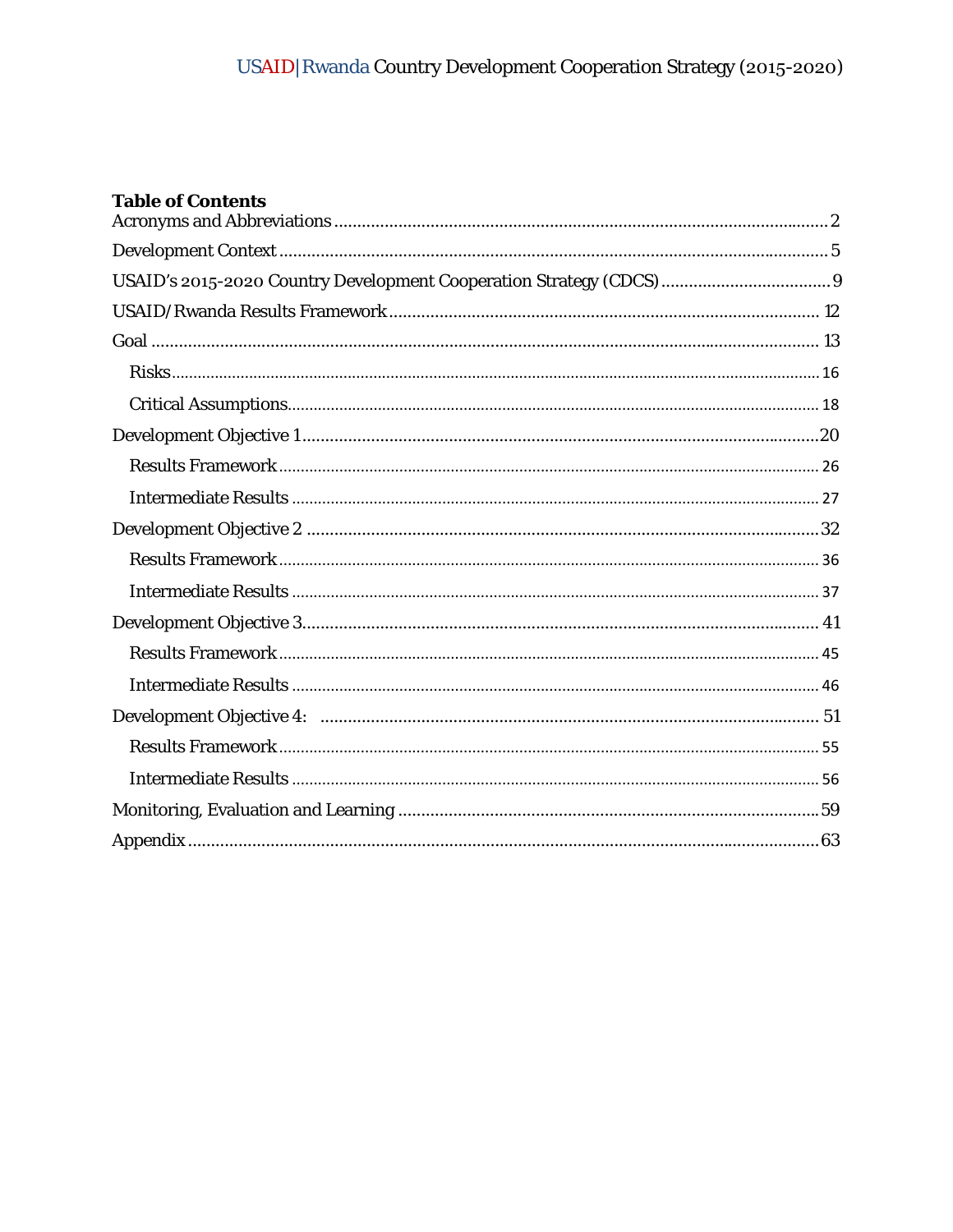# **Acronyms and Abbreviations**

| ARI            | <b>Acute Respiratory Infection</b>                            |
|----------------|---------------------------------------------------------------|
| <b>BEST</b>    | Best Practices at Scale in the Home, Community and Facilities |
| <b>CAADP</b>   | Comprehensive Africa Agriculture Development Program          |
| <b>CBJ</b>     | <b>Congressional Budget Justification</b>                     |
| <b>CDC</b>     | <b>U.S. Centers for Disease Control and Prevention</b>        |
| <b>CDCS</b>    | <b>Country Development Cooperation Strategy</b>               |
| <b>CHAI</b>    | <b>Clinton Health Access Initiative</b>                       |
| <b>CHW</b>     | <b>Community Health Worker</b>                                |
| <b>CIP</b>     | <b>Crop Intensification Program</b>                           |
| <b>CLA</b>     | <b>Collaborating, Learning, and Adapting</b>                  |
| <b>CMHS</b>    | <b>College of Medicine and Health Services</b>                |
| <b>CSO</b>     | <b>Civil Society Organization</b>                             |
| <b>CVA</b>     | <b>Conflict Vulnerability Assessment</b>                      |
| <b>DfID</b>    | <b>Department for International Development</b>               |
| <b>DHS</b>     | <b>Demographic and Health Survey</b>                          |
| <b>DLI</b>     | Development Leadership Initiative                             |
| DO             | <b>Development Objective</b>                                  |
| <b>DOD</b>     | <b>Department of Defense</b>                                  |
| <b>DPCG</b>    | <b>Development Partners Coordination Group</b>                |
| DPT3           | Diphtheria-Pertussis-Tetanus vaccine (3rd dose)               |
| <b>DRC</b>     | <b>Democratic Republic of Congo</b>                           |
| E <sub>3</sub> | <b>Economic Growth, Education, and Environment</b>            |
| EAC            | <b>East African Community</b>                                 |
| <b>EDPRS 2</b> | <b>Economic Development and Poverty Reduction Strategy 2</b>  |
| <b>EICV</b>    | <b>Integrated Household Living Conditions Survey</b>          |
| <b>ESSP</b>    | <b>Education Sector Strategic Plan</b>                        |
| EU             | <b>European Union</b>                                         |
| <b>FAO</b>     | Food and Agriculture Organization                             |
| <b>FDI</b>     | <b>Foreign Direct Investment</b>                              |
| <b>FDLR</b>    | Democratic Front for the Liberation of Rwanda                 |
| FP/RH          | <b>Family Planning and Reproductive Health</b>                |
| <b>FSN</b>     | <b>Foreign Service National</b>                               |
| FtF            | <b>Feed the Future</b>                                        |
| FY             | <b>Fiscal Year</b>                                            |
| G2G            | <b>Government-to-Government</b>                               |
| <b>GBV</b>     | <b>Gender-Based Violence</b>                                  |
| GCC            | <b>Global Climate Change</b>                                  |
| <b>GDP</b>     | <b>Gross Domestic Product</b>                                 |
| GOR            | <b>Government of Rwanda</b>                                   |
| <b>HICD</b>    | Human and Institutional Capacity Development                  |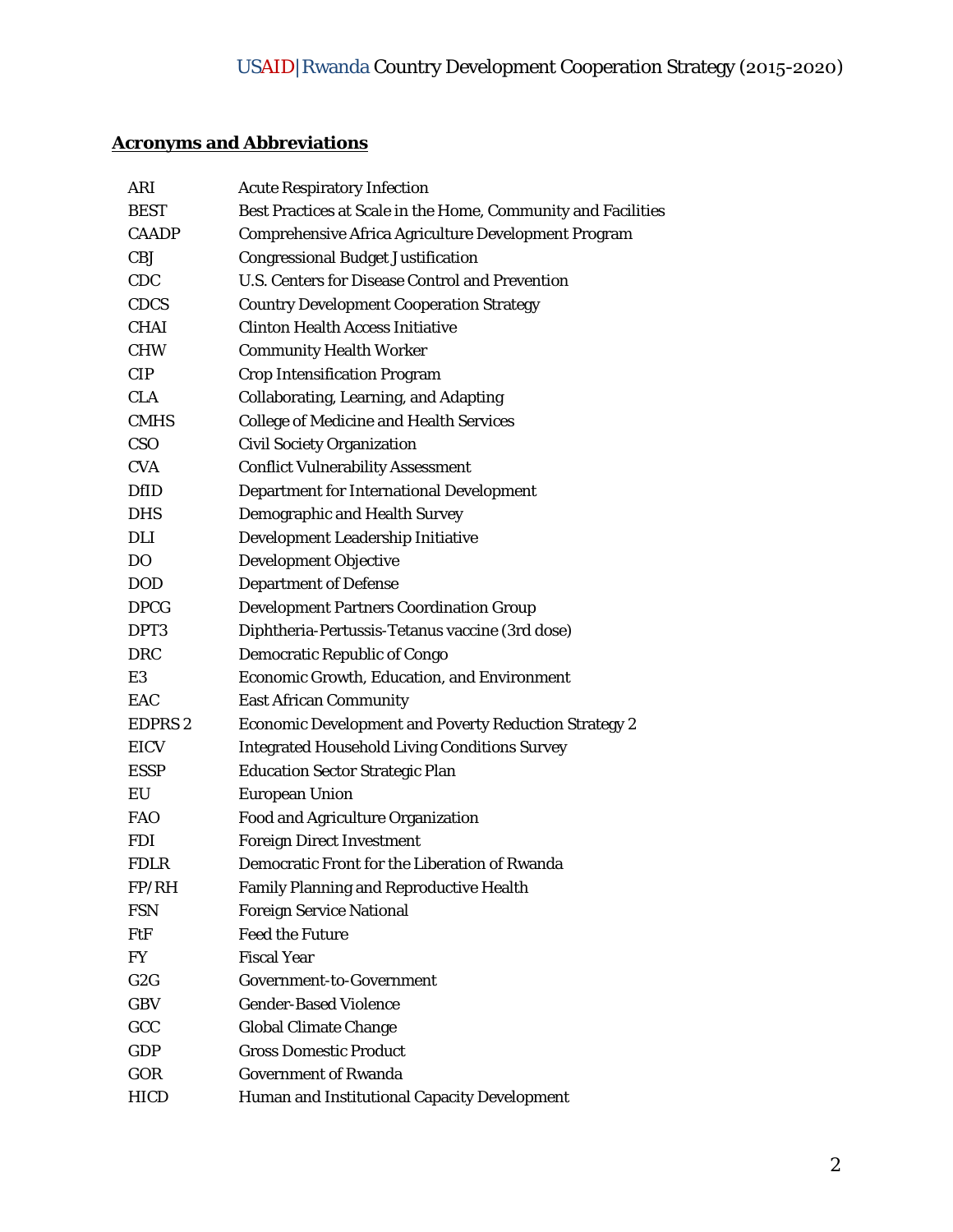# USAID|Rwanda Country Development Cooperation Strategy (2015-2020)

| HLF4             | Busan Fourth High Level Forum on Aid Effectiveness                                        |
|------------------|-------------------------------------------------------------------------------------------|
| <b>HRH</b>       | <b>Human Resources for Health</b>                                                         |
| <b>HSSP III</b>  | Health Sector Strategic Plan                                                              |
| <b>IFC</b>       | <b>International Finance Corporation</b>                                                  |
| <b>IFDC</b>      | <b>International Fertilizer Development Center</b>                                        |
| <b>IFPRI</b>     | <b>International Food Policy Research Institute</b>                                       |
| <b>ILPD</b>      | <b>Institute of Legal Practice and Development</b>                                        |
| <b>INGO</b>      | <b>International Non-Governmental Organization</b>                                        |
| IR               | <b>Intermediate Result</b>                                                                |
| <b>ITN</b>       | <b>Insecticide-Treated Mosquito Net</b>                                                   |
| KIE              | <b>Kigali Institute of Education</b>                                                      |
| M&E              | <b>Monitoring and Evaluation</b>                                                          |
| <b>MCC</b>       | Millennium Challenge Corporation                                                          |
| <b>MCH</b>       | <b>Maternal and Child Health</b>                                                          |
| ME&L             | Monitoring, Evaluation, and Learning                                                      |
| <b>MIDIMAR</b>   | Ministry of Disaster Management and Refugee Affairs                                       |
| <b>MIFOTRA</b>   | Ministry of Public Service and Labor                                                      |
| <b>MIGEPROF</b>  | Ministry of Gender and Family Promotion                                                   |
| <b>MINAGRI</b>   | <b>Ministry of Agriculture</b>                                                            |
| <b>MINALOC</b>   | <b>Ministry of Local Government</b>                                                       |
| <b>MINECOFIN</b> | Ministry of Finance and Economic Planning                                                 |
| <b>MINEDUC</b>   | <b>Ministry of Education</b>                                                              |
| <b>MINICOM</b>   | Ministry of Trade and Industry                                                            |
| <b>MINIJUST</b>  | <b>Ministry of Justice</b>                                                                |
| <b>MININFRA</b>  | <b>Ministry of Infrastructure</b>                                                         |
| <b>MINIRENA</b>  | <b>Ministry of Natural Resources</b>                                                      |
| <b>MINISANTE</b> | <b>Ministry of Health</b>                                                                 |
| <b>MINIYOUTH</b> | <b>Ministry of Youth</b>                                                                  |
| <b>MIYCN</b>     | Maternal Infant and Young Child Nutrition                                                 |
| <b>NNP</b>       | <b>Nyungwe National Park</b>                                                              |
| MOH              | <b>Ministry of Health</b>                                                                 |
| <b>MONUSCO</b>   | United Nations Organization Stabilization Mission in the DRC                              |
| <b>MSME</b>      | Micro, Small, and Medium-sized Enterprises                                                |
| <b>NUR</b>       | <b>National University of Rwanda</b>                                                      |
| <b>NURC</b>      | National Unity and Reconciliation Commission                                              |
| <b>OE</b>        | <b>Operating Expense</b>                                                                  |
| <b>OECD/DAC</b>  | Organization for Economic Cooperation and Development/Development Assistance<br>Committee |
| <b>OVC</b>       | <b>Orphans and Vulnerable Children</b>                                                    |
| <b>PEPFAR</b>    | President's Emergency Plan for AIDS Relief                                                |
| <b>PES</b>       | <b>Payment for Ecosystem Services</b>                                                     |
| <b>PMI</b>       | Presidential Malaria Initiative                                                           |
| <b>PSA</b>       | <b>Private Sector Association</b>                                                         |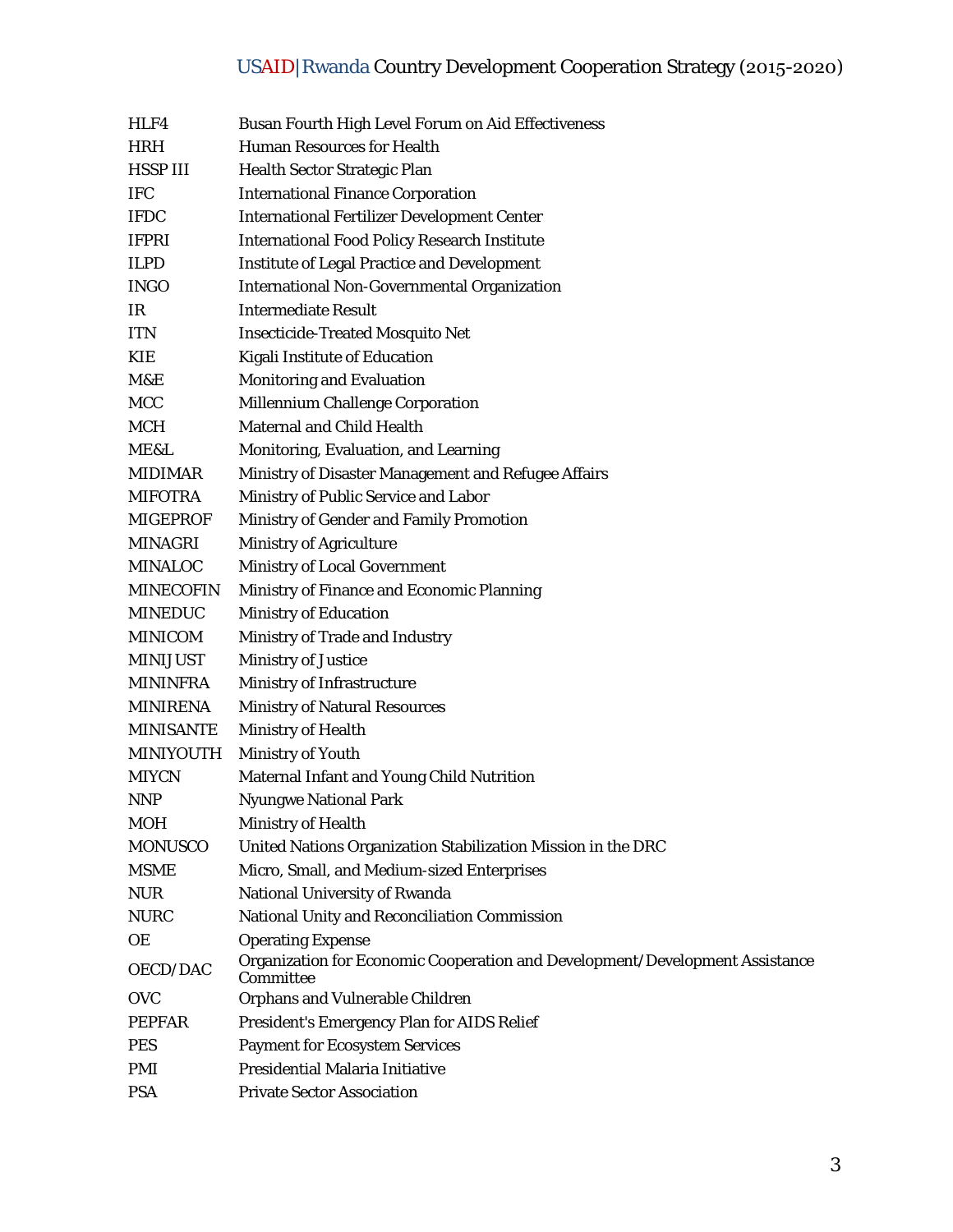# USAID|Rwanda Country Development Cooperation Strategy (2015-2020)

| <b>PSTAII</b> | <b>National Agriculture Strategy</b>              |
|---------------|---------------------------------------------------|
| <b>PTAs</b>   | <b>Parent-Teacher Associations</b>                |
| <b>RAB</b>    | Rwanda Agriculture Board                          |
| <b>RCA</b>    | <b>Rwanda Cooperative Agency</b>                  |
| <b>RDB</b>    | <b>Rwanda Development Board</b>                   |
| <b>REMA</b>   | <b>Rwanda Environment Management Authority</b>    |
| RGB           | Rwanda Governance Board                           |
| <b>RNRA</b>   | <b>Rwanda National Resources Authority</b>        |
| <b>RPF</b>    | <b>Rwandan Patriotic Front</b>                    |
| <b>SBMP</b>   | <b>School-Based Mentoring Program</b>             |
| <b>SPS</b>    | <b>Sanitary and Phytosanitary</b>                 |
| TB            | <b>Tuberculosis</b>                               |
| <b>TCN</b>    | <b>Third Country National</b>                     |
| <b>TLM</b>    | <b>Teaching and Learning Materials</b>            |
| <b>UN</b>     | <b>United Nations</b>                             |
| <b>UNAIDS</b> | United Nation's Program on HIV and AIDS           |
| <b>UNDP</b>   | <b>United Nation's Development Program</b>        |
| <b>UNFPA</b>  | <b>United Nation's Population Fund</b>            |
| <b>UNICEF</b> | <b>United Nation's Children Fund</b>              |
| <b>USDH</b>   | <b>United States Direct Hire</b>                  |
| <b>USG</b>    | <b>United States Government</b>                   |
| <b>USPSC</b>  | <b>United States Personal Services Contractor</b> |
| <b>WASH</b>   | Water, Sanitation and Hygiene                     |
| <b>WDA</b>    | <b>Workforce Development Authority</b>            |
| <b>WFP</b>    | <b>World Food Program</b>                         |
| <b>WHO</b>    | <b>World Health Organization</b>                  |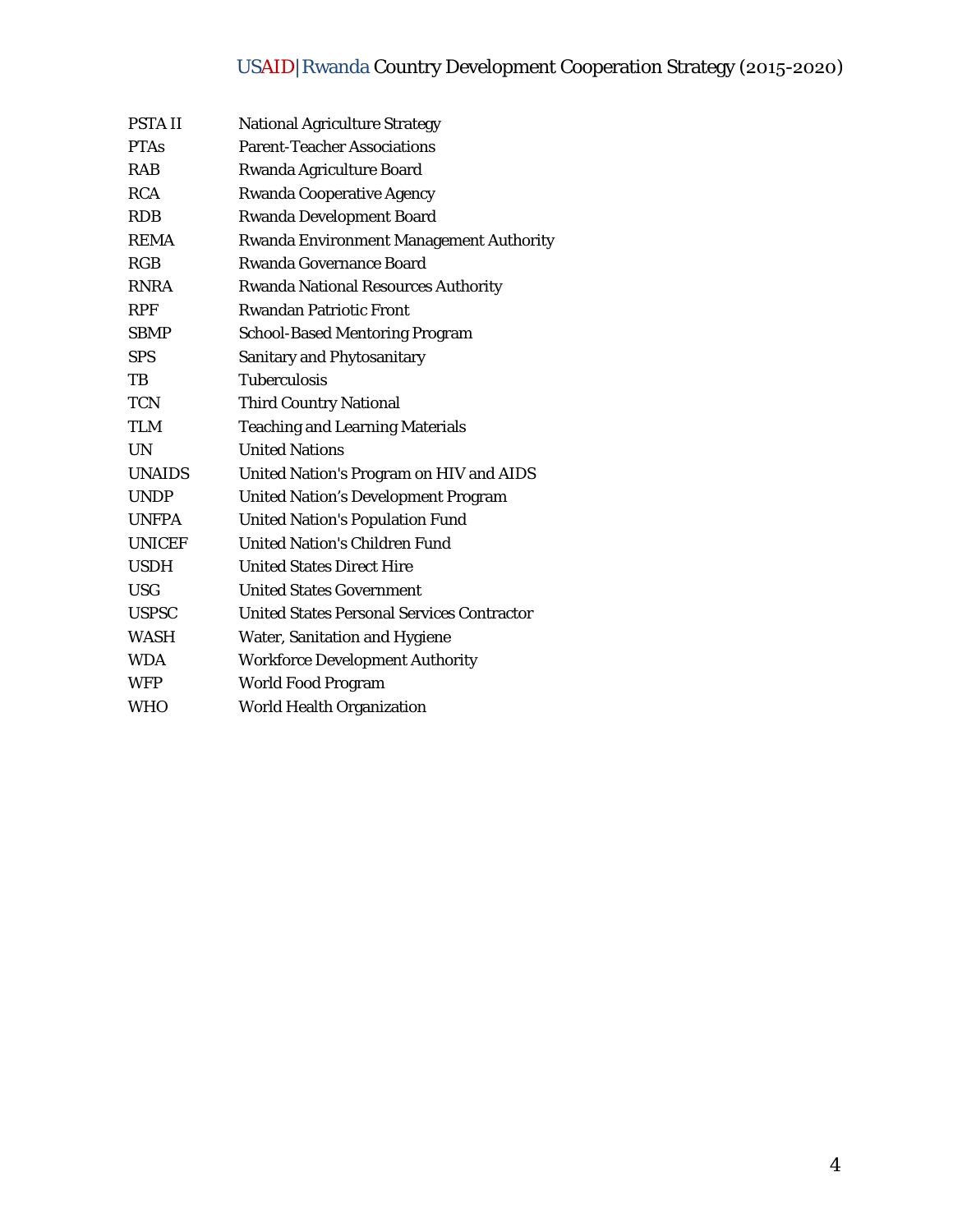#### **Development Context**

Rwanda's extraordinary recovery from complete political, economic and social collapse after the 1994 genocide represents one of Africa's most dramatic and encouraging success stories. The Government of Rwanda (GOR) has made a decisive commitment to confront its daunting development challenges head-on, and to undertake a fundamental, broad-based economic and social transformation intended to produce sustainable and equitable national development. This commitment has already yielded highly-visible results in terms of prolonged peace and political stability, as well as major economic and social progress. Annual economic growth rates are among Africa's highest, and huge strides have been made in social indicators such as child and infant mortality, household income, and primary-school enrollment levels. Nevertheless, Rwanda remains among the world's poorest and most densely populated countries, and a strong partnership between the GOR and international donors must continue if Rwanda is to reach middle-income status.

#### *Opportunities*

Rwanda represents an extraordinary opportunity for the United States Government (USG) to put its foreign policy priorities into practice by supporting a clear, reasoned and wholly country-owned development vision, in cooperation with a committed and disciplined partner-country government. It also represents a unique opportunity for USAID to operationalize its new strategies for delivering development assistance more efficiently, effectively and sustainably, through the application of aid effectiveness principles under the aegis of the USAID *Forward* initiative.1

Rwanda's agricultural sector presents opportunities for innovative, targeted investments in areas such as value-chain development and strengthening (maize, beans and dairy), and in GOR policy reform to encourage agriculture-sector investment, including privatization of input markets, improved rural transportation infrastructure, and more efficient and cost-effective post-harvest handling and storage of crops. The household-income multiplier potential of these sub-sectors provides an opportunity to ease the transition from small-scale and subsistence agriculture to a more commercialized agriculture sector that provides a significantly diversified range of employment and business opportunities for small farmers.

The GOR's recognition of the necessity to increase public access to education and, enrollment, and school attendance provides an opportunity to support the essential other half of the equation education quality. Appropriately targeted interventions in providing foundational literacy and numeracy skills for children in early primary school can provide a long-term foundation for building a workforce capable of supporting the national development vision of a modern servicebased economy. In addition, relevant investments in youth and workforce development will allow Rwanda to better capitalize on the "youth dividend" and promote transformation of the youth bulge in an educated and highly skilled labor force.

Rwanda is internationally recognized for its high level commitment to promoting gender equality and women's empowerment. Findings from the USAID/Rwanda Gender Assessment completed in 2011, show that women were key drivers of Rwanda's economic recovery and development after the 1994 genocide. In the immediate post-conflict period, the GOR undertook radical and far-reaching reforms to address the political, social, legal, and economic status of women. Additionally, the

<sup>&</sup>lt;sup>1</sup>USAID *Forward* is an Agency management and policy-reform designed to build USAID's capacity as a world leader in providing high-impact, cost-effective and sustainable development assistance.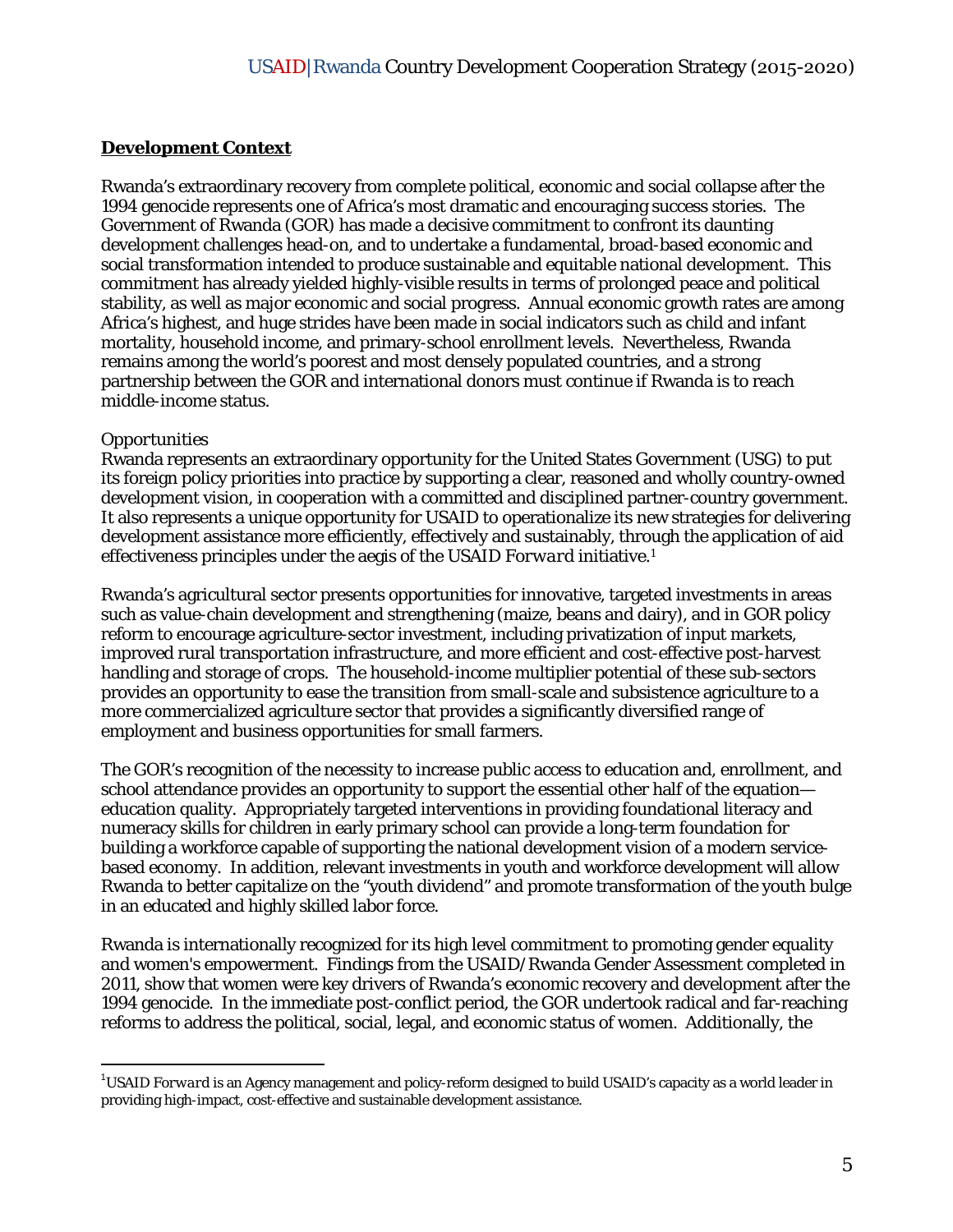Constitution of Rwanda, adopted in 2003, pro-actively promotes gender equality. It outlaws any form of gender discrimination, and incorporates the principle of equality within marriage, and requires women to hold at least 30 percent of decision-making positions in the GOR. The National Gender Policy of 2010 contributes to reducing gender inequalities in all sectors, as a key component of sustainable development, with more emphasis on inclusion of groups that are traditionally marginalized, such as women and children (orphans and vulnerable children).

Rwanda has made remarkable strides in reforms that have placed gender at the forefront of Rwanda's leadership, and have empowered women to influence policy-making, planning, and resource allocation processes. Sixty-four percent of Rwanda's parliament are female, and several cabinet-level positions are held by women. The Ministry of Gender and Family Promotion, the Ministry of Finance and Economic Planning, and the Gender Monitoring Office work together to provide guidance for developing gender-sensitive strategies and programs. Recent engagement by the private sector in gender equality and women's empowerment has increased and creates an opportunity for USAID to implement the Agency's Gender Policy and to support the GOR's efforts in addressing gender inequalities. USAID/Rwanda's programs will help support more changes on the ground through gender integration across all sectors.

Pursuing public-private partnerships in Rwanda will allow USAID to leverage the amount of funding available for targeted and collaborative interventions, which have potential to increase the likelihood of the private sector's engagement and to sustain achieved results. USAID/Rwanda will develop and put into practice a standard screening tool for technical offices to use during the project development stage to determine if a planned intervention is a likely candidate to be pursued through a public-private partnership. Attention will be given to ensure that public-private partnerships actually increase the provision of a public good, which would not be possible without USAID support.

Finally, Rwanda offers an opportunity to work cooperatively with the GOR and civil society to promote the rule of law, protect civil rights and liberties, and increase the accountability and effectiveness of governance and public-policy formulation and application. These serve to increase private citizens' voice in national decision-making, while building trust and mutual respect between GOR institutions and Rwanda's civil society. This is vital to Rwanda's ability to maintain its current consensus on national development policy while sustaining the dramatic recovery it has achieved since 1994.

#### *Challenges*

Rwanda's recovery is even more impressive when considering its natural resource endowment, geographic position, human-resource base and economic infrastructure. Rwanda ranks 151 out of 187 in the UNDP's Human Development Index 2014. While it is the African continent's most densely-populated nation, at 416 people per square kilometer,<sup>2</sup> it is also among the least urbanized. Eighty-five percent of the population in Rwanda is rural,<sup>3</sup> and 80 percent is employed in agriculture, of whom 86 percent are women<sup>4</sup> and mostly of a low-productivity, subsistence nature. This low productivity is evidenced by the fact that, despite engaging the bulk of the labor force, agriculture only constitutes 31 percent of GDP.<sup>5</sup> In addition, 2012 Education Statistics shows that

<sup>&</sup>lt;sup>2</sup>*Rwanda*. UNdata. Web. 04 May 2012. <<u>http://data.un.org/CountryProfile.aspx?crName=RWANDA</u>>.<br><sup>3</sup>*The Third Integrated Households Living Conditions Survey: Main Indicators Report*. Rep. National Institute of

Statistics of Rwanda, Feb. 2012. Web. <http://statistics.gov.rw/publications/third-integrated-household-living-conditions-survey-eicv-3-main-indicators-report>.

conditions-survey-eicv-3-main-indicators-report>. <sup>4</sup> *Agriculture Gender Strategy.* Ministry of Agriculture and Animal Resources, Rwanda, January 2012.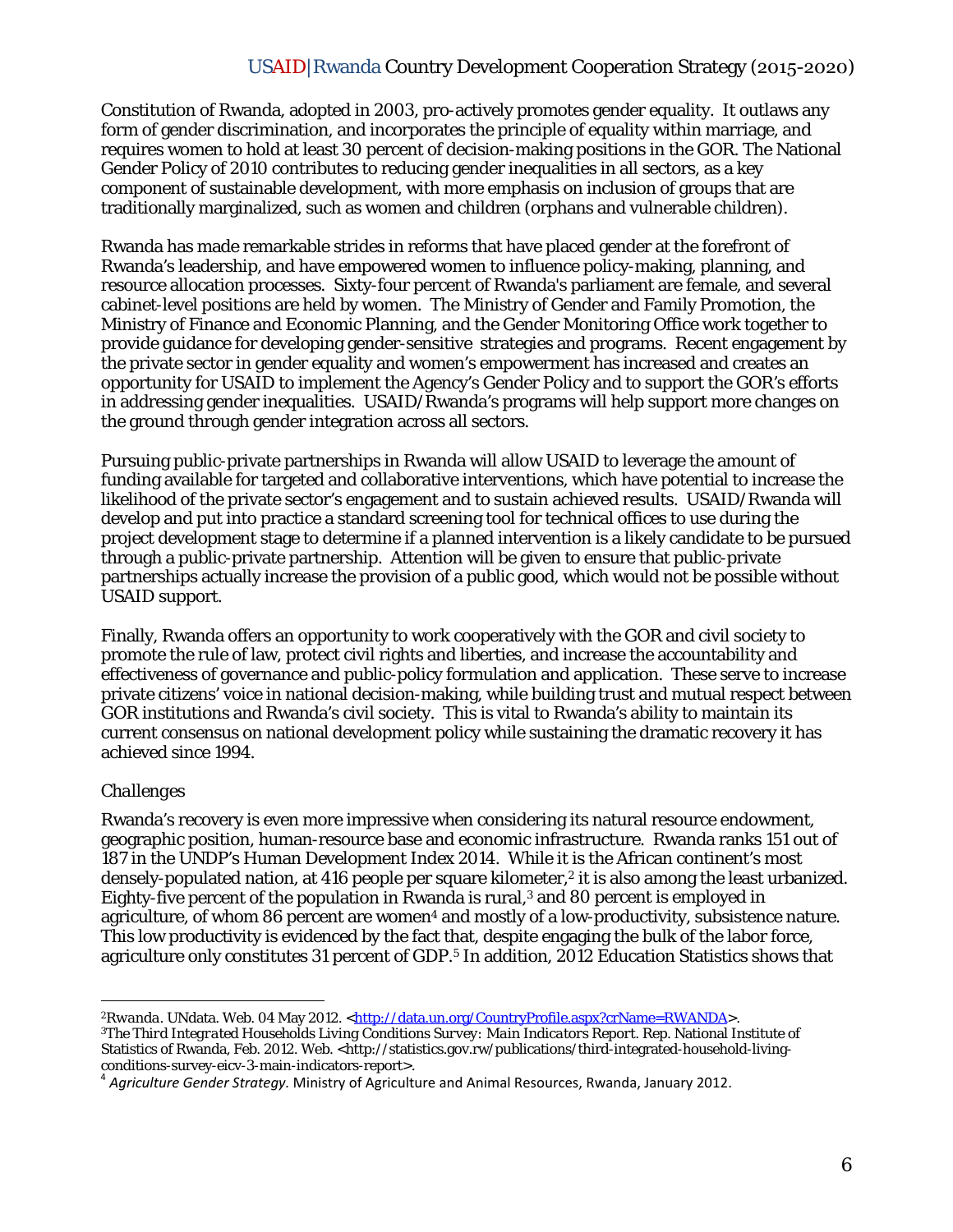# USAID|Rwanda Country Development Cooperation Strategy (2015-2020)

the literacy rates in Rwanda are estimated at 47.8 percent for women and 58.1 percent for men. Furthermore, 25 percent of women have never attended school, compared to 17 percent of men.

The rural population suffers disproportionately from chronic household food insecurity, due primarily to a mutually-reinforcing combination of low agricultural productivity and poverty. Forty-seven percent of female-headed households compared to 44.3 percent of men live below the poverty line and are considered potentially vulnerable.6 Maternal and under-five child mortality continue to be high at 487 and 76 per 1,000 live births<sup>7</sup> respectively. HIV prevalence is estimated at 3.0 percent;<sup>8</sup> this is a relatively low figure for Africa that yet still imposes an extremely heavy burden on the public health system—and the foreign assistance donors that finance it—given the number of individuals (over 65,000) reliant on free or subsidized Anti-Retroviral Therapy (ART). Women have a higher HIV prevalence rate than men - 3.7 percent versus 2.2 percent. Female sex workers were found to have an HIV prevalence of 51 percent, highlighting the need to adopt project strategies for vulnerable women and girls.

While health indicators have been trending in a decidedly positive direction in recent years, chronic malnutrition (i.e. stunting) remains severe and widespread, particularly among children under five years (44 percent).9 Rwanda has a high-level government commitment to reducing the burden of chronic malnutrition in the country. In an effort to increase public awareness about the importance of nutrition, a nationwide 1,000 Days campaign, was launched in 2013, with USAID's support.

The USAID/Rwanda Nutrition Working Group has pushed forward with a more detailed analysis to better understand the challenges and main contributing factors to the country's stunting problem, in order to best focus our upcoming project designs and activities. According to the data in Rwanda, the likely best overall tactic that would most reduce malnutrition is the reduction of rural poverty accompanied by increased consumption of animal source foods such as milk, eggs and meat.

Rwanda's private sector is small, local and poorly capitalized. As the country has virtually no industrial base, most inputs and finished products must be imported. Due to the distance to the nearest port—nearly 1,000 miles away (in Dar es Salaam, Tanzania)—imported goods carry up to a 40 percent transport-cost premium. Combined with the high cost of energy, Rwandan industry is at a severe cost disadvantage. The domestic labor force is largely uneducated and possesses few skills required to function in a modern economy. Given Rwanda's geographic isolation; very small domestic market; low-skilled, low-productivity labor force; and high cost of operation, it is not currently an attractive destination for sufficient foreign direct investment that could leverage broader economic growth.

Over recent years, Rwanda has experienced heavy floods exacerbated by deforestation and changes in land use. The average temperatures in Rwanda are projected to increase up to 2.5 degrees Celsius over the next twenty to eighty years. In addition, an increase in total annual precipitation and altered seasonality is likely to be expected. Because of these issues, the GOR has made climate change a political priority. The GOR's Economic Development and Poverty Reduction Strategy 2 (EDPRS 2) and other sector strategies, such as the National Green Growth and Climate Adaptation Strategy, highlights climate change and the environment as an important policy issue. However,

 $<sup>6</sup>$ Ibid.</sup>

<sup>7</sup> Ibid.

<sup>8</sup> Ibid.

<sup>9</sup>*2010 Rwanda Demographic and Health Survey: Key Findings*. National Institute of Statistics of Rwanda and ICF International. 2012. Calverton, Maryland, USA: NISR and ICF International.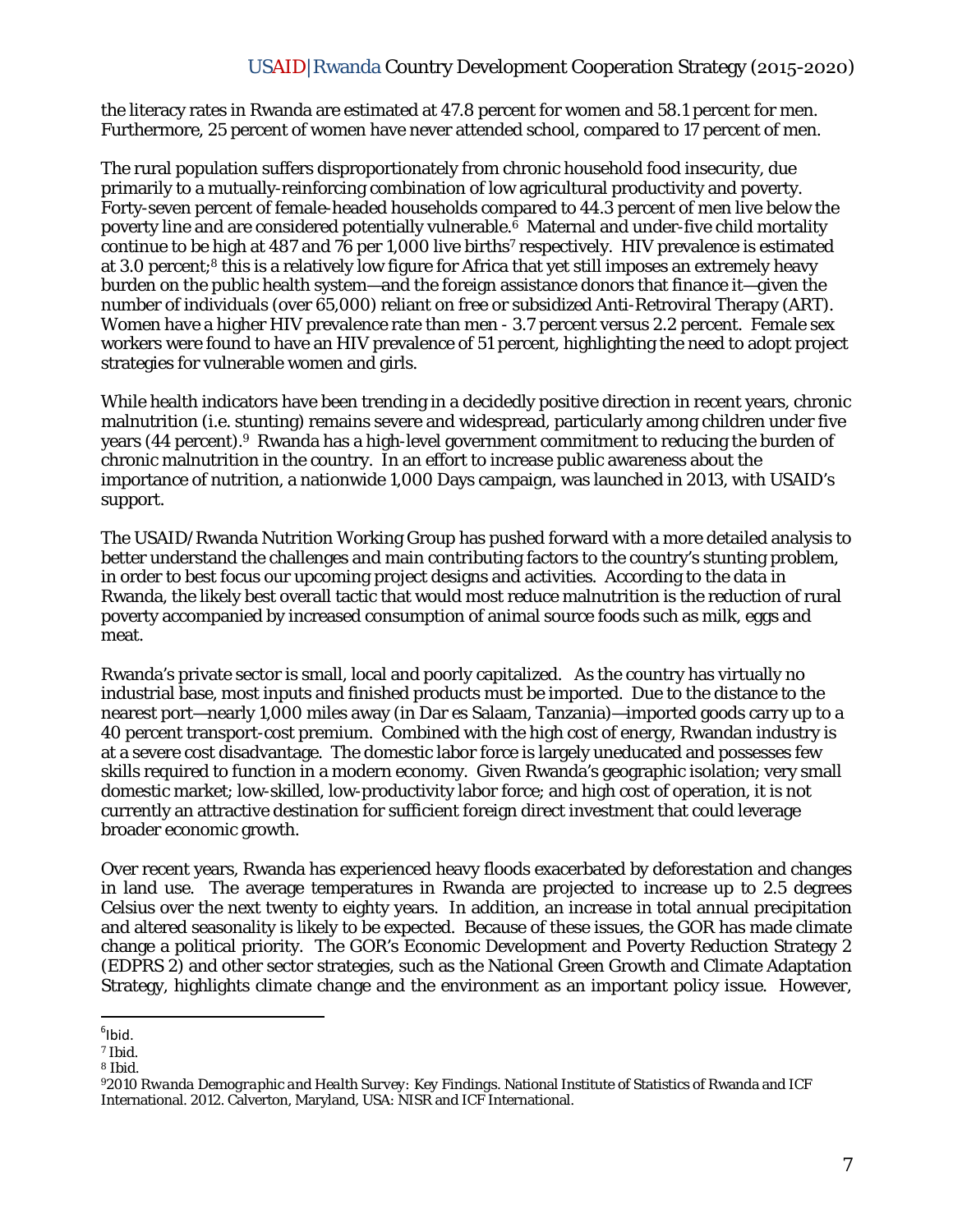#### USAID|Rwanda Country Development Cooperation Strategy (2015-2020)

there remains an unmet need to integrate climate change into programming. This is likely due to lack of understanding of climate impact on sectors; difficulty integrating climate adaptation into activities; limited funding for implementation; and resistance to change from standard practices. In addition, civil society and university engagement on climate change in Rwanda remains relatively weak.

On the democracy and governance front, Rwanda is among the least corrupt in the developing world, service delivery is steadily improving and Rwanda is seen worldwide as a model for government efficiency and effectiveness. . Under the disciplined, visionary leadership of President Paul Kagame since the 1994 Genocide, the government has been exemplary in its commitment to broad-based, equitable national development and in its intolerance of corruption. Although GOR policy around Democracy and Governance issues is publically supportive of open political space, the implementation of the policy is often lacking. Rwanda's development vision and policyimplementation modality has a top-down approach, with limited opportunity for individuals or organizations to propose policy alternatives. As such, citizens are reluctant to publicly express disagreement with government policy and actions. Although the government at times permits citizens to highlight deficiencies in service delivery, the ability of the press and civil society to report on policy or programmatic challenges is severely constrained. .

While the population at large is appreciative of increased public access to, and quality of, government services, including education, health care and transportation infrastructure, two consecutive USAID Conflict Vulnerability Assessments (in 2005 and 2011) have detected consistent frustration on the part of individuals and civil-society organizations (CSOs) over the GOR's preference for top-down public-policy formulation and implementation. The development of a vibrant, knowledge-based economy, which is at the core of the GOR's development vision, will require an empowered citizenry—including that part organized into CSOs—that is able to play a full role in public life, including the ability to participate in, and freely and publicly criticize, the formulation and implementation of policy.

The 2011 USAID/Rwanda Gender Assessment highlights that, in many respects of gender integration, it has proven difficult to translate Rwanda's strong leadership stance, and positive legal and institutional framework, into effective change on the ground, especially for the majority of the population living in rural areas. Extensive outreach and sensitization efforts, knowledge of the rights enshrined in these gender sensitive laws and policies, and the capacity to enforce them effectively, remain limited. While progress for women on the political front has been impressive, especially at the national level, progress in women's economic empowerment has not been as strong and economic opportunities, and the associated benefits, remain markedly genderdifferentiated. The country still face barriers to transform gender relations on the ground; challenge cultural barriers that still leave women marginalized both economically and in terms of household- and community-level decision-making, and which perpetuate stereotypes of masculinity that are disabling for men and often conceal important male gender issues with respect to changing roles, conflict, and sexual violence.

Furthermore, the prevalence of gender based violence (GBV) is high in Rwanda. Addressing GBV will require strong collaboration among public and private stakeholders to develop and implement a multi-pronged approach that addresses societal and cultural norms, including male attitudes towards and female tolerance of violence, and ensures accessibility of services. According to Rwanda's 2010 Demographic and Health Survey, 48 percent of women have experienced physical and/or sexual violence. Overall, 5 percent of women who are or have been married have experienced some kind of violence (physical or sexual) from their husband or partner, and 44 percent have experienced some form of spousal violence in the past 12 months. Women who are employed and earning money are more likely to report having experienced physical violence than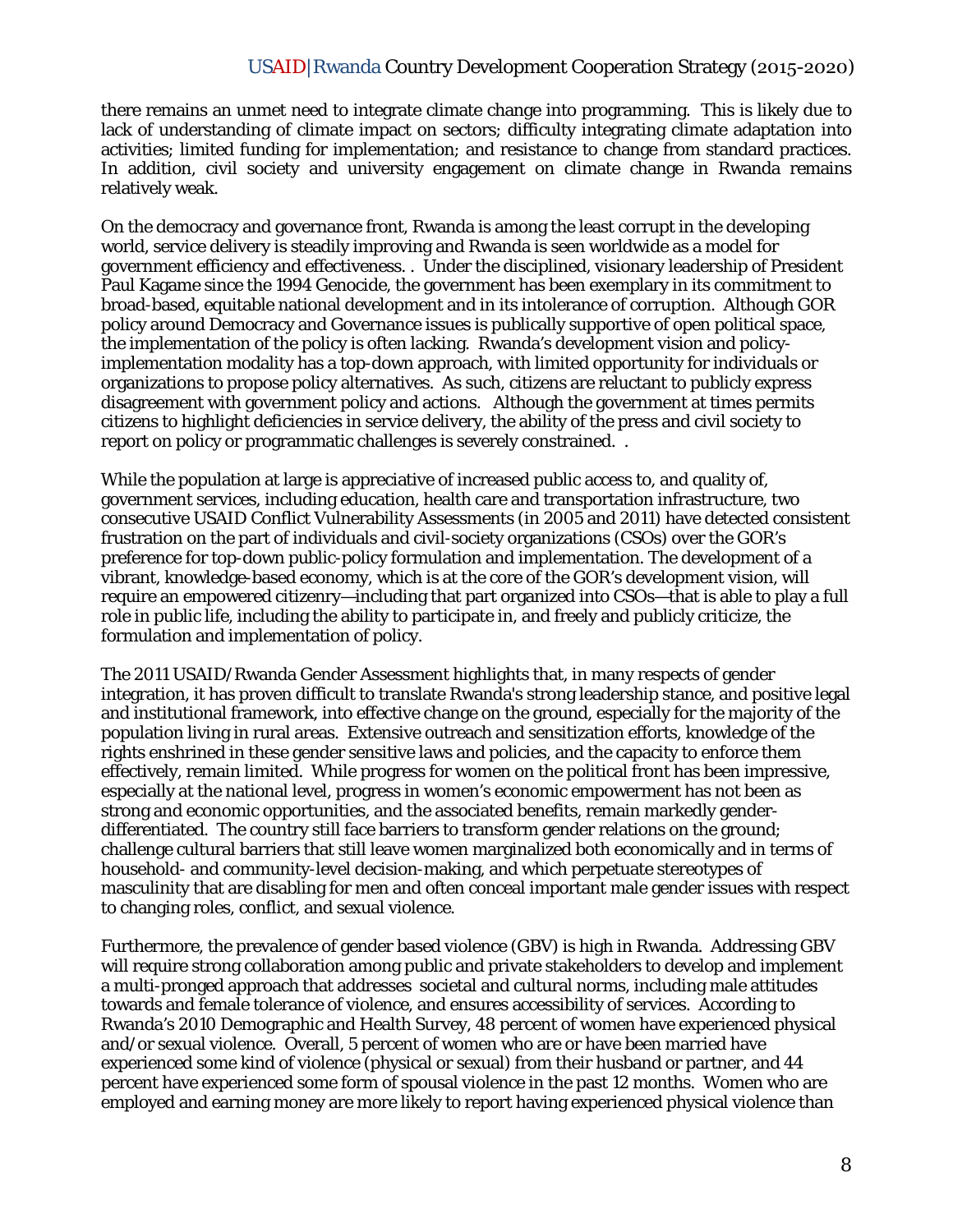women who are unemployed or employed but not paid in cash. Twenty-two percent of women have experienced sexual violence, which is more than one in five women.

#### **USAID's 2015-2020 Country Development Cooperation Strategy (CDCS)**

As evidenced above, Rwanda's complex development context combines enormous positives and daunting overall development challenges. USAID/Rwanda's 2015-2020 CDCS strongly supports the positives, while forthrightly addressing the challenges. The goal of the CDCS is to help accelerate Rwanda's progress to middle income status and better quality of life through sustained growth and reduction of poverty. All USAID activities, projects, programs and initiatives have this goal as their unifying principle and will take into consideration gender equality perspectives, capacity building, and global climate change across development sectors. The CDCS goal will also contribute to the outcomes specified in the Gender Equality and Female Empowerment Policy by promoting equal participation and access to national socio-economic programs, services, and resources and creating opportunities to strengthen women and girls' leadership role, decisionmaking, and power dynamics in the Rwandan society.

The 2015-2020 CDCS is fully aligned with GOR development priorities, which are comprehensively spelled out in a series of national strategic documents: Launched in 2000, and revised in May 2012, Vision 2020<sup>10</sup> describes a long-term vision for Rwanda's development while the second iteration of the Economic Development and Poverty Reduction Strategy (EDPRS2)<sup>11</sup> and a series of sectoral strategies detail a practical approach to achieving Vision 2020 goals over the medium-term. Vision 2020 identifies the following goals:

- Short-term: *Macroeconomic Stability and Wealth Creation to Reduce Aid Dependency*.
- Medium-term: *Transition the Country from an Agrarian to a Knowledge-based Economy*.
- Long-term: *Create a Productive Middle Class and Foster Entrepreneurship*.

Successful achievement of Vision 2020 will be measured by the relative achievement of goals under six pillars, covering: 1) good governance and a capable state; 2) human resource development and a knowledge-based economy; 3) a private-sector led economy; 4) infrastructure development; 5) productive and market-oriented agriculture, and 6) regional and international economic integration.

The GOR has developed sectoral medium-term strategies to keep Vision 2020 progress on track. The most recent EDPRS 2 covering the period of 2013-2017, highlights key goals—many of which address priorities, which are also outlined in this CDCS—including poverty reduction, agriculture sector development, capacity building, improved health status, and integrated social protection programming, among others. USAID/Rwanda development priority areas will integrate gender perspectives based on gender inequalities identified and recommendations from gender analyses recently completed to inform Project Appraisal Documents. As a result, these efforts will contribute to the EDPRS2 goal aimed at addressing the needs of all groups to realize rapid economic growth through mainstreaming gender and family in planning, budgeting, and developing gender sensitive programs/projects at national and local levels.

The GOR is a leader in applying aid-effectiveness principles to its relationship with development partners (donor countries and organizations); this is being achieved by strengthening GOR systems to meet partner requirements for delivering assistance, including public financial-management systems, as well as increased use of sector program assistance and sector-wide approaches, and

<sup>&</sup>lt;sup>10</sup>*Rwanda Vision 2020*. Rep. Republic of Rwanda. Web. <<u>http://www.minecofin.gov.rw/webfm\_send/1700</u>>. 11*Economic Development and Poverty Reduction Strategy 2008-2012*. Rep. Republic of Rwanda, Sept. 2007. Web.

<sup>&</sup>lt;http://siteresources.worldbank.org/INTRWANDA/Resources/EDPRS-English.pdf>.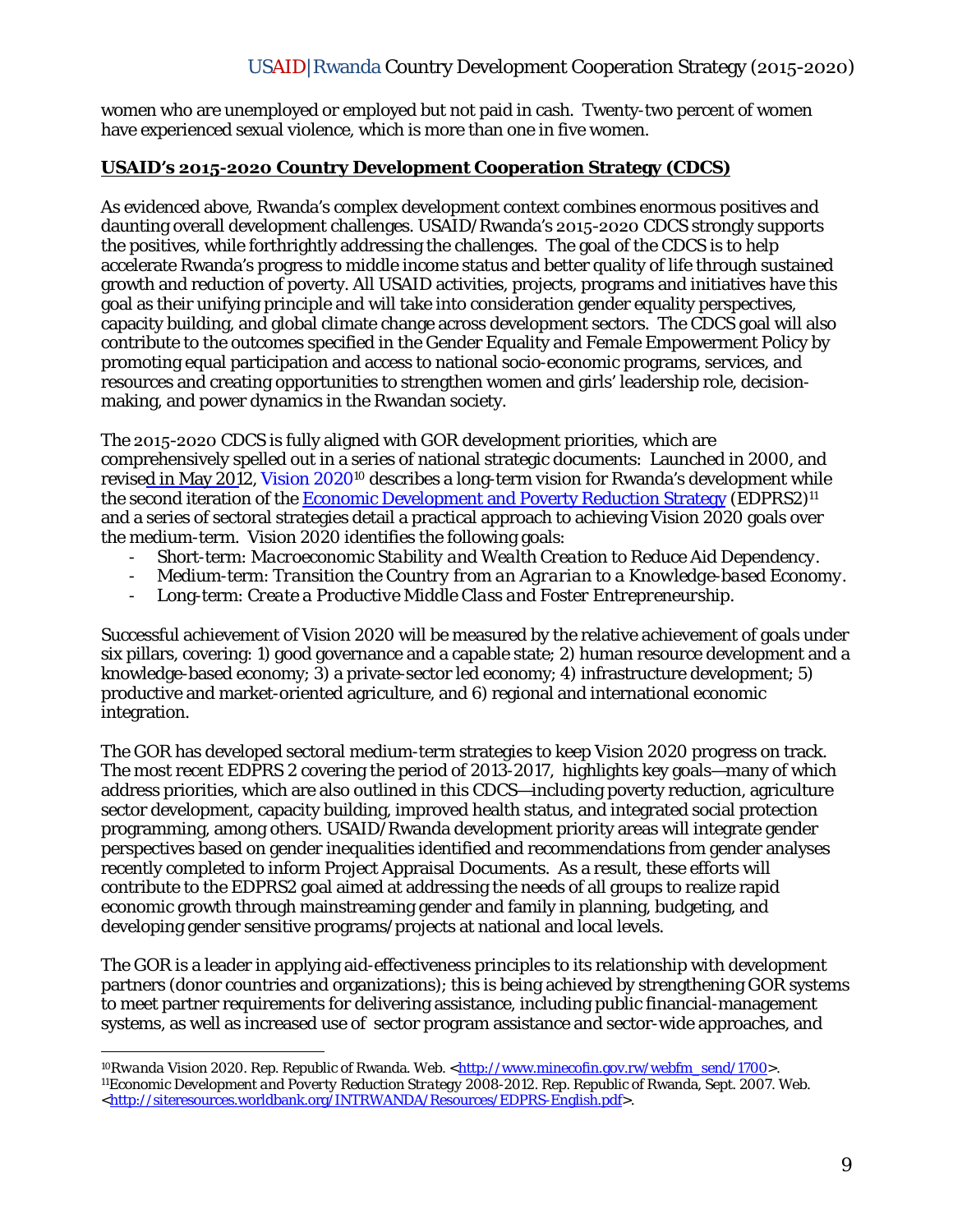actively promoting donor coordination. In 2010, the GOR and the USG agreed that United States investments would target Economic Growth (with a focus on agriculture and rural enterprise), Health, Basic Education and Democracy and Governance. The 2015-2020 USAID/Rwanda CDCS Results Framework continues to focus on these sectors.

#### *The Regional Context*

As one of six pillars in its Vision 2020 development strategy document, the GOR considers regional and international integration a key element to the successful achievement of its development agenda. In this long-term strategy, the GOR focuses on pursuing an open, liberal trade regime while minimizing barriers to trade and encouraging foreign investment.<sup>12</sup>As a landlocked country, Rwanda is inextricably linked to, and dependent upon, its immediate neighbors' cooperation in order to grow and develop, and has therefore prioritized its economic integration in the East Africa region. Within the past ten years, Rwanda has formally acceded to the East African Community (EAC), and has also become a member of the broader Common Market for Eastern and Southern Africa. The decision to join these communities has steadily increased the volume of trade with fellow EAC members, particularly Uganda, Tanzania and Kenya.13Although intra-EAC trade has increased in aggregate (from \$2.2B in 2005 to \$4.1B in 2010), it has decreased as a percentage of total EAC trade, with non-EAC partners becoming an increasingly larger share (47 percent in 2010 compared to 28 percent in 2005) of total EAC trade.14 However, while there are clear opportunities for Rwanda to further strengthen intra-EAC trade, this raises potential risks to Rwandan producers who may not be competitive against products from EAC economies with ports providing access to cheaper inputs. As such, competitiveness is a key component to Rwanda's integration strategy.

With a relatively small domestic market, regional and international trade is key to achieving USAID/Rwanda's economic development goals. Coffee and pyrethrum have already demonstrated USAID's success in supporting Rwanda's efforts to increase exports in high-value cash crops; other exportable products include tea, processed fruits, essential oils, processed beans, and dairy. Given increases in regional trade in agricultural commodities, propelled by a nearly three-fold increase ,15 and the barriers to market integration that persist, addressing these inefficiencies will have significant impacts on poverty reduction.

#### *Nutrition*

While overall achievements in Rwanda have been impressive, problems persist. Malnutrition is one of the major causes of infant, child and maternal morbidity and mortality in Rwanda. One child in thirteen does not live to the age of five years. According to the Rwandan Demographic and Health Survey (RDHS, 2010), chronic malnutrition affects 44 percent of children under the age of five years. The heaviest burden for stunting is for children under the age of 23 months (peaking at 55.1 percent for age-group 18 to 23 months old) with boys at 47.4 percent compared to girls at 41.1 percent. Geographic variations exist too; the Northern Province has high chronic malnutrition at 50.7 percent. Micronutrient deficiencies (hidden hunger) are another challenge for the GOR. RDHS reports that 38 percent of children are anemic, with high burden borne by children aged 6-8 months (70 percent anemic). Other forms of malnutrition such as wasting and underweight have been dropping and currently fall into "acceptable" levels.

<sup>&</sup>lt;sup>12</sup>*Rwanda Vision 2020*. Rep. Republic of Rwanda. Web. <<u>http://www.minecofin.gov.rw/webfm\_send/1700</u>>. 13*Rwanda: Bank Group Country Strategy Paper 2012-2016*. Rep. African Development Bank. Web.<<u>http://www.afdb.org/fileadmin/uploads/afdb/Documents/Project-and-Operations/Rwanda%20-%20CSP%202012-2016.pdf></u>

<sup>&</sup>lt;sup>14</sup>The State of East Africa 2012. Society for International Development. April 2012 <http://www.sidint.net/docs/SoEAR2012\_final.pdf><br><sup>15</sup> Ibid.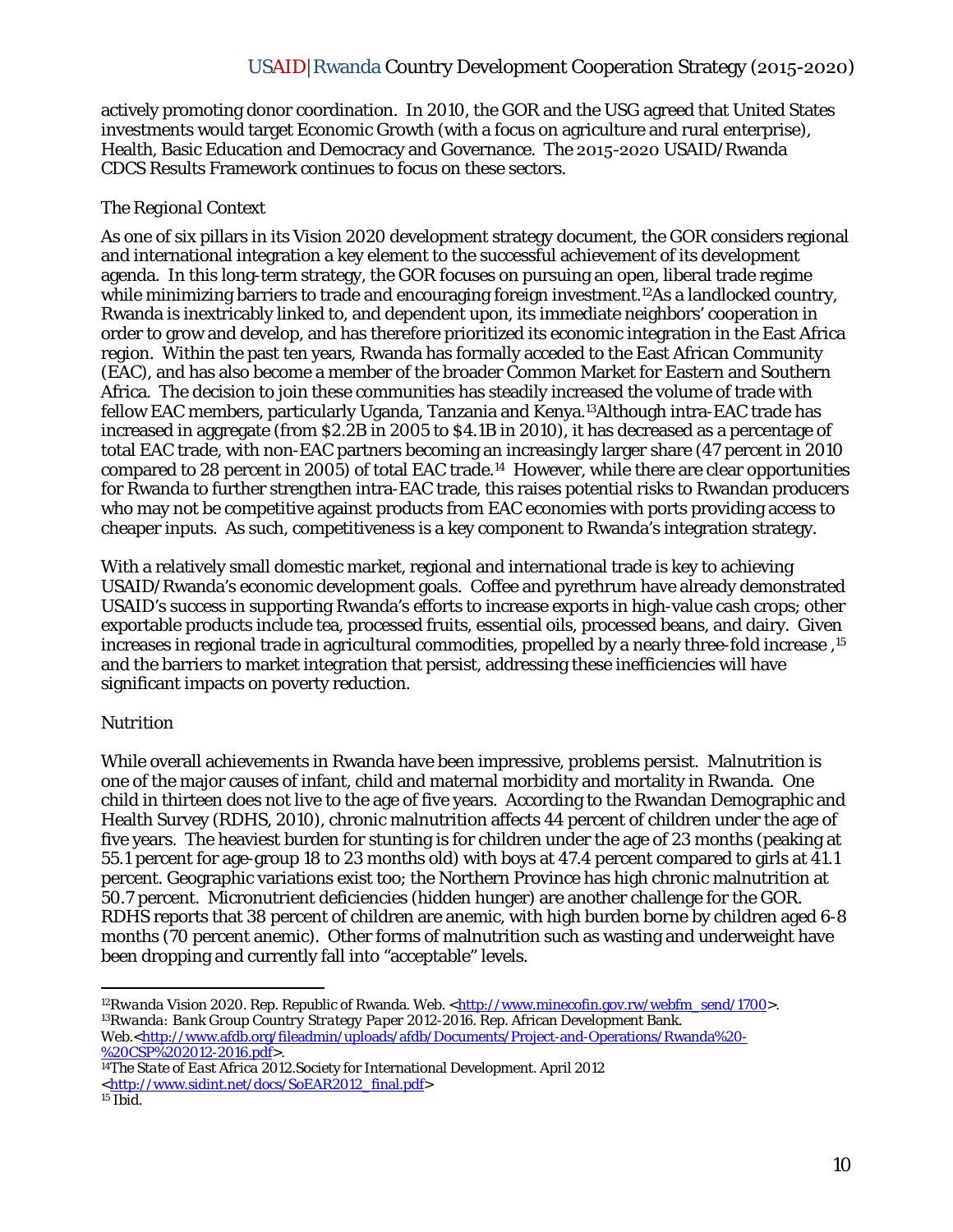Challenges that are particularly severe in Rwanda include poor complementary feeding of children older than 6 months, which is driven by poverty and low supply of nutrient rich foods, particularly animal source foods such as milk, eggs and meat. Repeated child infections like viral, bacterial and parasitic infections that impact the child's food consumption and nutrients absorption also pose a severe challenge.

The GOR, together with its development partners and educational institutions, is committed to find solutions that address under-nutrition. Under the Ministry of Health (MOH), multi-sector initiatives have been put in place over the past decade aimed at improving malnutrition. These include the adoption of policies such as the National Protocol on Management of Malnutrition at facility and community levels in 2009, and the 2010 National Multi-Sectoral Strategy to Eliminate Malnutrition (2010-2013). A new multi-sector Food and Nutrition Policy (2013-2018) has been developed to provide policy guidelines to effectively address stunting and micronutrient deficiencies.

Effective coordination among donors, the health ministry and other sectors such as agriculture, education, finance, gender ministry, and local government is ongoing. To further improve the coordination, the two nutrition technical working groups of Ministry of Agriculture and Health were merged to form one core group during the policy development process. In 2013, USAID, as the co-chair of the national Nutrition Technical Working Group, contributed to the development and finalization of the National Food and Nutrition Policy for Rwanda (2013-2018) and its strategic plan. USAID staff co-led and provided technical support during consultative meetings. As specified in the National Strategic Plan to Eliminate Malnutrition, district nutrition plans are important for nutrition planning, budgeting, coordination and monitoring which are essential components of the country's program to eliminate malnutrition.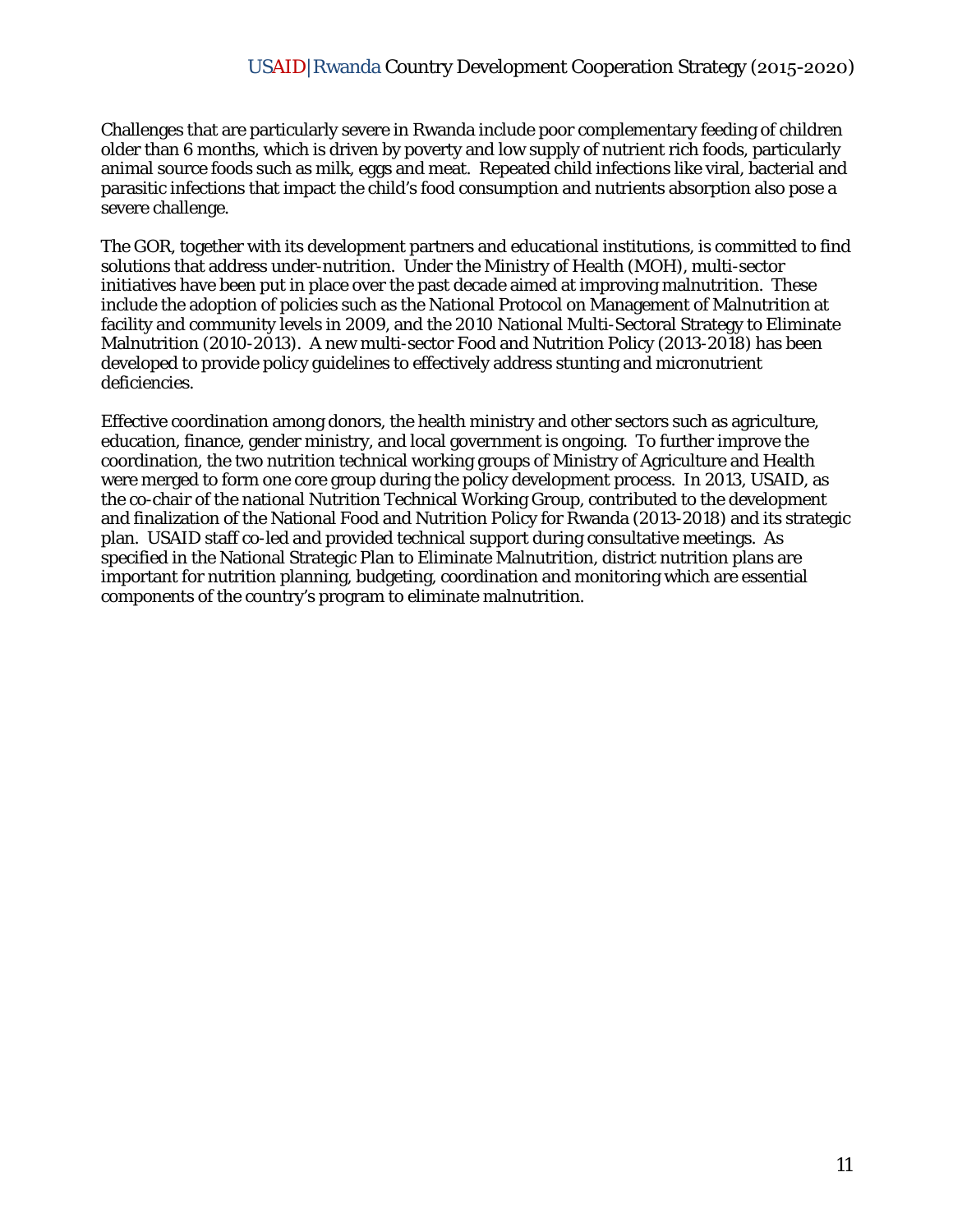#### **USAID/Rwanda Results Framework**



**Cross-cutting Pillar 1**: Gender-sensitive approach to development, with a particular focus on women, children, and vulnerable populations

**Cross-cutting Pillar 2**: Institutional capacity building

**Cross-cutting Pillar 3**: Global climate change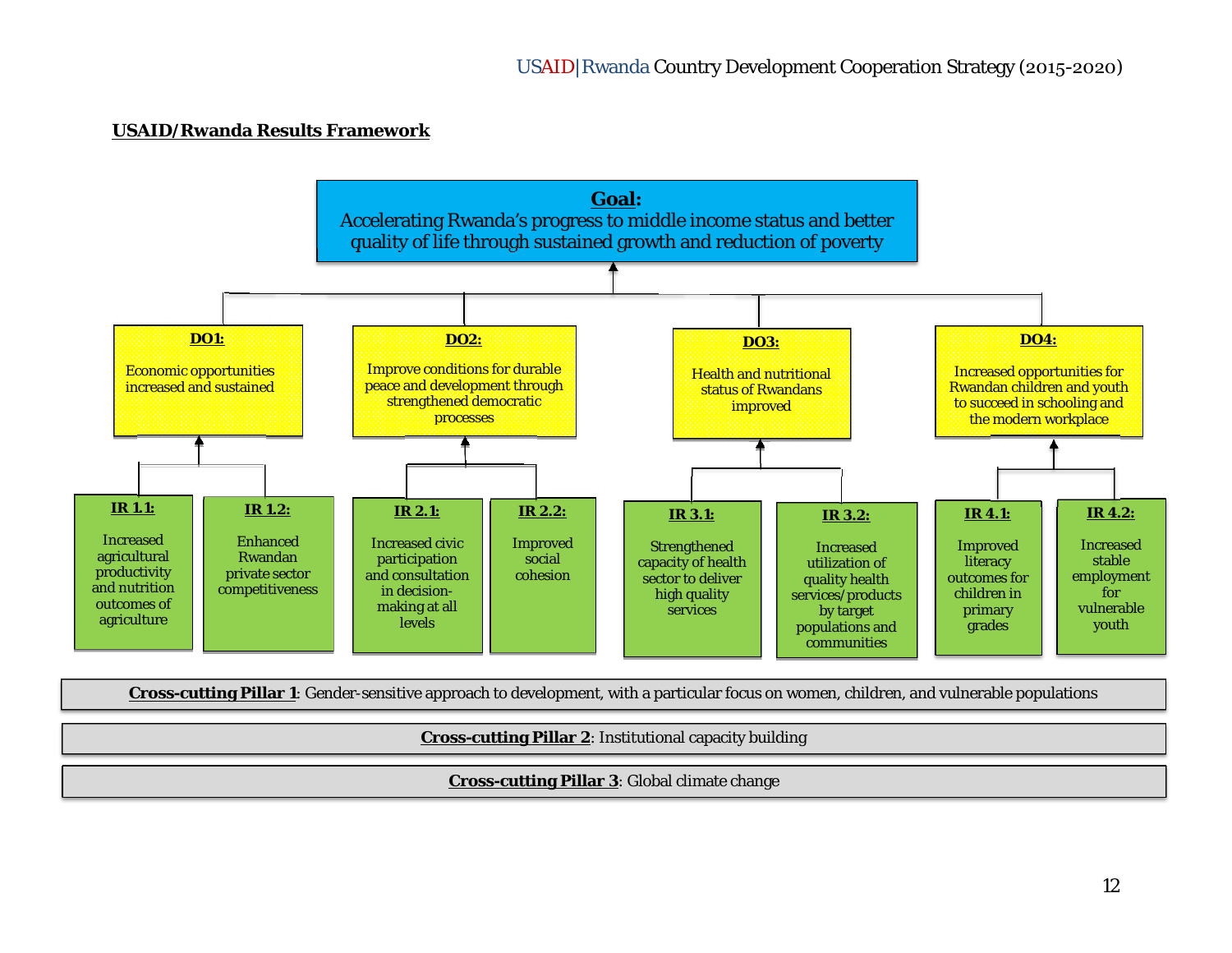#### **Goal**: *Accelerating Rwanda's Progress to Middle Income Status and Better Quality of Life through Sustained Growth and Reduction of Poverty.*

USAID/Rwanda's CDCS Goal is closely aligned with key GOR priorities for the next five years and mirrors the overarching goal of the EDPRS 2: "*Accelerating progress to middle income status and better quality of life for all Rwandans through sustained growth of 11.5% and accelerated reduction of poverty to less than 30% of the population*." The main premise of this goal is to accelerate the progress already achieved and to shape the country's development in the future. USAID/Rwanda's CDCS Goal seeks to strengthen Rwanda's successful growth and development with a focus on capacity building, sustainability, gender equality and women's empowerment, and adaptation to local conditions through increased consultation.

The first pillar of Vision 2020—Good Governance and a Capable State—highlights the importance of capacity building in Rwanda's strategy as "the situation calls for rapid development and deployment of public sector skilled human resources, who grasp the needs of other sectors and can translate them into sound policies and strategies."16 These priorities will be carried out through the strengthening of both host country systems and the institutional capacity of local organizations to contribute to national development and policy recommendations.

The capacity component of the CDCS Goal will be defined using guidance from USAID's Bureau for Economic Growth, Education, and Environment (E3) which defines human and institutional capacity development (HICD) as *a USAID model of structured and integrated processes designed to identify fundamental causes of performance gaps in host country partner institutions, address those gaps through a wide array of performance solutions in the context of all human performance factors, and enable cyclical processes of continuous performance improvement through the establishment of performance monitoring systems*. 17 By utilizing an organizational approach—rather than an individual approach—USAID/Rwanda will move beyond increasing knowledge and skills (i.e. training) to addressing additional performance factors such as information, resources and tools, incentives, capacity, and motives.<sup>18</sup>

#### *Selectivity and Focus*

Given the small size of Rwanda and the GOR's stated preference for "broad-based" development implemented through nation-wide programming, USAID/Rwanda will not limit its Goal or Development Objectives to a few geographic areas, but will rather seek national impact either directly or through replicable investments, largely following technical areas of focus agreed upon by GOR and development partners. Although USAID/Rwanda as a Mission will not be targeting specific geographic areas, each Development Objective will focus on relevant sectors and subsectors (e.g. beans and maize value chains, land-related conflict, etc.) while select institutions will be targeted for capacity building efforts. Throughout the CDCS, reference is made to these sub-sectoral and institutional foci. This selectivity and focus allows for USG investments to have the greatest development impact. In addition, USAID/Rwanda has created three cross-cutting pillars described below to focus efforts across teams and serve as a foundation for project designs. With the deployment of the new management information system, AidTracker+, the Mission will increasingly use detailed project data/results and GIS tools to inform decisionmaking as well as programming U.S. foreign assistance, including nutrition and poverty reduction, and gender-sensitive activities.

<sup>&</sup>lt;sup>16</sup>*Rwanda Vision 2020*.Republic of Rwanda.Web.<http://www.minecofin.gov.rw/webfm\_send/1700>.<br><sup>17</sup>http://inside.usaid.gov/EGAT/offices/edu/programs/upload/HICD-Handbook-2011-08-2.pdf  $18$ Ibid.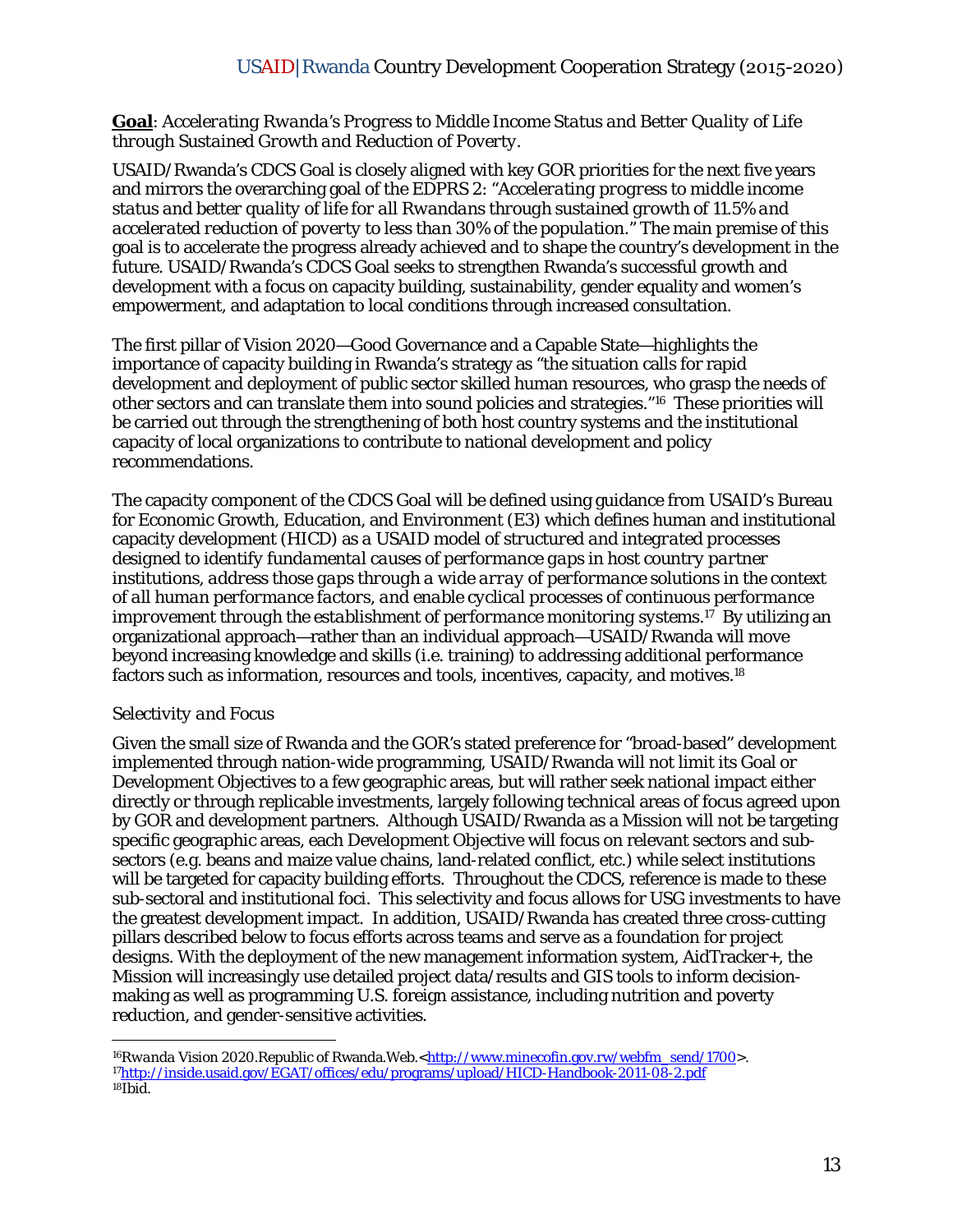#### *Cross-cutting Pillars19*

This CDCS illustrates the importance of gender, institutional capacity building, and global climate change issues by incorporating these priorities into the Results Framework as crosscutting pillars which underpin all USAID/Rwanda investments.

Gender: USAID/Rwanda is moving beyond a gender-neutral development approach and will proactively advance gender issues throughout each Development Objective. The Mission decided that a cross-cutting pillar would be the best way to emphasize the importance of gender to the mission and ensure that gender will be a consideration in all Mission activities to address existing and potential gender inequalities in Rwanda. By integrating gender into the DOs and IRs, USAID/Rwanda will be able to make greater progress towards the desired outcomes highlighted by USAID's Policy on Gender Equality and Female Empowerment.<sup>20</sup>

Institutional Capacity Building: Recognizing the importance of well-functioning and effective organizations in Rwanda to achieving and sustaining results of U.S. foreign assistance, USAID/Rwanda will increasingly be focusing on improving local capacity of the GOR institutions, private sector, civil society organizations, and other key stakeholders. Capacity development has been incorporated into the Mission's entire program in order to ensure longterm, sustainable impact for the people of Rwanda. USAID/Rwanda will continue to build local capacity in key areas within the health, education, economic growth, and democracy and governance sectors. In addition, gender equality and female empowerment principles will be integrated into capacity building interventions to support the implementation of the USG and GOR gender policies. To continue to operationalize this commitment to capacity and greater country ownership, the Mission plans to increasingly transition the financing of programs directly to GOR institutions and local civil society organizations. Maintaining recent development progress will depend heavily on collaboration with GOR and continued engagement with Rwandan citizens. By building institutional capacity, USAID/Rwanda will help to place Rwanda permanently on the road to sustained, broad-based, and genderresponsive national development.

Global Climate Change Adaptation: In response to Rwanda's vulnerability to the effects of Global Climate Change (GCC) and consistent with U.S. and GOR prioritization of climate change as recognized through the Executive Order 13677 that requires the integration of climateresilience considerations into all U.S. development work and the GOR's EDPRS 2 and the National Green Growth and Climate Adaptation Strategy, USAID will integrate climate change throughout the Mission's portfolio. This will be done by targeting those sectors at most risk of being affected by climate change. Climate projections for Rwanda suggest a rapidly warming and increasingly wet climate. Although uncertainties exist, and there is considerable variability among various models, risks are expected to increase in Rwanda in many key development sectors, especially agriculture, in addition to energy, infrastructure, and health, which are also impacted by climate variability. USAID/Rwanda will continue to support the GOR's efforts to

<sup>19</sup> While cross-cutting pillars are required across the board for each DO, the lenses (which are not required) ensure that the Mission does not lose sight of its multi-sectoral Goal while working towards technical DOs.

 $20$ These are: Reduce gender disparities in access to, control over and benefit from resources, wealth, opportunities and services economic, social, political, and cultural; Reduce gender-based violence and mitigate its harmful effects on individuals and communities; and Increase capability of women and girls to realize their rights, determine their life outcomes, and influence decision-making in households, communities, and societies.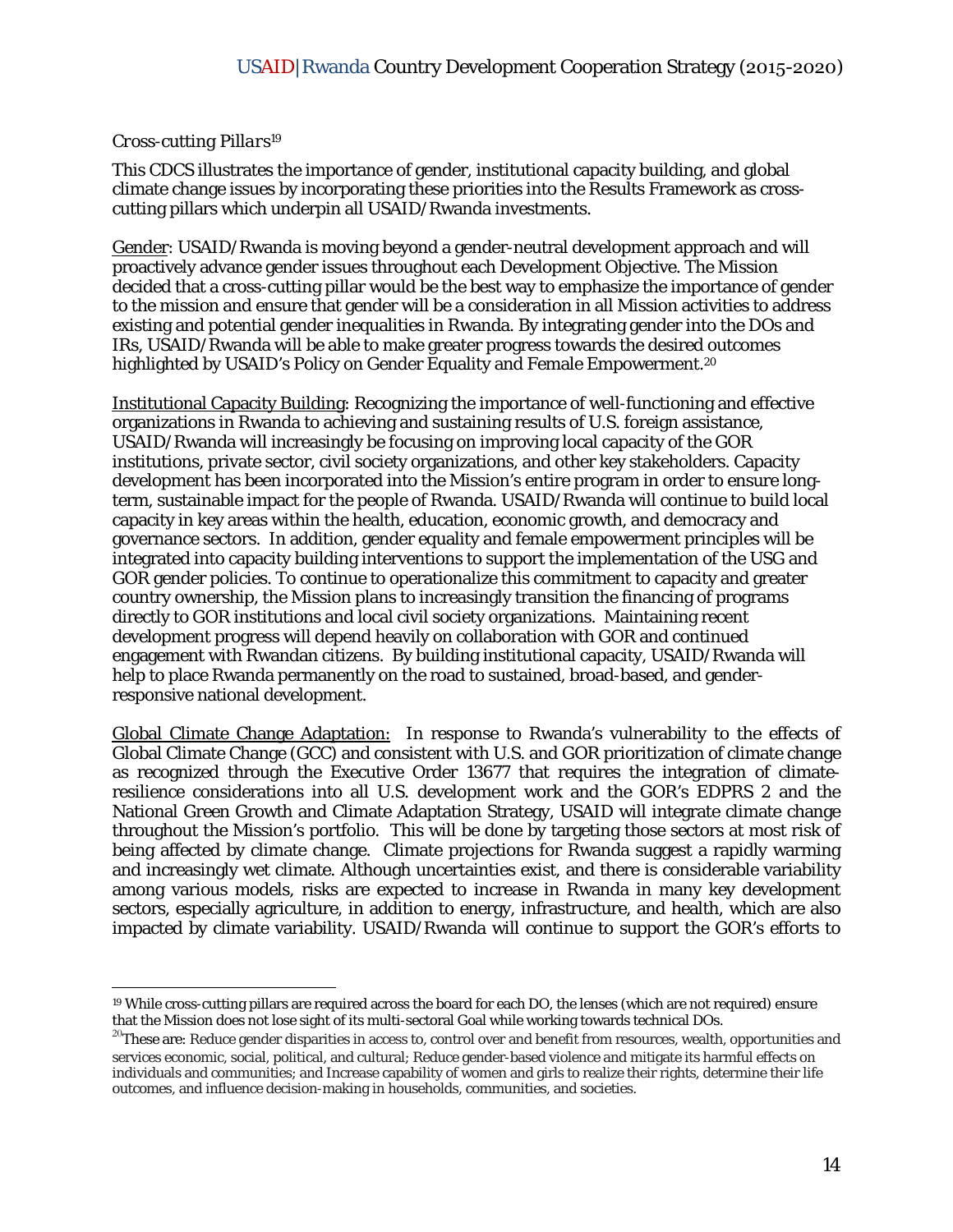promote climate resilient development and will look for opportunities to integrate cost effective and sustainable solutions that support climate resilience, applicable to the Rwandan context.

#### *Influence and Collaboration: A Non-Financial Resource Agenda*

USAID/Rwanda utilized the CDCS process as an opportunity to re-assess its collaboration with key stakeholders. USAID currently co-chairs the Development Partners' Coordination Group (DPCG), which is responsible for overseeing the entire aid coordination system. The DPCG also coordinates an annual Development Partners Meeting and Development Partners Retreat between the GOR and its development partners. In the GOR's foreign aid infrastructure, USAID additionally plays an active donor role in the Health, Education, and Agricultural sectors, allowing the USG to participate and affect key discussions between GOR, other donors, NGOs and the private sector regarding the strategic planning and future investments in these three sectors in Rwanda.

#### *Development Hypothesis*

Rwanda must perform what might be termed a form of "developmental jujitsu," where it transforms what currently is a major development challenge—its high, largely-unskilled population relative to its economy and natural resource base—into a comparative advantage as the basis for a modern, competitive knowledge-based economy that serves the region and beyond. Currently, realizing the full potential of Rwanda's population is significantly constrained by limited GOR resources, low education levels, poverty, lack of sufficient economic opportunity, and limited civic engagement.

USAID/Rwanda's development hypothesis is as follows: If USAID/Rwanda helps address the lack of regional competitiveness of the domestic economy; the limited economic opportunities, especially in rural areas and among youth; limitations to peaceful, public expression of dissent from government policy; the weak institutional capacity of GOR and local civil society, especially in the health sector; and the limited skills that are foundational to a modern economy; then Rwanda's capacity to sustain long-term and broad-based economic growth and to reduce poverty will be strengthened.

With the urgency of realizing this transformation, several key sectors must be addressed simultaneously by building their respective capacities to support this transformation and achieve sustainable national development. USAID's programmatic and gender-sensitive approach focuses on the following sectors, consistent with USAID's comparative advantages in delivering assistance:

- Agriculture must be modernized to improve the quantity and quality of production, and thereby increase both household income and food security while promoting women's rights to equally benefit from household economic resources. This income effect will significantly grow the domestic consumer market, providing in turn new income and employment opportunities. The process of officially certifying private ownership of land, (which USAID is supporting) —Rwanda's scarcest and most politically and culturally sensitive economic resource, must be continued in the most transparent and predictable way possible.
- GOR institutions—including ministries, the justice system, the public-health system, local government, and civil society organizations must be strengthened in regards to their human and institutional capacity, including gender integration competencies.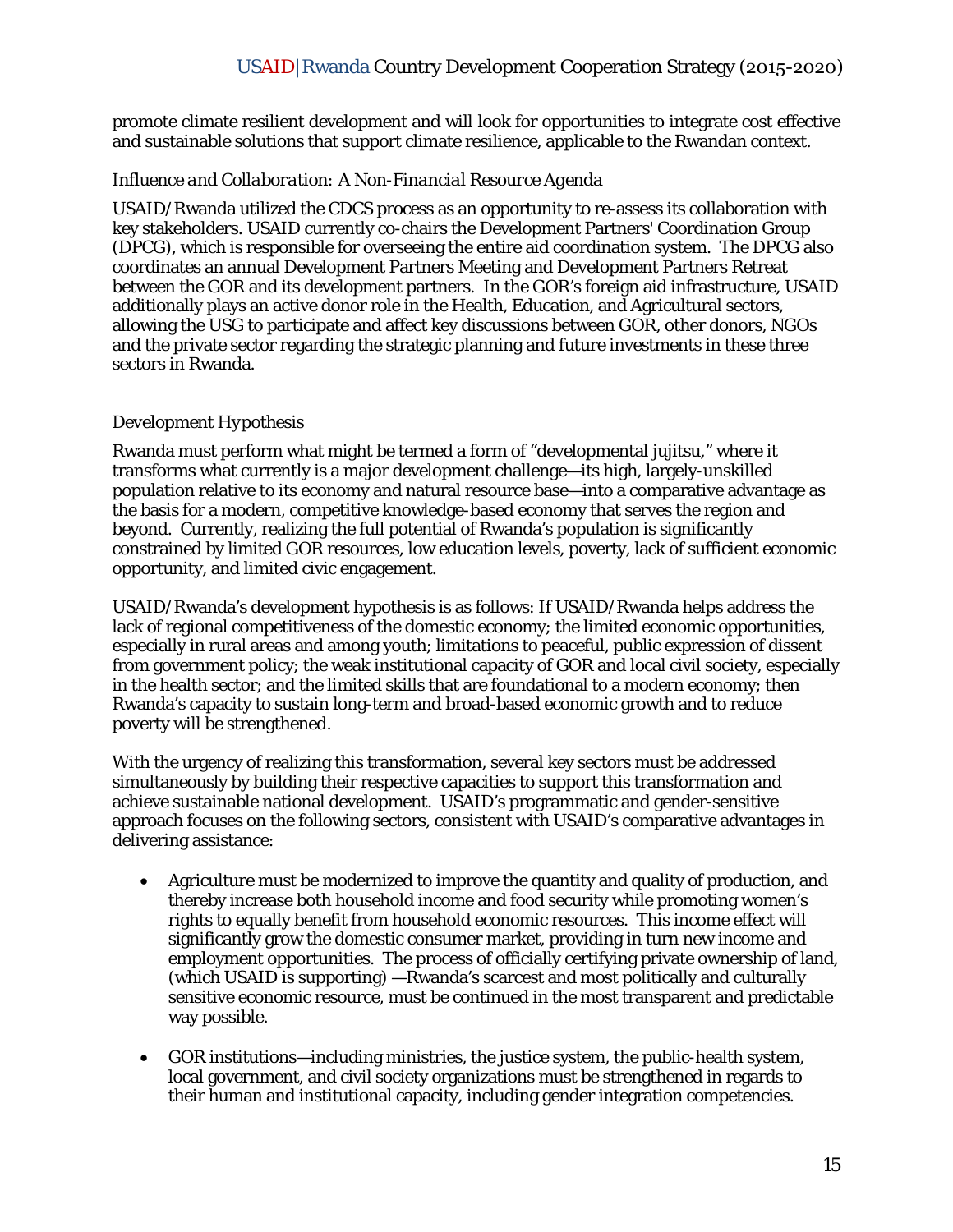# USAID|Rwanda Country Development Cooperation Strategy (2015-2020)

Enhanced capacity will allow these entities to be able to fully participate in the formulation, execution and debate of public policy and enforcement of human rights, taking into account the principles of gender equality and women's empowerment. Yet, in order to succeed, this capacity building effort cannot be purely directive. It must also be consultative and participatory through participation of vulnerable and marginalized populations, including women and youth, so that all citizens develop a personal stake in its achievement. This is important not only to good governance, but to providing the outlets for peaceful dialogue that can prevent potential unrest that may threaten longterm political stability and social cohesion.

- The health sector's capacity to deliver an appropriate package of health services down to the local level, with minimal reliance on external expertise and financing, is essential to minimizing service-delivery costs and sustaining recent improvements in Rwanda's health sector. But delivering these services is not enough; individuals, especially poor and vulnerable populations and communities must have the capacity to equally access and effectively utilize these services while taking more ownership over their own health.
- The education system must be strengthened to ensure that all Rwandan primary schoolage children regardless of circumstance have at least a minimum, functional foundation in literacy and numeracy, so as to be able to effectively participate in a modern economy. Out-of-school youth must be provided with employable skills and employment opportunities that support their enthusiasm for productive participation in Rwanda's development process. Gender perspectives must be integrated into these investments to ensure that female and male students have equal access and participation so that they can benefit from the interventions.

#### **Risks21**

While the USAID Conflict Vulnerability Assessment (CVA) for Rwanda did not foresee a likelihood of significant violent conflict in the near term, it did raise concerns that some of the current development strategies employed by the GOR could increase grievances, creating potential flashpoints for future civil unrest. Risks to achieving the objectives outlined under this strategy include the following:

Unemployment & the Youth Bulge: An enormous post-genocide youth bulge (54 percent of the population is under 20 years of age)<sup>22</sup> is beginning to make itself felt in the labor market, seeking both skilled and unskilled jobs, and having high expectations for Rwanda's future prosperity. In the near term, the number of graduates is likely to outpace the number of new employment opportunities. Given the combination of this youth bulge, a displaced rural workforce, and the mismatch between the education and skills of this population and what is needed by even the relatively modest requirements of Rwanda's urban economy, there is a potential for insecurity. This situation has the potential to lead youth, particularly females, into sexual abuse and human trafficking issues, as well as into drug abuse and crime (particularly males). Resource constraints do not allow USAID to invest as much as is needed to address the youth bulge and unemployment, but USAID/Rwanda's investments under the CDCS will help to

<sup>21</sup> For the purposes of this CDCS, *Risks* are defined as those situations that are a) understood, and b) could hinder USAID/Rwanda's capacity to achieve its development objectives. Efforts should be made to mitigate risks therefore increasing the likelihood of achieving USAID development objectives.

<sup>22</sup>*2010 Rwanda Demographic and Health Survey: Key Findings*. National Institute of Statistics of Rwanda and ICF International. 2012. Calverton, Maryland, USA: NISR and ICF International.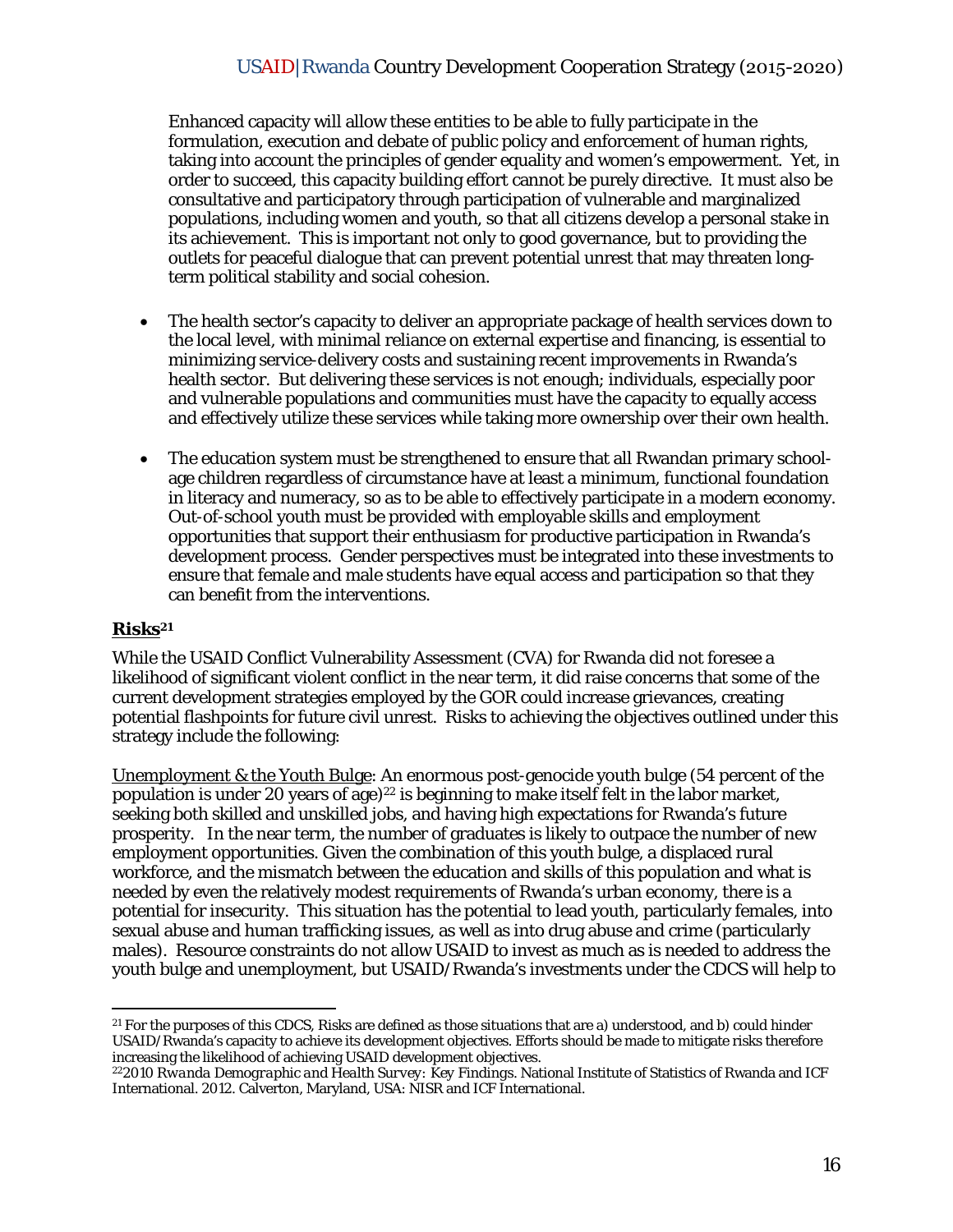mitigate this risk by strengthening sustainable economic growth and increasing employment opportunities for youth; recognizing youth as critical stakeholders for consolidating democracy and change agents to promote peace and reconciliation; supporting practices that promote health and improved nutritional status among this population; and addressing gender imbalances faced by female and male youth that prevent them from accessing employment opportunities and overall contributing to the country's development.

Global Economic Trends: The GOR prioritized regional integration due to the long-term benefits of increased trade and cooperation. In an increasingly interconnected world, a significant weakening of international market demand—potentially caused by economic slowdown in the U.S. and/or the European Union (EU) would severely limit Rwanda's options for economic growth23through increased exports and tourism. A major domestic slowdown in growth would further exacerbate the GOR's already-large challenge in generating sufficient new employment opportunities for Rwanda's rapidly-growing labor force, posing risks for Rwanda's political and social stability. Furthermore, debt-driven fiscal pressures in major donor countries—including the U.S. and major EU member states—are constraining their budgets - which may result in significantly reduced foreign assistance to Rwanda. In addition, Rwanda is vulnerable to external shocks due to its narrow export base.<sup>24</sup> Unless Rwanda diversifies its export portfolio and increases exports, Rwanda's reliance on foreign assistance during a global recession would lead to considerable cutbacks in government spending<sup>25</sup> and could weaken the country's macroeconomic environment as it deals with imbalances in its trade account resulting from decreased levels of official development assistance.

Top-down authority: The GOR has achieved impressive development results using a strong government approach. However, if the authority continues to grow and stifles the freedom and political space of citizens, that success could become the catalyst for other long term problems.

USG Budget Priorities: Throughout the life of the CDCS, USAID/Rwanda's budget will likely be affected by the U.S. government's fiscal constraints and Congressional earmarks but also a range of other factors including a change in the U.S. Executive Administration (in 2017).

Capacity Gaps within Rwandan Institutions: The African Development Bank notes that Rwanda's ambitious reform agenda could outstrip its capacity to implement and manage the investment program.26 In addition, the World Bank cited weak implementation capacity as a major constraint to successful implementation of the first Poverty Reduction Strategy Paper and that these risks are particularly pronounced at decentralized levels.27 Similarly, despite strong governance indicators, USAID/Rwanda considers the high turnover rate of personnel and weak capacity within all institutions as a continued risk to the achievement of its assistance objectives. Not only are civil society organizations consistently changing leadership and personnel but GOR ministers are reassigned or replaced at a high rate, resulting in sudden changes in approaches and a permanent learning curve at the top ministerial level. Lower-level personnel, particularly in the health and education sectors, show high turnover rates due to poor compensation, heavy workloads and inconsistent supervision. In addition, the consistently high number of unfilled

<sup>23</sup>*Rwanda Business Forecast Report*. Rep. no.Q1 2012. Business Monitor International, 2 Dec. 2011. Web. 24*Rwanda: Bank Group Country Strategy Paper 2012-2016*. Rep. African Development Bank. Web.<http://www.afdb.org/fileadmin/uploads/afdb/Documents/Project-and-Operations/Rwanda%20-%20CSP%202012-2016.pdf>

<sup>&</sup>lt;sup>25</sup> Rwanda Business Forecast Report. Rep. no.Q1 2012. Business Monitor International, 2 Dec. 2011. Web.<br><sup>26</sup> Rwanda: Bank Group Country Strategy Paper 2012-2016. Rep. African Development Bank. Web.<br><sup>27</sup> Country Assistance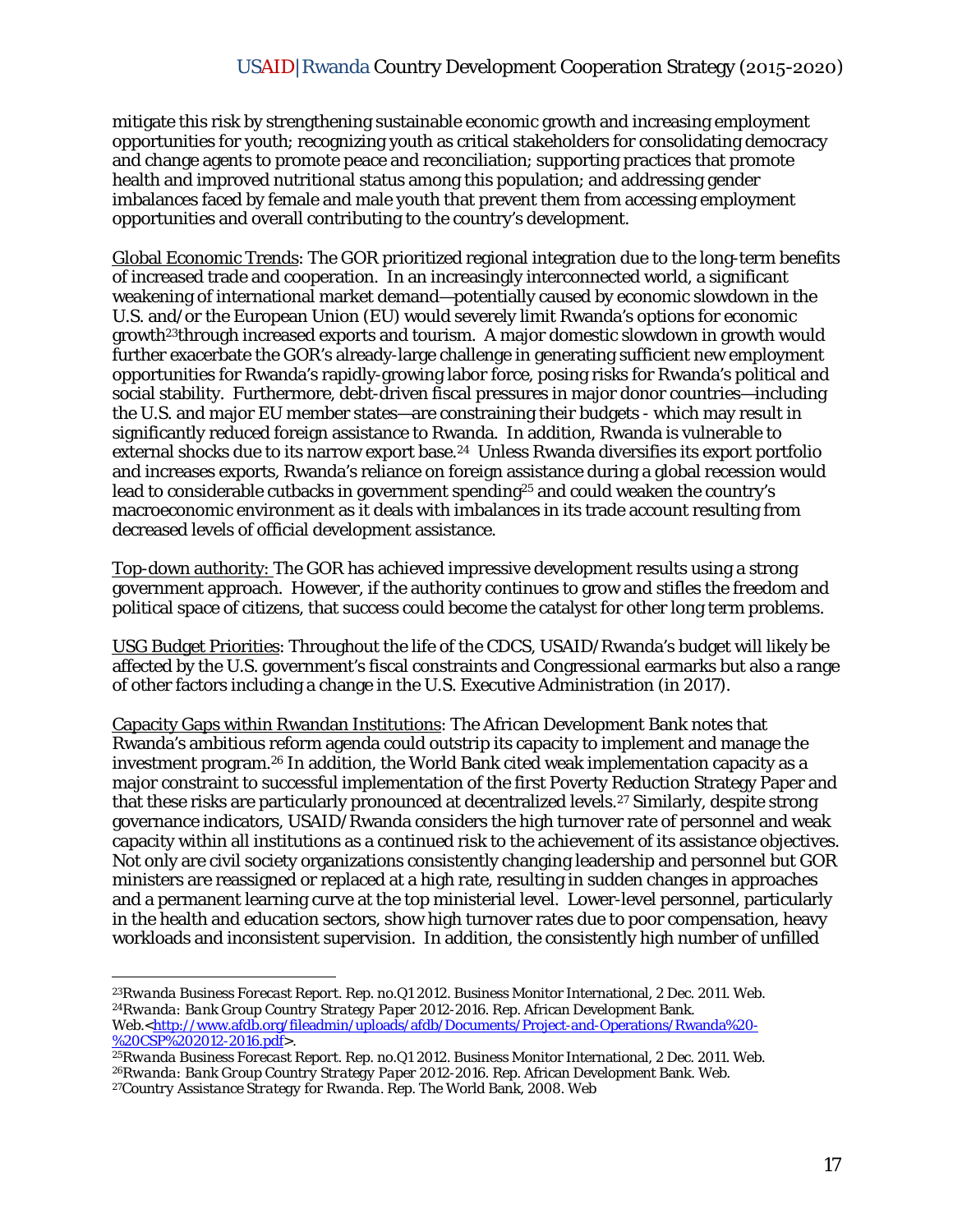# USAID|Rwanda Country Development Cooperation Strategy (2015-2020)

positions in local ministries further strains employee morale and weakens government institutions. The GOR has recognized these challenges and recently took measures to begin addressing these gaps with a newly approved Pay and Retention Policy. Although civil society organizations have been constrained by tight government control, their input has been more welcomed when it is well-founded in evidence-based research and a high degree of professionalism. Despite the GOR's high level commitment to gender equality and women's empowerment, the Ministry of Gender and Family Promotion and the Gender Monitoring Office have highlighted that capacity building for gender analysis and integration by public and private institutions remains problematic. A number of gender-sensitive laws and policies are in place, but the implementation has been very challenging due to lack of adequate skills of staff and limited education and dissemination of these documents to the community. These factors demonstrate the importance of USAID's institutional and human capacity-development efforts—which are themselves key to both the USG's and the GOR's development priorities—but also demonstrate the complex capacity building environment. Within the GOR, this instability complicates USAID/Rwanda's ability to maintain programmatic alignment with GOR priorities and to maintain strong working relationships with high-level GOR decision-makers. To mitigate this risk, USAID/Rwanda will work directly with several targeted GOR institutions including the Ministry of Health (MOH), Ministry of Education, Ministry of Agriculture, and the Ministry of Finance and Economic Planning (MINECOFIN).

GOR Revenue Generation to Sustain and Expand Development Investments: Forty percent of the GOR's annual budget of approximately \$2.2 billion is financed by foreign assistance. Over time the GOR must lessen its dependency on external financing due to likely continued reductions in external assistance for Rwanda, and in order to attain middle-income status (which it aspires to achieve by 2020), and ensure sustainable economic growth. Although the GOR policy is to reduce dependence on external financing, the Ministry of Economic Cooperation and Finance is focused on supporting broad-based economic growth under EDPRS2, while domestic resources for certain sectors, such as health, will remain constant. At the same time, the largest health sector donors, the USG and Global Fund, are expecting the GOR to assume a greater share of health sector recurrent costs through domestic financing, as both PEPFAR and Global Fund disbursements in Rwanda will likely decline in coming years. Rwanda does not yet have the level of economic growth and tax revenue to boost domestic spending on health care. Even under the current resource envelope, there is an estimated 33 percent gap in financing to support the government's Health Sector Strategic Plan III (HSSP III). USAID will continue to assist the GOR in addressing financing for development through three key approaches. 1) A key component of all USAID assistance is to include measures that promote sustainability prior to commencing a project by ensuring the integration of activities into GOR policies and approaches (among other measures). 2) USAID also strategically seeks to engage GOR leadership in discussions about financing approaches. For example, in health USAID is working to expand nascent private sector involvement in health service delivery, develop greater efficiency in the delivery of health services, and prioritize investments in the health sector 3) Finally, USAID is exploring opportunities to assist the Rwanda Revenue Authority to improve tax administration, while complementing support from the IMF.

#### **Critical Assumptions28**

Government-to-Government Assistance: Government-to-Government (G2G) assistance is a key aspect of USAID *Forward,* as it strengthens host country systems and builds local capacity. In

<sup>28</sup> For the purposes of this CDCS, *Critical Assumptions* are defined as trends that are a) understood, b) consistent, and c) could hinder USAID/Rwanda's capacity to achieve its development objectives *if the trends change course*.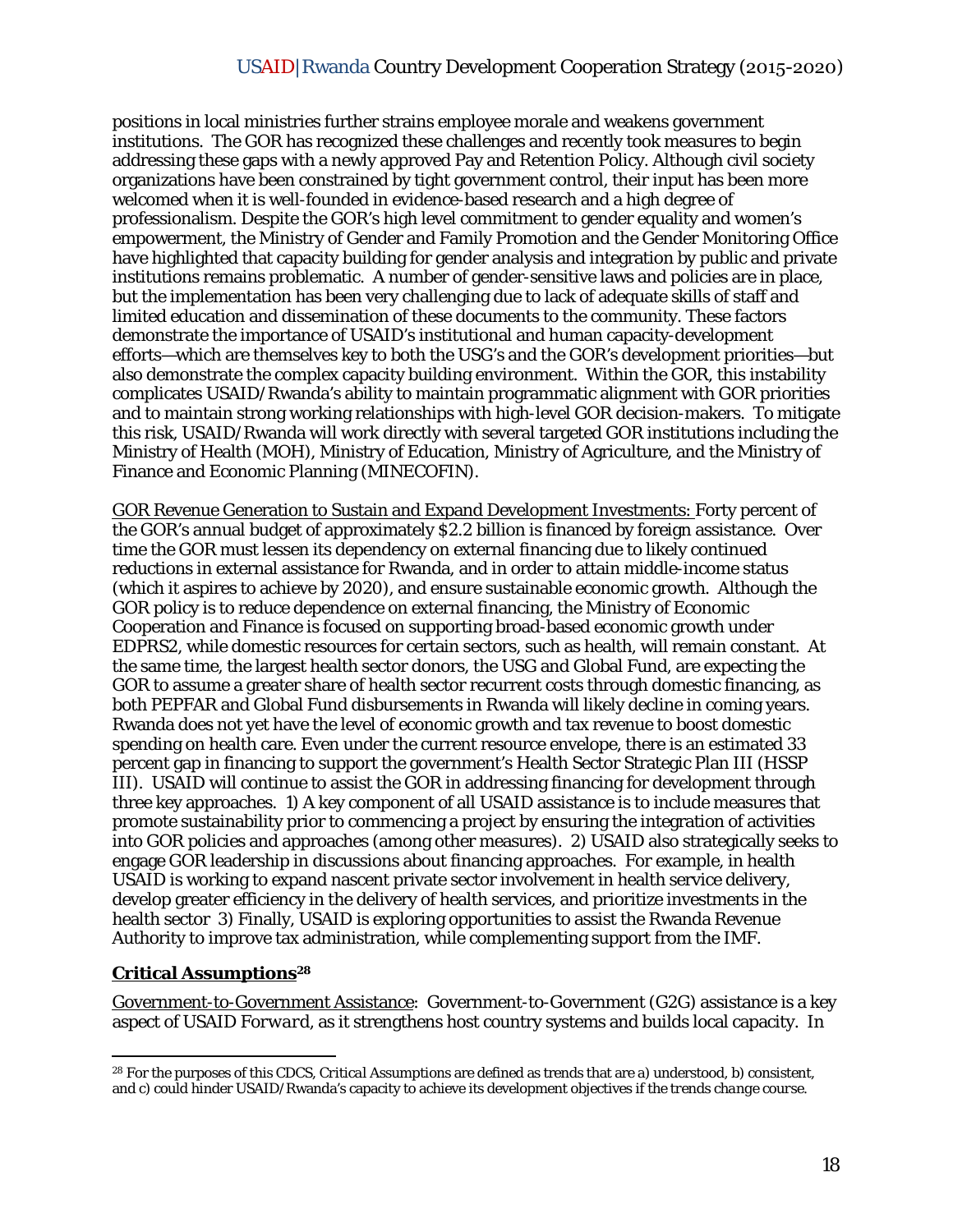# USAID|Rwanda Country Development Cooperation Strategy (2015-2020)

March 2014, USAID decided not to proceed with proposed plans to conduct G2G in the health and agriculture sectors in Rwanda or in the area of rural feeder roads due to foreign policy concerns about the provision of direct funding from the USG to the GOR. In addition, Section 7031 of the FY 2014 Appropriations language adds new provisions to prohibit direct government-to-government assistance unless the Secretary of State certifies the recipient government: **"**has demonstrated a commitment to democracy or is taking significant steps to strengthen democratic institutions**"** and **"**is taking steps to protect the rights of civil society, including freedom of association and assembly.**"29** The Mission consequently is not actively pursuing G2G options, though capacity on the part of the GOR suggests this could remain an option for the future should the policy environment allow. USAID/Rwanda has conducted due diligence in planning G2G assistance through dialogue with the GOR and through rigorous assessments of the GOR's institutional capacity to effectively, appropriately and transparently manage USG resources.

Cross-Border Conflict: The chronic instability and insecurity of the Eastern DRC—despite the presence of a significant United Nations peace-keeping force (MONUSCO)—continues to influence the political, security, and economic dialogue between Rwanda and neighboring countries. This vast region, rich in valuable natural resources and over which the central DRC government exercises little or no effective control until recently, has been a source of nationalsecurity concern for the GOR. Important questions related to reintegration of M23 soldiers, the return of refugees and internally displaced civilians affected by the conflict, and the political future of the M23 movement remain critical to securing peace in the Eastern DRC. USAID/Rwanda assumes that the likelihood that any conflict in Eastern DRC would spill over into Rwanda during the CDCS period (2015-2020) is limited.30 This assumption is based on the fact that Rwanda has sufficiently effective and well-trained security forces and intelligence capabilities, and that non-state armed movements in the region—such as that of the FDLR<sup>31</sup> continue to be too weak to seriously threaten Rwanda's security, let alone the authority of its government.

Continued Regional Integration: More so than has been the case in the past, Rwanda's leadership recognizes that their country cannot succeed if it is economically isolated or if its population does not have the capacity to compete in regional and global markets. Its long-term development prospects depend, in large part, on becoming a hub for trade and services within the East African Community and with the DRC. Therefore, the GOR's development strategy is based on significantly increased trade and economic integration cooperation with the East Africa region. USAID/Rwanda assumes that the GOR will continue to focus on strengthening regional integration and trade, by reducing formal and informal trade barriers which will promote private sector investments and increase both agriculture and non-agriculture growth. Given USAID/Rwanda's focus on private-sector led economic growth, Rwanda's continuing on a path of regional integration is essential for achieving the objectives and goal of this CDCS.

<sup>&</sup>lt;sup>29</sup>These requirements only apply to direct government-to-government assistance in excess of \$10 million and "all funds available for cash transfer, budget support, and cash payments to individuals."<br><sup>30</sup> "*Country Report: Rwanda.*" Economist Intelligence Unit, August 2011.

<sup>&</sup>lt;sup>31</sup> The FDLR is made up of the remnants of Rwanda's genocidal regime and its armed forces. It is currently the only significant armed group in the region (in eastern DRC) specifically opposed to the current Rwandan Government.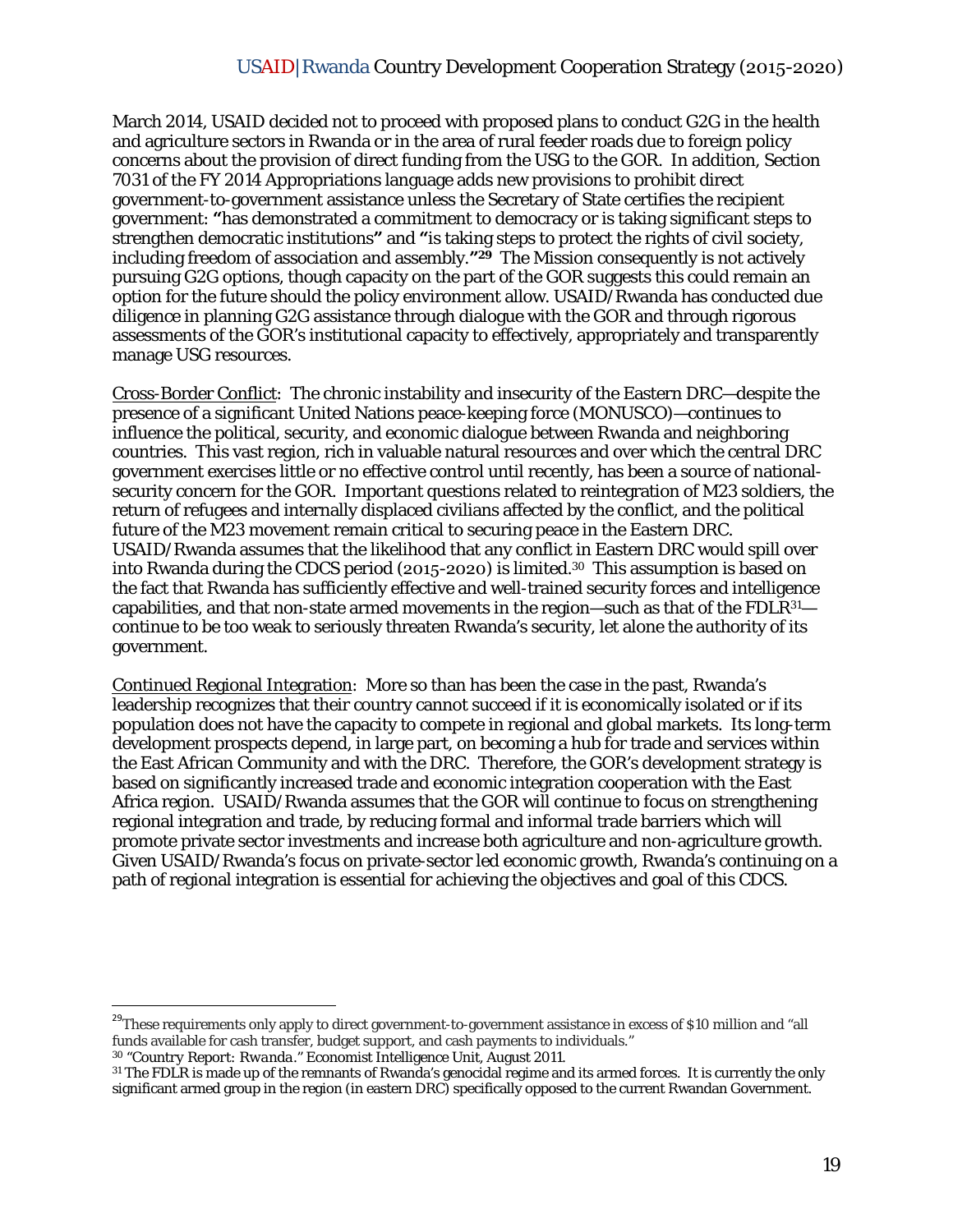#### **Development Objective 1**: *Economic Opportunities Increased and Sustained*

During the last ten years Rwanda has experienced one of the most robust periods of growth and socio-economic progress in its history. It was the tenth fastest growing economy in the world during the 2000-2010 decade, and more than a million people have been lifted out of poverty.

USAID/Rwanda's Development Objective 1, aimed at increasing and sustaining the economic opportunities, will focus on agriculture and rural development while taking into account the different and unique needs of female and male farmers. With this focus, DO1 intends to maximize impact by serving the majority of Rwandans. At the same time, the DO allows the Mission to contribute to other sectors with high economic potential, which are not necessarily present only in rural areas. This DO is directly aligned with GOR targets—outlined in the 2013- 2018 EDPRS 2—to "accelerate progress to middle income status and better quality of life for all Rwandans through sustained growth of 11.5% and reduction of poverty to less than 30% of the population" and to "raise agricultural productivity and ensure food security." Since Rwanda has consistently led the continent in successful and effective implementation of the Comprehensive Africa Agricultural Development Program (CAADP), the Mission will support key USG foreign policy objectives by aligning assistance with the country-owned Strategic Plan for the Transformation of Agriculture in Rwanda (PSTA III). The main goals of PSTA III are "to transform Rwandan agriculture from a subsistence sector to a knowledge-based, value creating sector" and "to grow as rapidly as possible, both in relation to production and commercialization, in order to increase rural incomes and reduce poverty."

Eighty-six percent of the labor force in the agriculture sector is primarily women, but they do not benefit from returns like their male counterparts, who are typically in control of household economic benefits. Approximately, 34 percent of households in rural areas are female-headed, and are the most vulnerable due to low access to inputs, asset stocks or financial services to invest in agriculture and other income generating activities. DO1 will align its activities with the GOR agricultural sector gender strategy and will promote gender parity and women's economic empowerment, particularly through the FTF Initiative by developing rural women's capacity to increase agricultural productivity, improve nutrition, entrepreneurship, access to finance and markets. Men will be sensitized to gender parity and other women rights and will be encouraged to support women in farm and household activities in order to reduce women's heavy workload and promote female leadership in society. Low income women and femaleheaded households will also be linked to income generating activities and social welfare programs.

Through the FTF Initiative and the Global Health Initiative, the USG is supporting countryowned programs to address the root causes of malnutrition and improve the future potential of millions of people. Nutrition is the defining link between the two initiatives, which aim to reduce malnutrition through integrated investments in health, agriculture, and social protection. These investments lead to saved lives, healthier people, more resilient communities, increased economic opportunities, and more productive countries. Partially due to low agricultural productivity, nearly a quarter of all Rwandan rural households experience food insecurity. Despite progress in agricultural productivity, the nutrition status of Rwandans remains unacceptably low with a 44 percent stunting rate. Despite a reduction from 51 percent to 44 percent between 2005 and 2010 (RDHS, 2012), stunting is classified as very high by the World Health Organization (WHO, 2011). The Rwanda FTF Multi-Year Strategy has nutrition-specific objectives to support GOR efforts in managing and preventing malnutrition and reducing micronutrient deficiencies.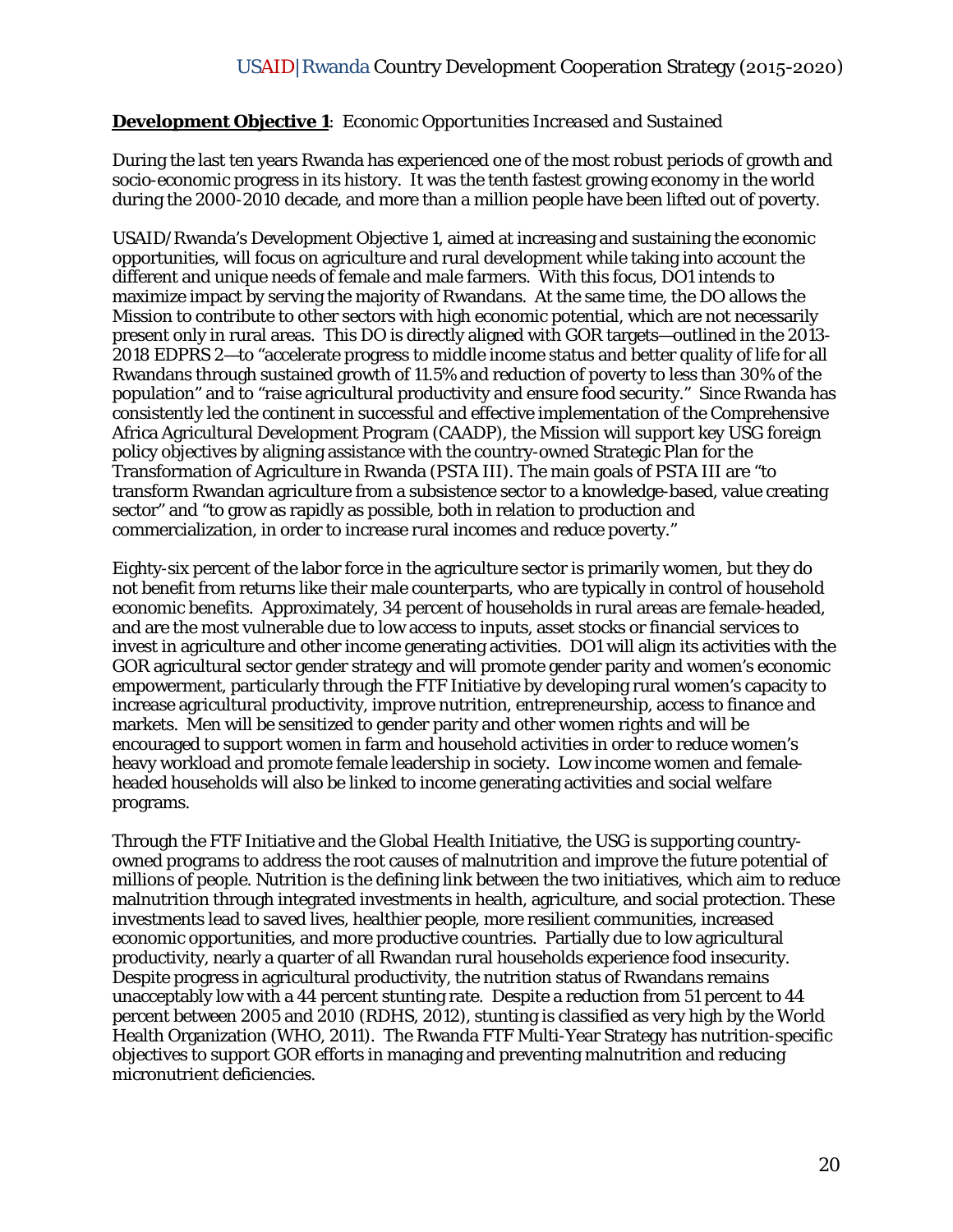Existing data indicate stunting from birth attributable to poor maternal nutrition or serious illness during pregnancy (RDHS, 2012). The persistence of chronic child malnutrition is strongly linked to poor feeding practices, shocks, household vulnerabilities, and limited access to quality health care. Another explanation of the causes of malnutrition in Rwanda is household poverty. Among the lowest two of the GOR poverty categories, chronic malnutrition was significantly higher, 60 percent among those living in abject poverty and 53 percent among the very poor, compared to the other four income groups (WFP, 2012). And, not surprisingly, poverty was closely associated with food insecurity and poorer household food consumption (WFP, 2012).

The GOR has handled nutrition as a health matter until fairly recently, with the Ministry of Health's (MOH) Unit of Mother Child Health and Nursing being responsible for implementing the 2007 National Nutrition Plan and for coordinating nutrition for the country. At the same time, traditionally, the Ministry of Agriculture and Animal Resources (MINAGRI) has defined food security in terms of access to and availability of staples for adequate caloric consumption with no focus on use. This changed in 2009 when the inter-ministerial system was asked to develop the National Multi-Sectoral Strategy to Eliminate Malnutrition (NMSEM) 2010-2013, under the MOH's leadership. The NMSEM recognized that malnutrition is a multi-sectoral issue requiring the collaboration between the MOH and MINAGRI as well as other ministries. An Inter-ministerial Coordination Committee, located in the Prime Minister's office, meets quarterly under MOH leadership. A Nutrition Technical Working Group and a Multi-Sectoral Committee for the Elimination of Malnutrition also meet regularly to coordinate nutrition activities among partners. MINAGRI is now close to completing its own Nutrition Action plan and framework to support the NMSEM. The Rwanda National Nutrition Policy and the National Multisectoral Strategy to Eliminate Malnutrition are both currently being revised through a Multisectoral Nutrition Task Force, in which USAID/Rwanda is participating.

In direct alignment with the fifth pillar of the GOR's Vision 2020, Productive High-Value and Market-Oriented Agriculture, U.S. assistance will focus on expanding economic opportunities in rural areas by transforming the agriculture sector from its current subsistence nature to marketled, demand-driven agriculture, while supporting the role of agriculture in improving the nutritional status of the population and strengthening women's leadership roles and decisionmaking. In particular, USG assistance will help develop sustainable market linkages in targeted staple and high-value agricultural value chains, deliver innovations to enable sustainable agricultural growth, and advocate for improved policy—all with a strong focus on economic empowerment of women. In addition, efforts to improve the capacity to manage natural resources and adapt to climate change will contribute to increased agricultural productivity and will be done through a resilience-based approach, which will focus on strengthening the capacity of households and communities and providing distinct capacities and coping mechanisms for women, girls, boys, and men to manage future shocks. Increasing economic opportunities for all Rwandans with a focus on rural areas will be key to addressing challenges faced by Rwanda's existing youth bulge. Development of income-earning opportunities for rural youth will help diminish pressures for rural-urban migration by youth who have few prospects for gainful employment in urban areas.

Both the EDPRS 2 and PSTA III demonstrate a paradigm shift in GOR's approach by recognizing the private sector as a key engine of economic growth. In this regard, the Development Objective will work to enhance the private sector competitiveness in the country. USAID/Rwanda will help the GOR improve the environment for investment promotion, and support both the GOR and the private sector in taking full advantage of the opportunities that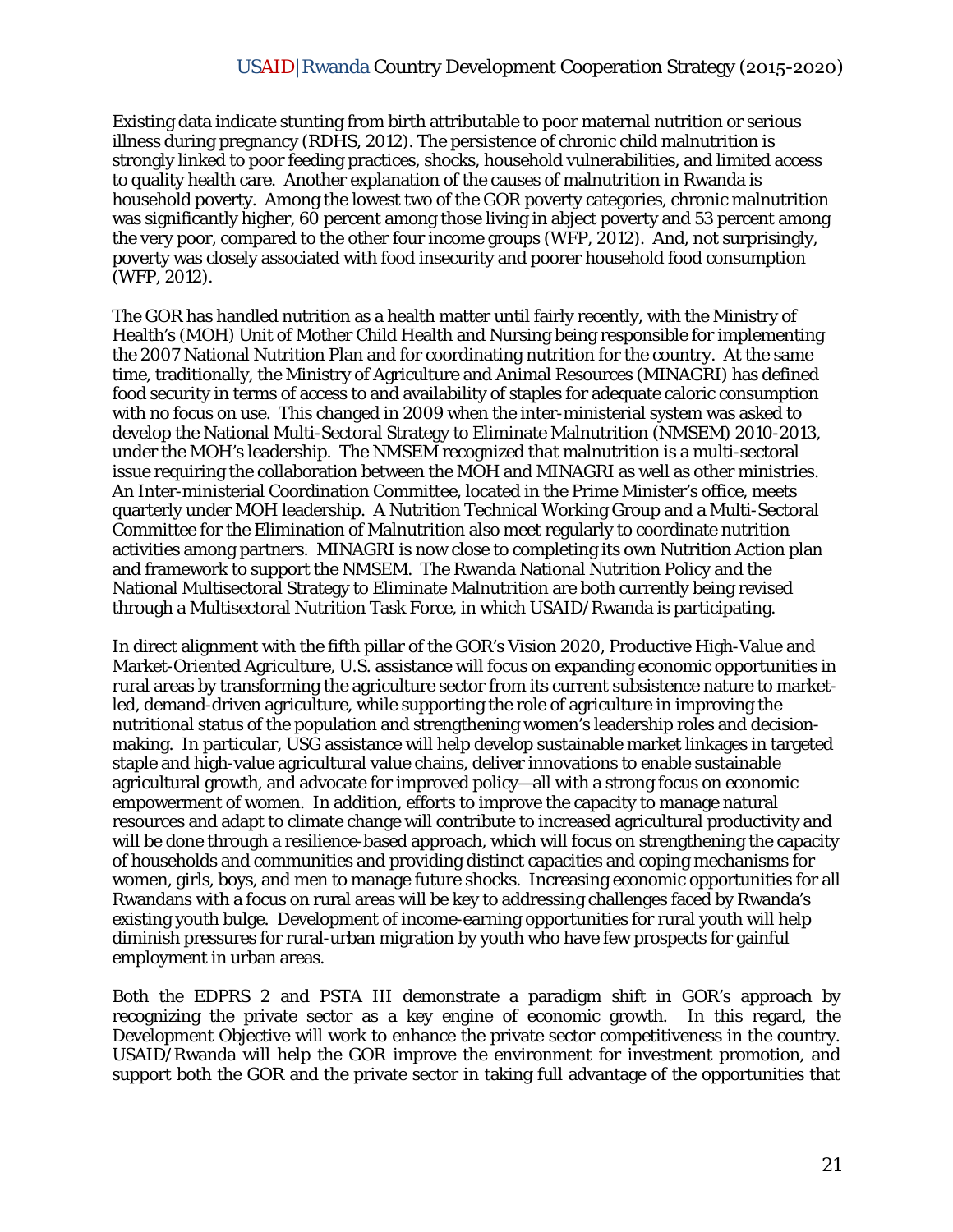the regional integration offers, and cooperate with the GOR to harness Rwanda's energy resources.

The GOR has started taking action on climate change, and has made progress in undertaking an assessment of climate vulnerabilities; identifying priorities; promoting harmonization between sector strategies; and beginning to implement climate change activities in the field. The assessments conducted (funded by DFID) were judged by USAID/Rwanda to be of good quality to inform decision-making. To complement the GOR assessments, USAID/ Rwanda also conducted an assessment to identify opportunities and constraints for USAID's climate change adaptation programming in Rwanda, including an institutional analysis of GOR counterparts, and potential civil society and private sector partners. The assessment focused on the agriculture, health and water sectors to inform the Mission's plans for climate change adaptation programming as described under Sub-IR 1.1.2.

#### *Gender*

A recently drafted Gender Assessment by USAID/Rwanda identified several key constraints in advancing women's empowerment, including limited financial independence, few chances to explore new economic opportunities, and limited decision-making power within the household.

Women are disproportionately represented among the poorest, most marginal subsistencefarming households. In fact, 82 percent of women work in agriculture compared to 61 percent for men;32 women are also more likely than men to practice subsistence farming and to be impoverished. Most female adult only households work in agriculture (90 percent) compared with 62 percent of male and female adult households. Women are also much less likely to have paid non-farm work, though the opportunities that are open to them are primarily in sales and commerce. There are almost 2 million female small-scale farm workers compared with just over 1.1 million men. Nearly half of all Rwandan agricultural households experience food insecurity, and female-headed households, which represent slightly less than one-third (28 percent) of all Rwandan households, are more likely to be food insecure. These conditions make increasing agricultural productivity a critical component of reducing poverty, reducing malnutrition, and promoting development in Rwanda. By focusing on agriculture, this DO will benefit a high proportion of women.

Examination of women's empowerment, decision-making power, household hunger, and the women's dietary diversity score shows that households reporting no hunger have a higher prevalence of women's achievement for four of the ten Women's Empowerment in Agriculture Index indicators. In addition, the prevalence of moderate or severe household hunger significantly declines with higher decision-making capacity of women. Also, the number of food groups consumed by women of reproductive age who have achieved empowerment, or with higher decision-making capacity, is significantly higher than among women who have not achieved empowerment, or with lower decision making capacity. With these considerations in mind, USAID agricultural-sector activities will seek to proactively address gender inequities in the sector by increasing women's active participation in economic decision-making while also utilizing sensitization techniques with their male counterparts. These activities will include: targeting dairy cooperatives that are women-led; designing microfinance interventions for women's solidarity groups; developing labor-saving agricultural technologies that benefit

<sup>32</sup>*The Third Integrated Households Living Conditions Survey: Main Indicators Report*. Rep. National Institute of Statistics of Rwanda, Feb. 2012. Web.<http://statistics.gov.rw/publications/third-integrated-household-livingconditions-survey-eicv-3-main-indicators-report>.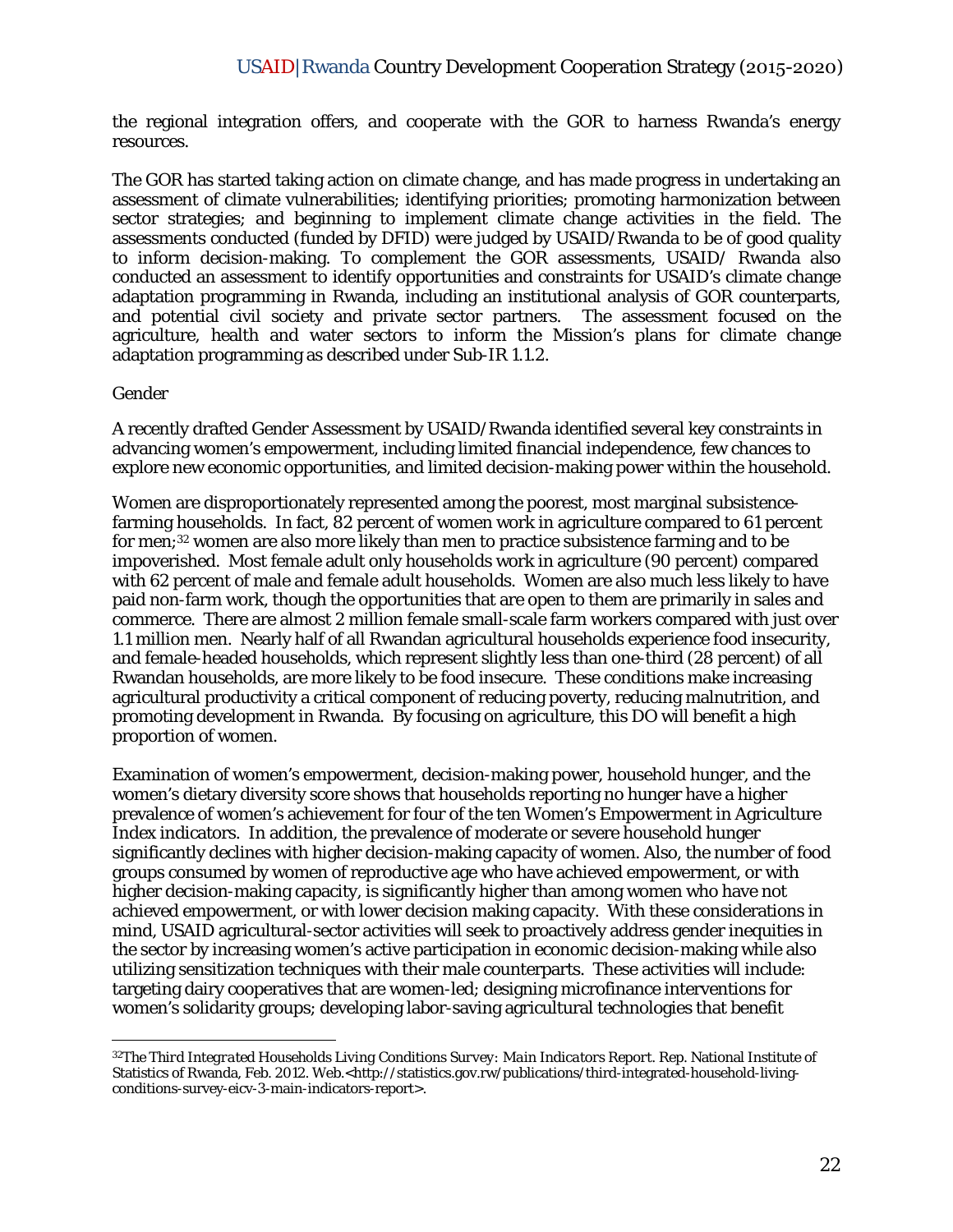women in agricultural cooperatives; and engaging in policy dialogue and advocacy on issues that directly impact women, such as land reform.

#### *Institutional Capacity Building*

The U.S. Government's core investment areas of building market linkages, increasing agricultural productivity, and improving infrastructure and nutrition will be designed into a coordinated approach to build capacity and strengthen the policy environment to facilitate private sector driven growth. USAID/Rwanda will continue to focus building capacity within value-chains to improve the competitiveness of Rwandan farmers and commodities, while promoting leadership and economic empowerment of women farmers. To be able to meet the demands of expanding markets, the Mission will also support specific capacity building activities that will improve GOR's ability to better target policies and develop modern approaches to address economic growth constraints. USAID-funded capacity building interventions for the Ministry of Agriculture and Animal Resources (MINAGRI) and key sector civil society groups will respectively improve public financial management capacity and analytical capacity of CSOs to advocate and negotiate for policy reforms. USAID will also support the capacity of different GOR institution to create an attractive investment climate that meets private sector needs through a well-organized investment promotion and support system. Additional human and institutional capacity related to DO 1 will be built through activities led by DO 2.

#### *Influence and Collaboration*

Strong collaboration with the GOR and development partners allows USAID/Rwanda the opportunity to leverage USG resources to further advance the CDCS agenda with key stakeholders. USAID/Rwanda's participation in agriculture-sector working groups<sup>33</sup> ensures that USAID interventions focus on value chain segments without conflict or redundancy with other donors.

Collaboration and influence also work within USAID/Rwanda to create a development-impact multiplier effect. For example, human and institutional capacity-development (HICD) efforts led by the Development Objective (DO) 2 (democracy & governance) team will improve the impact of activities of the DO 1 (economic growth/agriculture) team by building the capacity of MINAGRI to effectively carry out its mission of increasing agricultural-sector income and productivity. DO 2's HICD effort will support the DO 3 (health) team in its efforts to build the capacity of health-oriented civil-society organizations to foster household awareness of health issues and demand for accessible, quality health services. DO 1 will also support DO4 activities to improve the employability of youth.

Improving food availability and access to nutritious foods, as well as stability and resilience, are necessary but not sufficient conditions for household food security and nutrition. To build on work in agriculture, DO 1 will work closely with DO 3 on programming designed to reduce malnutrition levels in Rwanda. DO 1's comparative advantages are in food availability, access, and stability (sub-IR 1.1.1 and 1.1.2), through interventions focusing on agricultural production, livelihood development and income generation, risk mitigation, etc. Meanwhile, DO 3 focuses on utilization and behavior change through improving nutrition knowledge and facilitating

<sup>&</sup>lt;sup>33</sup> The nutrition and agriculture sector working groups meet on a monthly basis to share information, monitor sector progress, and discuss policy issues while efforts are underway to strengthen a nascent sector-wide approach (SWAp). The Multi-sector Committee for the Elimination of Malnutrition also meets regularly to discuss similar issues and coordinate efforts.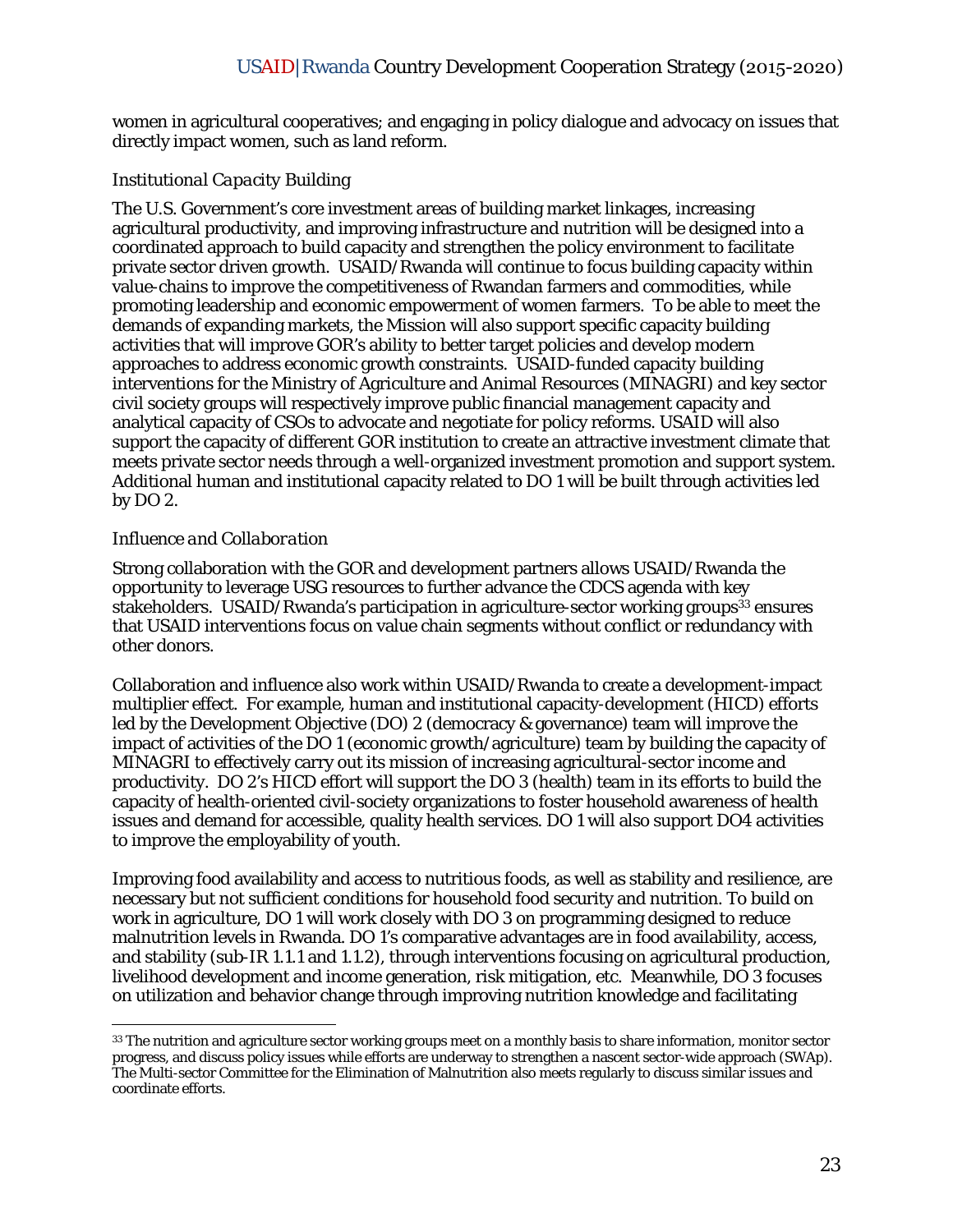adoption of appropriate nutrition practices by female and male members of the household, including both adults and youth. To achieve optimal nutrition, DO 3 also addresses lowering the disease burden through effective health services, activities on appropriate maternal and child feeding and care, and through activities in water, sanitation, and hygiene. The results will be captured through a planned Mission-wide, cross-sectoral nutrition Project Approval Document. In addition to DO specific activities, DO 1 and DO 3 will design and implement a joint integrated nutrition activity as well. Together, DO 1 and DO 3 address the three important elements of food and nutrition security: food availability, food access, and food utilization.

#### *Program Transformation*

If USAID/Rwanda efforts under DO1 are successful, with increased agricultural productivity and a more competitive private sector, the percentage of the population employed in subsistence agriculture-related activities, predominantly by women, will be reduced. In anticipation of this eventual graduation from subsistence-based agriculture, USAID/Rwanda's DO1 will gradually incorporate a stronger and gender-responsive employment and business development focus that is not agriculture-centric, as well as increased support for regional integration and cross border trade, including women's small and medium scale enterprises. This transformation will scale up USAID/Rwanda's non-agriculture employment opportunities—especially those prioritizing youth—and will support the GOR goal of transitioning to a knowledge-based economy. The Mission believes that this transformation which will increase the income of rural Rwandans, especially women and youth, will significantly contribute to the reduction of malnutrition.

## *Development Hypothesis*

USAID/Rwanda hypothesizes that increased agriculture productivity in conjunction with enhanced private sector competitiveness will result in increased and sustained economic opportunities for Rwandans. The agriculture sector, employing such a large percentage of the population, is key to the expansion of economic opportunities. Increased efficiencies and quality in value chain production can have a substantial impact on the economic status of rural households. Enhanced private sector competitiveness, increased ability to harness energy resources, and to take advantage of opportunities provided by regional integration, as well as an enabling environment for market driven growth, will support economic advancement of the country. USAID/Rwanda hypothesizes that by increasing household level incomes, empowering women, and promoting joint-decision making in the household, we can significantly reduce the malnutrition rate. The Mission recognizes that this hypothesis will need to be tested and is proposing to include it in the learning agenda. The following Intermediate Results illustrate how these objectives will be achieved.

USAID/Rwanda believes that an increase in the access to and adoption of key nutrition-sensitive agricultural technologies and techniques among farmers, especially women, as well as improved capacity to manage natural resources and to adapt to climate change, will result in increased agricultural productivity. Improved access to and adoption of production and processing practices will strengthen farmers' capacity to manage their resources and increase efficiency, therefore contributing to greater productivity. The increased productivity will serve to improve food security for targeted households through increased food production and income, particularly when interventions are undertaken with consideration to gender issues and women's empowerment.

By improving the enabling environment for sustainable growth, strengthening regional integration and women's financial capacities, and enhancing the capacity for energy resources management, USAID/Rwanda will enhance Rwandan's private sector competiveness. A strategy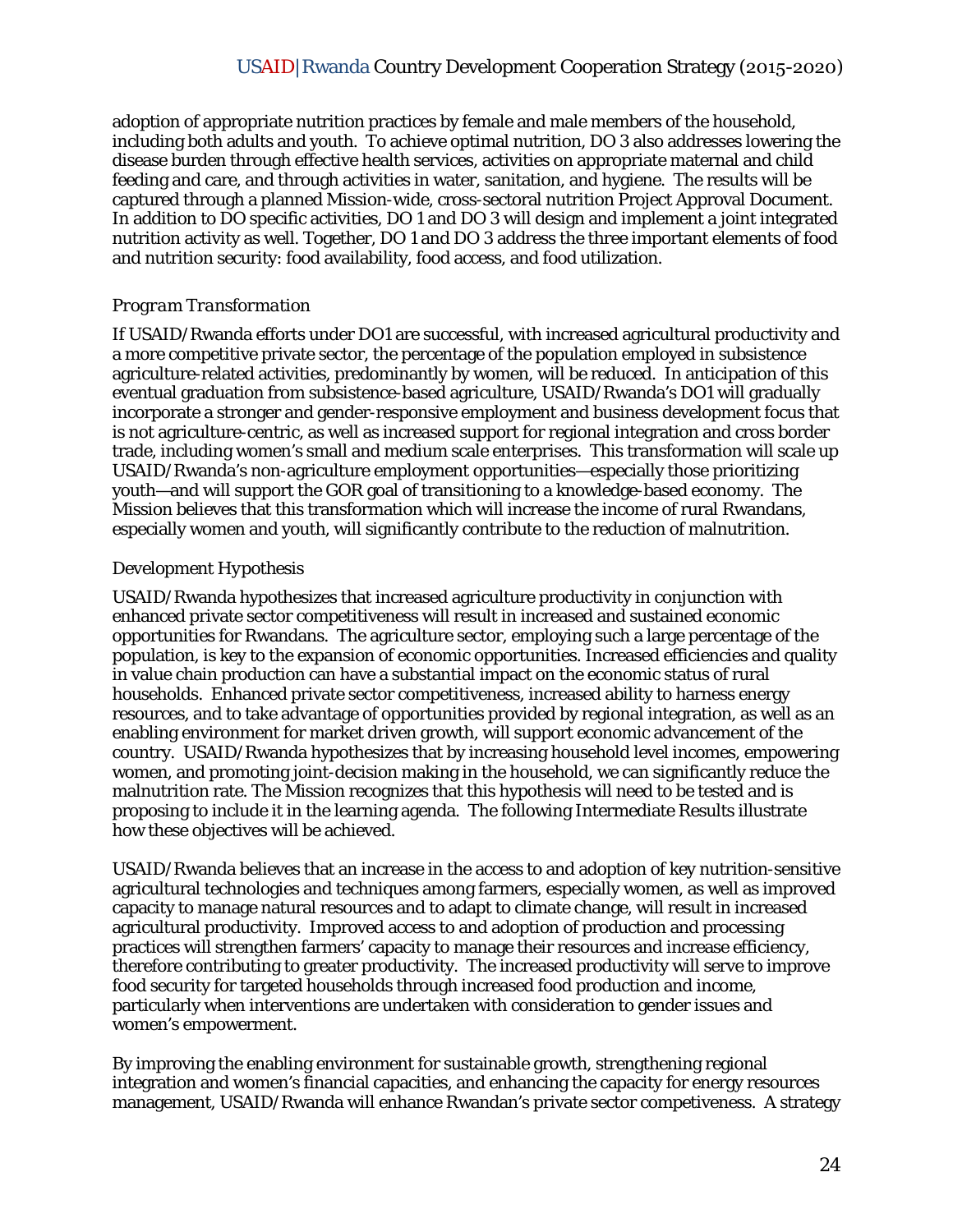focusing on any one of these, but not all, will be insufficient as rural farmers' capacity to access markets will be limited. As an example, improving trade capacity without giving farmers the infrastructure necessary to effectively access markets will not expand economic opportunities in rural areas. For this reason, this strategy addresses these issues with a two-pronged "soft" and "hard" approach.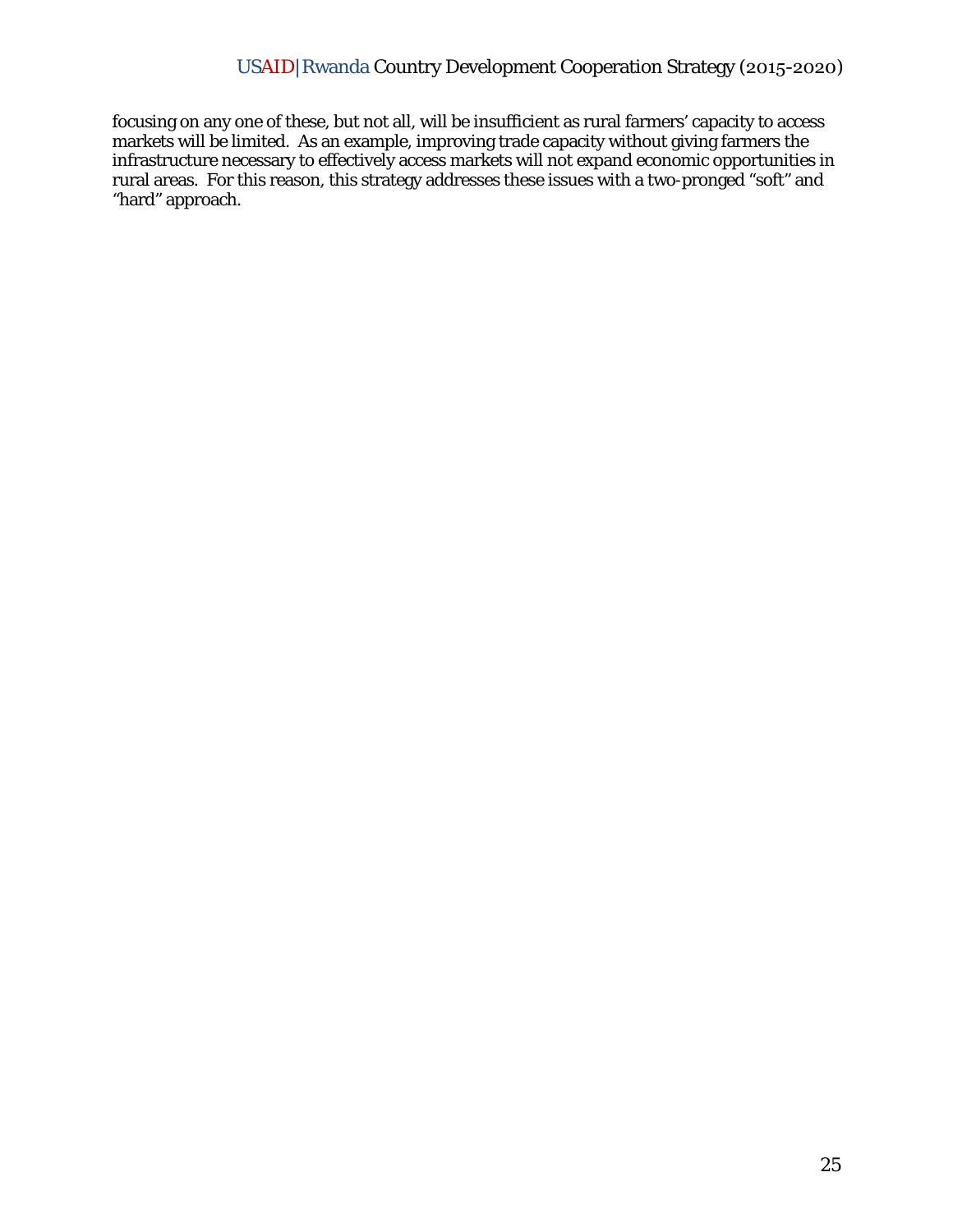#### **Results Framework: Development Objective 1**



**Cross-cutting Pillar 1**: Gender-sensitive approach to development, with a particular focus on women, children, and vulnerable populations **Cross-cutting Pillar 2**: Institutional capacity building **Cross-cutting Pillar 3**: Global climate change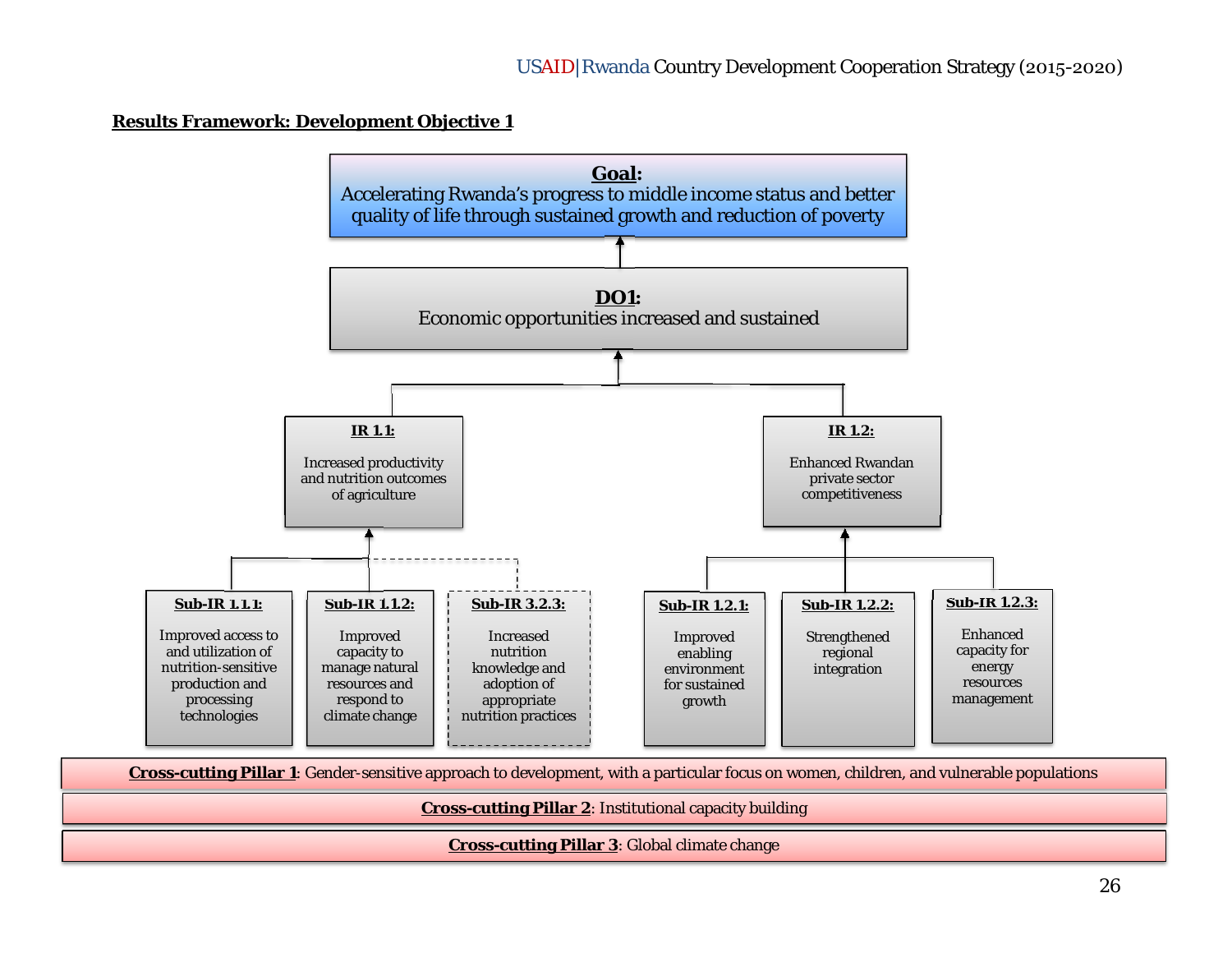#### Intermediate Results

#### **Intermediate Result 1.1**: *Increased Productivity and Nutrition Outcomes of Agriculture*

Recent studies suggest that every one percent increase in agricultural income per capita reduces the number of people living in extreme poverty by between 0.6% and 1.8%.34 Increased agricultural productivity will contribute to increasing agricultural incomes and, by focusing support on the 70 percent of the Rwandan labor force and targeting the rural poor, of whom many are vulnerable female headed households, will lead to expanded economic opportunities in rural areas. Research from the International Food Policy Research Institute also supports this theory, showing that increased staple food crop production can have significant povertyreducing impact in Rwanda.35

Under-nutrition is both a cause and consequence of poverty; it negatively affects all aspects of an individual's health and development and further limits societies' economic and social development. Widespread malnutrition reflects a failure of multiple sectors to provide for basic food security and disease prevention and treatment (Pearson & Ljungqvist, 2011). The determinants of malnutrition are multifaceted stemming from individual health status to household food access, to social, economic, political, and environmental factors at national and global levels. A household's access to safe, healthy, and diverse foods, health services, and safe water and sanitation underlie adequate nutrition (UNICEF, 1998). Fundamental to these factors is a complex array of determinants including women's empowerment, caregiving practices, education, the economy, political situation, sociocultural factors, and the environment. The Mission's FTF strategy recognizes that reducing malnutrition is necessary for economic growth. It prioritizes poverty reduction and nutrition improvements at the smallholder farmer and household levels, with a heavy emphasis on integrating nutrition through agriculture interventions. Stunted children will suffer the negative effects of chronic childhood malnutrition for their entire lives; they will be less able to learn in school, less able to earn a living, and more likely to live in poverty as adults.

Agricultural productivity in Rwanda is extremely low; the vast majority of farmers practice subsistence farming on small, hilly plots with degraded soils. Increased agricultural productivity reflects medium- to long-term qualitative and quantitative improvements in the production of staple, horticultural and cash crops. This will be achieved through investments in increased access to inputs by farmers, especially among women, and improved agricultural production techniques such as soil and water conservation.

USAID/Rwanda will increase productivity of the agricultural sector through investments that foster greater equality and increasing returns to land, labor and capital. These investments will be shaped through a gender-sensitive and climate-resilient lens. Targeted interventions along the pyrethrum, dairy, beans and maize<sup>36</sup> value chains will improve production methods, increase productive capacity and competitiveness, promote effective storage and post-harvest handling of staple food crops, increase agricultural research and development capacity, and improve farmers' access to agricultural information. USAID interventions will also target

<sup>34&</sup>quot;Approach." *FEED THE FUTURE*. USAID.Web. 20 Jan. 2012. <http://www.feedthefuture.gov/approach/Inclusive-

<sup>-</sup>Agriculture--Sector--Growth>. 35Diao et al., *Agricultural Growth and Investment Options for Poverty Reduction in Rwanda*, IFPRI, 2010. 36 Coffee has historically been a significant investment for USG. After many years of success in the coffee industry, USAID/Rwanda has prioritized pyrethrum, dairy, beans and maize for future value chain investments given GOR priorities and the OTF Group report *Value Chain Analysis for Beans, Maize and Soy in Rwanda (May 2011)*.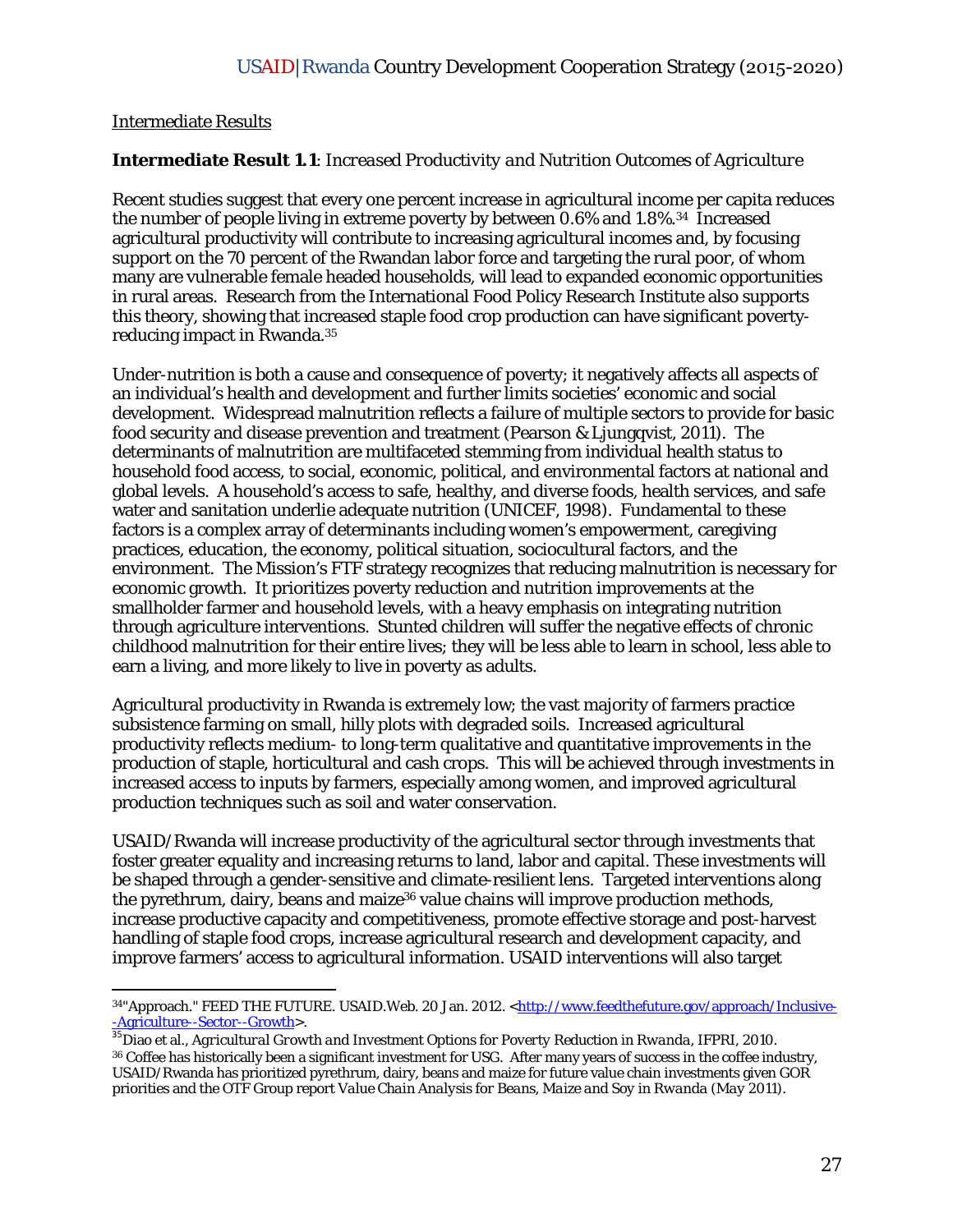interventions in other high value-added value chains by promoting and leveraging private investment through public-private partnership or GDAs. Increased productivity will improve food security for targeted households through increased food production and income, particularly when interventions are undertaken with consideration to gender issues and women's empowerment. This gender-sensitive approach is also taken based on existing evidence about the role of women empowerment in the improvement of nutrition status. These efforts support the EDPRS 2 priority to "increase the productivity of agriculture" by continuing to support the efforts to move from a largely subsistence to a commercialized base building on the sector's comparative advantage and a progressive shift towards enhancing the role of the private sector. USAID investment targeting nutrition sensitive agriculture also supports the national food and nutrition policy, to improve the nutritional status of women and children, and the livelihoods of vulnerable populations through sustainable, integrated nutrition and agriculture interventions at the community and household levels.

#### **Sub-IR 1.1.1:** *Improved Access to and Utilization of Nutrition-Sensitive Production and Processing Technologies*

Since the introduction of the Crop Intensification Program (CIP) in 2008, the total area under land-use consolidation in Rwanda has risen significantly, bringing additional increases in food production. Despite improvements in production, the anticipated increase in value-adding processing of commodities has not occurred. USAID/Rwanda's investments will target increased crop and animal production and the promotion of best practices for post-harvest handling and processing. Similarly, investments will be made to improve farmers' access to agricultural inputs and services, in part through increased access to finance and increased utilization of extension services, credit and fertilizers. Gender-sensitive and climate resilient initiatives that provide access to improved inputs, production techniques and storage facilities will link farmers to processors while supporting farmers' cooperatives in produce processing. These value-added practices will result in higher prices and increased incomes for farmers and rural households.

Since 2008 the GOR's CIP embarked on a massive fertilizer import program for major staple crops using local private services providers, who also provide extension services to farmer organizations. USAID supported the transition of fertilizer distribution from the public to private sector, enabling commencement of imports and distribution of fertilizer by the private sector instead of the GOR as of mid-2013. The Mission will continue to assist strengthening the transition of the distribution and commercialization of fertilizers from GOR to the private sector. In addition, the extension services model is complex and varies greatly depending on the value chain and availability of extension services in a given geographical area.

USAID/Rwanda will support capacity building of GOR stakeholders, strengthen the technical capacity of the private sector, help attract foreign private investment, and assist in scaling up successful extension services models to address farmer needs in a gender-sensitive manner. These efforts will be complemented by support programs at the policy and institutional levels to increase access to finance to farmer organizations and local private firms. Focus will be placed on strengthening institutional capacity of financial service providers and improving borrowers' capacity, including that of women, to access and manage financial services.

Nutrition-sensitive production and processing have the potential for significant, positive nutritional impact if they have explicit nutrition objectives, empower women, and target poorer households (Ruel et al., 2013). Some potential focus areas that demonstrate nutrition-sensitive technologies/approaches include: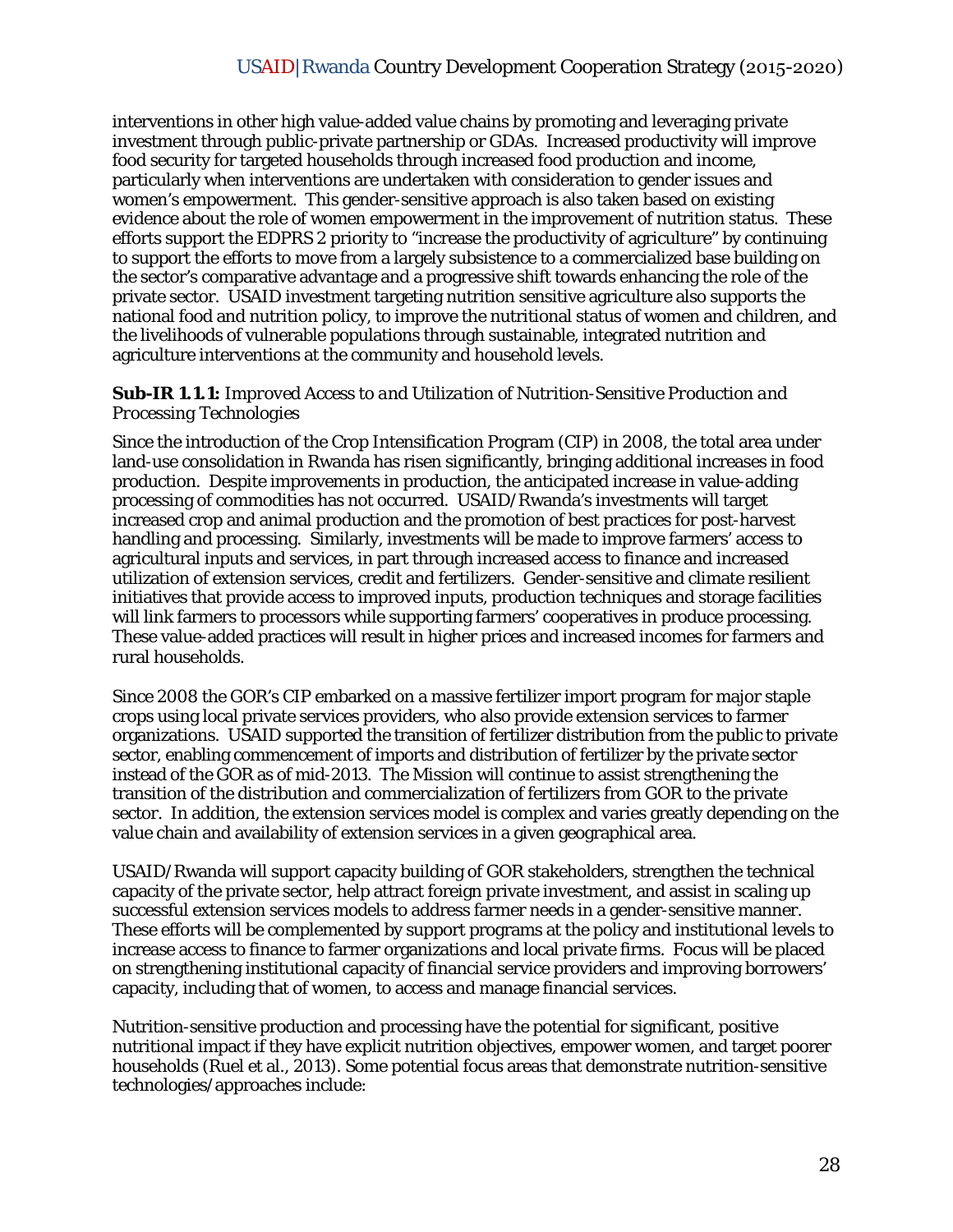- Invest in agricultural technologies to increase access by scaling up production of diverse nutritious foods
- Promote private sector partnerships that channel inputs, services, and technology to farmers and herders, and enhance food production and marketing systems to increase access to healthy foods
- Diversify agriculture production to improve household consumption of a variety of healthy foods, with an emphasis on the empowerment, participation, and time allocation of women. Diversified foods will address micronutrient deficiencies
- Promote sustainable food production systems that prevent environmental contamination harmful to the growth and development of infants and young children
- Embed nutritional messages in agriculture extension services along value chains and behavior change activities to increase demand for nutrient-dense foods and improve feeding practices
- Reduce postharvest losses and seasonality of food insecurity, and improve food processing to increase food availability
- Support the removal of barriers women farmers face such as access to land, financial services, market entry, and extension services
- Increase women's income and favorable working environment by employing them in agricultural value chains
- Support/promote fortification of locally produced flours

## **Sub-IR 1.1.2:** *Improved Capacity to Manage Natural Resources and Respond to Climate Change*

Given the dependence of Rwanda' agricultural sector, and thus the great majority of the population, on the natural resource base, improper management of resources can seriously threaten agricultural output. In addition to population-based pressures, a climate change impact assessment conducted by the Stockholm Environment Institute in 2009 shows that existing climate variability has significant economic costs in Rwanda and that the country is not adequately prepared to deal with existing climate risks. With the heavy reliance on rain-fed agriculture, impacts of variability in climate patterns are affecting communities and livelihoods throughout Rwanda.

USAID/Rwanda will strengthen the GOR's capacity to manage natural resources, conserve biodiversity and respond to global climate change. USAID/Rwanda will provide targeted support to different GOR institutions at central and decentralized levels, and farmers to use climate data in agricultural production and land use planning. Over recent years, donors such as DFID and the Least Developed Countries Fund through the UN Development Program and the UN Environment Program have begun supporting Rwanda to strengthen its meteorological observation systems, and to a lesser extent its hydrological monitoring system. However, Rwanda still lacks an integrated and coordinated data management system related to climate for decision making across different sectors. USAID/Rwanda will work in helping the Rwanda Meteorological Agency, the Ministry of Agriculture, the agriculture extension services provided through the Rwanda Agriculture Board, and District land use planners to collaborate to provide relevant information to farmers. Through this work, USAID/Rwanda will positively impact human health, food security, and resiliency to climate change for vulnerable populations, especially for women, the disabled, older men and youth.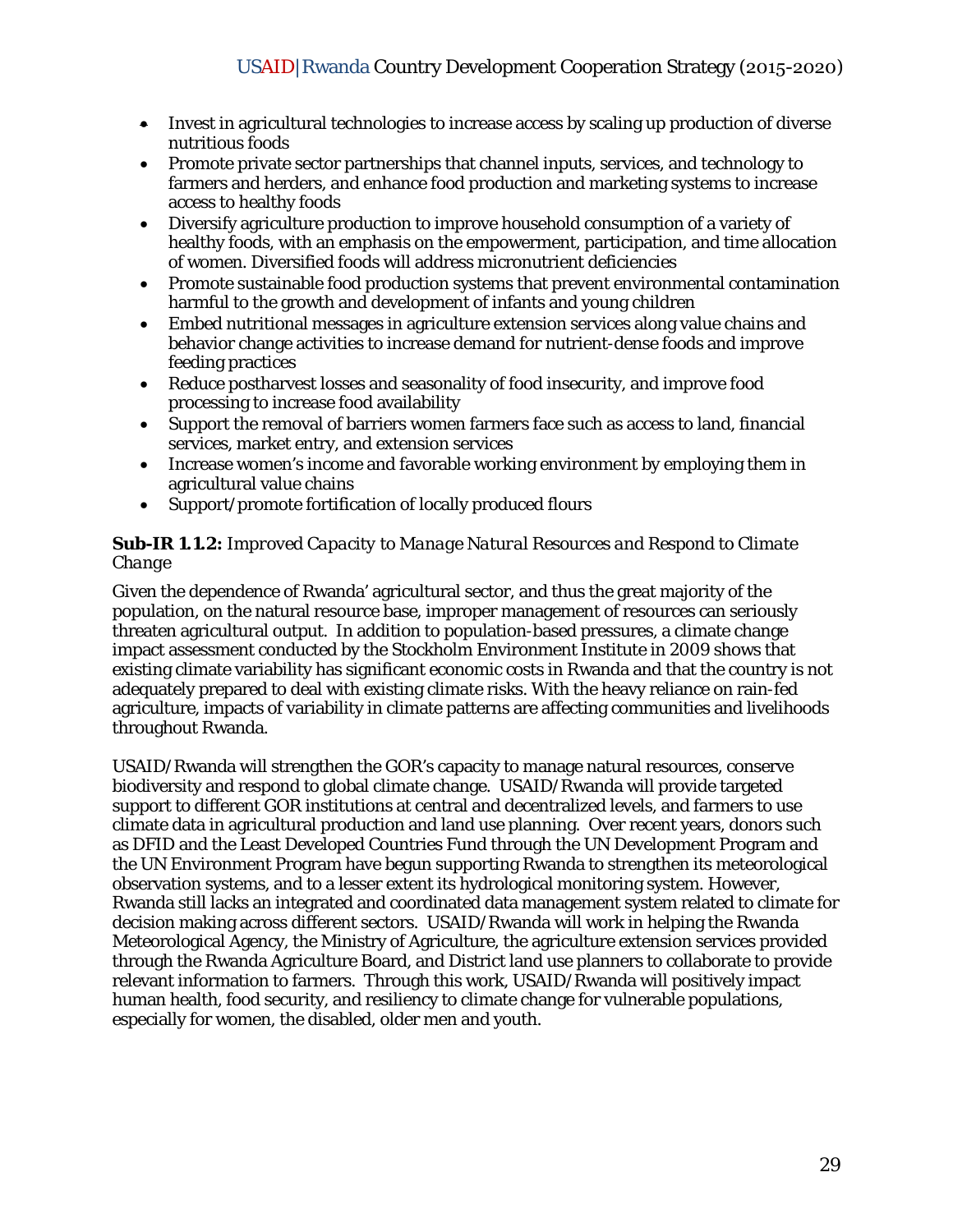#### **Sub-IR 3.2.3:** *Increased nutrition knowledge and adoption of appropriate nutrition practices*

Increasing agricultural productivity is a necessary but not sufficient condition to address malnutrition. This proves that malnutrition is not just about the lack of food, but feeding practices, water, sanitation, hygiene, and food security – all of which contribute to good nutrition. To build on work in agriculture, DO 1 will work closely with DO 3 on programming designed to reduce malnutrition levels in Rwanda. Together, DO 1 and DO 3 address the three important elements of food and nutrition security (food availability, food access, and food utilization), with DO 1 focusing on availability and access to nutritious foods (sub-IRs 1.1.1 and 1.1.2), and DO 3 on utilization and behavior change. The results will be captured through a joint nutrition Project Approval Document. Please refer to Sub-IR 3.2.3 for more information.

#### **Intermediate Result 1.2**: *Enhanced Rwandan Private Sector Competitiveness*

The EDPRS 2 recognizes the small size of Rwanda's private sector as a major limiting factor to economic growth, and recommends a structural transformation to allow the private sector to become the main driver of economic growth and job creation<sup>37</sup>.

In order to contribute to strengthening the private sector, USAID/Rwanda will focus on enhancing market opportunities through energy development, strengthening trade capacity through regional integration, and improving the environment for private sector -led economic growth. Based on evidence that trade expansion, induced by greater market access, leads to acceleration in the growth rates of developing countries<sup>38</sup>, USAID/Rwanda's investment to enhance private sector competitiveness will focus on investments aimed at increasing market access. In Rwanda, agricultural productivity gains are hindered by missing or dysfunctional markets in rural and urban sectors; these include business services (credit and savings), agricultural inputs (seeds, fertilizer), and logistics (transportation, handling, and storage), among others. The absence of functioning private sector-oriented markets for these products and services hinders Rwanda's capacity to achieve its development goals.

USAID/Rwanda will support the development of private sector markets for agricultural inputs, outputs, information, and services. Efficient and transparent markets in the domestic rural economy will increase returns to production, expand agricultural investment, promote specialization, smooth seasonal production and consumption cycles, incentivize quality, strengthen competition, and ultimately benefit consumers with lower food prices. Expanded access for both men and women to regional and international markets will allow Rwandan producers to maximize comparative advantages and produce to meet external demand, which will also promote job creation. Building and enhancing access to markets throughout agricultural value chains will help supply and demand actors to come together and will bring significant gains to the rural economy.

USAID/Rwanda pursues broadened market access in a variety of ways. One of its Feed the Future (FTF) core investments is building sustainable market linkages across multiple agricultural value chains. Another priority will be building reliable demand-driven markets for agricultural inputs, particularly fertilizer, through the privatization of government-administered procurement and distribution systems. USAID/Rwanda will also strive to build the GOR's

<sup>&</sup>lt;sup>37</sup>ROR (2013), Economic Development and Poverty Reduction strategy (2013-2018) – Shaping our development. 38Romalis, John. *Market Access, Openness and Growth*. Rep. European Trade Study Group, Mar. 2006. Web.<http://www.etsg.org/ETSG2006/papers/Romalis.pdf>.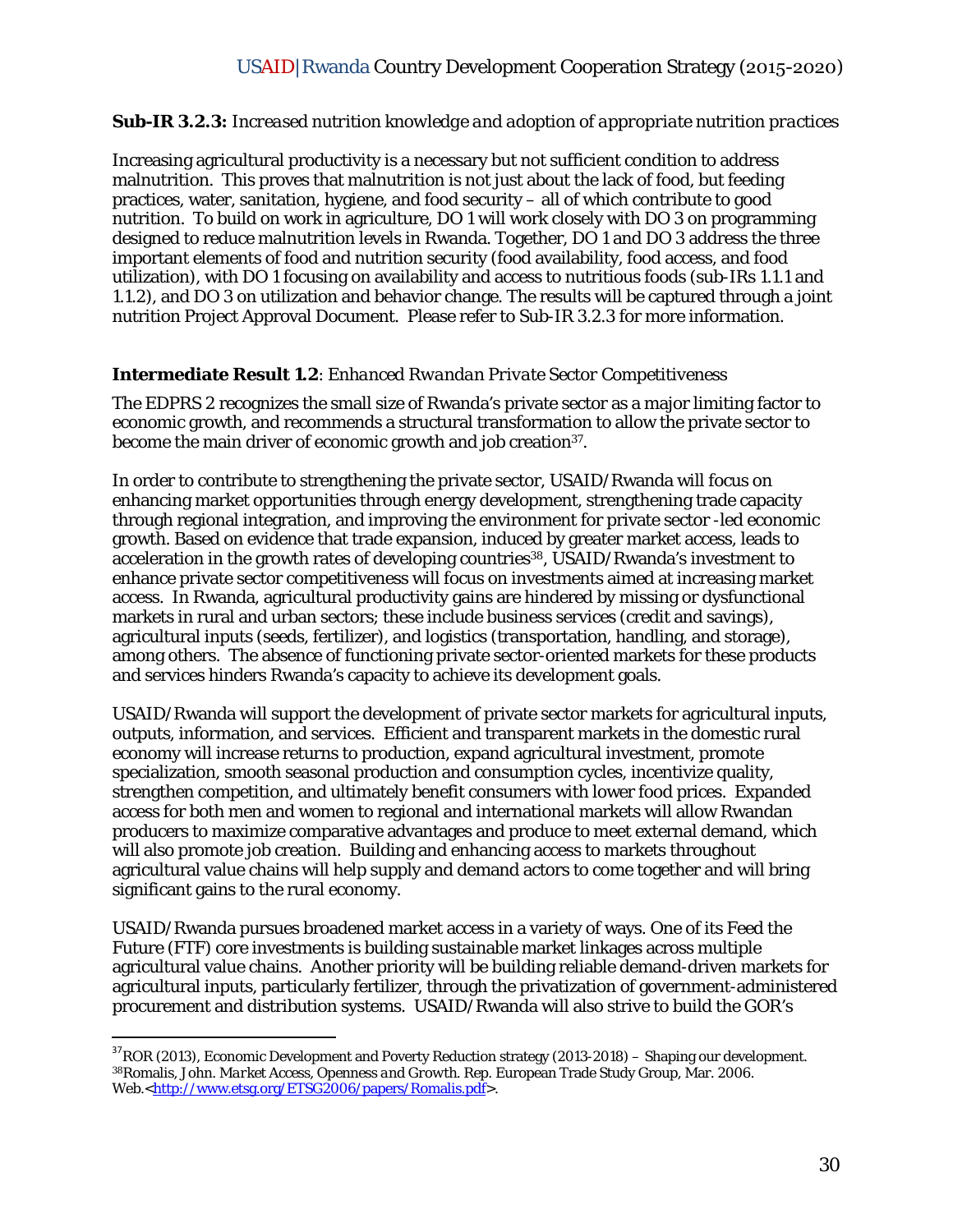policy capacity to support a market enabling environment to shift the agriculture sector in a commercial direction while supporting private sector investment and trade to facilitate the strengthening of local, regional and international markets. Towards this end, USAID/Rwanda is supporting the GOR in promoting investment opportunities, as well as in assessing and removing barriers to private trade and investment, including cross border trade, reduction in cost of export and import of goods, and development of policy frameworks to support greater regional linkages. These activities directly contribute to the "regional and international integration" pillar of Vision 2020. Given the GOR's commitment to regional integration as a core element of its national development strategy, a component of the Mission's FTF strategy is advocacy and support for addressing regional issues that have the greatest impact on food security locally, including transit efficiency, food safety and quality standards, market information, and research.

#### **Sub-IR 1.2.1:** *Improved Enabling Environment for Sustained Growth*

Target activities will ensure stronger linkages of smallholder farmers to national, regional and international markets in order to increase opportunities to sell produce and increase incomes. During the last five years, largely due to GOR programs of land use consolidation and crop intensification, agricultural production has increased significantly, generating marketable surpluses in main staple and cash crops. Broadening physical access to rural markets through feeder road infrastructure is a key component of USAID/Rwanda's strategy.

With 70% of Rwanda's economically active population earning their living (directly or indirectly) from agriculture and mostly through subsistence farming, of which a large proportion are women, it is essential that these farmers have easy access to information; this increases their ability to negotiate a fair price and compare potential returns from one crop to another. USAID/Rwanda's efforts to increase access to reliable markets will significantly enhance farmers' incentives to increase production and therefore incomes. The Mission will also build the public financial management and policy development capacity of the Ministry of Agriculture and Animal Resources (MINAGRI) that support agricultural marketing as well as improve the Ministry's ability to interact with the private sector—farmers, traders , processors and other civil society organizations. USAID/Rwanda will also develop a detailed understanding of domestic and export market (formal and informal) information in order to identify private sector opportunities for Rwandan agricultural commodities.

In the spirit of supporting a private sector-led economic development, the Mission will support activities aimed at increasing GOR interactions with the private sector. This will be done in two ways, first through targeted support to the nascent private sector actors in policy dialogue, and secondly in supporting government officials to effectively interact with the private sector. In addition to activities related to the agriculture sector, the Mission is also assisting the GOR's efforts toward economic transformation by informing effective urbanization approaches for increased growth countrywide. USAID is supporting targeted activities to integrate climate change in the growth strategies for a number of planned (by GOR) secondary cities in Rwanda.

# **Sub-IR 1.2.2:** *Strengthened Regional Integration*

USAID/Rwanda will promote economic development in Rwanda through deeper integration with regional markets. EAC integration implies significant structural adjustments in the organization's member economies and USAID/Rwanda will support this transition in Rwanda. Specific elements of this approach include working with GOR and donor partners to identify Rwanda's competitive strengths in the region, promote opportunities for private investment,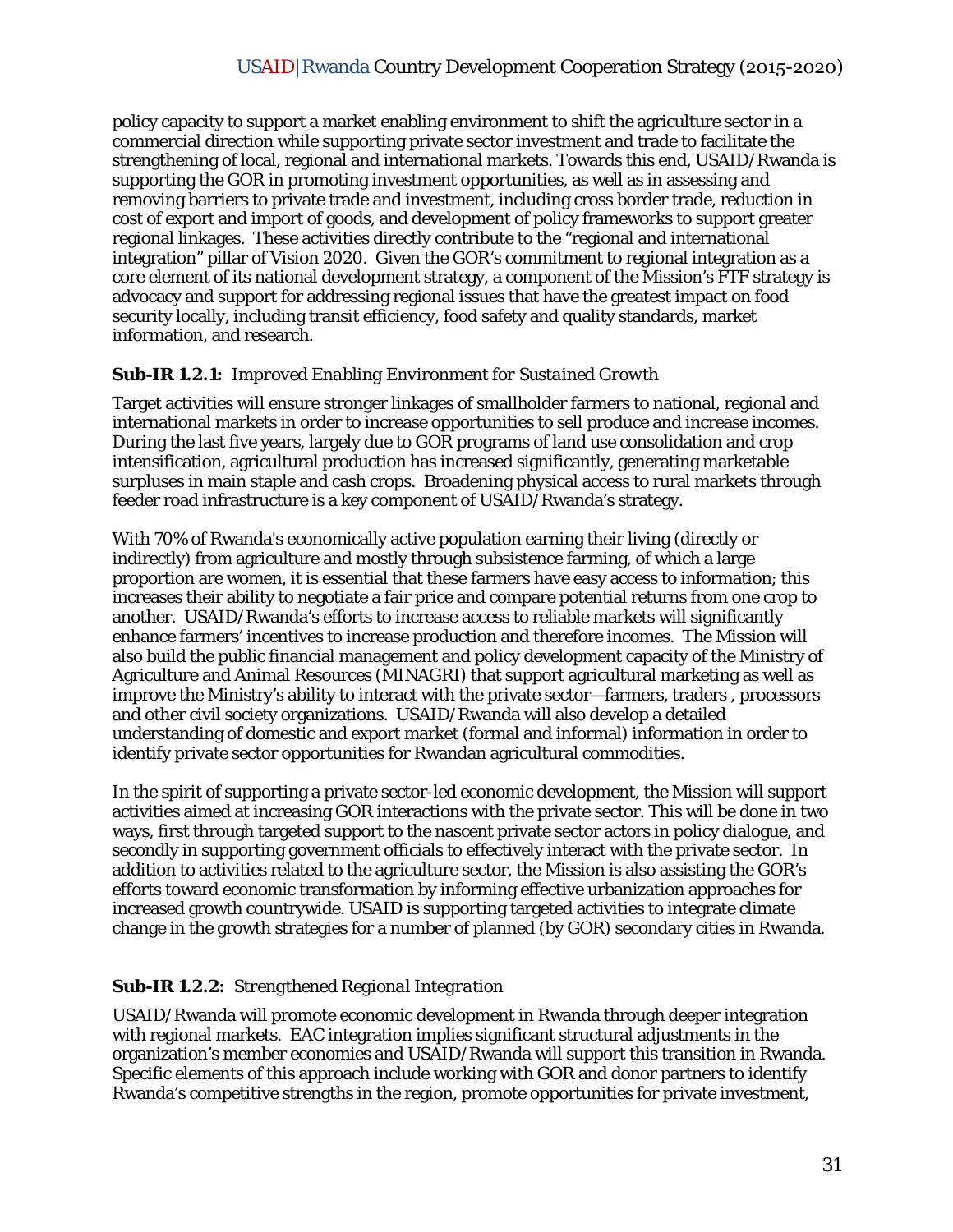work with neighboring countries to mitigate non-tariff barriers to trade that impact Rwandan businesses, and help position the country to achieve higher levels of competitiveness through policy reforms and public investments. USAID/Rwanda will assist the GOR and the private sector to exploit the economic opportunities EAC integration represents.

#### **Sub-IR 1.2.3:** *Enhanced Capacity for Energy Resources Management*

Currently, just 17% of Rwanda's population is connected to the electrical grid. Meeting the energy demand will contribute to accelerating economic transformation of Rwanda and the country reaching its development goals. The government has ambitious plans to increase electricity generation to 563 MW by 2017 from current 110 MW.

The 2010 National Gender Policy highlights that access to energy is a serious issue for both men and women; however women are more concerned as they are primarily involved in seeking firewood for cooking and other related domestic activities. This issue affects the time that women could use for other activities for the development of their own families and communities. In both urban and rural communities, many women supplement family incomes by engaging in small-scale businesses that fit with, and are often extensions of, their household activities. Consequently, improved electrical services and better fuels not only lighten the burdens of women's daily chores, but also open up new opportunities, such as other household and income-generating uses. Providing clean energy for women will help prevent smoky indoor fires with poor ventilation, most respiratory diseases and related problems, including acute eye infections in women, girls, and children as g\these issues are often caused by the use of wood or charcoal in the households.

USAID/Rwanda investment in the energy sector will target activities which can be catalytic in unlocking future private investment. Complementing other donors' investments in the energy sector, USAID/Rwanda will invest in institutional capacity development for the GOR that will provide the private sector with the ability necessary to invest in commercial exploitation of geothermal resources. Availability of economic/financial/cost-benefit analyses and a more detailed understanding of the costs of geothermal exploration will greatly inform GOR's policy regarding the appropriate level of engagement with the private sector. Further analyses conducted in Fall 2014 will further inform potential USAID and other donor support in this area.

#### **Development Objective 2**: *Improved Conditions for Durable Peace and Development through Strengthened Democratic Processes*

USAID/Rwanda will focus on *improving conditions for durable peace and development through strengthened democratic processes* by building the capacity of civil society to participate in the political sphere and strengthen human rights while consolidating peace and stability. The Mission will promote social cohesion, peace building, and reconciliation, specifically focusing on grievances that have the potential to threaten social cohesion. In an environment where self-censorship is common, more substantive dialogue and understanding within communities and between citizens, advocacy groups, and government are necessary for developing an understanding of differences, acceptance of the past, and a willingness to move forward. DO2's contribution to USAID/Rwanda's CDCS goal is based on the premise that strengthened social cohesion, civic engagement and respect for human rights will increase the sustainability of long-term and broad-based growth and development by promoting a more participative and gender-sensitive development approach that incorporates stakeholders at all levels.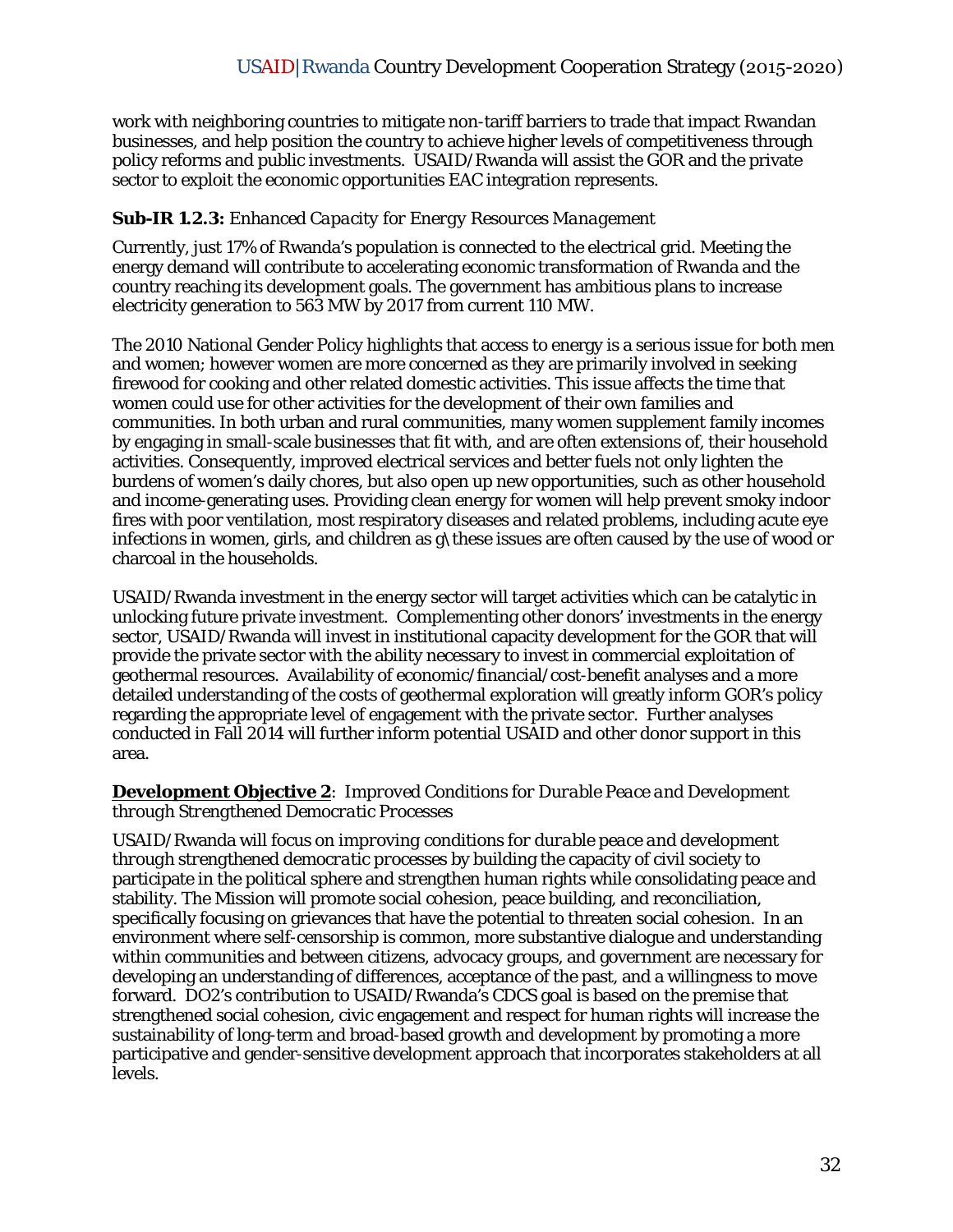The 2011 USAID/Rwanda Gender Assessment pointed out several key gender constraints that should be addressed to successfully promote peace and development. Sexual and Gender Based

Violence (SGBV) is a persistent problem. Levels of SGBV remain high, and such violence is often culturally sanctioned. Much of the violence occurs as a result of conflict over resources (notably land). Women also have relatively little voice or say in decision-making at the household or community levels regarding matters that affect their lives. Culturally, men are expected to have more power and to be the decision-makers within the household and community. DO2 will help address these issues through interventions targeted to strengthen social cohesion, civic engagement, and respect for human rights, which will help promote women's active participation in decisionmaking and leadership and will also encourage men's participation in women's empowerment and the fight against SGBV.

Strengthened dialogue, engagement and respect for human rights are also prerequisites

#### **Institutional Capacity Building: A Multi-Sectoral Approach**

With limited resources, and the need great, the DO2 team looked beyond its "borders" when planning portfolio priorities. The team recognized that the overall capacity of the GOR and CSOs was weak in the technical areas where USAID/Rwanda works, so it developed a five-year Human and Institutional Capacity Development (HICD) project, based on USAID/E3's capacity building approach. This model, adapted to the Rwandan context, offers all technical teams the opportunity to focus on targeted capacity building in their sectors. DO1, DO2, DO3 and DO4 funds are already committed to this project.

for reinforcing conditions that allow for a durable peace .Peace will prevail, if there are shared values, goals, and institutions (e.g. democratic political systems and rule of law), economic interdependence, and a sense of national identity. DO2 will continue investing in activities that offer advances in this complex sector. USAID/Rwanda will implement a Mission-wide approach to ensure policy and programming complement each other where possible and appropriate.

DO2's Results Framework and accompanying analysis was initially informed by a 2011 Conflict Vulnerability Assessment, which concluded that while potentially destabilizing political and economic grievances do exist, there are no actors with the capacity to mobilize large groups of people towards political violence, especially in a country where state control remains strong. In an attempt to promote security and stability, and avoid a repetition of the 1994 genocide, the GOR has placed significant limitations on freedom of expression, and often treated political dissent with suspicion. These measures limit Rwanda's ability as a nation and society to develop the degree of flexibility and resiliency needed to face its daunting development challenges. Centralized planning, top-down political administration, and restricted political space have limited opportunities for Rwandan citizens to take initiative and fully participate in decisionmaking at all levels. The Executive Branch dominates public policy decision-making, government critics are silenced and there exist very weak media and young political institutions.

This complex political environment creates both opportunities and challenges for USAID/Rwanda's strategy development process. USAID/Rwanda is well positioned to build on some of the successes of the Rwanda Millennium Challenge Corporation (MCC) Threshold Program and the investments of the last several years by supporting media reforms currently underway, further building justice sector capacity, improving civic engagement between local communities and government at the local and national levels and strengthening the capacity and accountability of CSOs and GOR partners. As the GOR has repeatedly emphasized the importance of civic engagement in Rwanda's development process, the Mission will place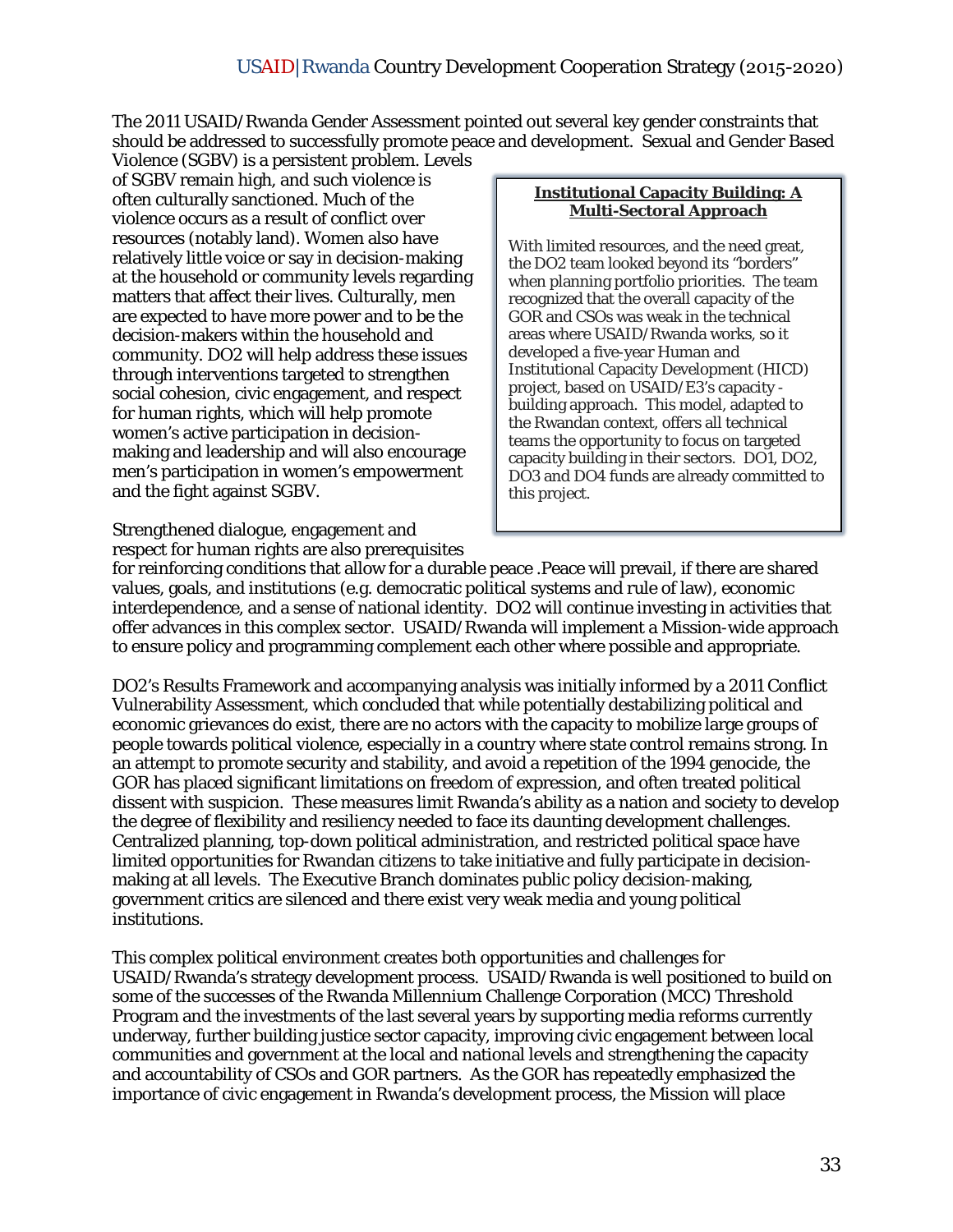greater emphasis on a bottom-up approach. USAID/Rwanda also will promote reforms and greater democratization of decision-making by building the capacity of key actors involved in political reform, ensuring more robust consultation and participatory planning with local populations and stakeholders, and encouraging improved community relationships and social cohesion, while also promoting gender equality and women's empowerment principles. All of these objectives align with the GOR's vision for the future in the EDPRS 2 and Vision 2020 documents. Efforts under this DO will directly contribute to the GOR's EDPRS 2 Accountable Governance Objective to *"Enhance accountable governance by promoting citizen participation and mobilization for delivery of development, strengthening public accountability and improving service delivery."*

#### *Gender*

This Development Objective is proactively promoting gender by prioritizing programs that benefit women and advocate for women's rights. As an example, the cross-sectoral land project, implemented from 2012-17, is addressing issues regarding women's land rights. Because women are marginalized in the traditional land inheritance laws, improved understanding of land rights is disproportionately benefitting women as land is distributed according to national law. In addition, USAID/Rwanda continues to work closely with local partners to ensure that capacity building programs for civil society organizations and GOR entities prioritize gender equality both internally (e.g. gender-empowering management structure) and externally (e.g. gender-focused programs and advocacy efforts. USAID/Rwanda recognizes that in order to successfully empower women, their male counterparts must fully participate in this process; the Mission will therefore engage both female and male stakeholders in all gender promotion efforts. An in-depth gender analysis completed in late 2014 for the democracy and governance civic participation Project Approval Document (PAD) is providing the Mission with up-to-date information and the appropriate lens on gender issues currently affecting this complex sector. USAID/Rwanda is also considering direct gender-based violence activities that will be informed by the upcoming analysis.

#### *Institutional Capacity Building*

USAID/Rwanda will continue building the capacity of GOR institutions, civil-society organizations (CSOs) and research institutions to be more responsive to the citizens of Rwanda, as well as improving the role of local CSOs as advocates for change, government accountability and respect for human rights. The goal of capacity-building activities is to improve the day-today performance of CSOs and increase their confidence and capacity to deliver services and appropriately engage and monitor government on a number of policies (including land issues), thus empowering the voice of CSOs and average citizens in the governance of their country. This DO engagement will include enhancing working relationships with CSOs that are active in promoting gender equality and women's empowerment in order to contribute to women's empowerment. USG-development assistance will continue to focus on strengthening the capacity of independent media as well as new human rights CSO partners to effectively engage in areas that are politically-sensitive but imperative to increasing political space, particularly leading up to the much anticipated 2017 presidential elections. In addition, technical assistance will continue to improve governance at key Rwandan ministries (i.e. Ministry of Agriculture) to help the GOR better represent and consult with their local constituencies, and in doing so, improve their service delivery and accountability.

#### *Influence and Collaboration*

USAID/Rwanda works closely with its development and diplomatic counterparts at the British High Commission, the European Union, German and Dutch embassies. The team also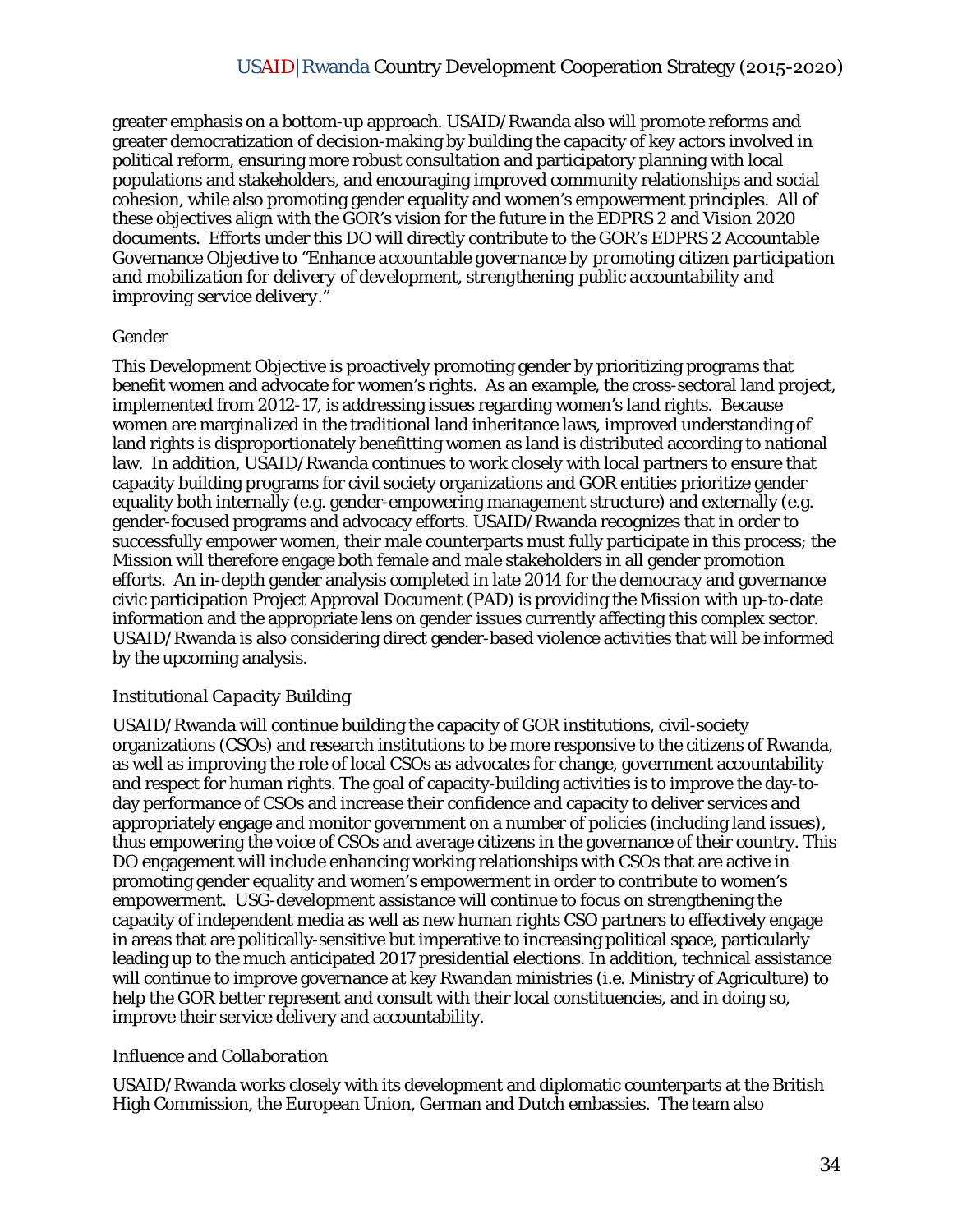coordinates and regularly consults with counterparts representing the Canadian, Swedish, Belgian and Swiss governments along with multilateral donors such as the World Bank and United Nations Development Program. Although the USG investment in the democracy and governance sector is modest compared to many donors in Rwanda, our influence remains high with consistent requests for participation and buy-in by USAID/Rwanda on important policy and programmatic issues facing the country. The Mission also actively participates in, and contributes to, sector working groups in the justice, decentralization, and capacity building sectors, and in the thematic working group on land, which is part of the environment and national resources sector working group. USAID's current projects also support several GOR ministries including the Ministry of Agriculture, Ministry of Local Governments/target districts, and Ministry of Natural Resources/Rwanda Natural Resources Authority. U.S.-funded projects also support the Rwanda Governance Board and the National Women's Council. This participation ensures that USAID/Rwanda projects are well coordinated with relevant and related GOR and development partner initiatives.

#### *Development Hypothesis*

USAID/Rwanda hypothesizes that if citizens are able to freely participate in public-policy decision-making at all levels, and social cohesion is improved through peaceful resolution of differences, then democratic processes will be strengthened and conditions for durable peace and development will be improved. This hypothesis will be operationalized through a series of activities designed to: (1) increase civic participation in order to strengthen citizens' democratic engagement by improving civil rights and liberties and increasing the capacity of CSOs and communities to influence GOR public-policy decision-making; and (2) improve social cohesion through continued peace-building and reconciliation efforts that foster a more adaptable and stable society in which citizens can freely engage with government on a wide range of issues.

USAID/Rwanda hypothesizes that improved performance and engagement of targeted CSOs and GOR entities—combined with strengthened protection of civil and human rights, enhanced gender equality promotion and women's empowerment and an improved political participation environment—will lead to increased civic participation and consultation. A comprehensive strategy for increasing civic participation must target not only the capacity of CSOs and government entities, but also their source of independent information and protection of rights (civil rights and liberties,) and citizen voice (political participation.) By creating opportunities for DO2 to successfully increase constructive civic participation and genuine consultation at all levels of decision-making, projects over the next five years will contribute toward building a vibrant community of CSOs and journalists, and engaged government and legal actors who effectively advocate for, and represent the interests of, Rwandan citizens throughout the country. In a constantly changing environment, USAID/Rwanda will focus our efforts in areas that need attention but also offer entry points for engagement. The Mission will continue to evaluate and adjust our programming based on USG and GOR priorities.

Social cohesion occurs when communities live and work together despite differences of opinion, race, religion, region, ethnicity, sex, gender identity, and/or other defining factors. It implies trust, bonding, and shared social responsibility. Social cohesion is not possible unless people find ways to resolve issues in a mutually-satisfactory and non-violent way. Addressing issues of reconciliation, reintegration, and land rights will allow Rwandans to work through sensitive topics in a productive way so that they can live together peacefully. Therefore, USAID/Rwanda hypothesizes that if disputes related to land are resolved peacefully— and post-genocide reconciliation at the community level is strengthened—then conflict is reduced and social cohesion will be improved.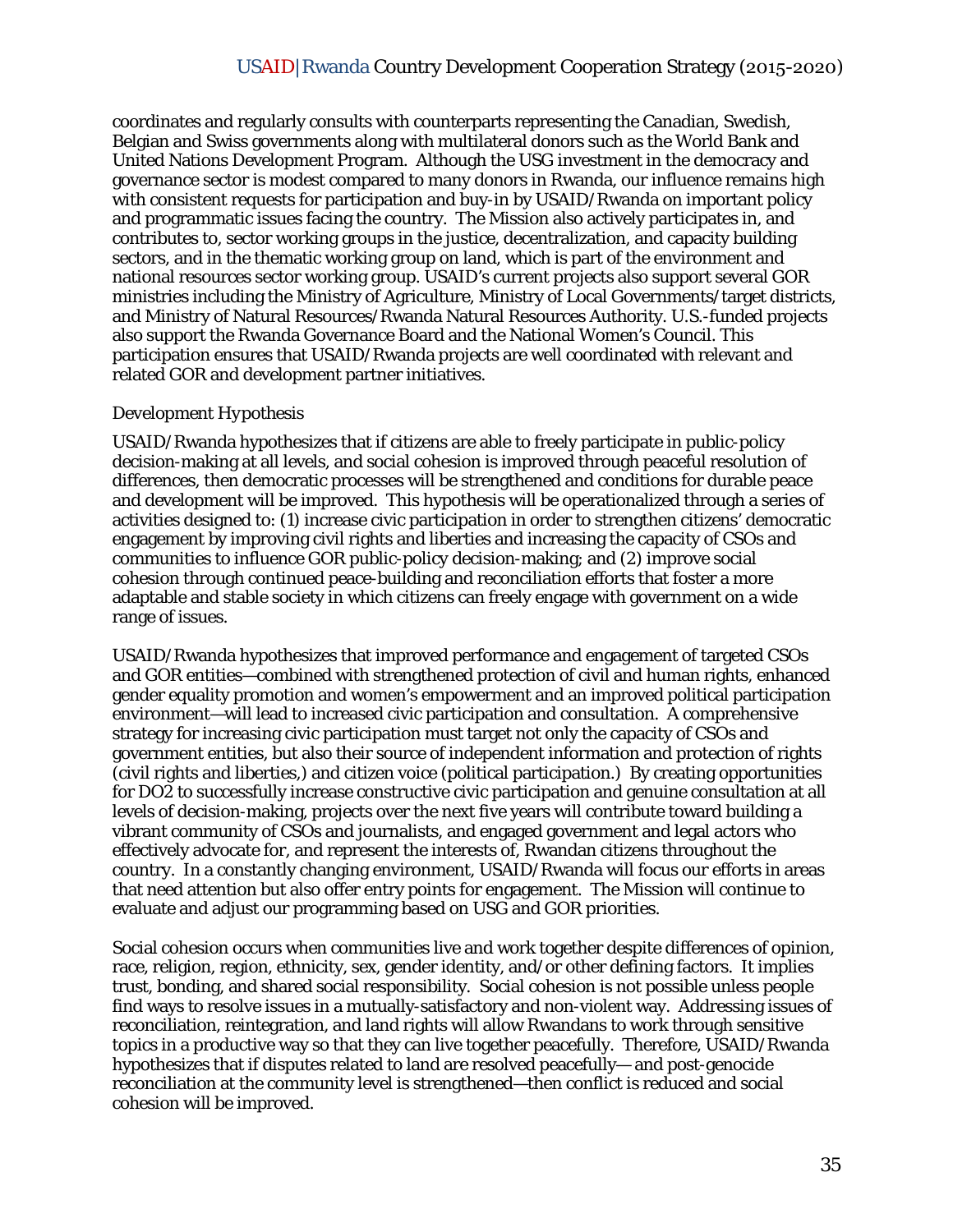#### **Results Framework: Development Objective 2**



**Cross-cutting Pillar 1**: Gender-sensitive approach to development, with a particular focus on women, children, and vulnerable populations

**Cross-cutting Pillar 2**: Institutional capacity building

**Cross-cutting Pillar 3**: Global climate change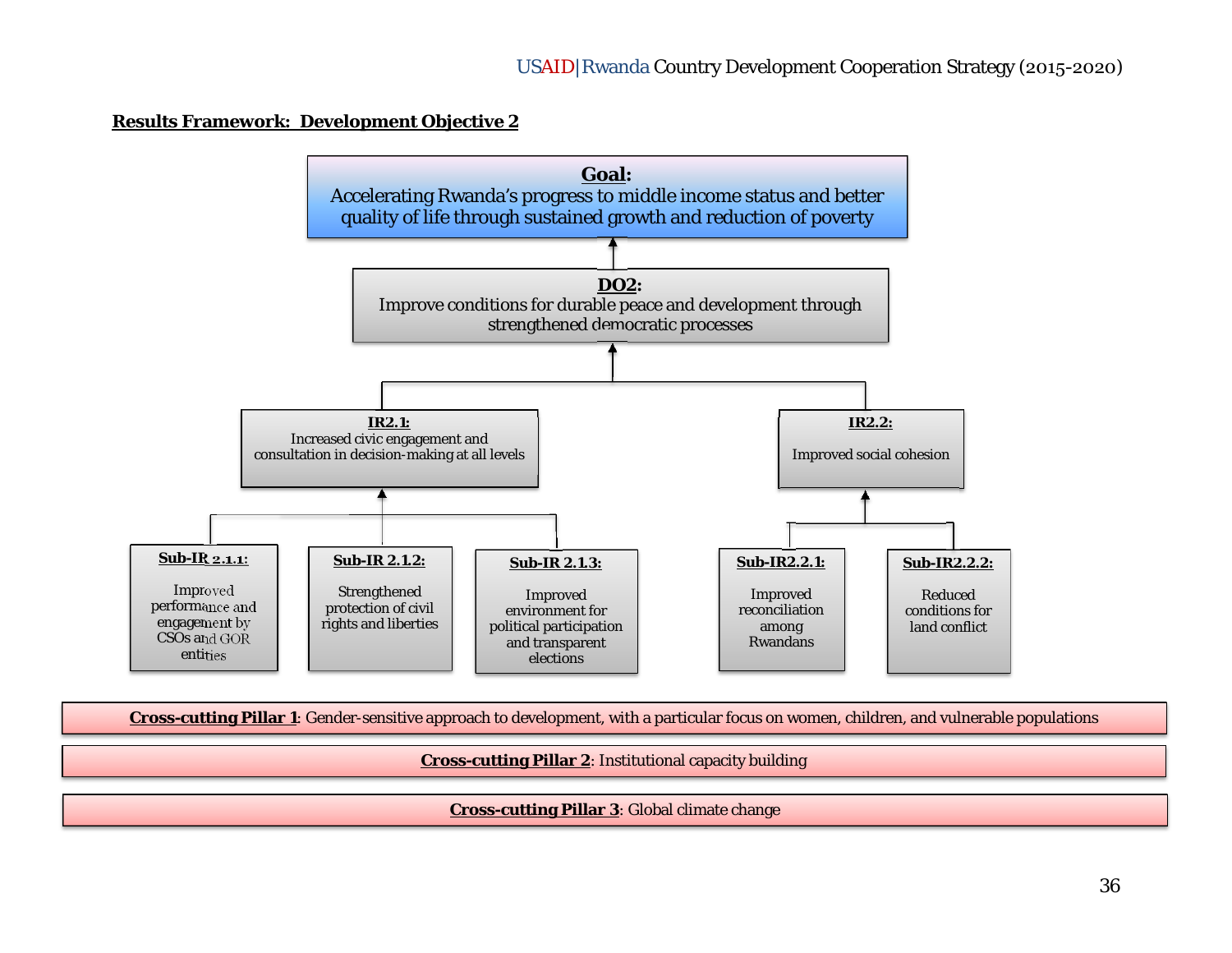## Intermediate Results

**Intermediate Result 2.1:** *Increased Civic Participation and Consultation in Decisionmaking at All Levels*

An essential building block of a representative and vibrant democracy is a proactive civil society that has the will and capacity to positively and productively engage and impact government decision-making and public policy implementation. Currently, civil society is often seen as the implementers of government policy, rather than playing an active role in policy formulation and monitoring processes.

Civil society lacks not only the power but also the capacity to effectively influence decisionmaking and implement gender-sensitive laws and policies at the local and national levels of government or to advocate for human rights and government accountability. Increased civic participation toward these ends will be addressed by building the capacity of:(1) civil society organizations, thereby increasing their ability to meaningfully participate in policy dialogue and hold the government accountable to its laws and policies, and (2) government counterparts, encouraging them to be more open to consultation, as well as more capable of responding to citizens' input, especially women's voices. Targeted training designed to build CSOs' organizational, outreach and advocacy capacities will increase and positively impact civic participation and consultation and respect for human rights and gender equality at all levels, including for youth, women and vulnerable populations, such as the disabled, the lesbian, gay, bisexual, and transgender community.

## **Sub-IR 2.1.1:** *Improved Performance and Engagement by Civil Society Organizations and Government of Rwanda Entities*

In order for CSOs (including research institutions) and the GOR to become more effective, enhanced capacity must translate into improved performance, which results in tangible development outcomes improving the lives of Rwanda citizens. USAID/Rwanda is already investing with resources from all technical sectors to improve performance (i.e. outreach, operational, monitoring and evaluation, and advocacy) of CSOs and the GOR that enable citizens and CSOs to better communicate policy preferences with the GOR using evidence-based information and research. Participating CSOs have greater confidence in their work and the GOR is able to effectively respond to citizen needs and preferences and adjust policies accordingly. To represent their constituencies, and to ensure an accountable delivery system of public goods at the local and national levels, CSOs need the skills to solicit public input, analyze issues, prepare presentations, defend positions, and question decisions when appropriate and productive. Current investments of USAID/Rwanda include capacity-building with the Ministry of Agriculture, as well as CSOs from the Health, Education and Agriculture sectors. Given the challenges of effective bottom-up civic participation in Rwanda, a strong civil society and an engaged public that effectively and regularly communicates clear and evidence-based policy preferences to government and private sector, through a strong, vibrant, and independent media, needs to be supported and empowered. USAID/Rwanda is working with GOR institutions and already existing "home grown" local structures in order to improve capacity to solicit civic input on plans and activities and meaningfully incorporate it into the development process and implementation. Utilizing these public platforms will strengthen the decentralization process underway, increase local ownership, and make gains more sustainable.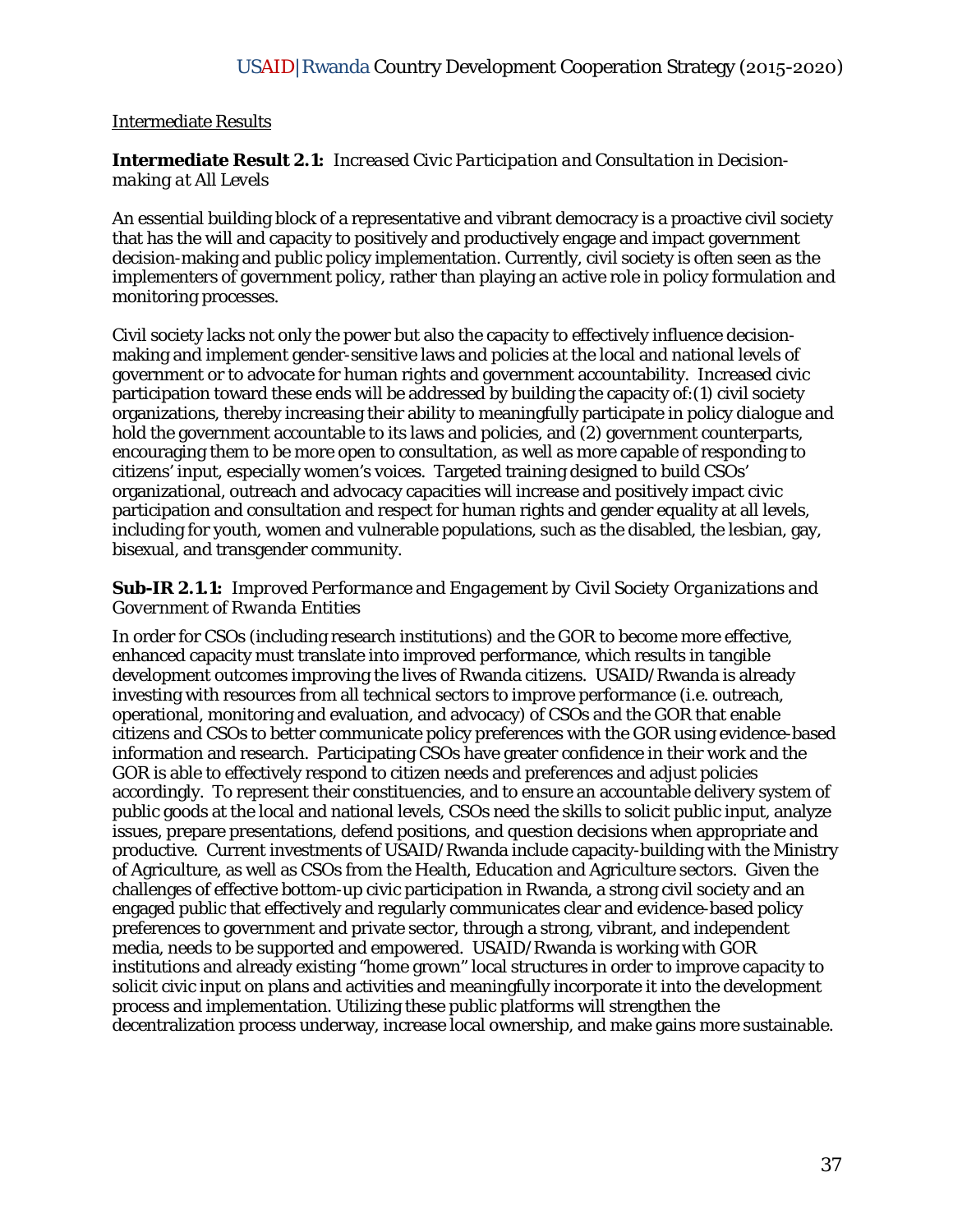## **Sub-IR 2.1.2:** *Strengthened Protection of Civil Rights and Liberties*

"USAID recognizes that long-term, sustainable development is closely linked to sound democratic governance and the protection of human rights."39 In support of President Obama's Strategy toward Sub-Saharan Africa, DO2 is currently developing a comprehensive and innovative short, mid and long-term human rights strategy that will strive to "build upon the aspirations of Africans for more open and accountable governance, promoting human rights and the rule of law."40 This strategy is being coordinated closely with State Department colleagues in order to maximize all resources available.

This strategy is being designed in the context of Rwanda's complex political environment. The 2010 GOR National Gender Policy urges all stakeholders to address the following gender issues in their interventions in order to strengthen protection of civil rights and liberties: insufficient awareness of women's rights as human rights; limited education of the population and dissemination of gender and anti-discriminatory laws to ensure equal rights for men and women; slow implementation and enforcement of laws, including gender and human rights protective policies; and lack of adequate measures for effective prevention of and response to GBV. The media sector lacks professionalism and gender-sensitivity, employs poor business models, and operates under a weak legal enabling environment. Moreover, since the 1994 Genocide, when "hate media" were instrumental in inciting violence, there has been mistrust of the media sector. Over the last two years, however, several new media laws have aimed to improve access to government information, introduce greater self-regulation by practitioners, and lay the foundation for a public broadcasting agency. A legal environment that protects the independence of well-trained media practitioners will play a crucial role in upholding democratic values, improving the transparency and accountability of government, and providing a meaningful and productive interaction between government and civil society. While the media sector is far from "free," the reforms have created an opportunity to increase the space for freedom of expression, including media's ability to play a more effective role in oversight and accountability of the GOR. During the life of the CDCS, USAID plans to support media strengthening efforts in collaboration with other donors.

In order for Rwanda to fully transition to an effective and impartial justice system, respect for, and adherence to, the rule of law must underpin the dispensation of justice at all levels. As a component of the new USG strategy on human rights, USAID/Rwanda is exploring the possibility of supporting the improvement of the skills of judges, prosecutors, lawyers and other legal practitioners in Rwanda, and establishing effective oversight mechanisms, which is vital for the justice sector institutions to perform their functions effectively, particularly in upholding laws protecting women and vulnerable populations. The operational norms that ensure efficiency, impartiality, and logical legal interpretation need to be reinforced through comprehensive legal education and practice. Moreover, USAID/Rwanda may seek to strengthen rule of law and foster government accountability for its actions by facilitating lawyers and rights groups to seek redress for government actions in violation of its own laws. By improving rule of law, USAID/Rwanda will strengthen the institutions and frameworks that make it possible for civil society to engage in open political debate, advocate for human rights and gender equality, and participate effectively in decision-making. This results in improved public sector and service delivery and allows civil society to represent citizens' interests.

<sup>&</sup>lt;sup>39</sup>http://www.usaid.gov/what‐we‐do/democracy‐human‐rights‐and‐governance/importance‐democracy‐human‐ rights-governance<br><sup>40</sup> U.S. Strategy Toward Sub-Saharan Africa (June 14, 2012).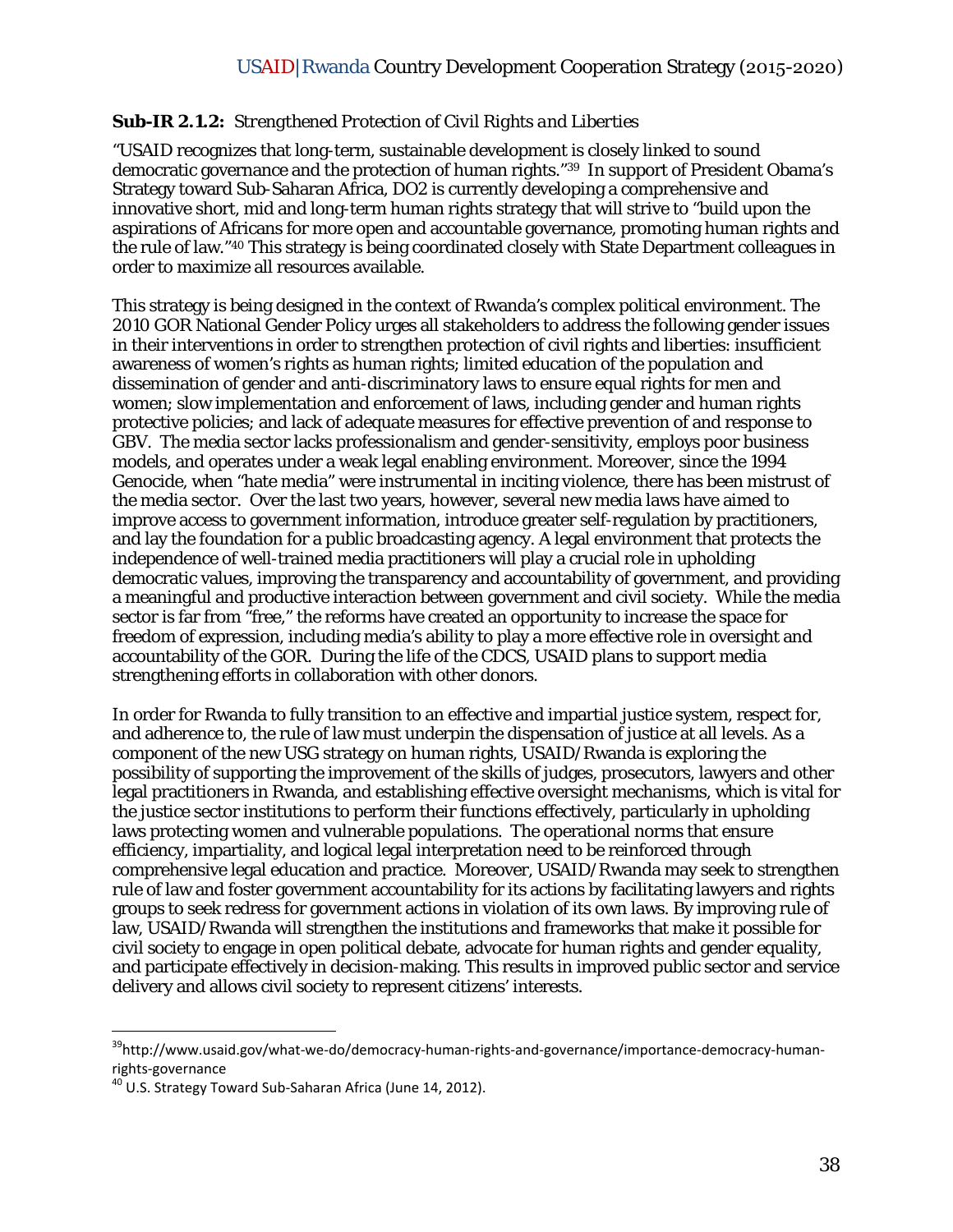Despite the GOR's efforts to decrease GBV, incidence rates are still high as long-term, behavior change-oriented approaches have had limited success. Therefore, utilizing the results of the Mission's gender analysis, USAID/Rwanda will explore opportunities to strengthen the capacity of public actors and civil society to address gender inequalities, empower women, and prevent and respond to GBV.

## **Sub-IR 2.1.3:** *Improved Environment for Political Participation and Transparent Elections*

Political parties' role in the 1994 Genocide created negative public perceptions of these organizations. As a result, there is still a limited understanding of, and a lack of willingness to embrace, the importance of differing opinions and views in a democratic society. While citizen participation in politics and government decision-making has marginally increased in recent years, including that of women, emphasis on "consensus and national unity" has restricted the freedom of political parties and other groups to organize independently and to develop and publicly debate positions on issues of national or local concern that differ from current government laws and policies. A functioning and representative democracy in Rwanda requires that a broader political space exist for political party development and the inclusion of all Rwandans in the political process. A more competitive, pluralistic party system would empower citizens to participate more substantively in the electoral process and advocate for reforms. In turn, this would help forge consensus and national unity by recognizing and allowing diverse citizen policy preferences to be expressed through free and fair elections, and subsequently in representative legislatures.

The Mission will support programs that promote an informed and engaged citizenry and encourage an environment for open political dialogue among political parties, CSOs, youth, and the media, including women's organizations that will help strengthen the role of women in political participation, and transparent and peaceful elections. USAID/Rwanda will also work with key players in the political system, such as watchdog groups and independent political parties, to engage with GOR counterparts in a productive way, by building their capacity as credible interlocutors on political engagement issues. Interventions should also engage with men, women, and youth at the national and local levels in addressing gender sensitive political and civic participation issues that would otherwise undermine broader and free participation of certain groups of the population.

The end goal of these initiatives is a Rwanda marked by free and open democratic processes and accountable institutions, with an independent and effective civil society and a broad respect for human rights, especially for the most vulnerable.

## **Intermediate Result 2.2:** *Improved Social Cohesion*

Persistent tensions from the 1994 Genocide, and the lack of a follow-on strategy after the transitional justice system known as "*gacaca,"*, and lack of tolerance for competing interpretations of Rwanda's history, have the potential to undermine the GOR's success in maintaining peace. To address these grievances, Rwandans need to work through unresolved conflicts and differences that could lead to instability. Long-standing issues around land, identity, and reconciliation persist, and have the potential to affect medium- to long-term economic growth and political stability. Problems of gender-equity gaps and gender-based violence are also detrimental to the continued growth of the country. Therefore, supporting the peaceful resolution of complex challenges in a culturally relevant and sensitive way is necessary. In the most densely populated country on the African continent, land is scarce and often a source of dispute. Improved social cohesion will be achieved by targeting land rights and reconciliation. The draft gender analysis for the VOICE PAD suggests that cultural views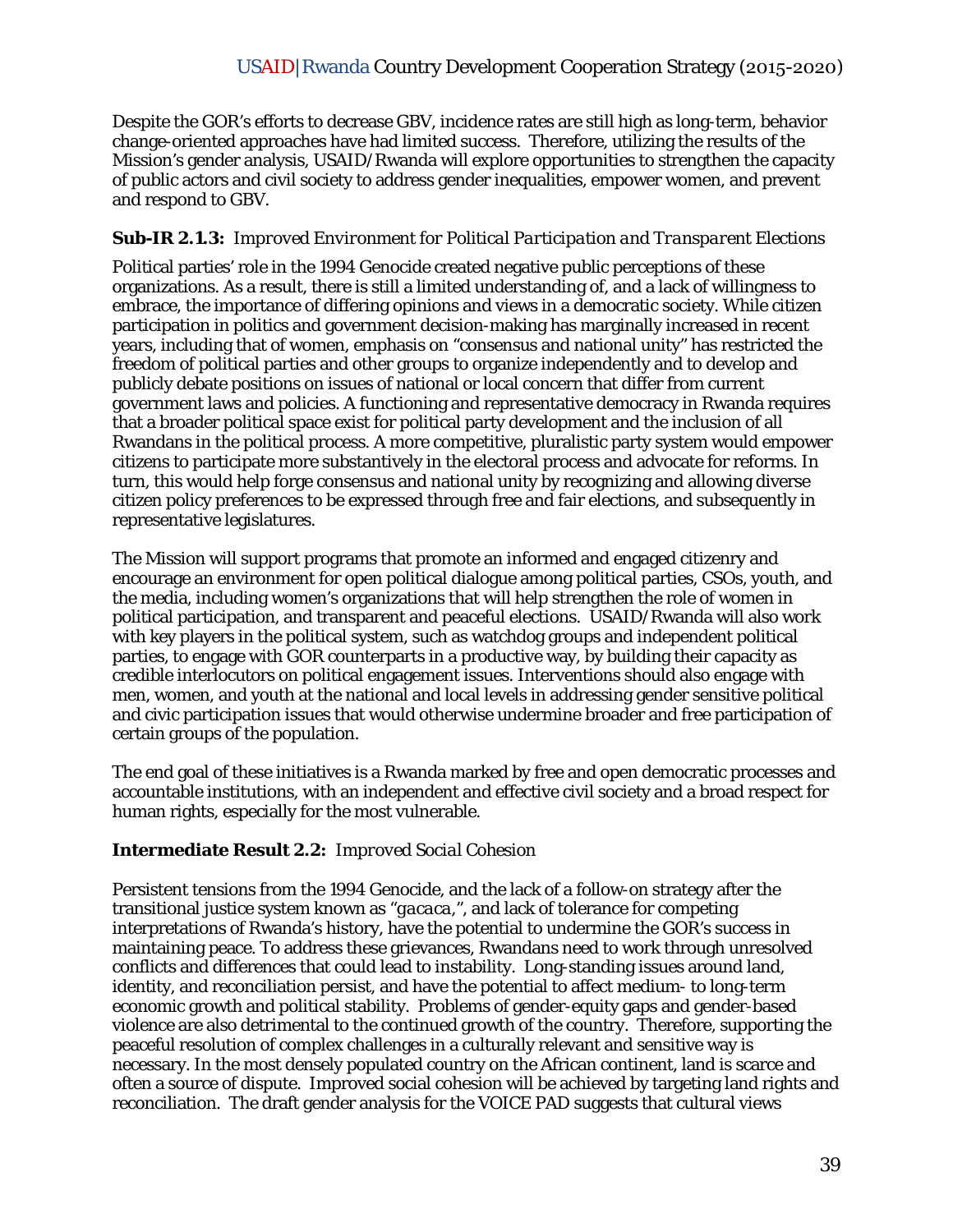regarding women can play a positive role. For example women are traditionally seen as peacemakers; however, the majority of the time, attitudes, beliefs, and socio-cultural practices in Rwanda strongly favor participation of men over women. DO2 will partner with the GOR, civil society, and key development partners to improve land regulation, strengthen land-related research capacity of local institutions, and advocate for improved land-related laws and legal aid. USAID/Rwanda will specifically work with civil society to disseminate this information to marginalized populations, especially women.

## **Sub-IR: 2.2.1:** *Improved Reconciliation among Rwandans*

The GOR approach to post-Genocide social healing is based on the conviction that a peaceful country requires the eradication of allegiance to ethnic identities. However, the conflict assessment suggested that limits on open discussion of peoples' relationships to their Hutu, Tutsi, Twa, or mixed identities, have hindered a deeper process of reconciliation. For citizens, regardless of their backgrounds, to have equal opportunity in co-creating a new Rwanda, a national dialogue is needed in which there is space to speak of multiple wounds, multiple histories, and multiple aspirations. USAID/Rwanda will strengthen these lines of communication within Rwandan society, allowing for a more open dialogue on issues of identity, economic and rural/urban gaps, land, and other key issues that Rwandans face today.

This should happen at all levels: in villages, secondary and high schools, universities, civil society forums, and national debates. USAID/Rwanda will continue to support diverse approaches to reconciliation that build on existing efforts to encourage critical thinking around reconciliation, and also support programs focusing on reintegration activities and mental health services, particularly those capable of addressing trauma-healing, taking into consideration the fact that women, men, and youth might have been differently affected by the Genocide. These will continue to be gender-sensitive, particularly given that most perpetrators and excombatants are men, while most survivors are women.

## **Sub-IR 2.2.2:** *Reduced Land Conflict*

Rwanda faces serious challenges around land and land conflict. Exacerbated by the gradual return and reintegration of displaced populations who fled during and after the genocide, it is essential to address the issues surrounding land tenure. USAID/Rwanda will continue to support Rwanda's long-term sustainability by strengthening the resilience of its citizens, communities, and institutions (including government and civil society) and their ability to adapt to land-related economic, environmental, and social changes. To achieve this, programming over the next three years will build on the country's existing capacities around land-use planning, land management, community engagement in land-use decisions, public education about land-related laws and regulations, and community justice mechanisms to address landrelated disputes. After several years of significant investment in the land sector, USAID/Rwanda has a greater understanding regarding which interventions are most effective. In the coming year, the Mission will evaluate whether or not continued investments beyond the existing three year timeline through a follow-on activity will be the best use of US taxpayer resources.

Any such programs will significantly address the issues of vulnerable populations such as women, orphans, and people with disabilities and indirectly contribute to reducing Gender Based Violence (GBV). A main catalyst for GBV is family conflict over resources; in Rwandan families, the main resource is often land. Land issues, already tenuous in a densely populated country with limited resources, have become even more complicated as women have gained the same legal rights to inheritance as men. Peaceful resolution of differences must begin at home,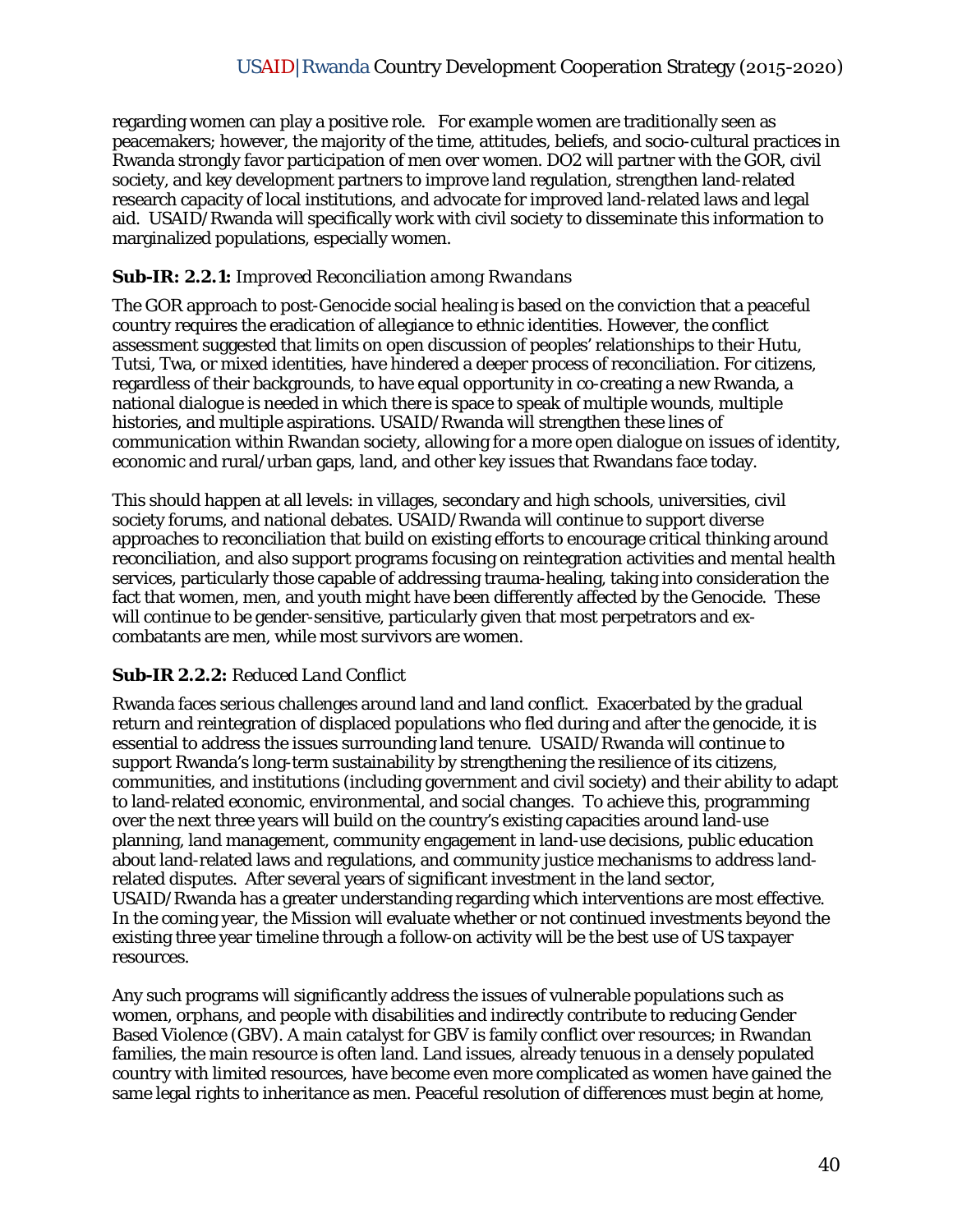where women and men resolve issues in accordance with existing laws, through discussion and mutual respect, and serving as an example for children and communities. Decreasing GBV by understanding the part it plays in land- conflict issues, in coordination with gender-focused efforts under the other DOs, not only protects vulnerable populations from violence but also plays a key role in community relationship building, economic growth, and empowerment of women. As previously mentioned, USAID/Rwanda is conducting a gender assessment for DO2 which also will look for possible new GBV-focused activities that complement the on-going and previous investments in the land sector.

## **Development Objective 3**: *Health and Nutritional Status of Rwandans Improved*

This development objective directly contributes to USAID/Rwanda's CDCS Goal to *accelerate Rwanda's progress to middle income status and better quality of life through sustained growth and reduction of poverty,* and is based on the evidence-based intervention linking improved health outcomes to increased sustainable growth and development. In addition, evidence<sup>41</sup> demonstrates that health inequality has a negative effect on income levels and income growth. USAID/Rwanda has therefore chosen a broad-based approach that will address constraints faced by women, girls, and other vulnerable or marginalized populations.

The 2010 Demographic and Health Survey (DHS) reported some impressive successes that Rwanda achieved over the previous five years. Fertility declined from 6.1 children per woman (DHS 2005) to 4.6 children (DHS 2010). The proportion of married women using modern contraceptive methods continued to increase at an unprecedented rate: from 6 percent in 2000, to 10 percent in 2005, 27 percent in 2008 and 45 percent in 2010. The infant and child mortality rates decreased during the last five years, from 86 infant and 152 children under five deaths per 1,000 live births in 2005 to 50 infant and 76 children under five deaths per 1,000 live births in 2010.

Improvements in malaria indicators have also been impressive. In 2010, 82 percent of all households possessed at least one insecticide-treated mosquito net (ITN), almost 5.5 times more than in 2005 (15 percent). Over five times more children under the age of five slept under an ITN the night preceding the survey, 70 percent in 2010 compared to 13 percent in 2005. Over four times more pregnant women age 15-49 slept under an ITN the night preceding the survey, 73 percent in 2010 compared to 17 percent in 2005.

Despite Rwanda's significant progress in improving the health status of its population, much work remains. According to the DHS 2010, forty-four percent of the children under five years of age are chronically malnourished or stunted. When the data is disaggregated (by age, sex and/or area of residence) clear disparities emerge. For example, the heaviest burden for stunting is borne by children under the age of 23 months (peaking at 55.1 percent for age-group 18 to 23 months old), male children at 47.4 percent compared to female children at 41.1 percent, and Northern Province with high chronic malnutrition at 50.7 percent. Life expectancy among females is 59.5 years and 56.6 years for males.42 The maternal mortality rate is 487 deaths per

<sup>41</sup>Grimm, Michael. *Does Inequality in Health Impede Economic Growth?* Publication. Oxford Economic Papers, 2011. Web.<http://oep.oxfordjournals.org/content/63/3/448.abstract>.

<sup>&</sup>lt;sup>42</sup>Life Expectancy at Birth. CIA World Fact Book <https://www.cia.gov/library/publications/the-worldfactbook/fields/2102.html>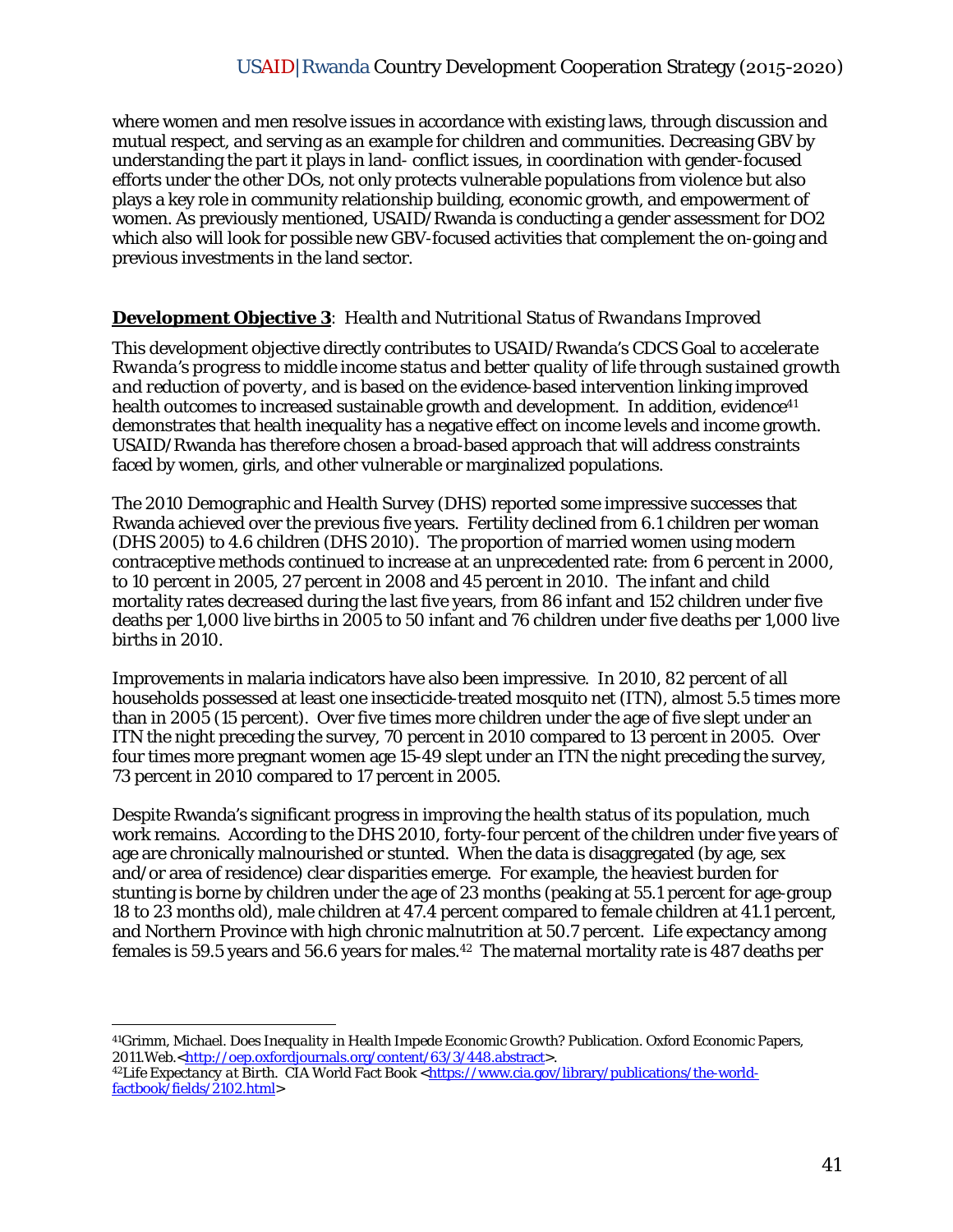100,000 live births.43 HIV prevalence has remained unchanged between 2005 and 2010 and is 3 percent for the population between the ages 15-49. HIV prevalence is higher for women (3.7 percent) versus men (2.2 percent).44

As described above, Rwanda's core health indicators have improved dramatically in recent years, but maintaining this accelerated progress is essential. USAID/Rwanda's Development Objective "*Health and Nutritional Status of Rwandans Improved"* is aligned with the GOR's Health Sector Strategic Plan III (2012-2018), which states that the vision for the health sector is to "*continually improve the health of the people of Rwanda, through coordinated interventions by all stakeholders at all levels, thereby enhancing the general well-being of the population and contributing to the reduction of poverty*." USAID/Rwanda plans to support sustainability of the health system by continuing to promote host-country ownership through investments in strengthening health systems at the national and decentralized level as well as local civil society organizations, communities and families.

Because of health's correlation with poverty reduction, it plays an important role in achieving socio-economic progress described in Rwanda's Vision 2020. Improved health contributes to development in a number of ways. Healthier workers are more productive, earn higher wages, and miss fewer days of work, directly impacting the profitability of enterprises as well as agricultural production. Health status also has an impact on education, as healthy children learn better and are absent less, thus reducing the number of school drop-outs. Healthy people have more resources to devote to savings, which leads to better economic prospects for their households.

## *Gender*

The recently conducted gender analyses for the Community Health and Improved Nutrition and the Strengthening Capacity of Health Sector to Deliver Quality Health Services projects identifies key gender findings that should be addressed. A lack of male engagement in caregiving and domestic work is seen as a primary barrier to achieving desired health outcomes. In addition, a woman's level of education and involvement in decision making and control of household resources are directly correlated to improved health outcomes of her family. Social norms and stigmas are a major barrier to accessing health services, particularly for the most vulnerable people, including LGBT and disabled populations. There are significant gaps in training and sensitization of health care providers which causes further marginalization of vulnerable populations. In addition stigma and discrimination are associated with access to health care and health service delivery in combination with limited awareness/sensitization of the community about patients' rights and protective gender laws and policies. Other factors include unequal social power and decision-making for women and girls; limited women's mobility; women's economic dependency; illiteracy, limited knowledge about reproductive health for rural adults and youth in general; and the negative effect of gender norms that drive health behavior and health decision making.

USAID/Rwanda will continue to support Rwanda's implementation of its National Gender Policy and other strategies that promote gender equality. This includes scaling-up sexual and gender-based violence prevention, treatment, and care; advancing professional development of women in the health sector and services that benefit primarily women; promoting couples- and

<sup>43</sup>*2010 Rwanda Demographic and Health Survey: Key Findings*. National Institute of Statistics of Rwanda and ICF International. 2012. Calverton, Maryland, USA: NISR and ICF International. 44 Ibid.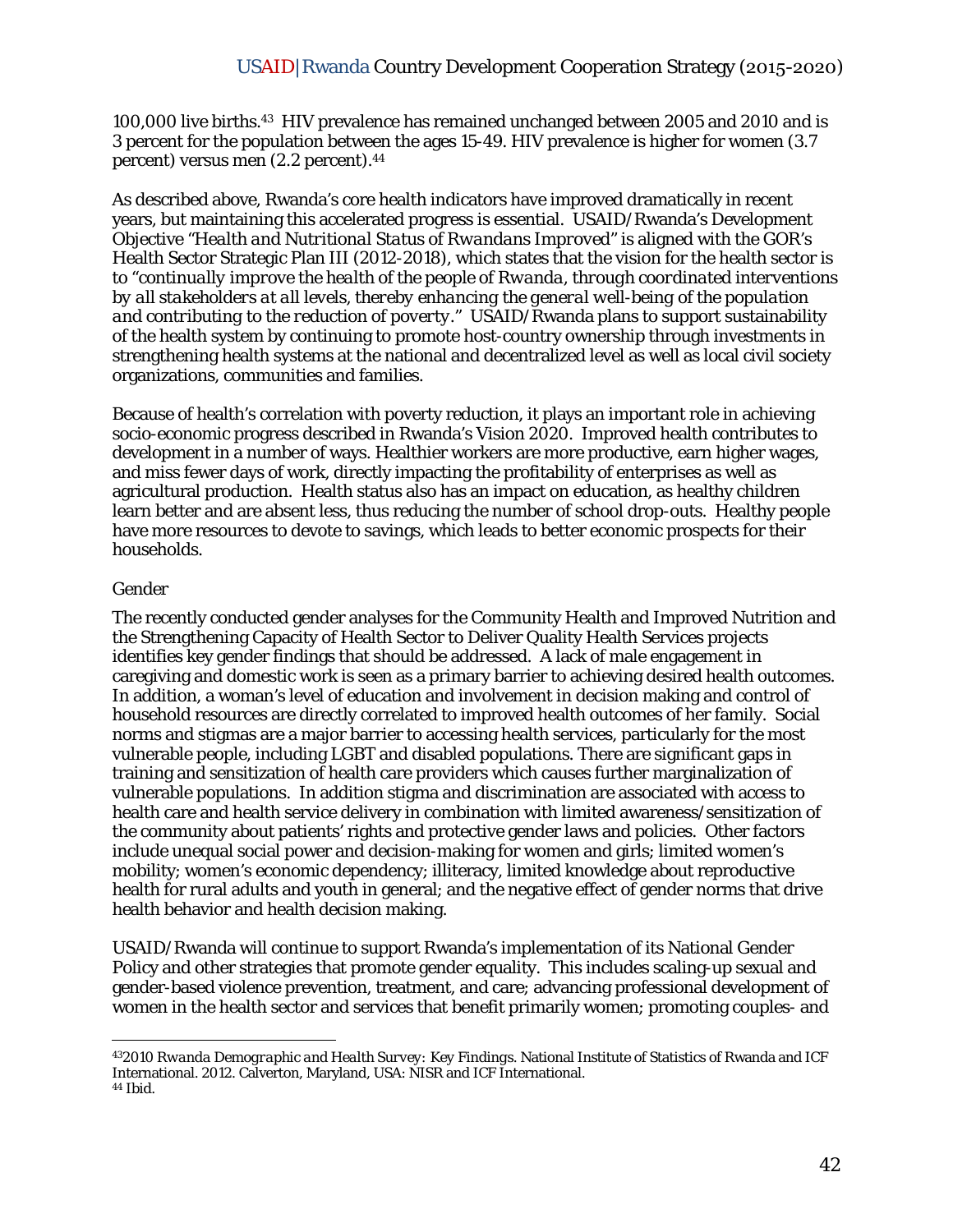family-centered approaches (e.g. for voluntary counseling and testing, childhood immunization, and family planning); encouraging increased male involvement in maternal and child health (MCH), family planning/reproductive health (FP/RH), prevention of mother to child transmission of HIV/AIDS and antenatal care. In addition, USAID will actively link low-income women and child- or female-headed households to income-generating and social welfare programs, while also addressing the special health needs of vulnerable populations, such as disabled and LGBT communities.

## *Institutional Capacity Building*

The health sector's capacity to deliver an appropriate package of health services from the central level down to the local level, with minimal reliance on external expertise and financing, is essential to minimizing service delivery costs and sustaining recent improvements in Rwanda's health sector. USAID/Rwanda's approach supports the goal of the Global Health Initiative to strengthen the human and institutional capacity of the health system to plan, manage, implement, and monitor sustainable health programs at all levels. Human and institutional capacity building interventions will be provided using a gender lens to promote gender-sensitive health systems. More specifically, the health programs may support capacity building of commodity procurement and distribution institutions, private sector expansion, and improvements in Ministry of Finance/Health budget allocation performance.

## *Influence and Collaboration*

Development partner coordination in Rwanda's health sector is highly organized and inclusive of all partners (bilateral and multilateral donors, international and local NGOs, private sector). The Development Partners Coordination Group (DPCG), co-chaired by the Ministry of Finance and USAID, is the highest-level coordination body in country and is responsible for overseeing the entire aid coordination system. The DPCG coordinates an annual Development Partners Meeting and Development Partners Retreat for dialogue between the GOR and its development partners. USG serves as co-chair of the Health Sector Working Group (HSWG), which is the main entity through which the GOR and respective donors coordinate and discuss health sector initiatives. Twelve technical working groups serve as key entities for technical experts to review and discuss program planning and implementation under the HSWG.

## *Program Transformation*

Rwanda's achievement of impressive and unprecedented improvements in health status is an indicator of GOR's effectiveness in managing nationwide health programs. USAID/Rwanda will leverage GOR leadership to promote long-term capacity building within Rwanda to sustain improvements in health; this shift is also reflective of the transition from the original emergency focus of the President's Emergency Plan for AIDS Relief (PEPFAR) to a new focus on promoting sustainable, integrated and country-led programs.

## *Development Hypothesis*

In order to achieve DO3, the interaction between supply (quality health services as described under IR3.1) and demand (active utilization of quality services as described under IR3.2) must be simultaneously addressed. Unless individuals and communities are able to access quality services through strengthened capacity of the health sector and themselves, health and nutritional status is unlikely to be improved. Gaps in services (or poor quality services) may result in limited uptake and distrust in health services. Similarly, unless households have the capacity to effectively utilize these services and take ownership over their health status, with support from strengthened and engaged civil society organizations (described under DO2,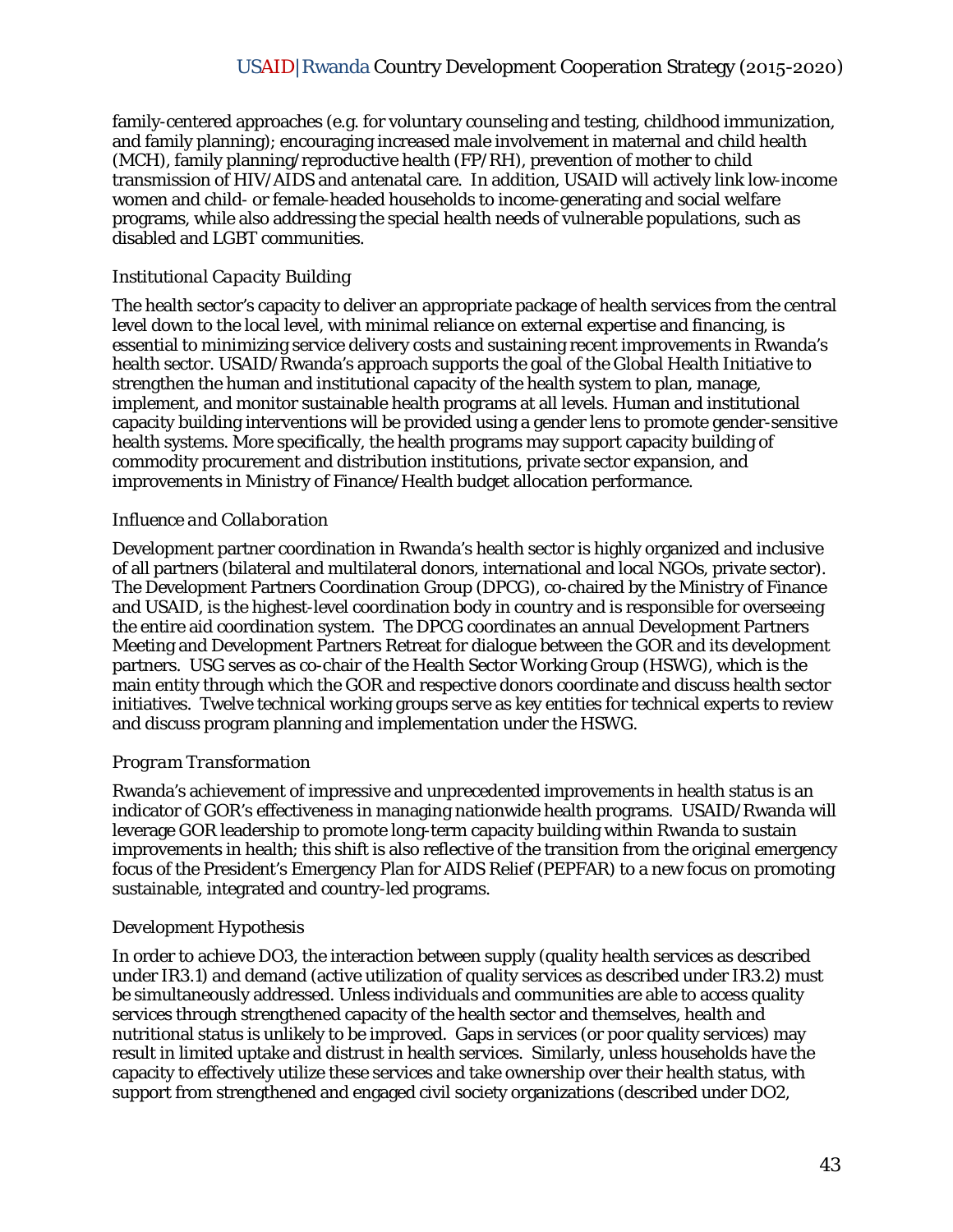IR2.1.1), the delivery of high-quality health services will have limited impact on improving health and nutritional status; poorly utilized services—no matter the quality—will be unable to sustain recent improvements. Both are critical factors which directly impact the achievement of this Development Objective.

In the Rwandan context, successful delivery of high-quality health services is not possible without a two-pronged approach that focuses on the central level structures as well as the decentralized systems and entities. The public sector is key to ensuring that goods and services are distributed from the central level to district hospitals and health centers, at which point community health workers (CHW) play a key role in reaching communities.

Households must be empowered, especially women and girls given their crucial role as care givers, to take ownership of their health in order to sustain the recent improvements in Rwanda's health indicators, meaning that they must become informed and active participants in improving and maintaining their health and nutrition status. USAID/Rwanda believes that, in order to achieve this greater ownership, households must be sufficiently informed to demand the high-impact health services and products they need, as well as be able to access them. This includes knowledge of their rights to healthcare and having a sufficient understanding of how/when/where to receive services, as well as which products they may need. With the assumption that the GOR will continue to focus on equitable and comprehensive access to quality health services, IR 3.2 focuses on ensuring that vulnerable populations in particular are better able to protect themselves from adverse circumstances that are health-related.

Additionally, IR3.2 will depend on the work done under DO2 IR2.1.1 to strengthen CSOs' capacity to engage and play a key role in many interventions of public health interest, including: facilitating community interactions with services; distributing health products such as condoms; building health worker morale and support; obtaining and disseminating health information; building informed public choice on health; implementing and using health research; helping to shift social attitudes through gender equality and women's empowerment education; mobilizing and organizing for health; monitoring responsiveness and quality of health services; giving voice to marginalized groups; promoting equity; representing patient rights in quality of care issues; and channeling and negotiating patient complaints and claims.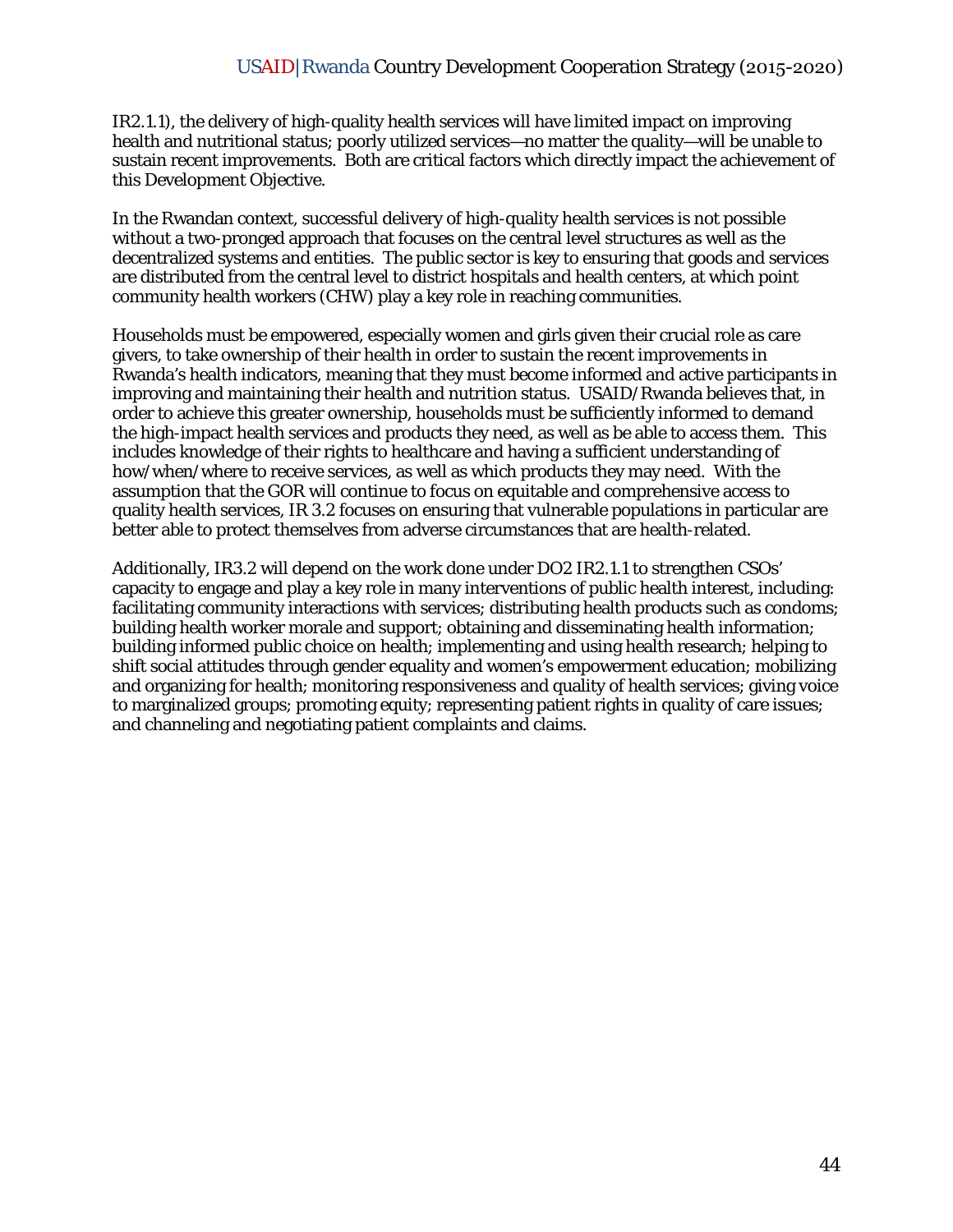#### **Results Framework: Development Objective 3**



**Cross-cutting Pillar 1**: Gender-sensitive approach to development, with a particular focus on women, children, and vulnerable populations

**Cross-cutting Pillar 2**: Institutional capacity building

**Cross-cutting Pillar 3**: Global climate change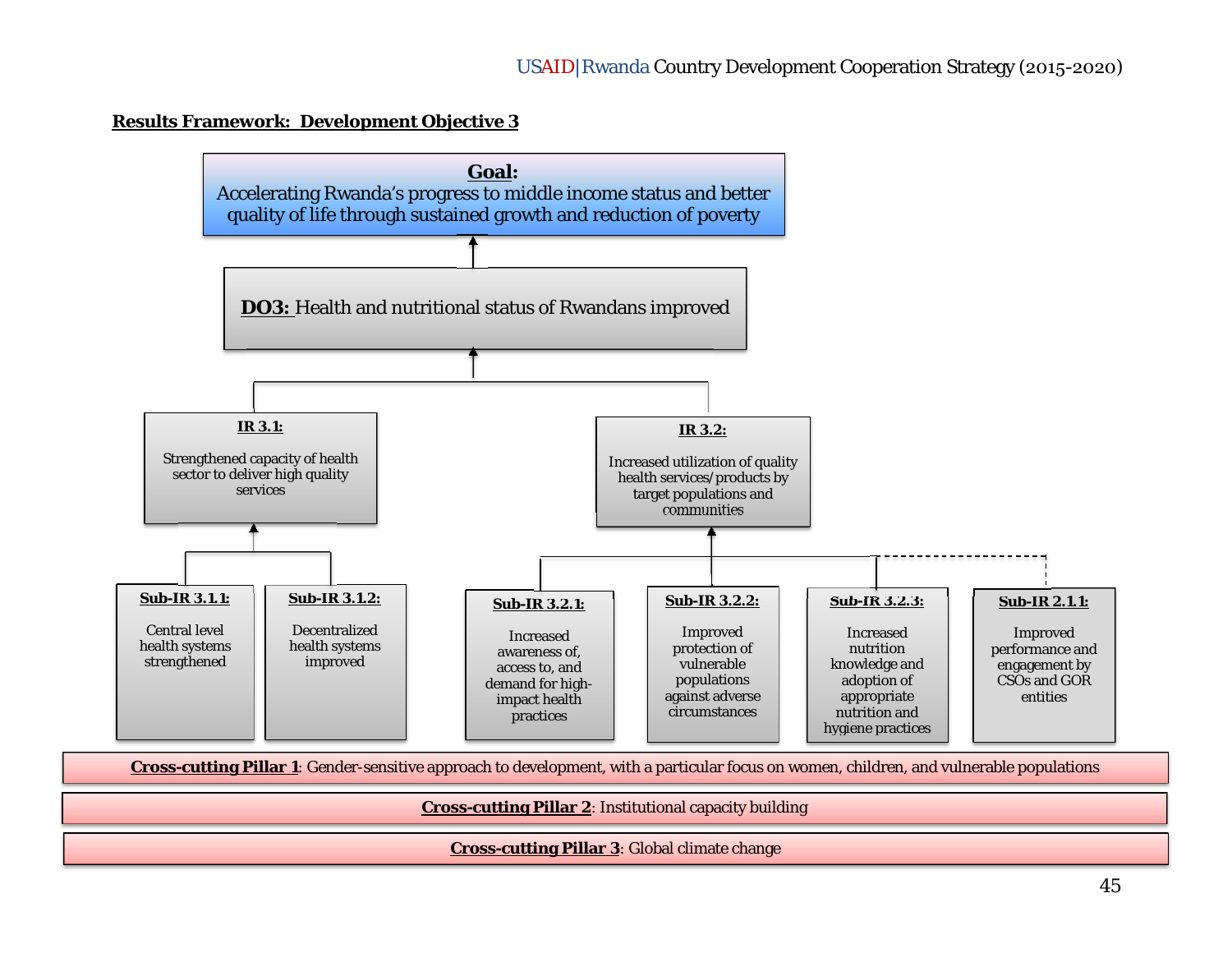## Intermediate Results

## **Intermediate Result 3.1:** *Strengthened Capacity of Health Sector to Deliver High Quality Services*

USAID/Rwanda's underlying development hypothesis underlying this IR is that by improving both the central and decentralized health systems, the Mission will strengthen the capacity of the health sector to deliver high-quality services, thus directly impacting the improvement of health and nutritional status of Rwandans. IR3.1 capitalizes on this opportunity to increase the Government of Rwanda's capacity to manage available resources and address health issues*.*

USAID/Rwanda's support is closely aligned with the priorities of the MOH, as articulated in Rwanda's Health Sector Strategic Plan (HSSP III 2012-2018): 1.) *Achieve Millennium Development Goals 1 (underweight children - nutrition), 4(child survival), 5(MCH) and 6 (disease control) by 2015;* 2.) *Improve accessibility to health services (financial, geographical, community health);* 3.) *Improve quality of health provision including quality assurance, training, medical equipment, supervision;* 4.) *Reinforce institutional strengthening, especially toward district health services and the district health unit; and* 5.) *Improve quantity and quality of human resources for health (HRH).* It will also emphasize nutrition as a strong component of health services as elaborated in the National Food and Nutrition Policy and Strategy (2013-2018) and described in the Mission's Multi-sectoral Nutrition Plan (2013-2018). To support these priorities, USAID/Rwanda will strive to increase the use of facility and community-based family health services as well as build the capacity of districts to implement national health policies; plan, budget, manage, supervise, monitor and evaluate health services; and coordinate with the MOH and other health partners to improve district health services.

USAID/Rwanda will support central MOH units responsible for quality, integration, and decentralization at all levels. For example, at the district level, USAID/Rwanda will provide financial and technical support to district authorities to plan, manage, monitor and sustain integrated service delivery and progress towards improved health outcomes. At the facility and community level, USAID/Rwanda will support health providers to deliver essential and gendersensitive health interventions in a timely manner and in compliance with quality of care standards. Other support may include strengthening integrated supervision, the promotion of integrated training for health care workers, and investments in infrastructure improvements (e.g., solar energy equipment, improved access to clean water) that benefit the Rwandan health system as a whole.

## **Sub-IR 3.1.1:** *Central Level Health Systems Strengthened*

Strengthening health systems that support service delivery will be foundational to achieving IR 3.1. The first pillar of the GOR's Vision 2020 —Good Governance and a Capable State highlights the importance of capacity building in Rwanda. The strategy asserts that "the situation calls for rapid development and deployment of public sector skilled human resources who grasp the needs of other sectors and can translate them into sound policies and strategies." Under Sub-IR 3.1.1 USAID/Rwanda, will provide financial and technical support to the central health system with a holistic, integrated, and gender-informed approach to capacity building.

Support at the central level will include management skills, gender integration competencies, strengthening integrated supervision, and the promotion of integrated training for health care workers in both pre-service and in-service settings that benefit the Rwandan health system as a whole.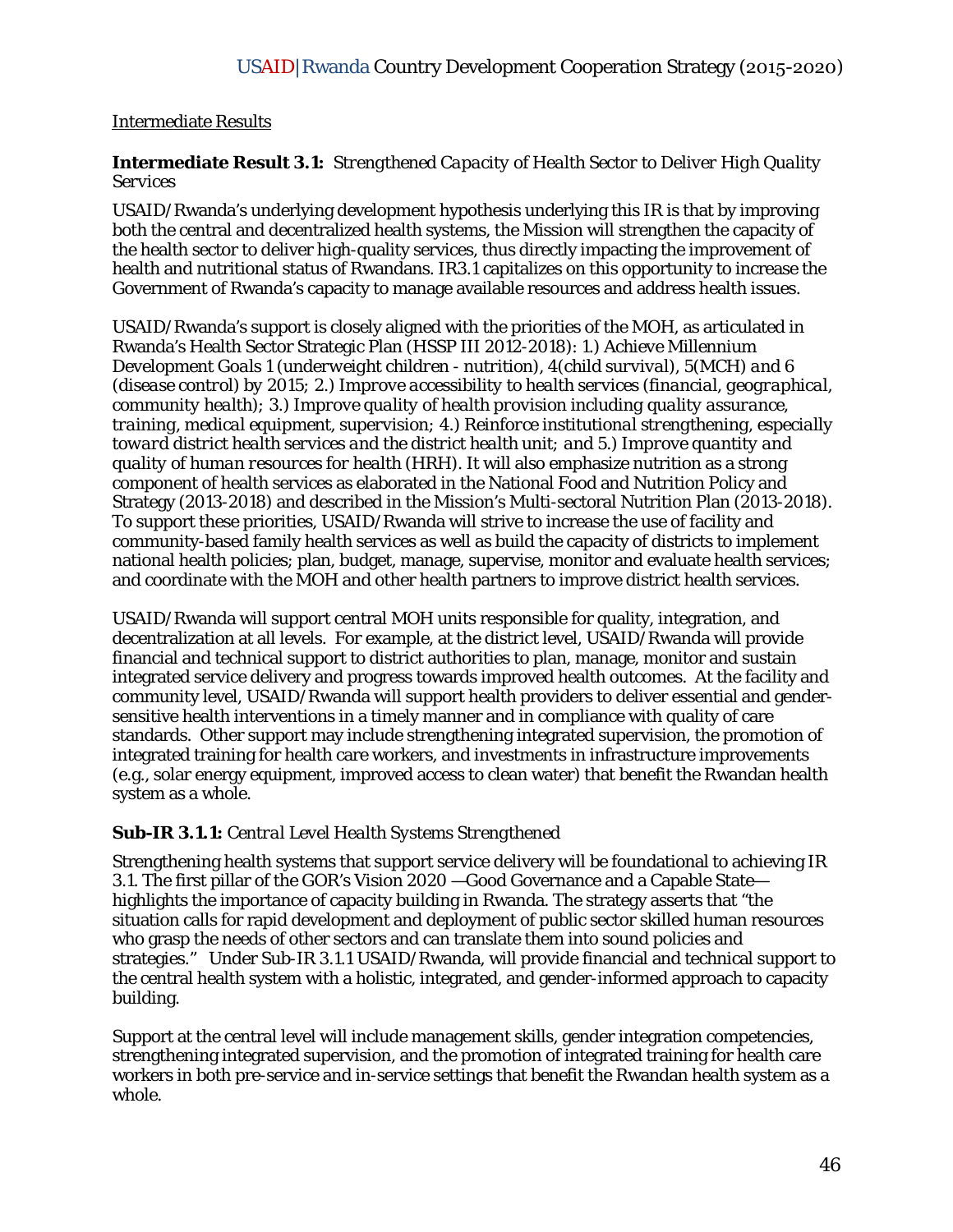## **Sub-IR 3.1.2:** *Decentralized Health Systems Improved*

Continuing its vision to holistically provide financial and technical capacity building support to the health system, under IR 3.1.2, support will be provided to district authorities to plan, manage, monitor, and sustain both integrated service delivery and progress toward improved health outcomes, which will take into consideration the use of gender data. At the facility and community level, USAID will support health providers to deliver essential health interventions in a timely manner and in compliance with quality standards of care.

In addition, with an emphasis on building and transferring capacity in a sustainable manner, USAID/Rwanda's support for health systems strengthening will closely intersect with human and institutional capacity development. The Mission will improve and strengthen the health system through improved capacity of health managers to plan, finance, implement and monitor health activities for efficient and effective service delivery.

### **Intermediate Result 3.2:** *Increased utilization of quality health services/products by target populations and communities*

The development hypothesis underpinning this IR is that strengthened capacity of targeted groups to lead increasingly productive and healthy lives by addressing their own health issues in a timely manner will lead to increased utilization of quality health services and products, thereby contributing to inclusive and sustained improvement of the health and nutritional status of Rwandans, especially women and children. By building this capacity at the individual, household and community level, USAID/Rwanda will increase their resiliency to external shocks, with emphasis on the role of women and girls as care givers. This decentralized strategy is also a GOR priority and is closely aligned with the GOR's EDPRS 2 goals to "*Improve Health Status*" and "*Promote Citizen Participation and Empowerment*."

IR 3.2, with support from DO 2 IR 2.1.1, will build the capacity of targeted local NGOs and CSOs to provide services to vulnerable populations and to increase utilization of services. Improved health and nutritional status (supported by IR3.1) will be achieved by promoting health-seeking behavior, increasing knowledge and demand; expanding access to key services such as education and psychosocial support; building family-level assets; improving food security; promoting gender equality; and improving intra-household communication and decision-making patterns. With support from DO1, Rwandans of varying needs will access a range of market-based economic support activities, such as savings groups, youth vocational training, and apprenticeships, and value chain interventions that strengthen cooperatives. This strategy will focus on knowledge-based skills development so that individuals and households possess the capacity (knowledge, opportunities, and resources) to improve their family and community health.

In addition to household behavior change activities, IR3.2 also covers family-oriented community-based services provided by Community Health Workers (CHWs). For example, USAID/Rwanda is working with the GOR and other partners to build the skills of CHWs to provide family planning information, counseling, and services, as well as nutrition education and counseling, in line with national guidelines. These CHWs also promote a stronger link with health facilities to increase the demand for, and uptake of, FP/RH and other health and nutrition services.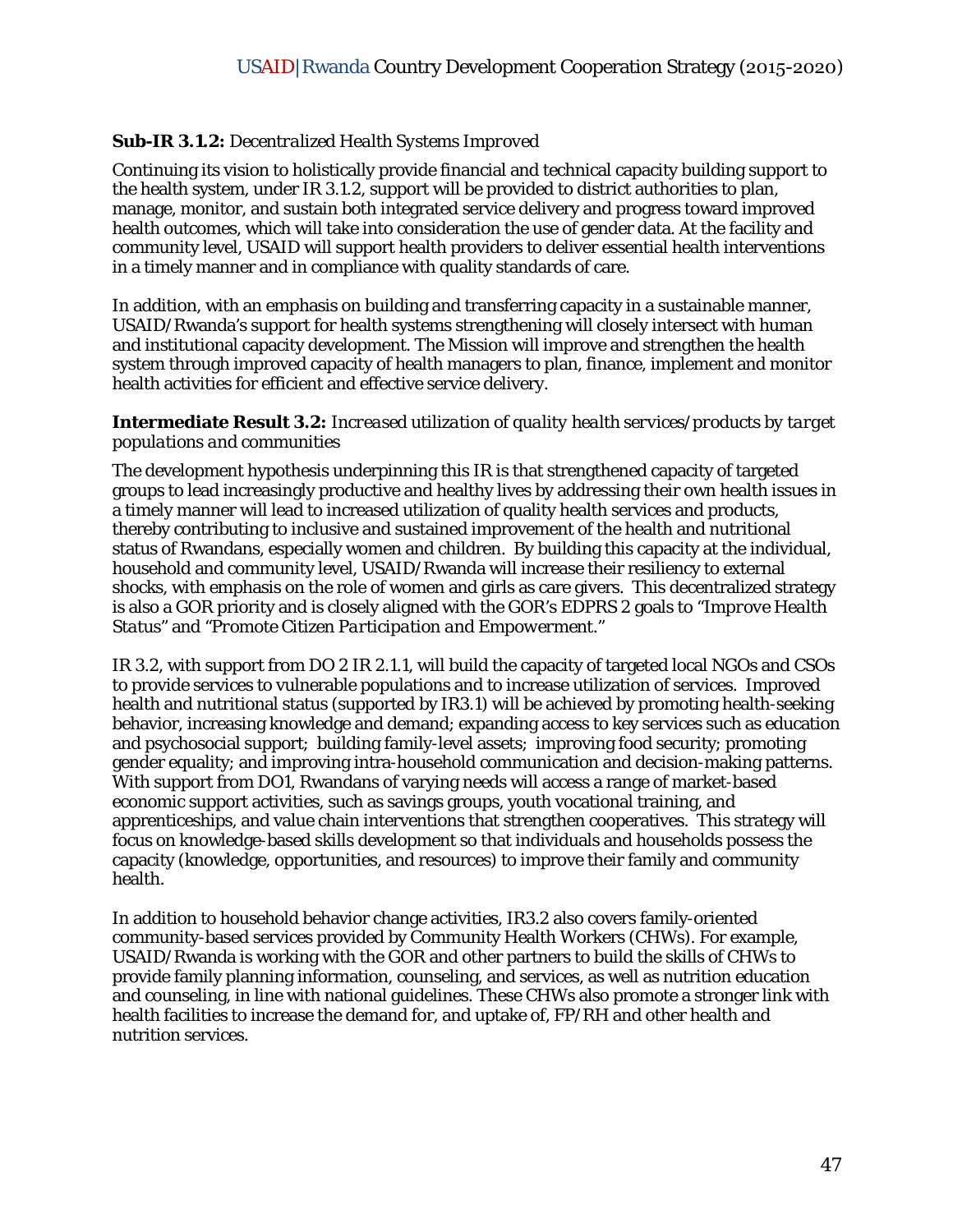## **Sub-IR 3.2.1:** *Increased awareness of, access to, and demand for high-impact health practices*

The underlying premise of sub-IR 3.2.1 is that households and communities have tremendous incentive to improve their health; however, they often lack the information and capacity to access and demand high-impact health practices.45 Barriers to accessing health services and products can lead to unmet health needs, delays in receiving appropriate care, inability to access preventive services, and result in increased morbidity due to the failure to receive care in a timely manner. The recently completed gender analysis for the Community Health and Improved Nutrition project finds that women are primarily responsible for maintaining the health of family members and providing water for consumption. Women's (particularly poor women) ability to do this is constrained because they are primarily responsible for household chores and caregiving, and have limited mobility and exposure to services and products. Additionally, they have minimal access to financial resources to invest in preventative measures that may reduce their burden and improve family health. Due to male norms that stigmatize accessing health care and the transitory nature of their work, women and girls are not likely to be reached by health messaging and services provided through standard means. Community participation, health promotion, focused outreach campaigns, innovative ways of targeting health information, products and services, and the empowerment of individuals (especially women) are critical to ensure that individuals, households and communities gain awareness of and access to health care. Through the work of CSOs and CHWs, USAID/Rwanda will strive to ensure that individuals, households and communities have the appropriate information, counseling, services/products, physical access to health services and products (particularly for disabled individuals) and referral links to achieve sustainable improvements in health. These efforts will contribute to IR3.1.2 as well.

## **Sub-IR 3.2.2:** *Improved protection of vulnerable populations against adverse circumstances*

As the primary donor for orphans and vulnerable children (OVC) programs in Rwanda, USAID is responding to GOR goals and priorities by reaching OVC with an integrated focus on service provision and psycho-social support. USAID/Rwanda's strategy is to provide direct support to OVC and their households to increase the socio-economic resilience of their families while assisting the GOR to strengthen its district- and sector-level support to OVC through children's forums and orphan care committees. These interventions ensure the coordinated participation of children and local leaders in OVC activities and services. UNICEF, the other international donor working with OVCs in Rwanda, focuses on central-level technical assistance and does not provide direct services to OVCs or their families.

Household responsibilities and social norms reduce women's participation in socio-economic and political spheres of life. This leaves them with minimal capacity to engage in economic opportunities and limits their role in group decision-making and leadership processes on behalf of OVCs in their households. In addition, social norms limit men's engagement in caring for their children. However, when men are sensitized to the value of their participation in child care, their effort has the added effect of freeing women's time to engage in livelihood activities that improve the nutrition of the family.

Services directed towards OVCs and people living with HIV and AIDS act as the primary entry point to target vulnerable households, especially female and youth headed households, in an

<sup>45</sup>Ensor, Tim and Stephanie Cooper. "Overcoming barriers to health service access: influencing the demand side." Health Policy and Planning. (2004) 19 (2): 69-79 http://heapol.oxfordjournals.org/content/19/2/69.full.pdf+html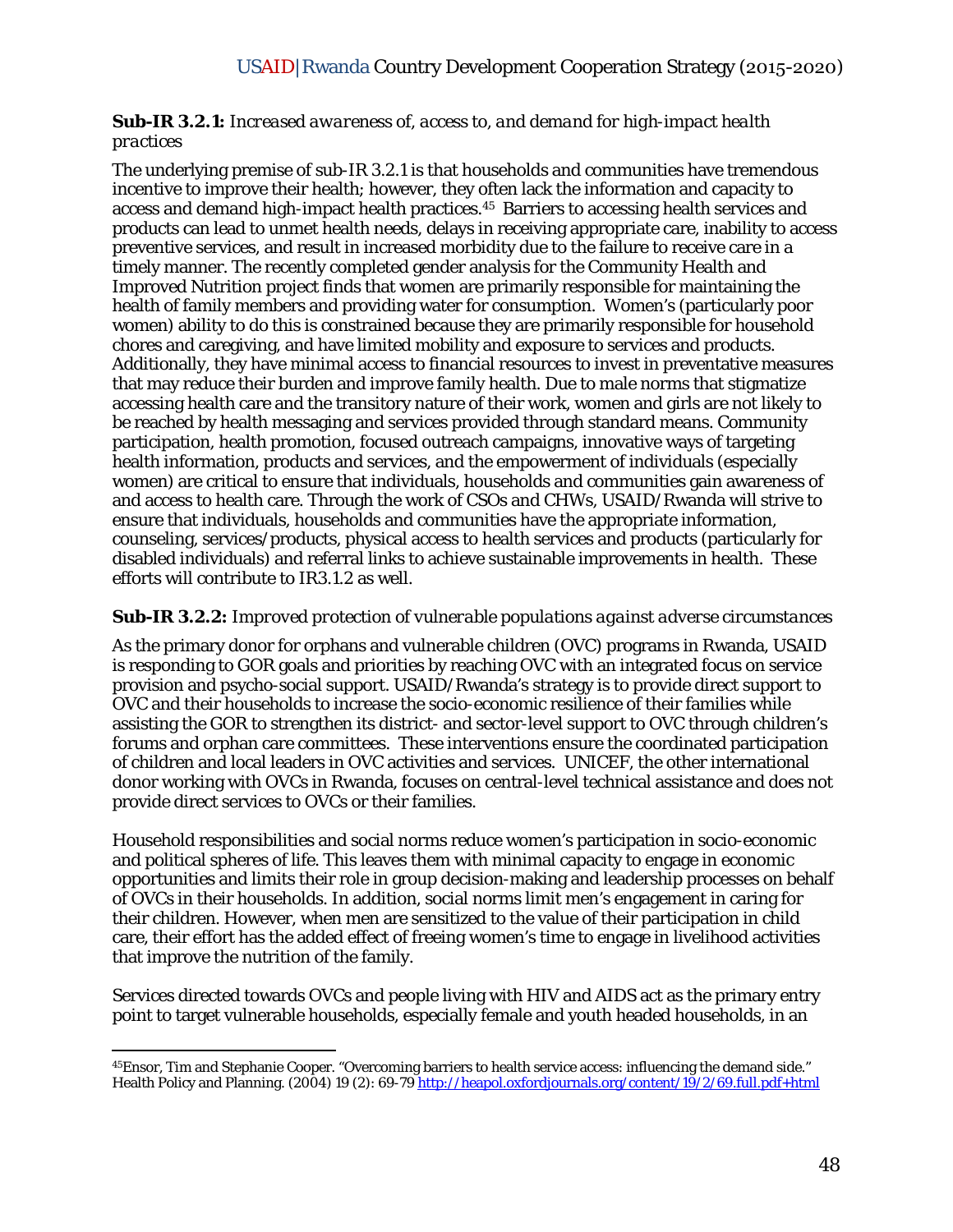integrated manner. Communities receive a network of services in health, education, social services, nutrition, food security, and economic stability. This strategy will focus on knowledgebased skills development so that households possess the capacity (knowledge, opportunities, and resources) to mitigate the impact of shocks. The Mission has also developed a transition strategy focused on local capacity strengthening and direct funding to Rwandan civil society organizations. USAID will target female-headed households and households with single mothers and widows to increase their access to key resources, including credit. USAID will work to initiate value-added activities, to the extent possible, within women's homes or within convenient reach of their homes, while initiating a social change process that both extends women's mobility and increases men's involvement in support for domestic duties. In addition, USAID will target children with disabilities among OVC that need accessible service provision and psychosocial support.

## *Sub-IR 3.2.3 Increased Nutrition Knowledge and Adoption of Appropriate Nutrition and Hygiene Practices*

Rwanda is committed to improving the nutritional status of women, young children and the population in general, as seen in the newly developed multi-sectoral GOR National Food and Nutrition Policy 2013 – 2018, and in the EDPRS 2, where chronic malnutrition is identified as an area that requires urgent attention in GOR planning initiatives. USAID/Rwanda has developed a draft five-year multi-sectoral nutrition strategy aligned to the GOR's food and nutrition policy with a strong emphasis on addressing stunting. Malnutrition is a key public health concern in Rwanda and is one of the major causes of infant, child and maternal morbidity and mortality; 44 percent of children under five years of age are stunted, and 38 percent of children under five have anemia. Although women may have knowledge about nutrition, if the husband is not also aware of good practices and/or does not prioritize them, a woman with may not be able to apply those practices – selling rather than eating the nutritious foods that are available. Increased incomes can translate into improved nutrition, especially when such resources are controlled by informed women.

The Mission will support the GOR to carry out formative research and secondary analysis of existing data to better understand the underlying causes of chronic malnutrition and to inform the scale-up of evidence-based nutrition interventions. USAID/Rwanda plans to continue supporting initiatives that addresses micronutrient deficiencies such the use of micronutrient powders, home-based fortification, and Vitamin A and deworming campaigns.

Behavior change will likely be a significant component to USAID/Rwanda's approach to malnutrition. Nutrition interventions addressing increased knowledge and improved nutrition practices will increase appropriate nutrition and feeding behaviors. Activities under this Sub-IR 3.2.3 will link to Sub-IR 3.2.1 and may aim to improve appropriate maternal, infant and young child feeding practices (e.g., immediate initiation of breastfeeding within 1 hour after birth, exclusive breastfeeding up to six months and timely introduction of optimal complementary feeding at six months and beyond). Potential key activities include community-based growth monitoring and promotion to help detect early growth faltering and provide effective nutrition counseling messages to mothers/caretakers, and promotion of proper hand washing and safe hygiene practices.

The need to promote knowledge and adoption of appropriate nutrition practices is further supported by recent studies: the USAID-funded Micro Nutrient Powder (MNP) study (2011) and the USAID-funded BASICS Trials of Improved Feeding Practices (2009) both highlighted the gaps in knowledge of frontline health workers and CHWs who are expected to provide nutrition counseling and accurate information to mothers and caregivers. These studies also highlighted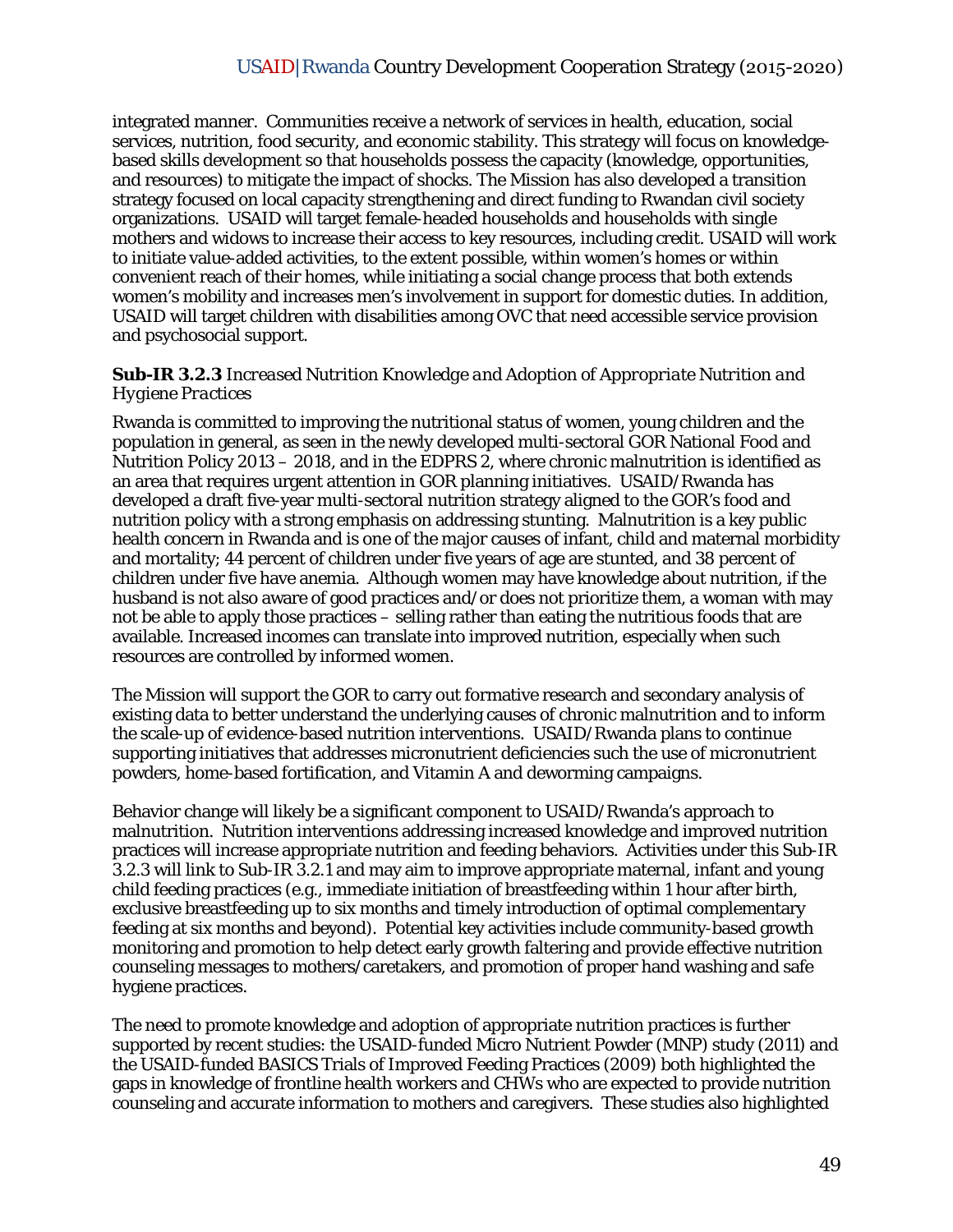a clear lack of knowledge at all levels regarding stunting; foods that can impact anemia; and optimal maternal, infant and young child feeding. Taking advantage of the recently developed national nutrition counseling cards and tools, USAID/Rwanda plans to increase nutrition knowledge and skills of frontline health workers and CHWs to improve nutrition counseling and message transfer to mothers of children under two years of age to improve maternal and child feeding practices.

In addition, USAID will contribute to the national "1,000 Days in the Land of 1,000 Hills" campaign. There is a growing body of evidence suggesting that the 1,000 days period–from conception/pregnancy through the first two years—is critical to a child's long-term intellectual development and determines his/her health prospects for life. This intervention aims to introduce the problems and solutions surrounding child stunting to the nation. The use of the "1st 1,000 Days" theme promotes the importance of growing to a normal height during the 1st 1000 days of life - as an achievement that affects a whole lifetime. Interventions in the 1st 1,000 days should also include community-based interventions to improve maternal, infant and young child nutrition (MIYCN), promotion of kitchen gardens to increase food diversity, antenatal care, hygiene, food preparation, use of treated bed nets, social protection services, cooking demonstrations, food preservation, micronutrient supplementation, deworming, and other services and practices that promote optimal nutrition. USAID/Rwanda is also exploring opportunities to support early childhood development in order to improve nutrition and education outcomes.

## **DO 2 Sub-IR 2.1.1:** *Improved performance and engagement by CSO and GOR entities*

DO 3 will support strengthening of CSOs in the health sector through work captured under DO 2 IR 2.1.1.

Since the World Health Organization's Alma Ata Declaration in the 1970s, civil society organizations have been recognized as playing a crucial role in the achievement of improved health outcomes by both strengthening CSO capacity and directly funding local CSOs. Regarding the former, USAID/Rwanda will support international partners to build the capacity of Rwandan CSOs and to provide the financial and technical assistance to deliver key health interventions. Regarding the latter, in support of GOR initiatives to transition financial and programmatic management of health interventions and services to national organizations, the Mission plans to directly fund Rwandan CSOs.

Rwandan CSOs which USAID/Rwanda may fund directly include local non-governmental organizations, faith-based organizations, community-based organizations, private organizations, and/or professional associations and consortiums. Directly-funded CSOs will promote the reduction of risk behaviors among vulnerable populations at the community level through activities such as the promotion and use of effective social and behavior change communication activities, which address integrated nutrition, maternal and child health care, family planning, reproductive health, malaria, and HIV/AIDS. Findings from a recent gender analysis highlight that there is lack of capacity building and focused gender training for CSOs and GOR entities to enhance staff's knowledge and skills on gender issues in their respective fields of interventions. Moreover, women and men in the community and associations/cooperatives have differences in experience, skills, and confidence regarding gender equality and women's empowerment. Interventions may be delivered through a variety of integrated approaches, including interpersonal communication, radio and community events such as monthly growth monitoring and promotion, *Umuganda* days, etc. Additionally, these approaches will be sensitive to gender-based violence prevention and gender equality, women's empowerment and men's engagement, potential predictors of risk behaviors that spur at-risk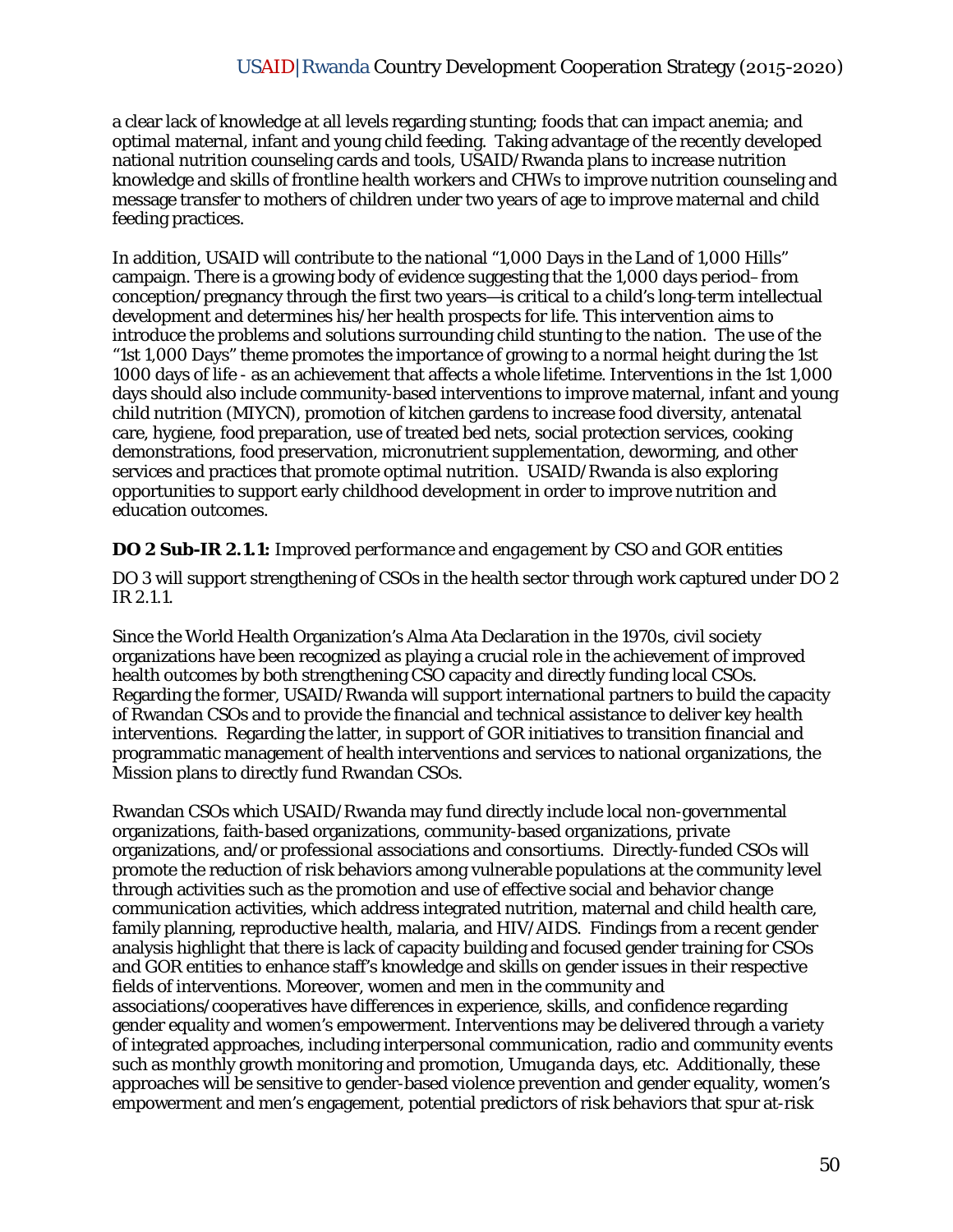behaviors and disease transmission. The focus on community-based nutrition interventions will be to reach young children below the age of two and mothers vulnerable to malnutrition, especially during pregnancy and lactation. There will be special emphasis to provide a comprehensive package of interventions that ensures increased local ownership and greater financial sustainability of beneficiaries.

## **Development Objective 4:** *Increased Opportunities for Rwandan Children and Youth to Succeed in Schooling and the Modern Workplace*

The USG, through its assistance in basic and higher education, is supporting the GOR in its efforts to give students the foundational skills they need to prepare Rwandan children and youth to succeed in school and the modern workplace.

The GOR's Vision 2020 and EDPRS 2 lay out ambitious plans for transforming the country into a knowledge-based economy built on a skilled workforce that is able to compete both regionally and internationally. Toward this goal, the GOR recognizes that education is key to this transformation. Thus far, Rwanda has achieved remarkable success in expanding its education system. Primary-school fees and lower-secondary fees were eliminated in 2003 and 2008, respectively. As a result, primary enrollment has grown by an average of 5.4 percent per year between 1998 and 201246, with net enrollment reaching 97 percent in 2012; (51 percent girls). Beginning in 2012, the GOR further extended fee-free education through 12 years of schooling.

While the GOR has focused on access, a number of major challenges remain, specifically with regard to education quality. Challenges in the provision of quality education include an inadequate supply of teachers along with the recruitment and hiring of unqualified teachers, putting pressure on both teacher preparation (pre-service) and teacher professional development (in-service) systems. Challenges also include a pupil-teacher ratio of 1-52 with double-shifting of classes and a skills gap in teaching methodology that includes a predominantly "chalk and talk" method with little evidence of effective use of textbooks or other teaching materials. In 2009, to support better integration with the East Africa Community, Rwanda switched from French to English as the medium of instruction from Grade 4 onwards. A language assessment of teacher competence in English conducted by the British Council in 2013 revealed that 93 percent of teachers possessed only a "basic level" of English with speaking skills particularly weak47, thus, further stressing an already weak professional development system. In addition, Rwanda faces a large youth bulge with 67 percent of the population 25 years of age or younger.48 Rwandan youth grapple with low-quality education and limited pathways for skills development. Without advanced levels of literacy, demonstrated vocational skills, and a secondary education at minimum, youth are largely unprepared for the formal labor market. Recognizing these challenges, the GOR has turned its focus in the newly revised 2013/14-2017/18 Education Sector Strategic Plan (ESSP) to improving education quality for all levels of the system.

<sup>&</sup>lt;sup>46</sup> Rwanda Education Country Status Report. Rep. World Bank, 2011. Web.<http://wwwwds.worldbank.org/external/default/WDSContentServer/WDSP/IB/2010/11/29/000350881\_20101129112950/Ren dered/PDF/579260SR0P11151353788B01PUBLIC10Web.pdf>.

<sup>47</sup>Wilson, Jean; Colquhoun, Hamish; and Masterjerb, Paul.*Skills Development for English as a Medium of Instruction in Rwandan School: Report on a Consultancy to Design In-Service Training Strategy for English Language Training for Rwanda Teachers*, September 25, 2013.

<sup>48</sup>Butler, Erik, Cornelia Janke, and Tim Haskell. *Rwanda Youth Employment Assessment Report*. Rep. USAID, Jan. 2010. Web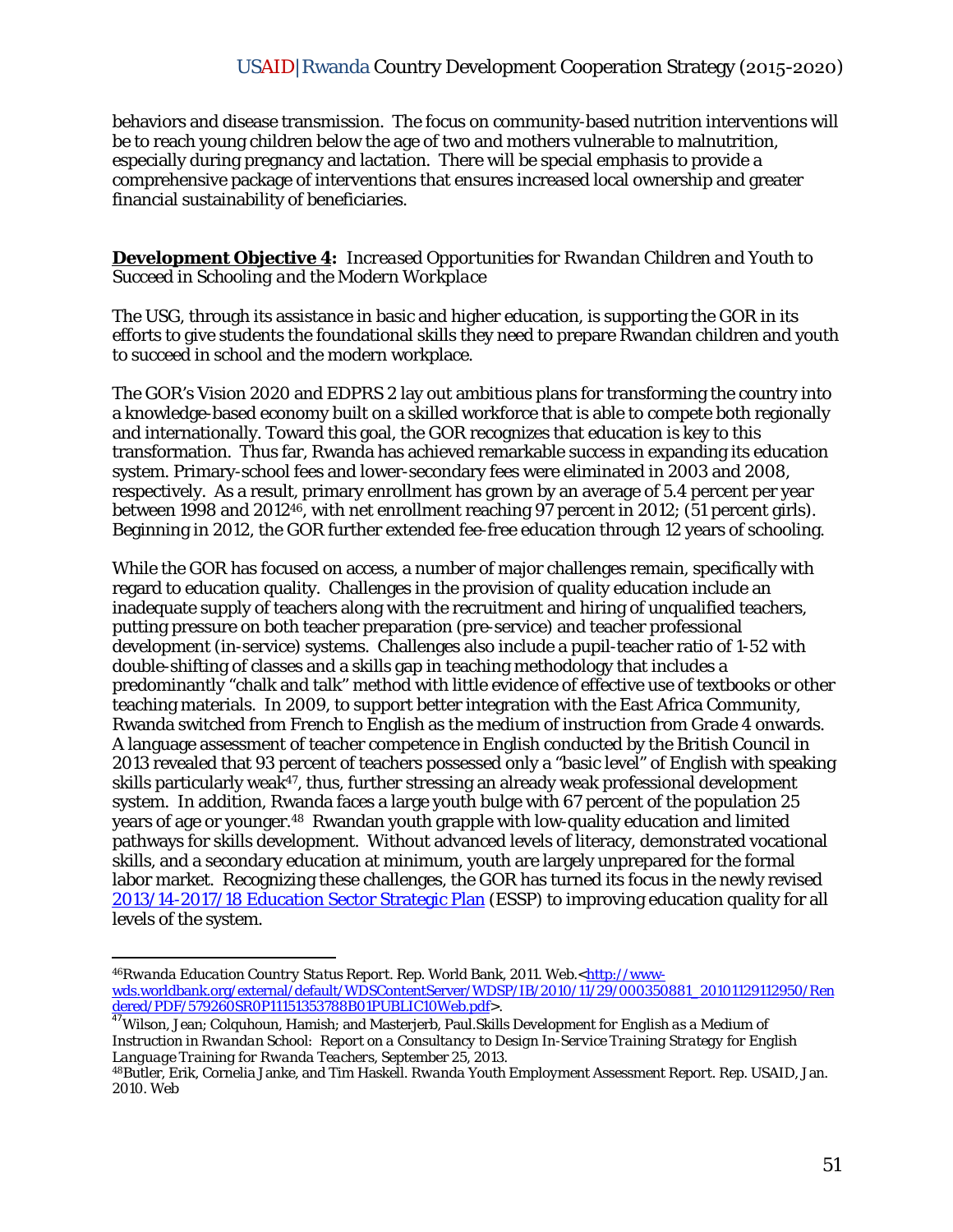The recently completed gender analysis for the basic education and youth workforce development projects highlights the following key gender constraints to be addressed by this DO. Girls are less likely than boys to continue school through higher education, to be high academic achievers, and to assume leadership positions in the education sector. The most influential factors that hinder girls' achievement and advancement include the gendered norm of female responsibility for household tasks that diverts time and attention from school/teaching; unplanned pregnancy which leads to increasing childcare responsibilities; and environments that discourage the participation of girls. Furthermore expectations for academic achievement of girls may be lower than for boys, and some teacher behavior is not conducive to encouraging the active participation and attendance of girls. The lack of female role models in high-level and decision-making positions reinforces the tendency of girls not to pursue these positions and the low number of women who complete higher levels of education limits qualifications necessary to reach higher positions in employment. The ability of women to successfully complete trainings (such as workforce development training) is affected by household obligations, gender-based violence, pregnancy and early marriage, restricted mobility, and household poverty. Training also is limited because of societal perceptions, stereotypes, and mindsets that technical and vocational options are better-suited to out-ofschool male youth.

In consultation with the GOR's Ministry of Education and other development partners, the USAID/Rwanda investment strategy for basic education and workforce development will support GOR priorities on quality education for all as outlined in the ESSP and take into consideration gender inequalities highlighted in a number of gender documents, including the National Girl's Education Policy and the National Gender Policy to ensure adequate and equal access and participation of female and male students. In addition, USAID/Rwanda will help address the needs of children with disabilities, who constitute an underserved population.

## *Gender*

GOR efforts on girls' education have been widely praised as being among the most progressive on the continent. Statistics show slightly higher enrollment rates for girls (98 percent) over boys (95 percent) in primary school, and although overall secondary school enrollment of girls (30 percent) also remains higher than boys (26 percent), there is a significant drop in overall enrollment. Despite the Ministry's efforts to increase access to girls, especially at the primary level, statistics show that boys still outperform girls in end of primary school exams. 49 With this in mind, USAID/Rwanda programming aims to improve the quality of teacher training and student instruction for all beneficiaries by strengthening the capacity of Rwandan teacher training institutions to take the lead in promoting gender equity and female empowerment in education. This will be achieved through developing research capacity at the university level, revising curriculum and instructional methods to enhance gender equitable outcomes, and improving female recruitment to teacher training programs and the teaching profession. DO4 will also ensure the promotion of gender-sensitive and inclusive teaching environments and methodology, the implementation of school-based clubs supporting gender equality, and the incorporation of mentoring/counseling programs to support the professional development of female teachers. The Mission will ensure that partners from skills development institutions are gender-sensitive and take into consideration gender imbalances and constraints, as well as the needs of disabled children and youth, when designing workforce development programs and outreach activities for female and male youth.

<sup>&</sup>lt;sup>49</sup> Ministry of Education, 2012 Rwanda Education Statistics, January 2012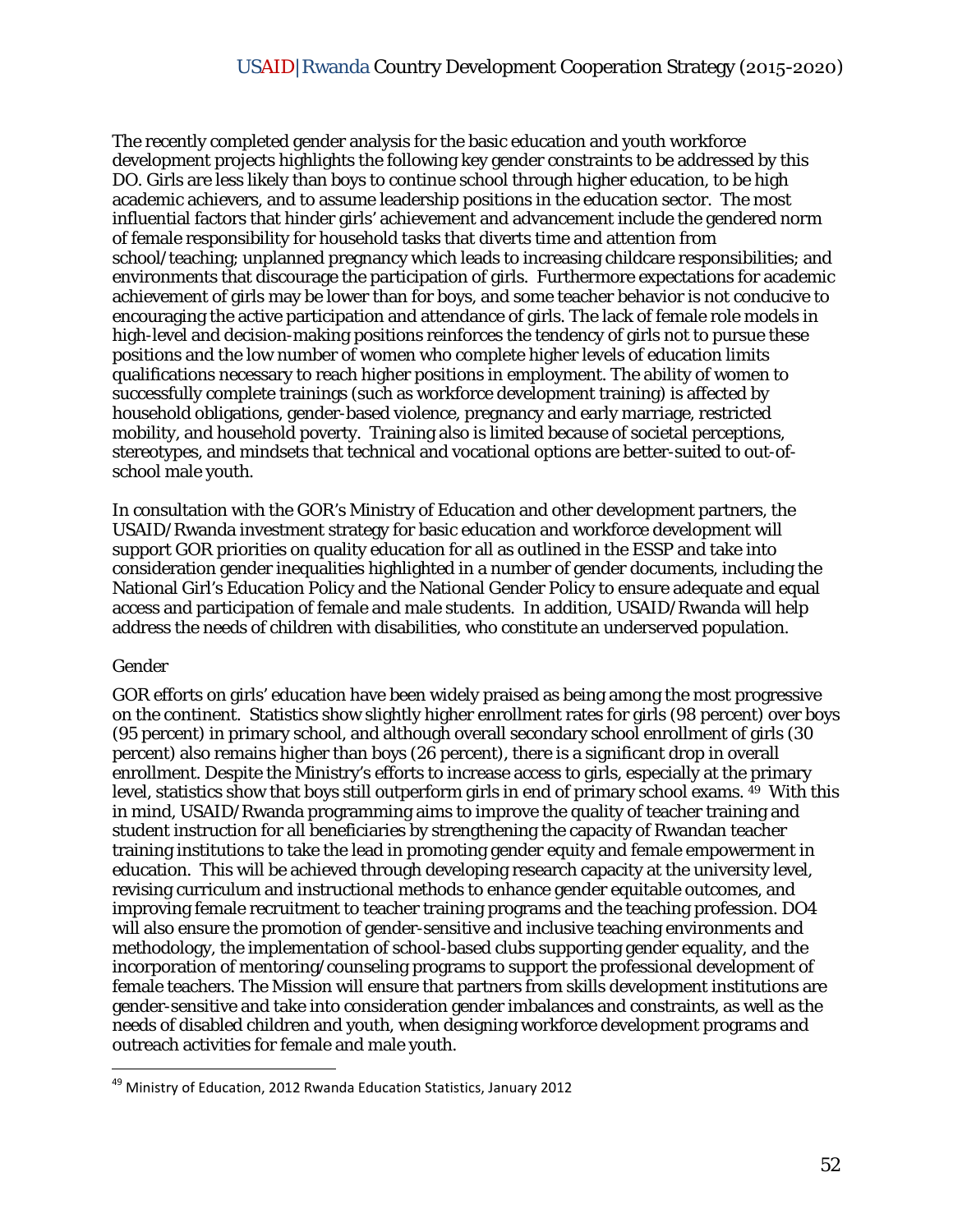## *Institutional Capacity Building*

USAID/Rwanda will focus on further developing the capacity of the Government of Rwanda (GOR) in basic education and workforce readiness that will provide children and youth with the foundational skills they need to succeed in schooling and in the modern workplace. The Mission will work with GOR counterparts to strengthen the capacity of the Ministry of Education and the institutions such as the Rwanda Education Board and National University of Rwanda and affiliated Teacher Training Colleges under its purview to develop national policies, strategies, as well as implementation plans to improve quality of teaching and increased access to proper learning materials. The core approach of USAID/Rwanda in workforce development is to leverage and build the capacity of Rwandan youth-serving organizations to provide labormarket-demand-driven education, skills training and livelihood opportunities for youth. Gender equality and women's empowerment considerations will be integrated into institutional capacity building efforts, so as the institutions can provide female and male students in basic education and workforce readiness programs with adequate foundational skills needed to succeed in schooling and in the modern workplace.

## *Influence and Collaboration*

USAID/Rwanda will continue to collaborate with key stakeholders through the Education Sector Working Group and its sub-working groups, several of which USAID co-chair alongside Rwanda Education Board (REB) officials. These collaborative working relationships have enabled USAID to complement other stakeholder efforts and maximize results; in one example, UNICEF installed computers at Teacher Training Colleges, after which USAID connected the computers to the internet and trained teachers on internet use. Through CDCS strategic planning efforts, USAID/Rwanda will continue to build relationships with key stakeholders at all levels within the education sector.

## *Program Transformation*

Throughout this strategy period, USAID/Rwanda's focus is on strengthening the quality of basic education at the primary level. If USAID/Rwanda is successful in these efforts, the current focus on Primary 1-4 may eventually transition to a focus on improving quality at the Primary 5-6 levels. In addition, focus may expand from an emphasis on in-service teacher training to creating a bridge between pre-service and in-service teacher training to promote sustainability of best practices among Rwanda's teaching force. Following the GOR's strategy for increasing access to education and the national Girls' Education Policy, USAID/Rwanda will continue to move along the education continuum in its efforts to improve access to quality education for all children of primary school age regardless of circumstance. The transformation from Primary 1- 4 to Primary 5-6 may or may not take place during the life of this CDCS.

Additionally, the CDCS under DO 4 includes activities designed to increase skill levels and income-generating opportunities for youth, particularly out-of-school youth. USAID/Rwanda will continue to work on developing the work-readiness skills and basic literacy and numeracy competencies of targeted youth, and with prospective employers to provide on-the-job learning opportunities that will enhance their long-term employment prospects, including selfemployment through entrepreneurship.

## *Development Hypothesis*

USAID/Rwanda has a two-pronged approach toward achieving its objective of increasing opportunities for Rwandan children and youth to succeed in schooling and the modern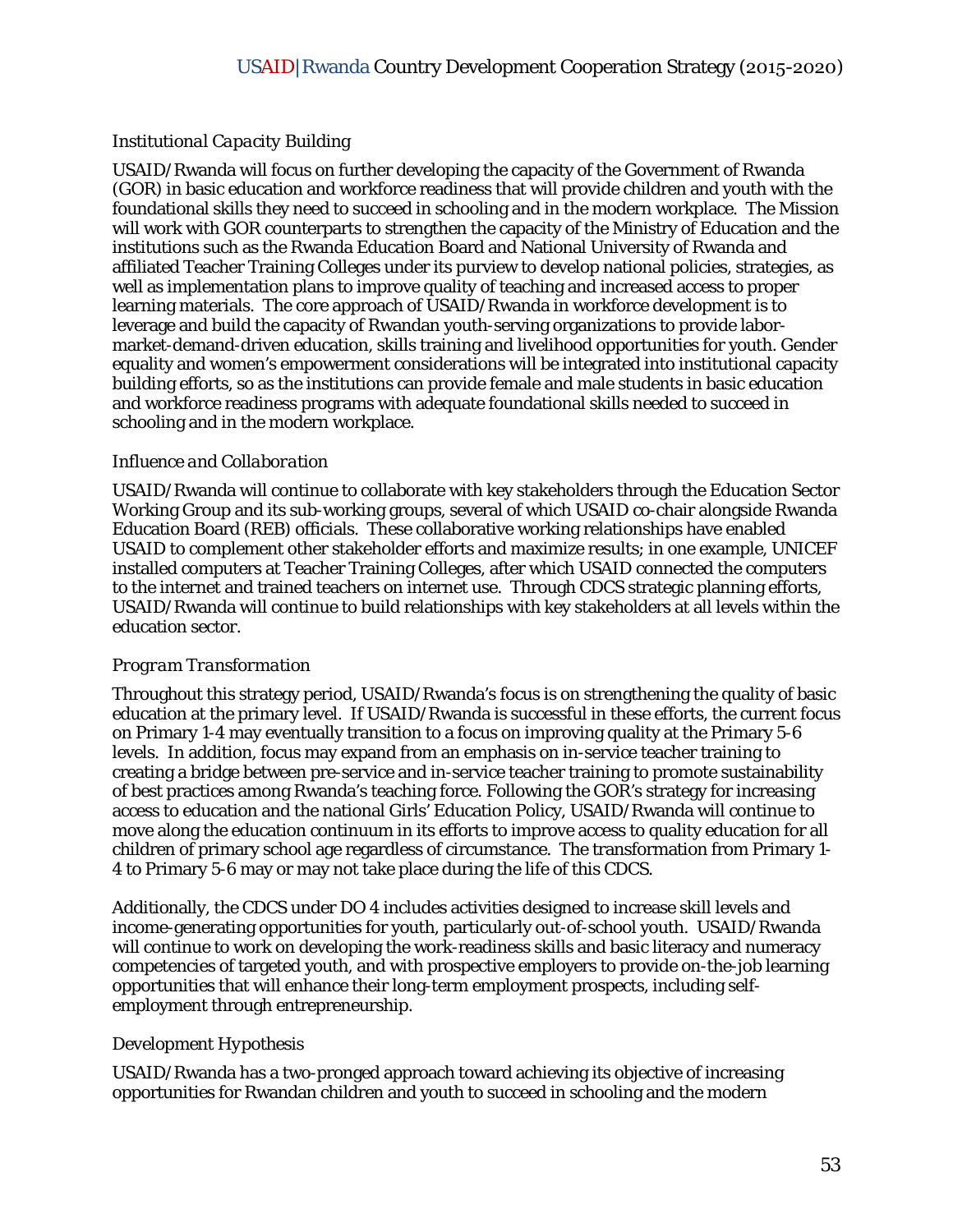workplace. The first is through support to the Ministry of Education in its efforts to provide children basic foundational skills at the primary school level and the second is through strengthening of workforce readiness training systems both in the public and private sector for in and out-of-school youth.

If quality of instruction is improved through better pre- and in-service teacher training complemented with increased access to relevant, high quality and gender-sensitive teaching and learning materials then literacy and numeracy outcomes will improve leading to increased opportunities for Rwandan children to succeed in school and eventually the modern workplace.

If the system for youth workforce readiness and coordination is improved along with increased access to gender-sensitive learning opportunities and work reading training then Rwandan youth will develop the essential employability skills necessary to succeed in the modern workplace.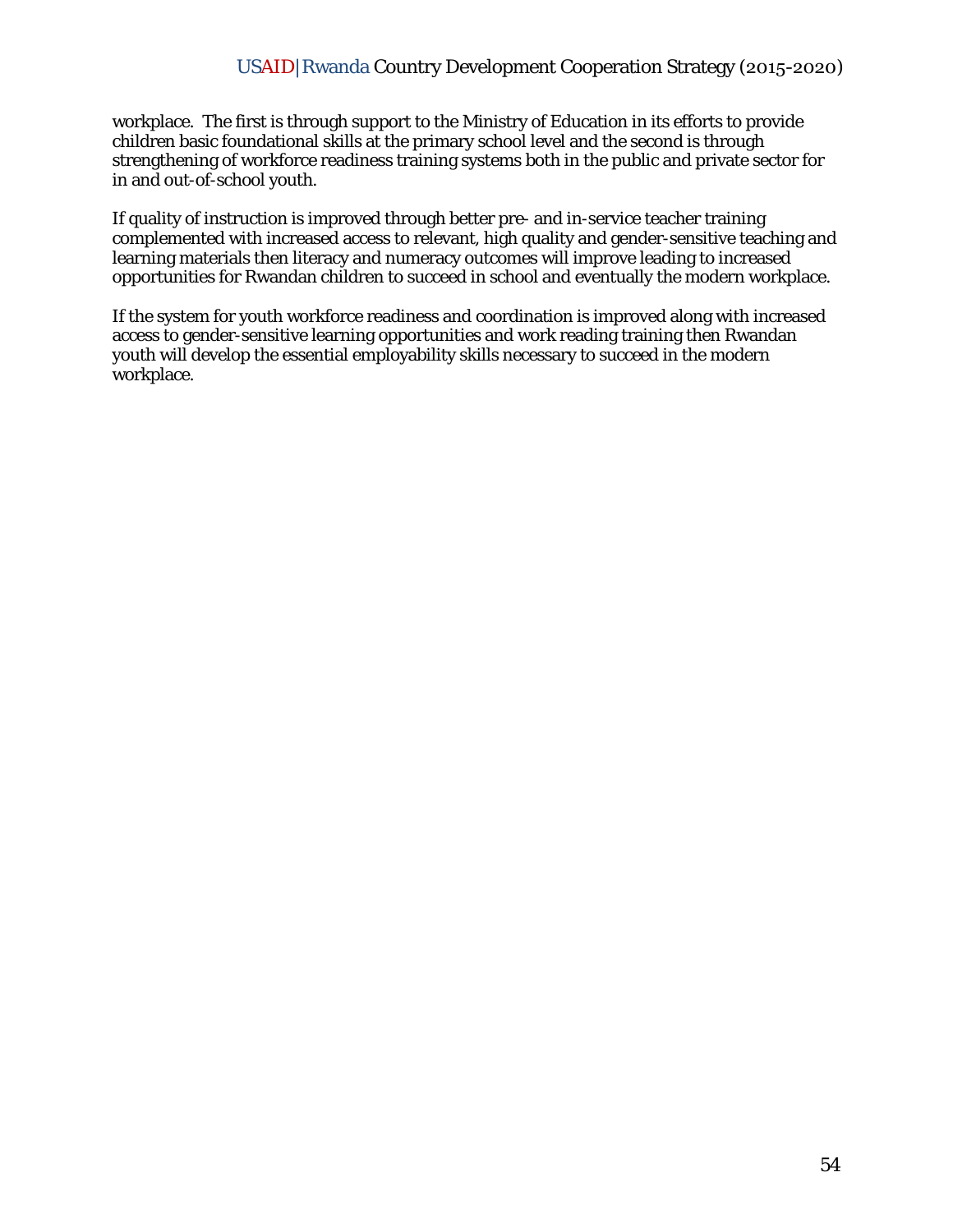#### **Results Framework: Development Objective 4**



**Cross-cutting Pillar 1**: Gender-sensitive approach to development, with a particular focus on women, children, and vulnerable populations

**Cross-cutting Pillar 2**: Institutional capacity building

**Cross-cutting Pillar 3**: Global climate change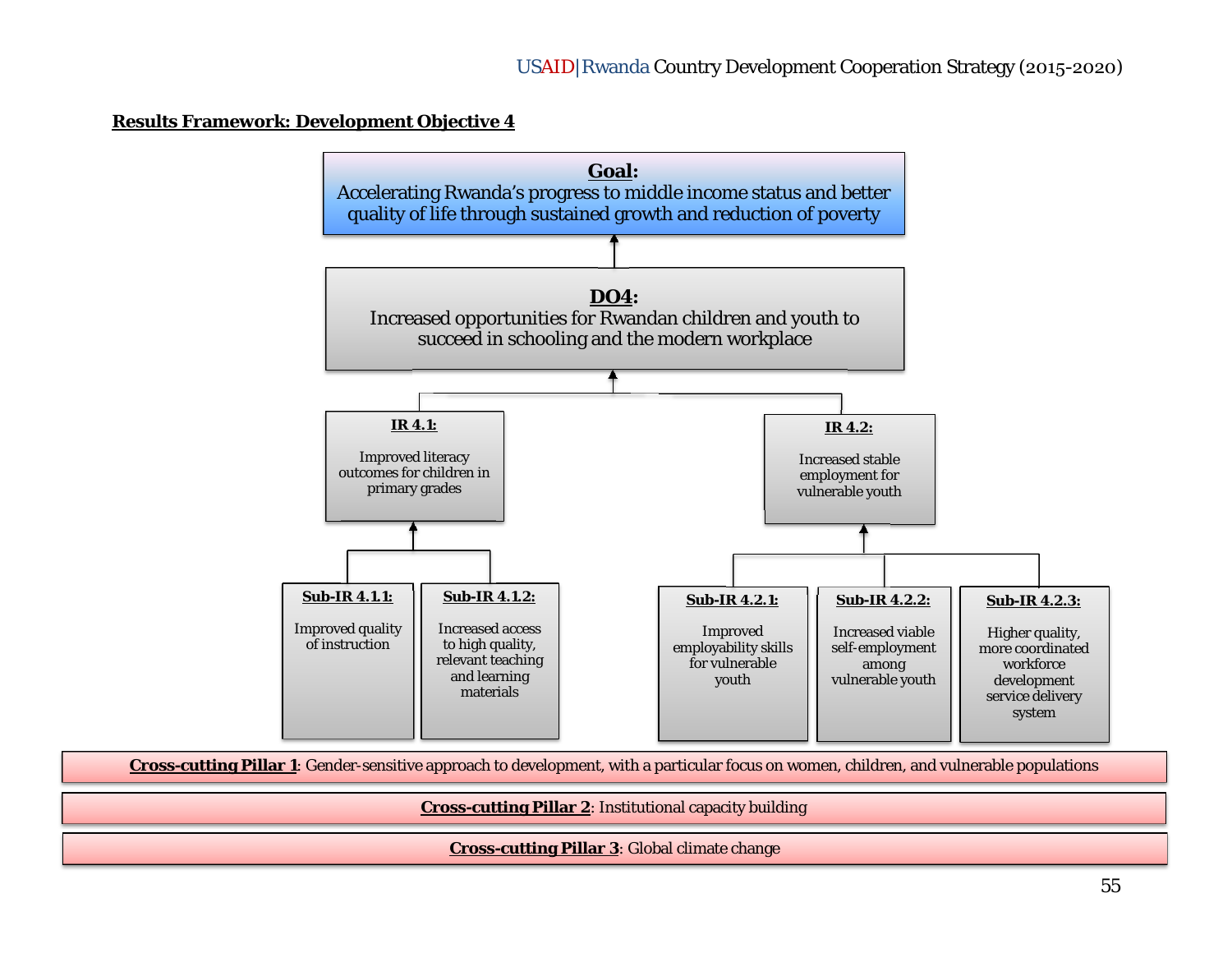#### Intermediate Results

## **Intermediate Result 4.1:** *Improved Literacy Outcomes for Children in Primary Grades*

*Improved literacy outcomes for children in primary grades* will ensure that all children leave primary school with the foundational skills they need to succeed in a knowledge-based economy.

In countries with economic policies that encourage the efficient use of labor, capital, and other resources, improvements in the coverage and quality of basic education can provide a major boost to economic growth. A 10 percent increase in the share of students reaching basic literacy translates into a 0.3 percentage point higher annual growth rate for that country.50 A World Bank study of East Asia's high-performing economies concluded that their investment in education was among the most important factors in rapid growth of these countries.51 Econometric evidence drawn from a much larger set of developing countries demonstrates that higher average education among the labor force contributes strongly to growth.52 With this support, it is believed that improved basic education skills will serve as a foundation for building Rwanda's capacity to sustain long-term and broad-based growth and development.

IR4.1 will directly contribute to the Education Sector Strategic Plan (ESSP) goal of improving education quality, particularly through the strategic priorities of improved textbooks and materials, strengthened teachers, and improved literacy and numeracy.

Furthermore, USAID/Rwanda will work with the Ministry of Education to improve the quality of teaching and learning in early grades (Primary 1-4). Programming will include training teachers in producing gender-sensitive teaching/learning materials as well as engaging in gender-sensitive teaching practices; these will encourage girls to excel, while communities will be sensitized to encourage and support girls' education. Beyond gender aspects, programming of education activities will consider the needs of rural populations to ensure that there is equity between urban and rural communities. For example, learning/teaching materials will portray both urban and rural communities as being able to excel. To the extent feasible, activities undertaken by USAID/Rwanda to improve early grade literacy and numeracy outcomes will reflect the Agency's commitment to inclusivity and equity, including a focus on addressing the needs of disabled children.

## **Sub-IR 4.1.1:** *Improved Quality of Instruction*

USAID/Rwanda will provide assistance to the Ministry of Education to strengthen teachers' effectiveness in delivering quality education by helping the Ministry create nationwide education standards for early grades in literacy, numeracy, and English as a second language. Gender-sensitive pedagogical techniques will be adopted to promote greater participation of girls in the classroom. Through this approach, inclusiveness will be enhanced so that the different needs and demands of boys and girls, as well as disabled children, that may impact learning can be addressed. USAID/Rwanda will help develop highly explicit, directive, and carefully sequenced instructional packages that enable

<sup>51</sup>The World Bank, 1993; The East Asian Miracle: Economic Growth and Public Policy

<sup>50</sup>Hanushek, Eric A., and LudgerWoessmann. "Do Better Schools Lead to More Growth? Cognitive Skills, Economic Outcomes, and Causation." *The National Bureau of Economic* 

<sup>&</sup>lt;http://www.wds.worldbank.org/external/default/WDSContentServer/WDSP/IB/1993/09/01/000009265\_397<br>0716142516/Rendered/PDF/multi\_page.pdf>

<sup>&</sup>lt;sup>52</sup>Birdsall, N. and J.L. Londono. 1997. "Asset Inequality Matters: An Assessment of the World Bank's Approach to Poverty Reduction," *American Economic Review 87:*  $32-37$ ; <http://www.jstor.org/sici?sici=0002-8282%28199705%2987%3A2%3C32%3AAIMAAO%3E2.0.CO%3B2-Z&>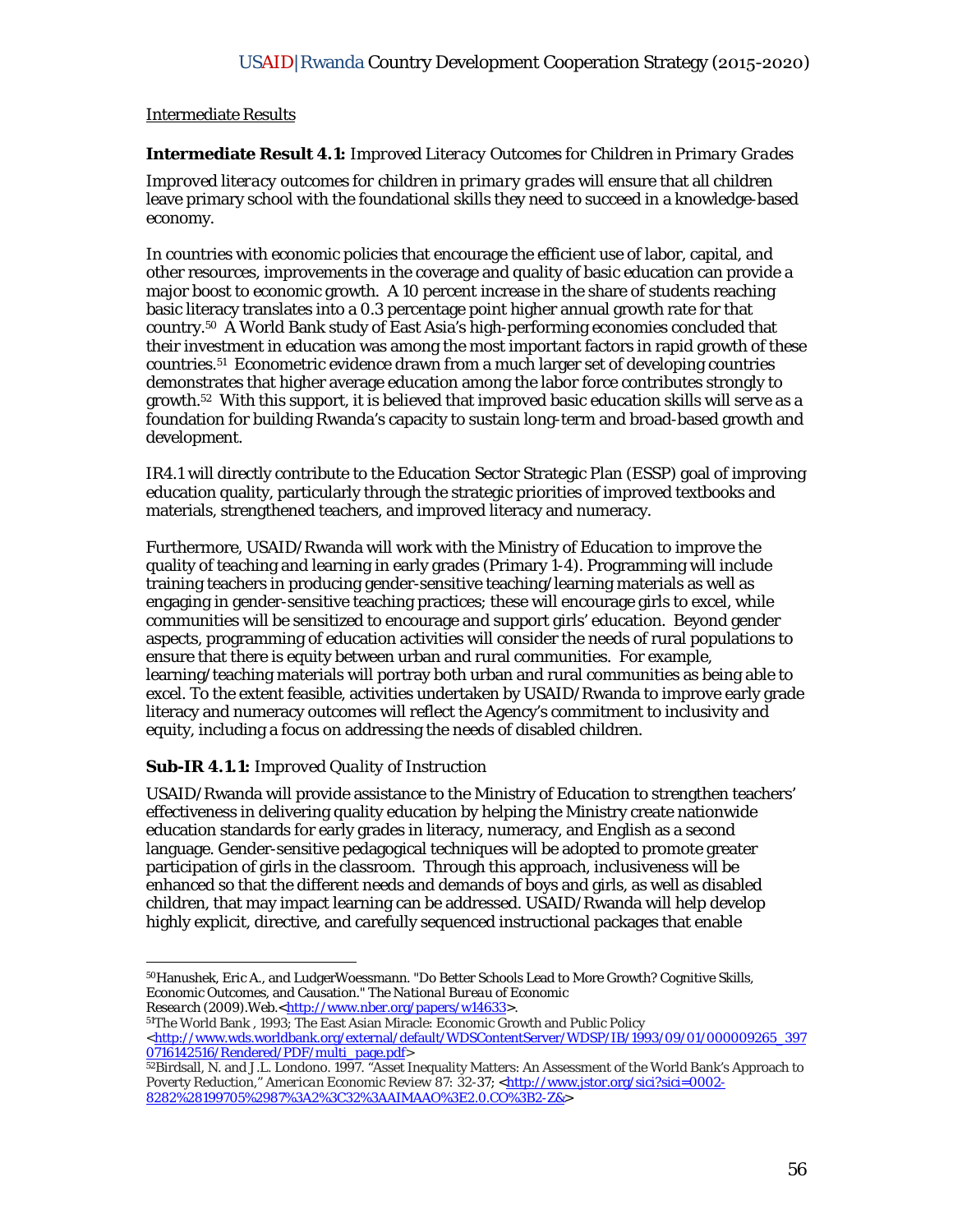teachers, even at the most basic level of proficiency, to more effectively build students' foundational skills.

The Ministry's sector plan also calls for the implementation of a School-Based Mentoring Program (SBMP) to give teachers access to a locally delivered professional development program. USAID/Rwanda will work with Ministry authorities on the development of an institutional framework that defines the role and responsibilities of actors at all levels of the system in the implementation of an SBMP, including procedures for selecting and evaluating mentors and the resources available to support the implementation of the system. Efforts include collaborating with and complementing efforts of other major donors such as DFID, UNICEF, and Voluntary Service Overseas Rwanda along with relevant NGOs within the sector.

#### **Sub-IR 4.1.2:** *Increased Access to High Quality, Relevant Teaching and Learning Materials.*

Complementing USAID/Rwanda's efforts to improve the quality of instruction is access to and appropriate use of teaching and learning materials. The Ministry's new Textbook Procurement and Distribution Policy serves as a foundation for increasing distribution of learning materials in early grade classrooms. However, the large deficit of reading materials—in classrooms, communities, and homes—remains a barrier to improving student learning outcomes. In order to overcome this impediment, USAID/Rwanda will focus on developing a complete package of instructional materials: teacher's guides with daily scripted lessons, assessment tasks to monitor student performance on key skills, and print and audio materials for students. The Mission will ensure that materials are reviewed for gendersensitivity and aligned with the new national curriculum, including the competency-based, learner-centered approach. In addition, in early grade environments, USAID/Rwanda will deliver over one million supplementary books and texts to students while using accessible and sustainable technologies (radio/audio, cell phones, and video) to enhance learning. In collaboration with the Ministry of Education and stakeholders at all levels of the spectrum, USAID/Rwanda will work to promote a culture of reading throughout Rwanda. Collaboration will continue with other USG entities including Peace Corps on joint programming initiatives such as the highly successful Mobile Library Project to further enhance efforts to promote a culture of reading in some of the hardest to reach areas of Rwanda.

## **Intermediate Result 4.2:** *Increased stable employment for vulnerable youth*

*Increased stable employment for vulnerable youth* will be achieved by connecting Rwanda's vulnerable youth population with an effective workforcereadiness curriculum, specialized technical and entrepreneurship training, as well as market opportunities, while improving the capacity of workforce development actors to bridge labor supply and demand. This will take into account gender imbalances faced by male and female vulnerable youth in obtaining employment and will directly contribute to *increased opportunities for youth to succeed in the modern workplace.*

USAID/Rwanda will also address the significant youth bulge by maximizing opportunities for youth to participate productively in the economy. Activities will include creating and linking youth to formal and informal training opportunities including

#### **Pooling Resources to Address the Youth Bulge**

One vulnerability in Rwanda's development process is the bulge of unemployed youth. To address this *high-risk* issue, USAID/Rwanda's DO teams pooled resources (Education, Economic Growth, Democracy & Governance, and Health) to develop a model program that trains unemployed youth for either joining the workforce or returning to education. The lessons learned from this initiative will guide efforts to address youth unemployment during its program transformation process.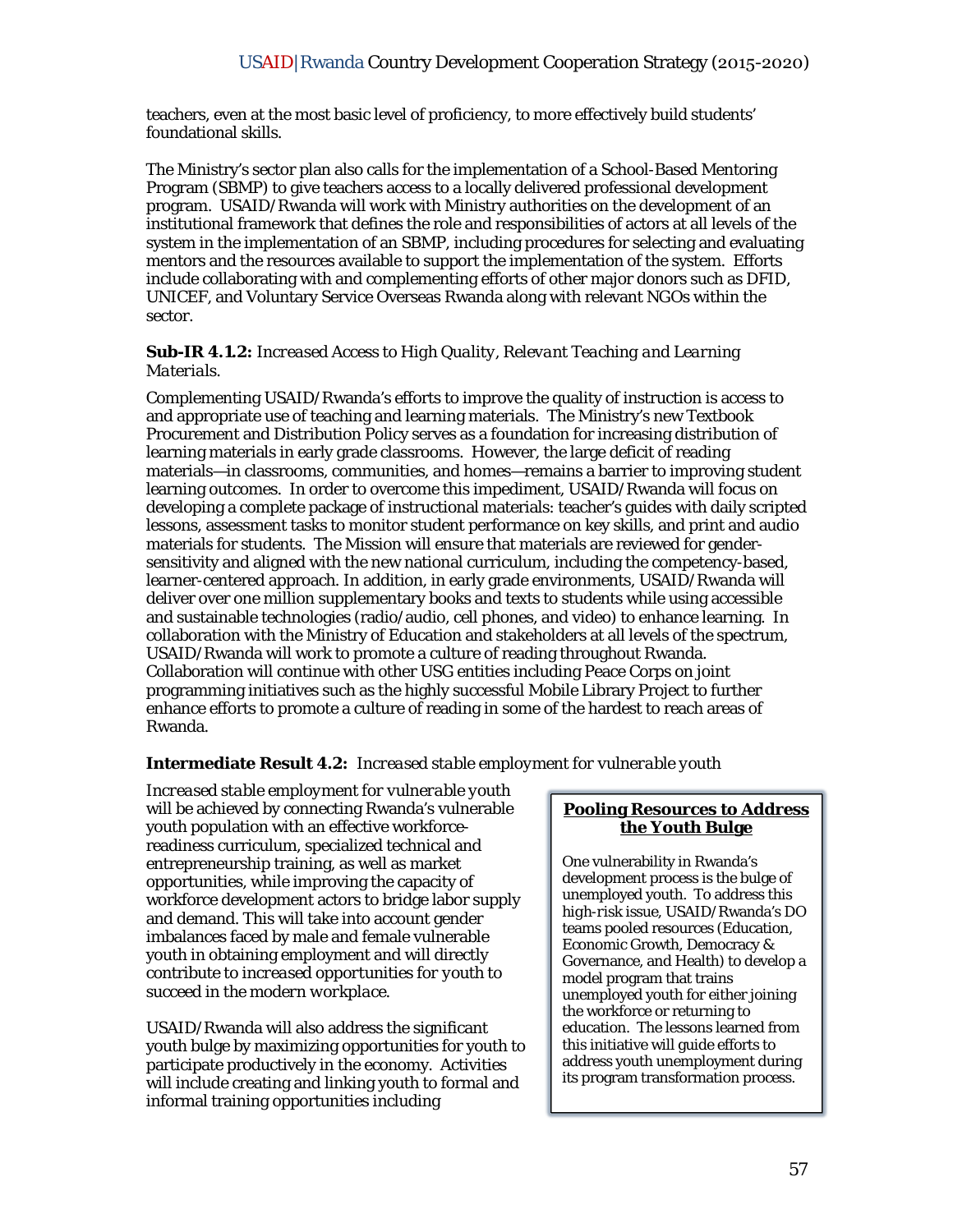apprenticeships and internships. These efforts will prepare out-of-school youth for work or for re-integration into the formal education system by providing basic skills acquisition in literacy, numeracy, critical thinking and communication. Youth education programming will also strengthen life skills to empower young women and men to realize their rights and determine their life outcomes. For girls especially, such efforts will empower them to take control of their lives by encouraging them to pursue non-traditional livelihood opportunities and enabling them to manage their own economic situation. The Mission will also help to increase market-relevant job skills for youth, and link them to employers who are prepared to hire youth.

#### **Sub-IR 4.2.1:** *Improved Employability Skills for Vulnerable Youth*

USAID/Rwanda will continue working with the GOR and other stakeholders to ensure that all youth have equal opportunities to learn and prepare for work, regardless of their sex, gender identity, ethnic group, disability status, or place of origin. Training in Workforce Readiness will continue in a variety of formal and informal sectors to ensure that Rwanda has a workforce that is well prepared to participate in the transformation of the country into a knowledge-based economy by the year 2020. Efforts under this sub-IR also aim to develop a thriving youth livelihood support system by creating linkages among youth, the Rwandan economy, and relevant institutions so that youth and their potential employers can maximize opportunities for productive engagement in the Rwandan society. In addition, these efforts complement those of the German Federal Development Agency (GIZ) - co-chair with the Workforce Development Agency (WDA) of the Technical Vocational Education and Training (TVET) cluster of the education sector. Even though the youth livelihoods project was not initially designed to provide support to TVET but rather to out-of-school youth, it has been working successfully with the Rwandan WDA and GIZ, to incorporate the Workforce Readiness Curriculum funded by USAID/Rwanda into the TVET curriculum.

#### **Sub-IR 4.2.2:** *Increased Opportunities for Viable Self-Employment Among Vulnerable Youth*

This Sub-IR aims to strengthen and expand partnerships with private employers, and to take advantage of local market opportunities in which youth entrepreneurs can start businesses and upgrade products and services. It aims to encourage a sector focus, targeting employment and income opportunities in labor-intensive, non-agriculture and agricultural off-farm activities that are complementary to Feed the Future target sectors (such as agribusiness & agro-processing; equipment maintenance & technical repair; transport, renewable energy solutions, Ag-ICT, etc.) and potentially other non-agriculture sectors prioritized by Rwanda's EDPRS 2, by the National Employment Program (NEP) and the Skills Sector Councils. Gender equality and women's empowerment will be promoted through partnerships with private employers so that female and male vulnerable youth can acquire adequate knowledge and skills for viable self-employment.

#### **Sub-IR 4.2.3:** *Higher Quality, More Coordinated Workforce Development Service Delivery System*

The principle behind this Sub-IR is ensuring sustainability of the youth livelihood support system created under the Youth Livelihood initiative. This Sub-IR aims to assist organizations—networked together—to build capacity to sustainably serve youth with livelihood and employability services beyond USAID/Rwanda's youth project. Local institutions (government, private sector, and civil society) will be enabled to better prepare youth for work and better connect them to personal development, employment and selfemployment opportunities. Where programmatic or management gaps exist, USAID/Rwanda will add value by building institutional capacity, including gender integration competencies to identify and address gender inequalities faced by male and female youth, and enabling local organizations to access international best practices that can help meet local needs.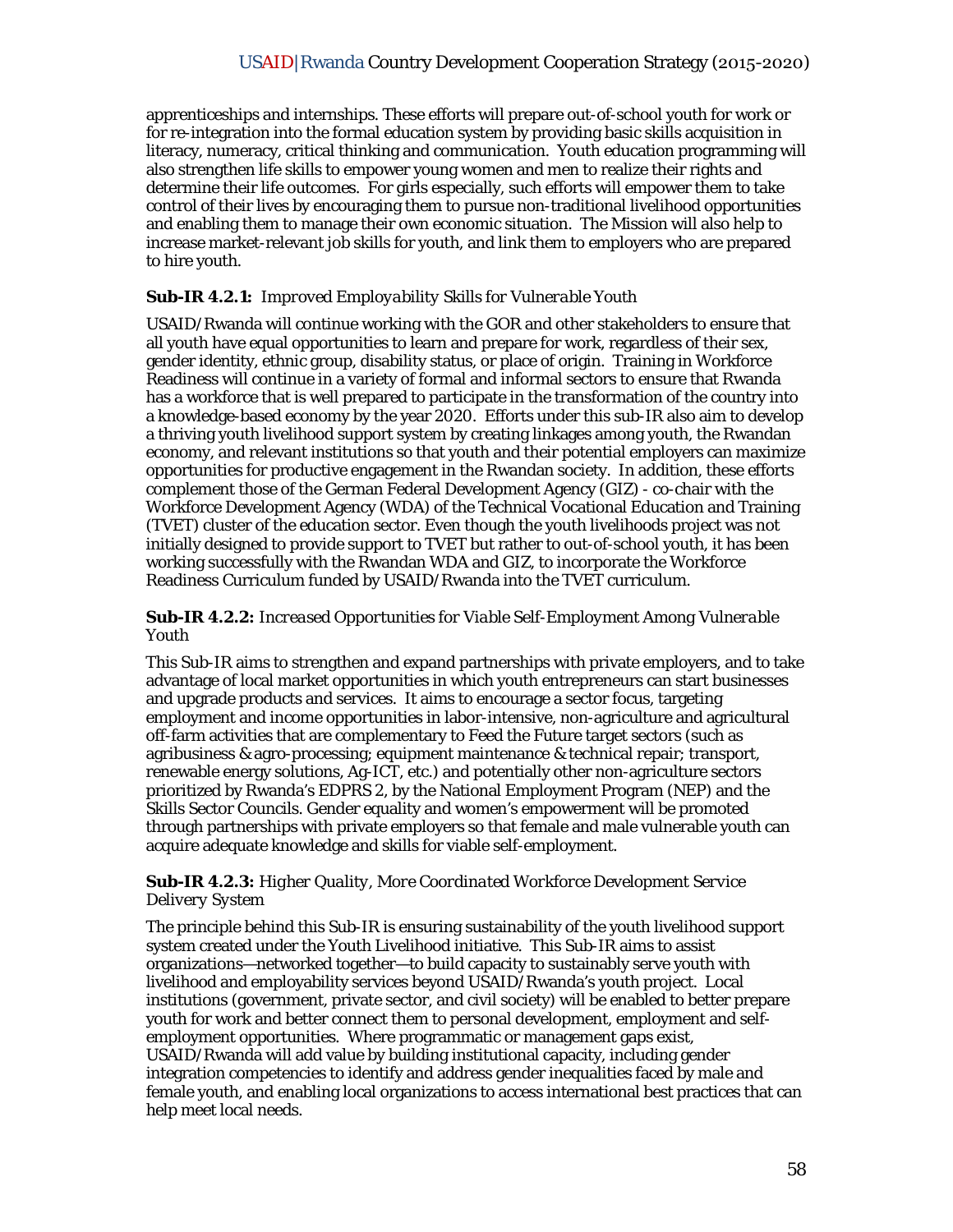#### **Monitoring, Evaluation and Learning**

USAID/Rwanda considers Monitoring, Evaluation, and Learning (ME&L) a key component of USAID's Program Cycle. In order to track the progress of each DO and explore learning opportunities, USAID/Rwanda has incorporated Collaborating, Learning and Adapting (CLA) approaches, a thoughtful Research Agenda and key evaluation questions into its CDCS ME&L component. The Mission will ensure that these approaches are guided by gender equality and women's empowerment principles so that women and men's situations and experiences are adequately captured. Standard and custom gender indicators and key issues will be used to track and report progress in closing gender gaps through Mission's interventions. Best practices and lessons learnt will be shared through gender-related success stories and through performance and impact evaluations. This will ensure that the CDCS is not an ephemeral document that collects dust on a bookshelf but rather a flexible tool that adjusts as changes on the ground require.

## ME&L under the Institutional Capacity Building Pillar

In attempt to support—and be able to rely on—the national monitoring and evaluation (M&E) systems, as well as avoid duplication, USAID/Rwanda provides technical assistance to GOR efforts that prioritize data accuracy. Aligning and harmonizing M&E systems has been quite successful in the health sector; similar efforts will be directed to the economic growth sector. This M&E capacity building focus cross-cuts all of the DOs and contributes directly to Pillar #2: Institutional Capacity Building.

## Collaborating, Learning, and Adapting

A CLA approach will be utilized to adjust programming and strategic direction during the CDCS lifecycle. To the extent possible, gender analyses will be conducted at the project and activity level so that findings can guide the designs to ensure that men's and women's needs and constraints are taken into consideration in Mission's interventions. By building flexibility into the CDCS, USAID/Rwanda will be able to quickly respond to lessons learned (through rigorous and gender-sensitive evaluation) and/or a new country context, potentially resulting from the manifestation of a game changer. This approach will allow USAID/Rwanda to carefully monitor development in Rwanda and ensure that extenuating circumstances do not become significant inhibitors to the achievement of CDCS results. USAID/Rwanda will incorporate the following activities into Mission planning: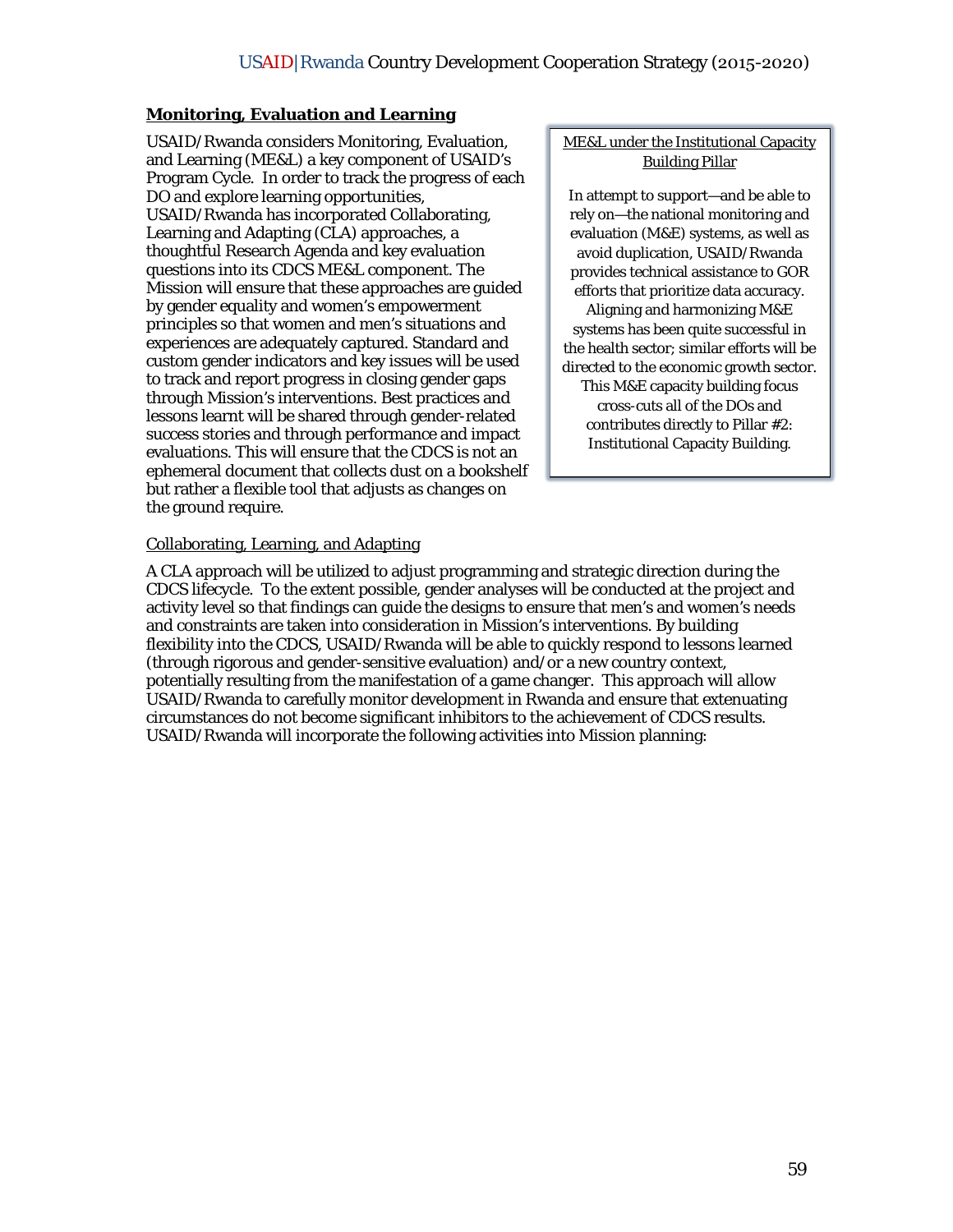## *Collaborating*

| <b>Action</b>                                                                                                                                                                  | <b>Responsible</b><br><b>Party</b>      |
|--------------------------------------------------------------------------------------------------------------------------------------------------------------------------------|-----------------------------------------|
| Multi-sectoral collaboration through the lenses of institutional<br>capacity building, household resilience, civic engagement, and gender<br>integration.                      | <b>CDCS Coordinator</b>                 |
| Monthly brownbag lunches that are led by technical teams and<br>intended to emphasize cross-sectoral topics such as land titling, civil<br>society, etc.                       | <b>CDCS</b> Coordinator                 |
| Mission-wide innovation award that rewards employees for<br>innovative approaches to collaboration across teams, as well as<br>improving efficiencies.                         | Open to all staff                       |
| Identify a Program Cycle Point of Contact in each DO Team that will<br>be responsible for project design, learning, program transformation,<br>etc.                            | <b>CDCS Coordinator</b>                 |
| Geospatial maps to identify the location of each USAID/Rwanda<br>activity and opportunities for multi-sectoral collaboration; share this<br>information with key stakeholders. | <b>Program Office</b>                   |
| Collaboration maps that highlight synergies and actionable<br>programmatic gaps across technical teams.                                                                        | <b>CDCS Coordinator</b>                 |
| Engage in sector working groups, technical working groups, and their<br>respective sub-groups. <sup>53</sup>                                                                   | <b>Technical Team</b><br><b>Leaders</b> |
| Provide non-investment technical assistance and feedback to GOR<br>during the development of sector strategies.                                                                | <b>Technical Team</b><br>Leaders        |
| Lead and participate in donor partner meetings.                                                                                                                                | <b>Technical Team</b><br><b>Leaders</b> |
| Maintain key roles in joint sector reviews.                                                                                                                                    | <b>Technical Team</b><br>Leaders        |
| Provide material and input for cable writing and other forums for<br>interagency dialogue.                                                                                     | <b>All Staff</b>                        |
| Share information with the interagency through USAID-led<br>discussion forums and targeted meetings on relevant topics.                                                        | <b>All Staff</b>                        |

<sup>53</sup> Sector Working Groups (and their sub-groups) are forums designed to facilitate in-depth dialogue between GOR and development partners, therefore increasing coordination and joint planning/monitoring. Technical Working Groups (and their sub-groups) are established to prepare policy discussions that require more technical analysis and donor input.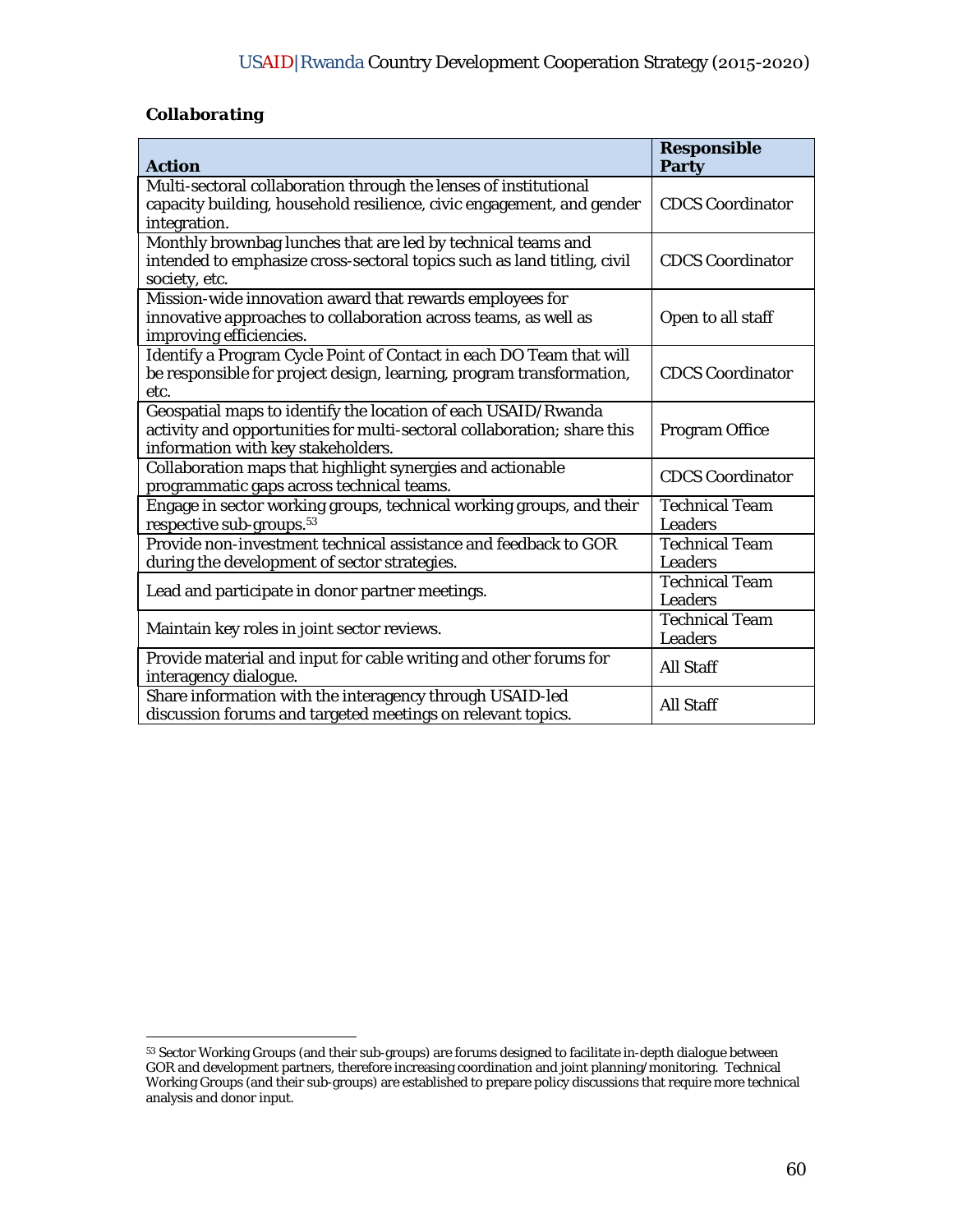## *Learning*

| <b>Action</b>                                                                                                                                                                                                                                 | <b>Responsible</b><br><b>Party</b> |
|-----------------------------------------------------------------------------------------------------------------------------------------------------------------------------------------------------------------------------------------------|------------------------------------|
| USAID/Rwanda will focus on a sustainable transition of the<br>Monitoring and Evaluation Management System used to manage data                                                                                                                 | M&E Officer                        |
| collection.                                                                                                                                                                                                                                   |                                    |
| Ensure that access to the M&E data informs programmatic decision-<br>making; this will prove useful in tracking significant changes and<br>trends.                                                                                            | COR/AORs                           |
| Ensure that findings from the gender analyses inform project designs<br>and activity M&E plans                                                                                                                                                | <b>Gender Coordinator</b>          |
| Informal knowledge exchange through exit interviews with key                                                                                                                                                                                  | Replacement and/or                 |
| Mission staff that are leaving post.                                                                                                                                                                                                          | <b>CDCS Coordinator</b>            |
| Conduct exit interviews with implementing partners upon close-out.                                                                                                                                                                            | COR/AORs                           |
| Work with regional missions to identify opportunities for knowledge<br>exchange through conference calls or occasional temporary duties.                                                                                                      | <b>CDCS Coordinator</b>            |
| Leverage the Ambassador's Youth-Outreach Strategy, whereby the<br>Ambassador meets with a youth group every quarter on youth-related<br>challenges, to inform Mission policy on Youth—a key target<br>population for achievement of the CDCS. | <b>CDCS Coordinator</b>            |
| Develop and implement an evaluation plan that answers key<br>development questions related to each DO.                                                                                                                                        | M&E Officer                        |

## *Adapting*

| <b>Action</b>                                                                                                                                                                                                                                                          | <b>Responsible</b><br><b>Party</b>    |
|------------------------------------------------------------------------------------------------------------------------------------------------------------------------------------------------------------------------------------------------------------------------|---------------------------------------|
| Utilize a Portfolio Review process that focuses on activity level<br>achievements, questions development hypothesis validity, and<br>assesses progress on the Development Objectives (and their<br>subsequent IRs).                                                    | <b>Supervisory</b><br>Program Officer |
| Institute an additional (informal) Portfolio Review session with team<br>leaders to discuss achievement of the Goal and any significant trends;<br>this will serve as a bi-annual opportunity to assess the long-term<br>trends and any necessary changes to the CDCS. | Supervisory<br>Program Officer        |
|                                                                                                                                                                                                                                                                        |                                       |

## **Evaluation**

Throughout the CDCS, USAID/Rwanda will explore opportunities for rigorous impact evaluation to precisely determine the impact of USAID interventions. These efforts will inform CDCS implementation, project design, and policy makers. The evaluation questions below reflect a sub-set of the Mission's evaluation plan as outlined in the recently completed Mission Performance Management Plan. The Mission will annually update its evaluation plan.

## *Development Objective 1*

‐ *Were the selected value chains the most efficient at attracting private sector investment and increasing smallholder incomes? How effective were the Mission's interventions in lifting the policy constraints to private investment in the agriculture sector?* This evaluation will focus on the Mission's programming to support private sector investment in agriculture as part of the FtF strategy.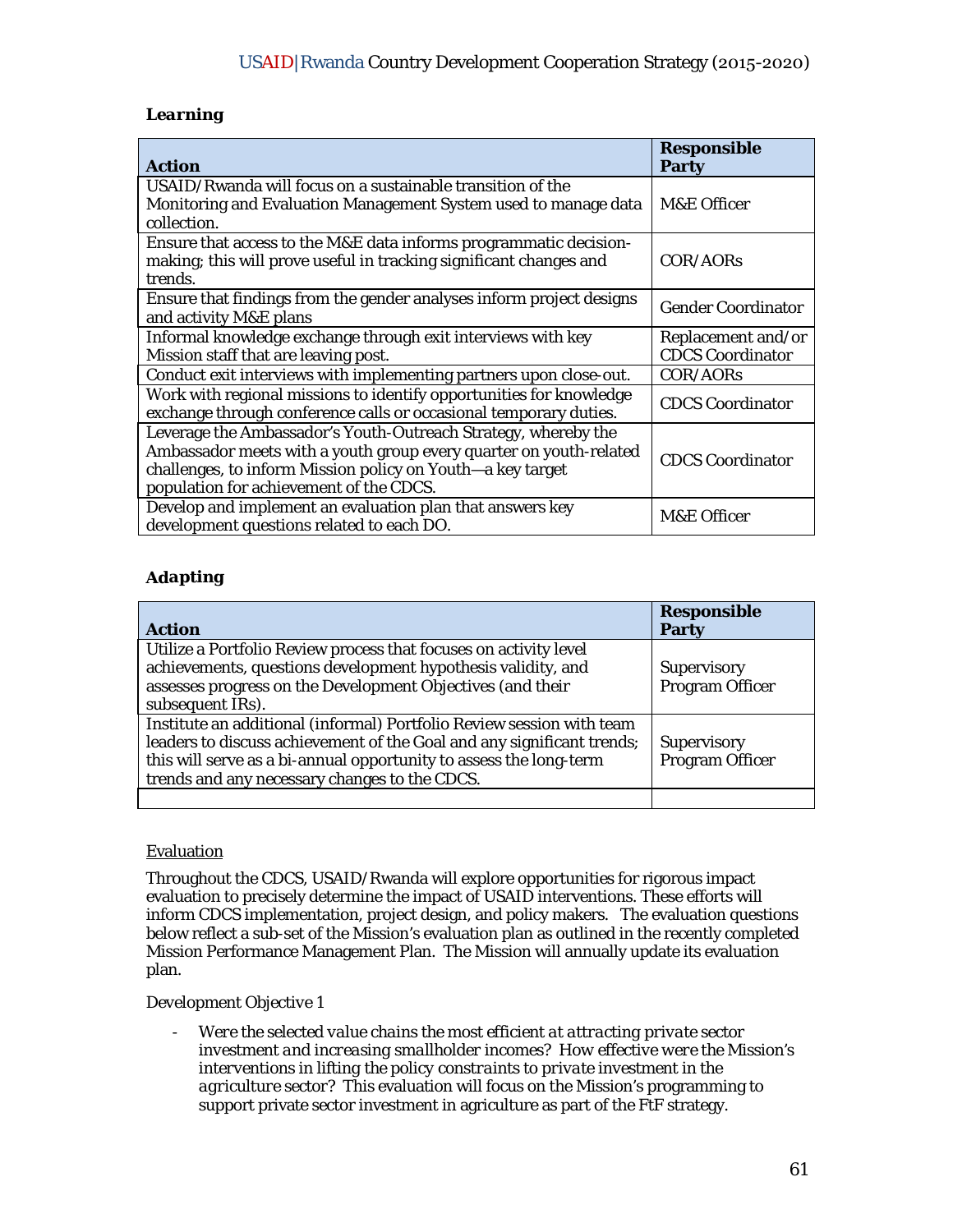‐ *Are nutrition education activities linked to agriculture productive programming supported by the Mission contributing to improved household nutrition status, especially for women and children? For example, are the used kitchen garden and nutrition messaging approaches effective to reduce malnutrition?* 

### *Development Objective 2*

- *Does the Human and Institutional Capacity Development model result in demonstrated improvements in institutional capacity and service delivery?* USAID/Rwanda has identified an evaluation opportunity to determine whether the HICD model results in reducing institutional capacity gaps. By conducting robust pre- and post-treatment surveys in one or two entities receiving treatment and several more as comparisons, this evaluation would have a very low sample size at the treatment level (i.e. Ministry or Ministry branch) but a significantly larger sample size at the individual level (i.e. Ministry employees). Lessons learned from this evaluation would be instrumental in determining whether the HICD model should be scaled up to other GOR Ministries.

### *Development Objective 3*

- *To what extent, and why, has stunting decreased among children under 5, as result of USAID nutrition interventions in high prevalent stunting districts?*  USAID/Rwanda has recently developed a Mission nutrition strategy to leverage GOR efforts in combating malnutrition among children under 5. As there exists little evidence that links specific nutrition interventions in Rwanda to reduction in stunting, USAID/Rwanda plans to test the effectiveness of nutrition interventions, which will be implemented over next five years in selected districts. A treatment group and a comparison group will be selected to allow the Mission to compare intervention outcomes from both groups. If the results confirm to what extent specific nutrition interventions can successfully reduce stunting, they will be scaled up in other districts.

#### *Development Objective 4*

- *Which quality improvement interventions have the most impact on student assessment scores?* Under an early grade literacy and numeracy program, USAID/Rwanda would leverage a phased implementation plan (with treatments and controls) to test various treatments (intended to improve quality and assessment scores) before scaling up the intervention nationwide. The identified evaluation would actually be a series of one-year impact evaluations throughout the project that allows for various aspects of the "quality improvement package" to be tested. A rigorous performance evaluation for the entire program will also be conducted using nationwide testing materials.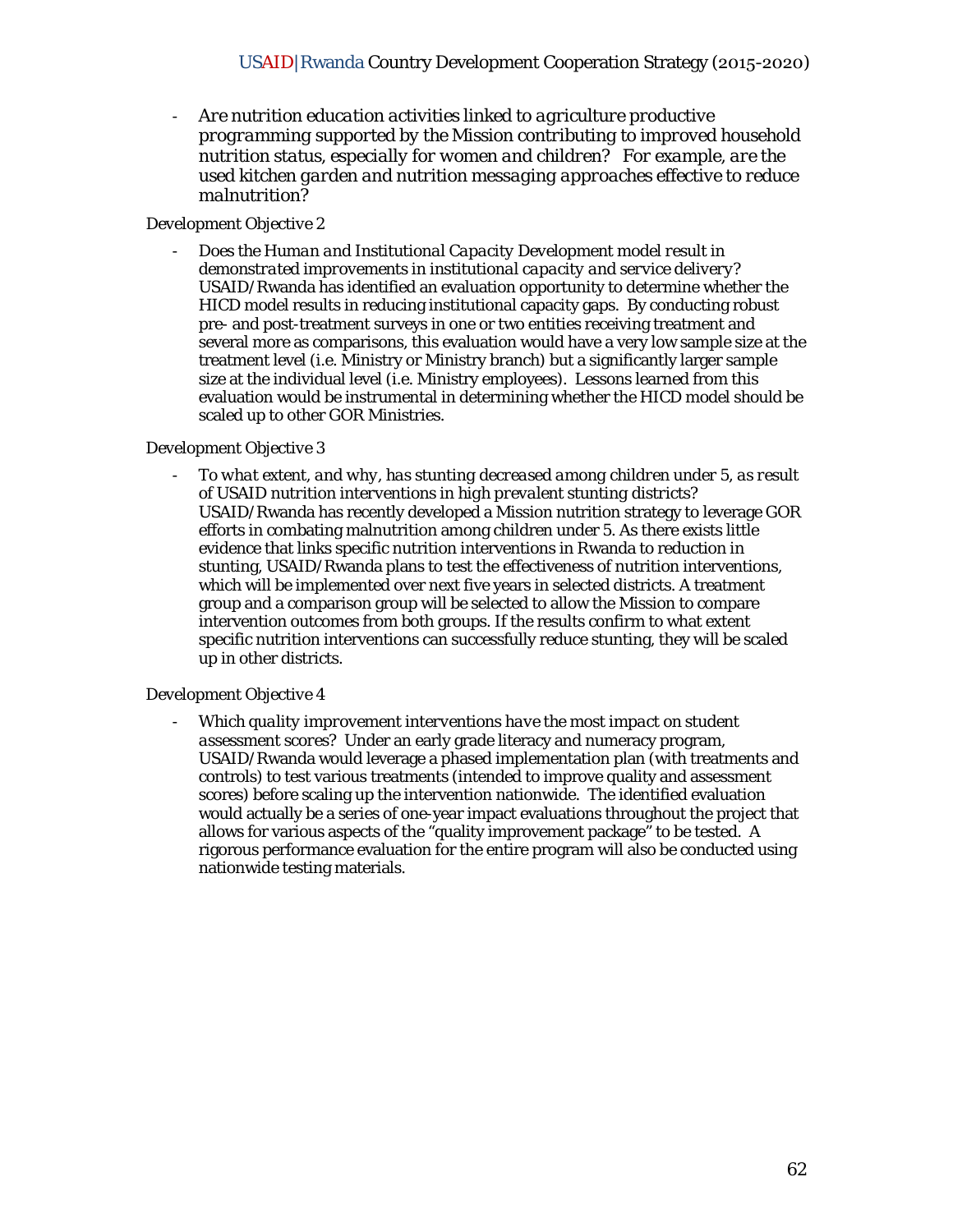## **Appendix**

Appendix 1: Alignment with USAID Priorities/Strategies

Appendix 2: Performance Indicators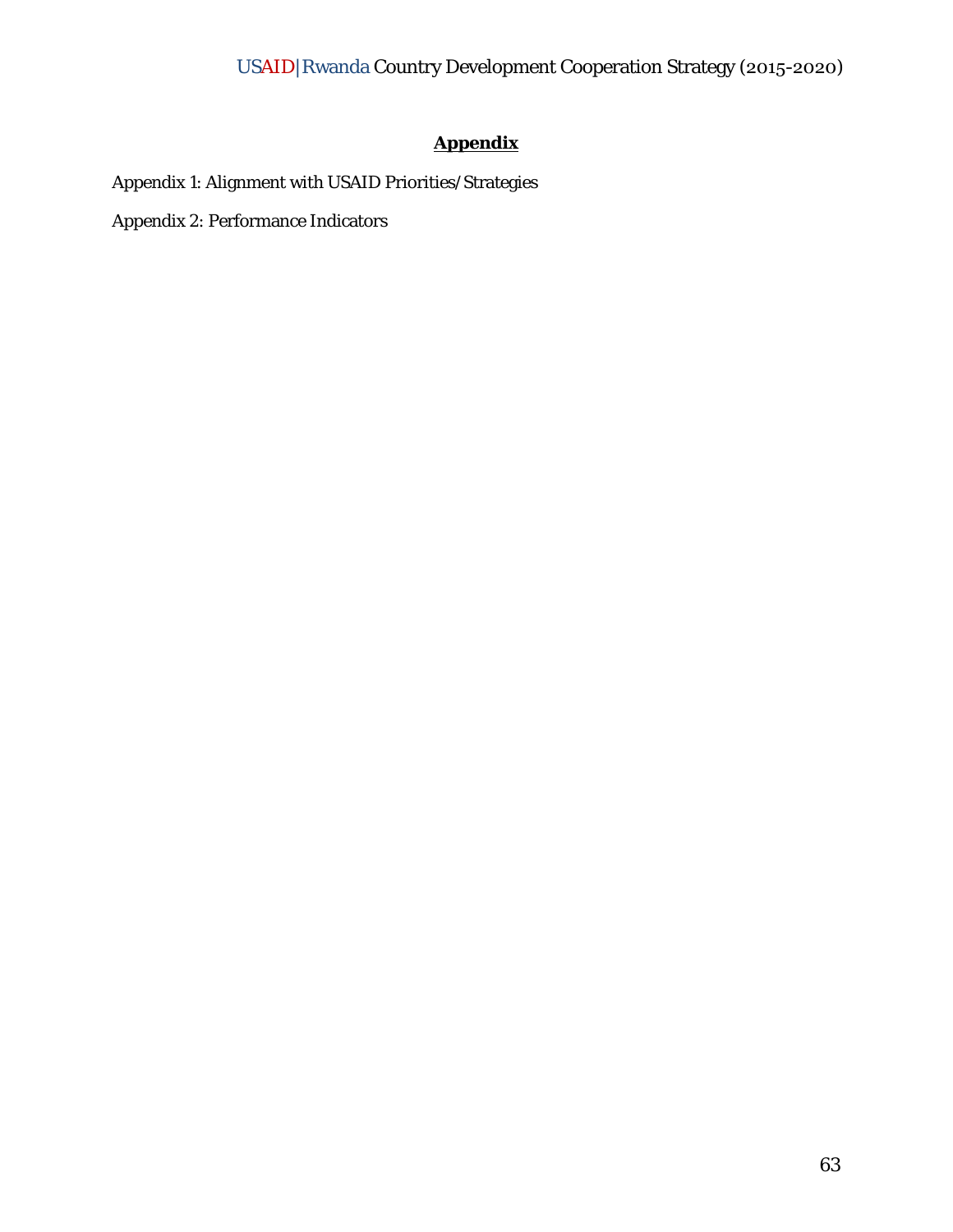### **Appendix 1: Alignment with USAID Priorities/Strategies**

#### *Goal*

The 2015-2020 CDCS fully reflects USG foreign-policy priorities for Rwanda, as set forth in the 2013 State Department Africa Bureau Strategic Resource Plan, and the corresponding Mission Strategic Resource Plan for Rwanda. It embodies USAID's policy priorities as set forth in its 2011-2015 Policy Framework, including the core objectives of expanding and sustaining the ranks of stable, prosperous, and democratic states by promoting governance systems that are more efficient, participatory, accountable, and transparent. In direct support of the OECD/ DAC 2005 Paris Declaration on Aid Effectiveness, the 2008 Accra Agenda for Action and the Busan 4th High Level Forum on Aid Effectiveness (HLF4), this strategy meets USAID *Forward* objectives of building the capacity of local organizations to participate more fully in national development. Furthermore, this strategy is aligned with USAID's Gender Equality and Female Empowerment Policy. (USAID's policy is linked to other USG and USAID policies and strategies, such as: the U.S. National Action Plan on Women, Peace, and Security; the U.S. Strategy to Prevent and Respond to Gender-Based Violence; the U.S. Action Plan on Children in Adversity; the USAID Vision for Ending Child Marriage and Meeting the Needs of Married Children; the USAID Counter-Trafficking in Persons Policy; the USAID Youth Policy; and the USAID LGBT Vision for Action). This alignment will help to ensure that Mission's programs, projects, and activities are guided by the principles embedded in those policies and strategies to reduce gender inequalities, enable women, girls, orphans and vulnerable children, and other marginalized populations (such as LGBT, the disabled, etc.) to realize their rights, enhance leadership and influence decision-making, and become active and valued members of Rwandan society.

#### *Development Objective 1*

The Feed the Future (FTF) initiative prioritizes countries with demonstrated commitment to actively promoting agricultural-sector growth and food security—proven by alignment with the Comprehensive Africa Agricultural Development Program (CAADP) process—and supports "country-owned" agriculture strategies. USAID/Rwanda's Feed the Future Multi-Year Strategy, which heavily shapes Development Objective #1, integrates key Administration priorities, such as the Global Climate Change (GCC) Initiative (through agricultural adaptation and sustainable natural resource management) and the Global Health Initiative (GHI) (through integration of agriculture and nutrition), and leverages USG resources from other agencies such as the U.S. Department of Agriculture (USDA). Feed the Future is designed to maximize coordination across the USG, as well as with the GOR and development partners; this results in greater collective impact with fewer investments, resources, and programs. Equally important, *improved access to strengthened local, regional, and international markets* directly contributes to the Mission Strategic and Resource Plan Goal of *building a Rwandan economy capable of providing food security and economic opportunity for all citizens*.

#### *Development Objective 2*

The first two objectives of USAID *Forward*'s Implementation and Procurement Reform agenda—strengthening host country systems and building local capacity to participate in development—are highlighted in USAID/Rwanda's Development Objective #2, where both government and civil society organizations will receive support to improve aid effectiveness and sustainability.

### *Development Objective 3*

Rwanda's Global Health Initiative (GHI) Strategy, which directly aligns with Development Objective #3, integrates key Administration priorities, such as the President's Emergency Plan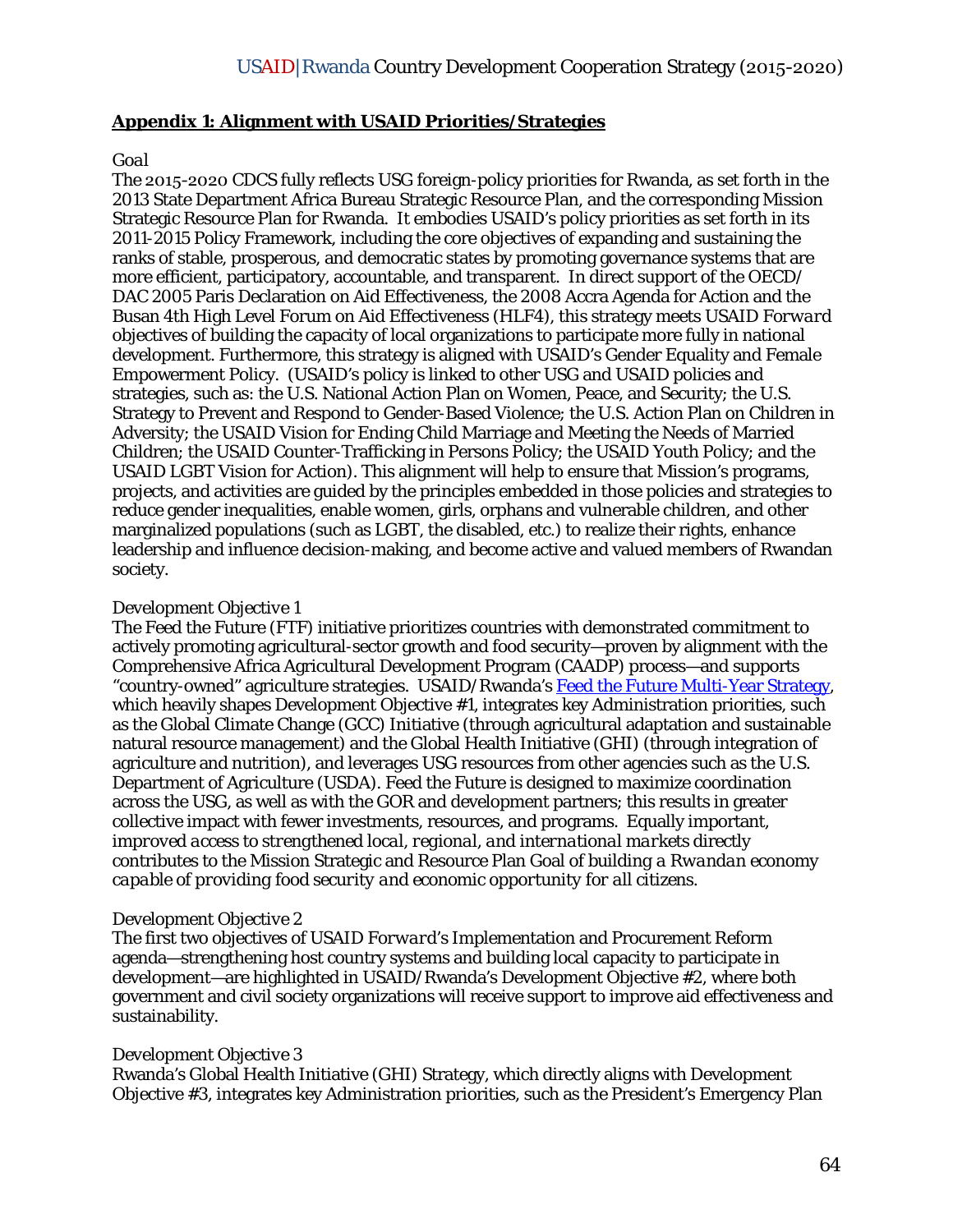for AIDS Relief (PEPFAR) to help save the lives of those suffering from HIV/AIDS; the President's Malaria Initiative (PMI) to reduce the social and economic burden of malaria in Africa; the Feed the Future initiative which integrates agriculture and nutrition; and Best Practices at Scale in the Home, Community and Facilities (BEST) to strengthen integrated programming in family planning, maternal and child health, and nutrition. DO3 interventions will contribute to USAID's Global Health vision of ending preventable maternal and child deaths and creating and AIDS free generation.

### *Development Objective 4*

Development Objective #4 is aligned with USAID's Education Strategy which is premised on the development hypothesis that education is both foundational to human development and critically linked to broad-based economic growth and democratic governance. The IRs under this DO mirror the priorities identified in USAID's Education Strategy. The first IR is directly aligned with the first goal of USAID's Education Strategy —*to improve reading skills for 100 million children in primary grades by 2015*—which recognizes that, while learning takes place at all levels, a particular focus on early-grade reading improvement has the strongest returns on investment in terms of building a solid foundation for future learning.<sup>54</sup> The second IR is directly aligned with the second goal of USAID's Education Strategy—*improved ability of tertiary and workforce development programs to generate workforce skills relevant to a country's development goals*.

<sup>54</sup>*Education: Opportunity Through Learning*. Rep. USAID, Feb. 2011.

Web.<http://www.usaid.gov/our\_work/education\_and\_universities/documents/USAID\_ED\_Strategy\_feb2011.pdf  $>$ .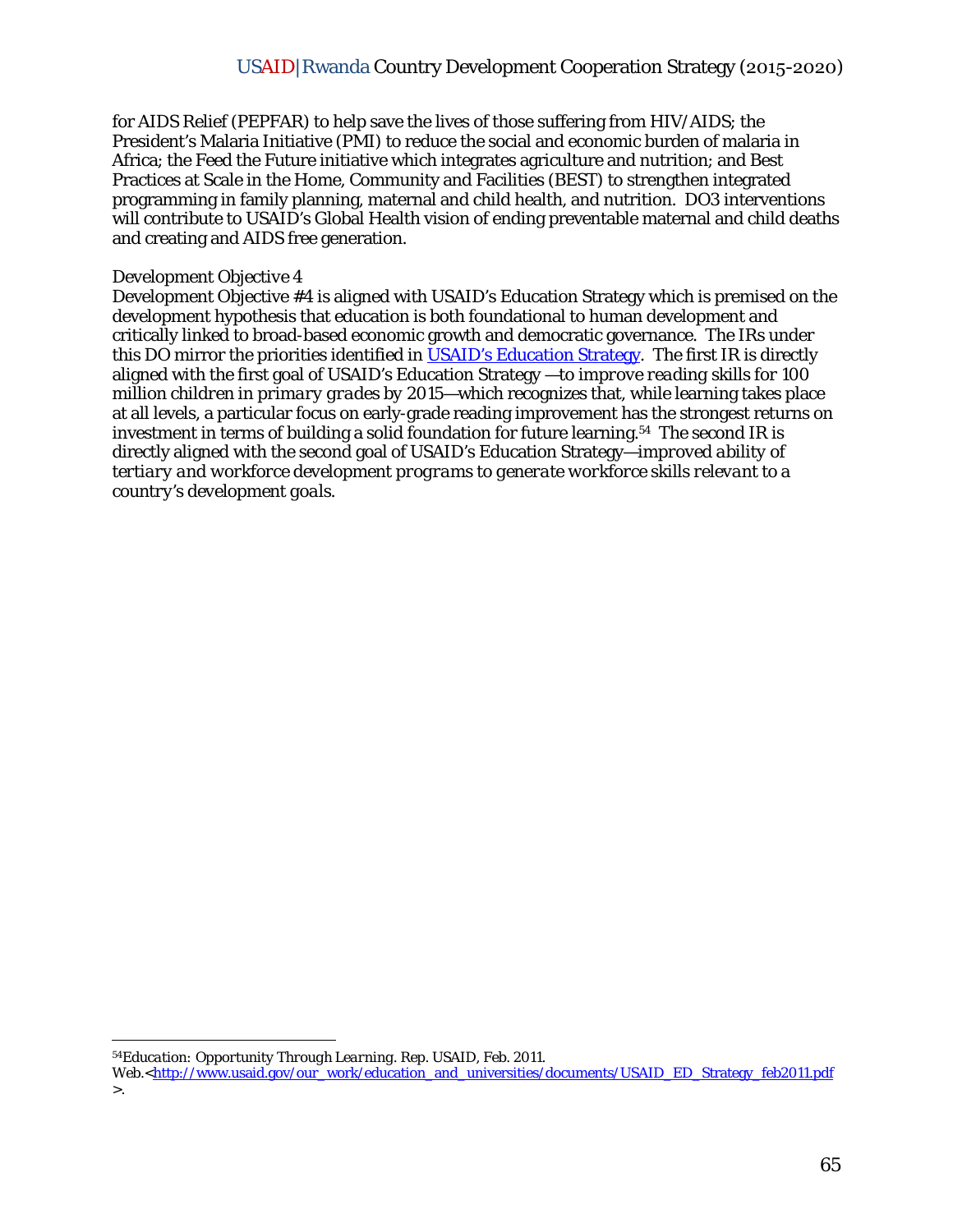## **Appendix 2: Performance Indicators**

**Goal:** *Accelerating Rwanda's progress to middle income status and better quality of life through sustained growth and reduction of poverty*

|                                                                                                 |                                                                                              |                |                                | Data Acquisition                                                     |                         |               |  |
|-------------------------------------------------------------------------------------------------|----------------------------------------------------------------------------------------------|----------------|--------------------------------|----------------------------------------------------------------------|-------------------------|---------------|--|
| Goal                                                                                            | Indicator                                                                                    | Indicator Type | Data Source                    | Method of<br>Collection                                              | Frequency               | Disagregation |  |
|                                                                                                 | Growth in (real) gross domestic product (GDP) per<br>capita                                  | CDCS/4-15      | GOR, Central<br>Bank/MINECOFIN | Statistical<br>Calculation                                           | Annual                  | n/a           |  |
|                                                                                                 | Percentage of GOR national budget that is financed by<br>external resources                  | CDCS/Custom    | <b>GOR</b>                     | <b>GOR Statistics</b>                                                | Annual                  | n/a           |  |
|                                                                                                 | Human Development Index Score                                                                | CDCS/Custom    | <b>UNDP</b>                    | Composite Index                                                      | Annual                  | n/a           |  |
| Accelerating Rwanda's progress<br>to middle income status and<br>better quality of life through | Gini Coefficient                                                                             | CDCS/Custom    | <b>World Bank</b>              | Calculated<br>Statistical<br>Dispersion of<br>Income Distribution    | <b>Every Four Years</b> | n/a           |  |
| sustained growth and reduction<br>of poverty                                                    | Prevalence of Poverty: Percent of people living on less<br>than \$1.25/day                   | CDCS/4-16      | <b>UNDP</b>                    | Integrated<br>Household Living<br><b>Conditions Survey</b><br>(EICV) | Every Four Years        | n/a           |  |
|                                                                                                 | Scores on World Bank Worldwide Governance<br>Indicators (Voice and Accountability dimension) | CDCS/Custom    | <b>World Bank</b>              | Compilation of<br>Perception Surveys<br>and Assessments              | Annual                  | n/a           |  |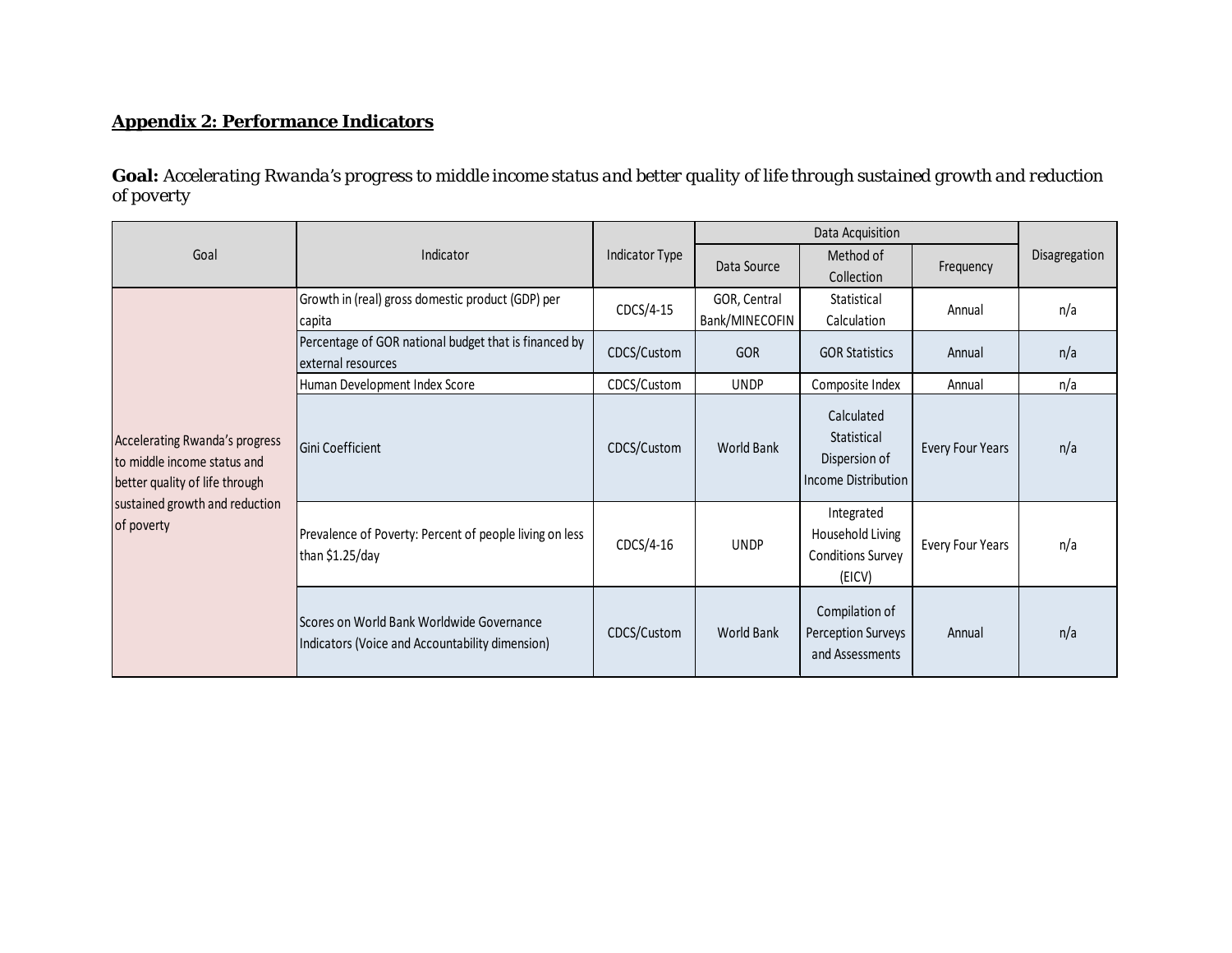# **Development Objective 1:***Economic opportunities increased and sustained*

|              |     |             |                                                                                                                                                                                                                                                                                                                                                                                                          |                                                                                                                            |                                                      |                                                      | Data Acquisition        |                                                                            |                                                                               |
|--------------|-----|-------------|----------------------------------------------------------------------------------------------------------------------------------------------------------------------------------------------------------------------------------------------------------------------------------------------------------------------------------------------------------------------------------------------------------|----------------------------------------------------------------------------------------------------------------------------|------------------------------------------------------|------------------------------------------------------|-------------------------|----------------------------------------------------------------------------|-------------------------------------------------------------------------------|
| <b>DO</b>    |     | $IR$ Sub-IR | Result                                                                                                                                                                                                                                                                                                                                                                                                   | Performance Indicator                                                                                                      | Indicator Type                                       | Data Source                                          | Method of<br>Collection | Frequency                                                                  | Disagregation                                                                 |
| $\mathbf{1}$ |     |             | Economic Opportunities<br>Increased                                                                                                                                                                                                                                                                                                                                                                      | Percentage change in agricultural GDP                                                                                      | CDCS/4.5.3, FTFMS                                    | WB Develop-<br>ment indicators                       | Composit<br>Index       | Annual                                                                     | n/a                                                                           |
|              |     |             |                                                                                                                                                                                                                                                                                                                                                                                                          | Per capita expenditure (as a proxy for income) of<br>USG targeted beneficiaries                                            | CDCS/Custom                                          | GOR/NISR                                             | Survey                  | Every Two to<br>Three Years                                                | Male/Female                                                                   |
|              |     |             |                                                                                                                                                                                                                                                                                                                                                                                                          | Score on the Women Empowerment in Agriculture<br>Index                                                                     | CDCS/FTF                                             | PBS                                                  | Survey                  | Every Two to<br>Three Years                                                | n/a                                                                           |
|              |     |             |                                                                                                                                                                                                                                                                                                                                                                                                          | PROJECT: Feed the Future/Increased Productivity and Nutrition Outcomes of Agriculture                                      |                                                      |                                                      |                         |                                                                            |                                                                               |
|              | 1.1 |             | Increased productivity and<br>Inutrition outcomes of<br>agriculture                                                                                                                                                                                                                                                                                                                                      | Value of incremental sales (collected at household<br>level) attributed to FTF implementation                              | CDCS/4.5.12-23<br><b>FTFMS</b>                       | <b>RDCP II</b>                                       | Survey                  | Quarterly                                                                  | n/a                                                                           |
|              |     |             |                                                                                                                                                                                                                                                                                                                                                                                                          | Percent of women of reproductive age consuming<br>targeted nutrient-rich value chain crops or<br>products                  | CDCS/Custom                                          | PBS                                                  | Survey                  | Every Two to<br>Three Years                                                | n/a                                                                           |
|              |     |             |                                                                                                                                                                                                                                                                                                                                                                                                          | Percent of children who consume targeted<br>nutrient-rich value chain crops or products                                    | CDCS/Custom                                          | <b>PBS</b>                                           | Survey                  | Every Two to<br>Three Years                                                | Male/Female                                                                   |
|              |     |             | 1.1.1 Improved access to and<br>Number of private enterprises (for profit),<br>utilization of nutrition-<br>producers organizations, water users associations,<br>sensitive production and<br>women's groups, trade and business associations,<br>processing technologies<br>and community-based organizations that applied<br>new technologies or management practices as a<br>result of USG assistance | CDCS/4.5.2-28<br>Referenced<br>4.5.2-42, FTFMS                                                                             | RIWSP, PReFER,<br>IILP, RDCP,<br>PYRAMID, PSD-<br>AG | Partner<br>Records                                   | Quarterly               | Type of<br>Technology,<br>Type of<br>Organization,<br>New or<br>Continuing |                                                                               |
|              |     |             |                                                                                                                                                                                                                                                                                                                                                                                                          | Number of farmers and others who have applied<br>new technologies or management practices as a<br>result of USG assistance | CDCS/4.5.2-5,<br><b>FTFMS</b>                        | RIWSP, PReFER,<br>IILP, RDCP,<br>PYRAMID, PSD-<br>AG | Partner<br>Records      | Quarterly                                                                  | Male/Female,<br>Type of<br>Technology<br>(Nutrition<br>Sensitive or<br>Other) |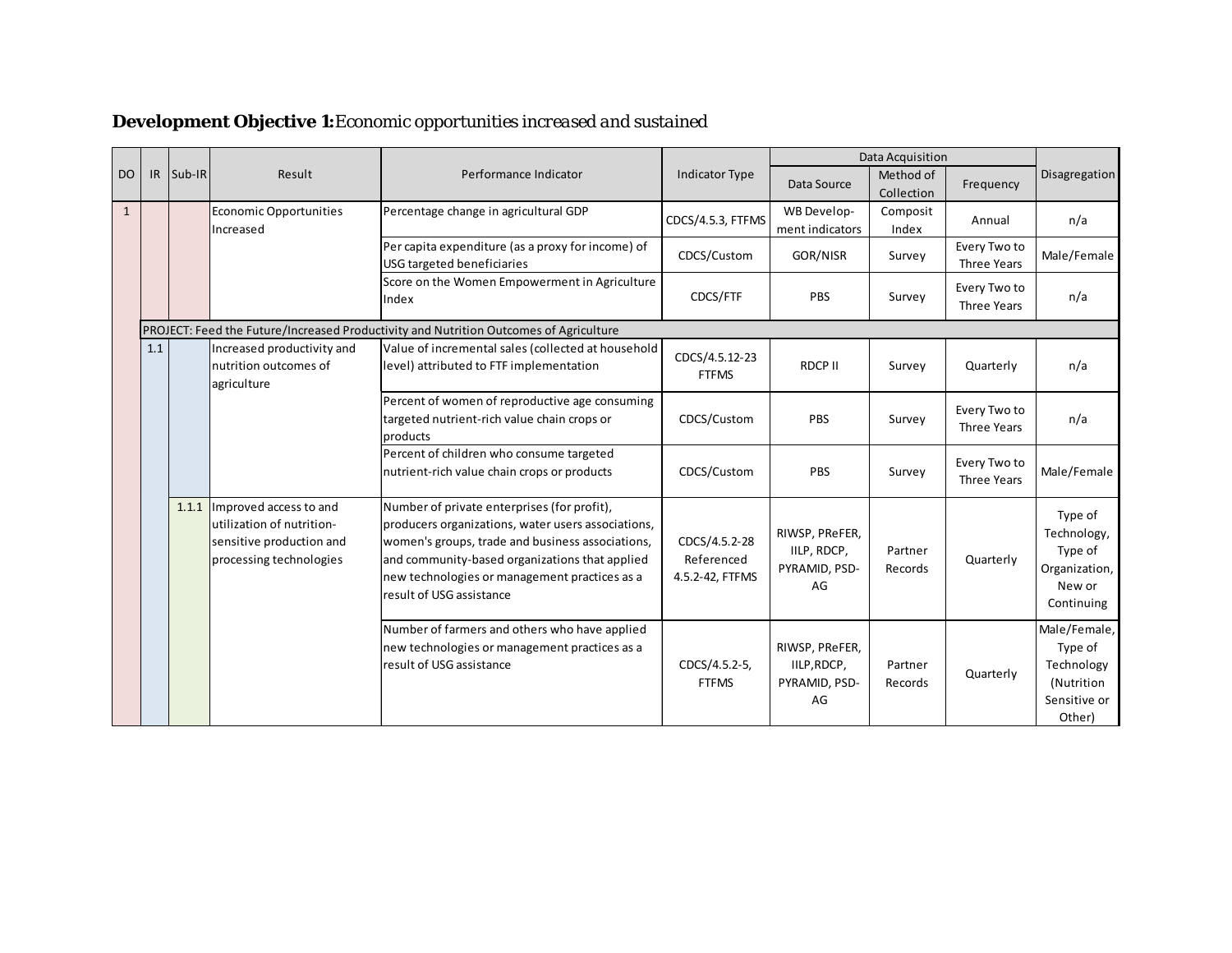|     |  | 1.1.2 Improved capacity to manage<br>climate change             | Number of hectares under improved technologies<br>Inatural resources and adapt to or management practices as a result of USG<br>assistance | CDCS/4.5.2-2,<br><b>FTFMS</b> | RIWSP, IILP, LWH,<br>PYRAMID                  | Partner<br>Records                | Quarterly                                         | n/a                                         |
|-----|--|-----------------------------------------------------------------|--------------------------------------------------------------------------------------------------------------------------------------------|-------------------------------|-----------------------------------------------|-----------------------------------|---------------------------------------------------|---------------------------------------------|
|     |  |                                                                 | Number of stakeholders with increased capacity to<br>adapt to the impacts of climate change as a result<br>of USG assistance.              | CDCS/4.8.2-26                 | <b>GCC Activities</b>                         | Partner<br>Records                | Quarterly                                         | Organization/<br>Individual,<br>Male/Female |
|     |  | and adoption of appropriate<br>nutrition practices              | 3.2.3   Increased nutrition knowledge   Percentage of children 6-23 mo receiving a<br>minimum acceptable diet (MAD)                        | CDCS/3.1.9.1-1                | DHS, MICS                                     | Survey,<br>Facilities'<br>Records | <b>Every Five</b><br>Years, Bi-<br>Annual, Annual | Male/Female                                 |
|     |  |                                                                 | Women's dietary diversity score: Mean number of<br>food groups consumed by women of reproductive<br>age (WRA)                              | <b>CDCS</b><br>$3.1.9.1 - 2$  | PBS                                           | Survey                            | <b>Bi-Annual</b>                                  | n/a                                         |
|     |  |                                                                 | PROJECT: Feed the Future/Enhanced Rwandan Private Sector Competitiveness                                                                   |                               |                                               |                                   |                                                   |                                             |
| 1.2 |  | Enhanced Rwandan private<br>sector competiveness                | Percentage change in volume of exports of<br>targeted commodities as a result of USG assistance                                            | CDCS/Custom                   | GOR/NISR                                      | Customs<br>Records                | Annual                                            | EAC/non-EAC                                 |
|     |  |                                                                 | Doing Business: Trading Across Borders Score                                                                                               | CDCS/Custom                   | World Bank<br>Doing Business<br>Project       | Composite<br>Index                | Annual                                            | n/a                                         |
|     |  |                                                                 | Dollar value of exports of targeted commodities as<br>a result of USG assistance                                                           | CDCS/4.5.2-36                 | PSD-AG                                        | Partner<br>Records                | Quarterly                                         | Commodity                                   |
|     |  | 1.2.1 Improved enabling<br>lenvironment for sustained<br>growth | Value of new private sector investment in the<br>agriculture sector or food chain leveraged by FTF<br>implementation                       | CDCS/4.5.2-38<br><b>FTFMS</b> | PReFER, IILP,<br>PYRAMID, PSD-<br>AG, RDCP II | Partner<br>Records                | Quarterly                                         | n/a                                         |
|     |  |                                                                 | Number of business enabling environment<br>policies/regulations/ administrative procedures<br>passed or approved with USG assistance       | CDCS/Custom                   | PSD-AG                                        | Partner<br>Records                | Annual                                            | Sector                                      |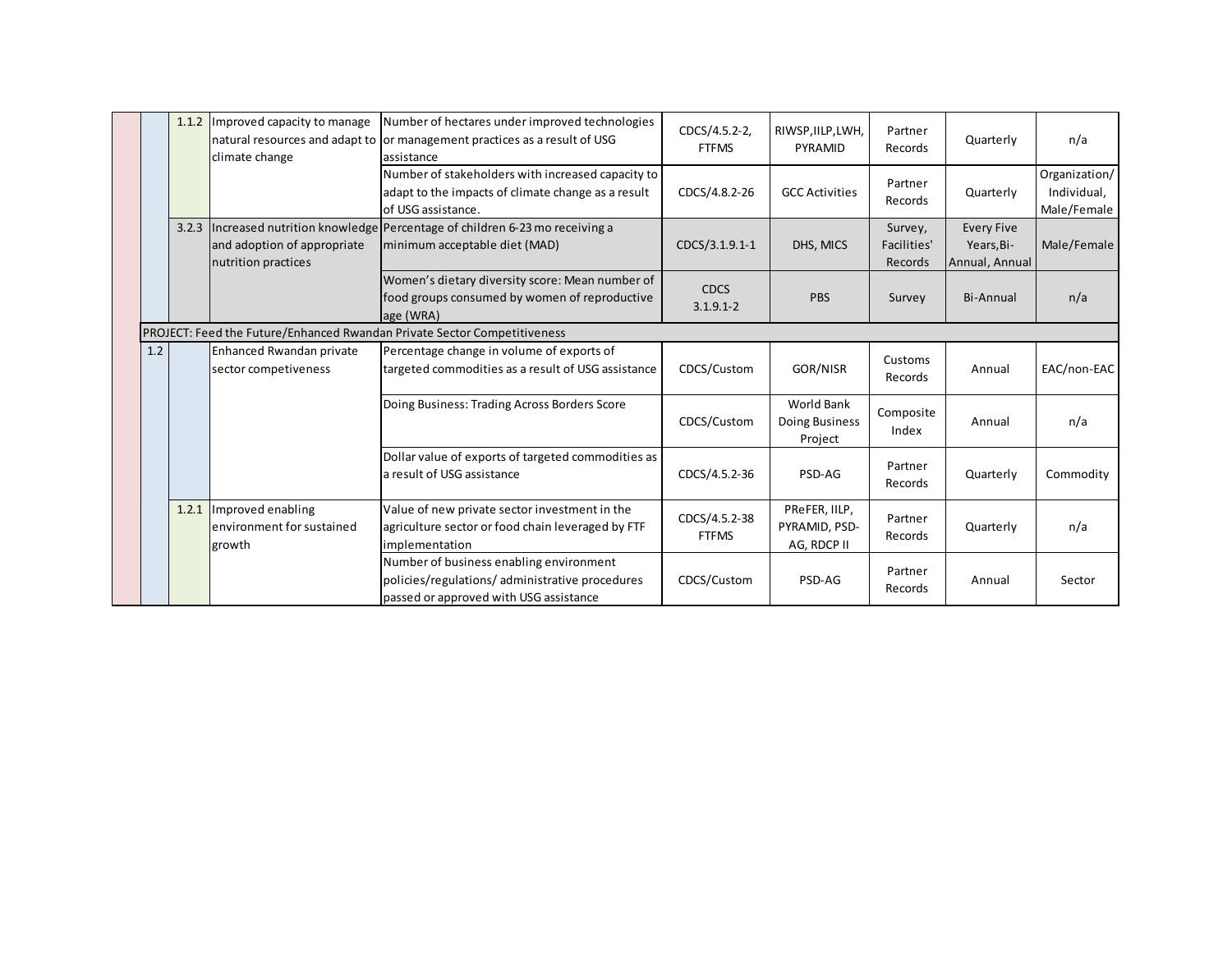|  | 1.2.2 Strengthened regional trade<br>and integration       | Number of beneficiaries with new market linkages<br>as a result of USG leveraged infrastructure or<br>market analysis | CDCS/Custom       | PSD-AG      | Partner<br>Records                                    | Quarterly | n/a |
|--|------------------------------------------------------------|-----------------------------------------------------------------------------------------------------------------------|-------------------|-------------|-------------------------------------------------------|-----------|-----|
|  |                                                            | Average of number of days required to trade goods<br>across borders (average import/export times)                     | CDCS/FTF 4.5.1-26 | <b>TMEA</b> | GOR<br>Customs, WB<br>Doing<br><b>Business</b>        | Annual    | n/a |
|  |                                                            | Average cost of import/export transactions                                                                            | CDCS/Custom       | <b>TMEA</b> | <b>GOR</b><br>Customs, WB<br>Doing<br><b>Business</b> | Annual    | n/a |
|  | 1.2.3 Enhanced capacity for energy<br>resources management | <b>TBD</b>                                                                                                            |                   |             |                                                       |           |     |
|  |                                                            | <b>TBD</b>                                                                                                            |                   |             |                                                       |           |     |

# **Development Objective 2:***Improved conditions for durable peace and development through strengthened democratic process*

|           |     |        |                                                                                               |                                                                                                             |                | Data Acquisition |                                                            |           |                      |
|-----------|-----|--------|-----------------------------------------------------------------------------------------------|-------------------------------------------------------------------------------------------------------------|----------------|------------------|------------------------------------------------------------|-----------|----------------------|
| <b>DO</b> | IR. | Sub-IR | Result                                                                                        | Performance Indicator                                                                                       | Indicator Type | Data Source      | Method of<br>Collection                                    | Frequency | <b>Disagregation</b> |
|           |     |        | Improve conditions for<br>durable peace and<br>development through<br>strengthened democratic | Increase in score on World Bank's Worldwide<br>Governance Indicators, Voice and Accountability<br>Indicator | CDCS/Custom    | World Bank       | Compilation<br>of perception<br>surveys and<br>assessments | Annual    | n/a                  |
|           |     |        | processes                                                                                     | Improvement in score on USAID's CSO<br>Sustainability Index for Sub-Sarahan Africa                          | CDCS/2.4.1-10  | USAID/DCHA       | Focus group                                                | Annual    | n/a                  |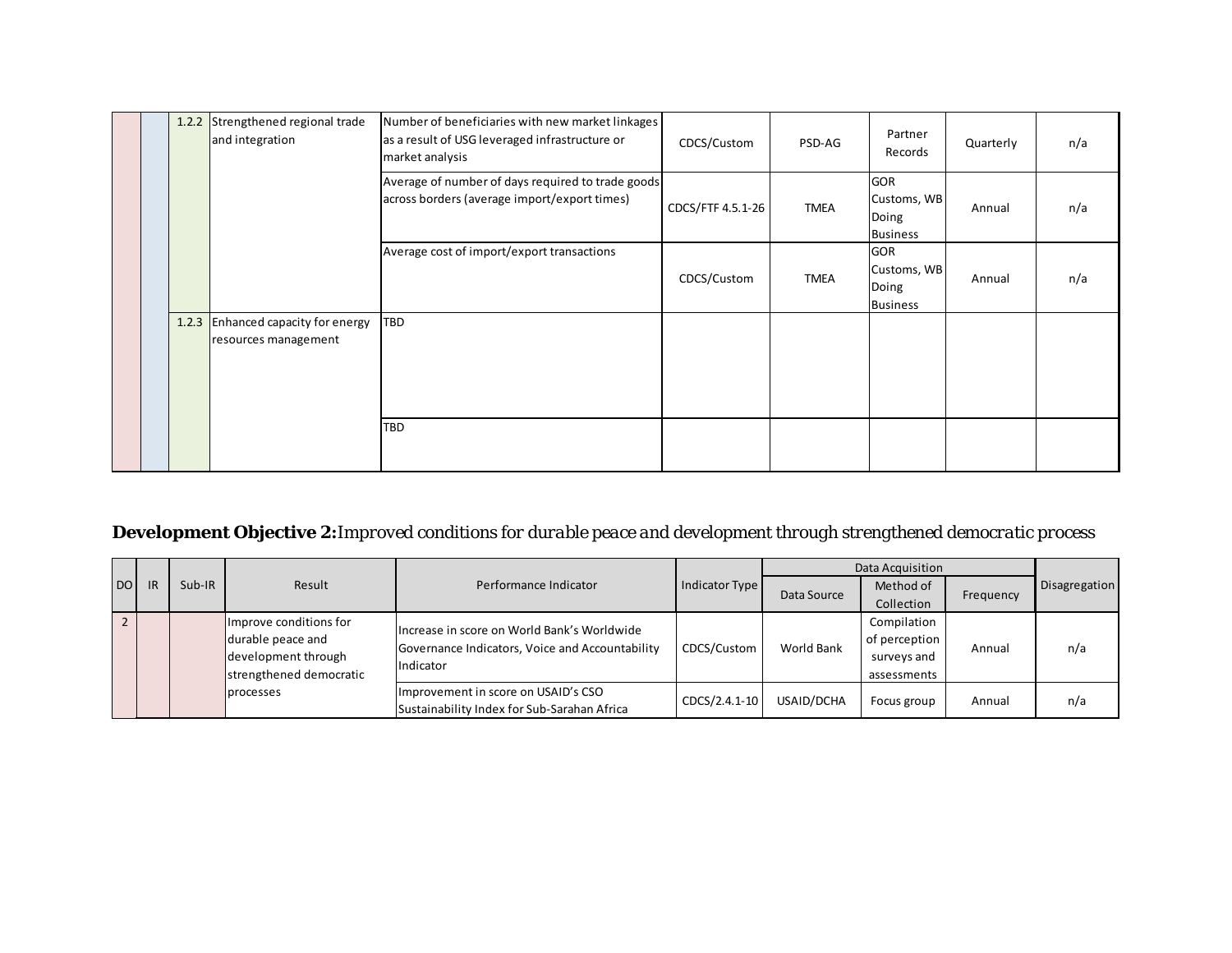|     |       | <b>PROJECT:</b> Civic Participation                                                 |                                                                                                                                                                                                                                                                |                          |                                    |                          |                             |                      |
|-----|-------|-------------------------------------------------------------------------------------|----------------------------------------------------------------------------------------------------------------------------------------------------------------------------------------------------------------------------------------------------------------|--------------------------|------------------------------------|--------------------------|-----------------------------|----------------------|
| 2.1 |       | Increased civic engagement<br>and consultation in decision-<br>making at all levels | Increase in score on National Unity and<br>Reconciliation Commission (NURC) Rwandan<br>Reconciliation Barometer, indicator on "%<br>respondents who believe they have the 'space and<br>opportunities to influence those that make the<br>laws of the country" | CDCS/Custom              | <b>NURC</b>                        | <b>Experts Survey</b>    | <b>Every Three</b><br>Years | n/a                  |
|     |       |                                                                                     | Score in percent of combined key areas of<br>organization capacity among USG direct and<br>indirect local implementing partners                                                                                                                                | CDCS/CBLD-5<br>$(F-FTF)$ | <b>HICD</b>                        | Partner<br>Records       | Annual                      | GOR/CSO <sub>S</sub> |
|     | 2.1.1 | Improved performance and<br>engagement by CSOs and GOR                              | Number of CSOs receiving USG assistance engaged<br>in advocacy interventions                                                                                                                                                                                   | CDCS/2.4.1-9             | HICD/Land/Inter-<br>national Alert | Partner<br>Records       | Quarterly                   | n/a                  |
|     |       | lentities                                                                           | Number of performance solution package<br>recommendations implemented by partner<br>institutions                                                                                                                                                               | CDCS/Custom              | <b>HICD</b>                        | Partner<br>Records       | Quarterly                   | GOR/CSOs             |
|     | 2.1.2 | Strengthened protection of<br>civil rights and liberties                            | Number of human rights defenders trained and<br>supported                                                                                                                                                                                                      | CDCS/2.1.4-7             | Never Again<br>Rwanda              | Partner<br>Records       | Annual                      | n/a                  |
|     |       |                                                                                     | Proportion of females who report increased self-<br>efficiacy at the conclusion of USG supported<br>training/programming                                                                                                                                       | CDCS/F-GNDR              | Land                               | Partner<br>Records       | Annual                      | n/a                  |
|     | 2.1.3 | Improved environment for<br>political participation and<br>transparent elections    | Number of individuals receiving voter and civic<br>education through USG-assisted programs                                                                                                                                                                     | CDCS/2.3.2-12            | <b>IWPR</b>                        | Partner<br>Records       | Annual                      | n/a                  |
|     |       |                                                                                     | Number of consensus building forums (multi-<br>party, civil/security sector, and/or civil/political)<br>held with USG assistance                                                                                                                               | CDCS/2.3.1-7             | Land                               | Partner<br>Records       | Quarterly                   | n/a                  |
|     |       | <b>PROJECT: Social Cohesion</b>                                                     |                                                                                                                                                                                                                                                                |                          |                                    |                          |                             |                      |
| 2.2 |       | Improved social cohesion                                                            | Measures of trust and reconciliation from the<br><b>NURC Rwanda Reconcilation Barameter</b>                                                                                                                                                                    | CDCS/Custom              | <b>NURC</b>                        | Public Opinion<br>Survey | <b>Every Three</b><br>Years | n/a                  |
|     |       |                                                                                     | Percentage of women and men in target districts<br>who report that changes in land-related policies<br>and laws have reduced their vulnerability                                                                                                               | CDCS/Custom              | Land                               | Partner<br>Records       | <b>Bi-Annual</b>            | Male/Female          |
|     | 2.2.1 | Improved reconciliation<br>among Rwandans                                           | Number of USG supported events, trainings, or<br>activities designed to build support for peace or                                                                                                                                                             | CDCS/1.6.2-13            | International<br>Alert/Landesa     | Partner<br>Records       | Annual                      | n/a                  |
|     |       |                                                                                     | Number of groups trained in conflict<br>mediation/resolution skills or consensus building<br>techniques with USG-assistance                                                                                                                                    | CDCS/2.3.1-6             | International<br>Alert             | Partner<br>Records       | Annual                      | n/a                  |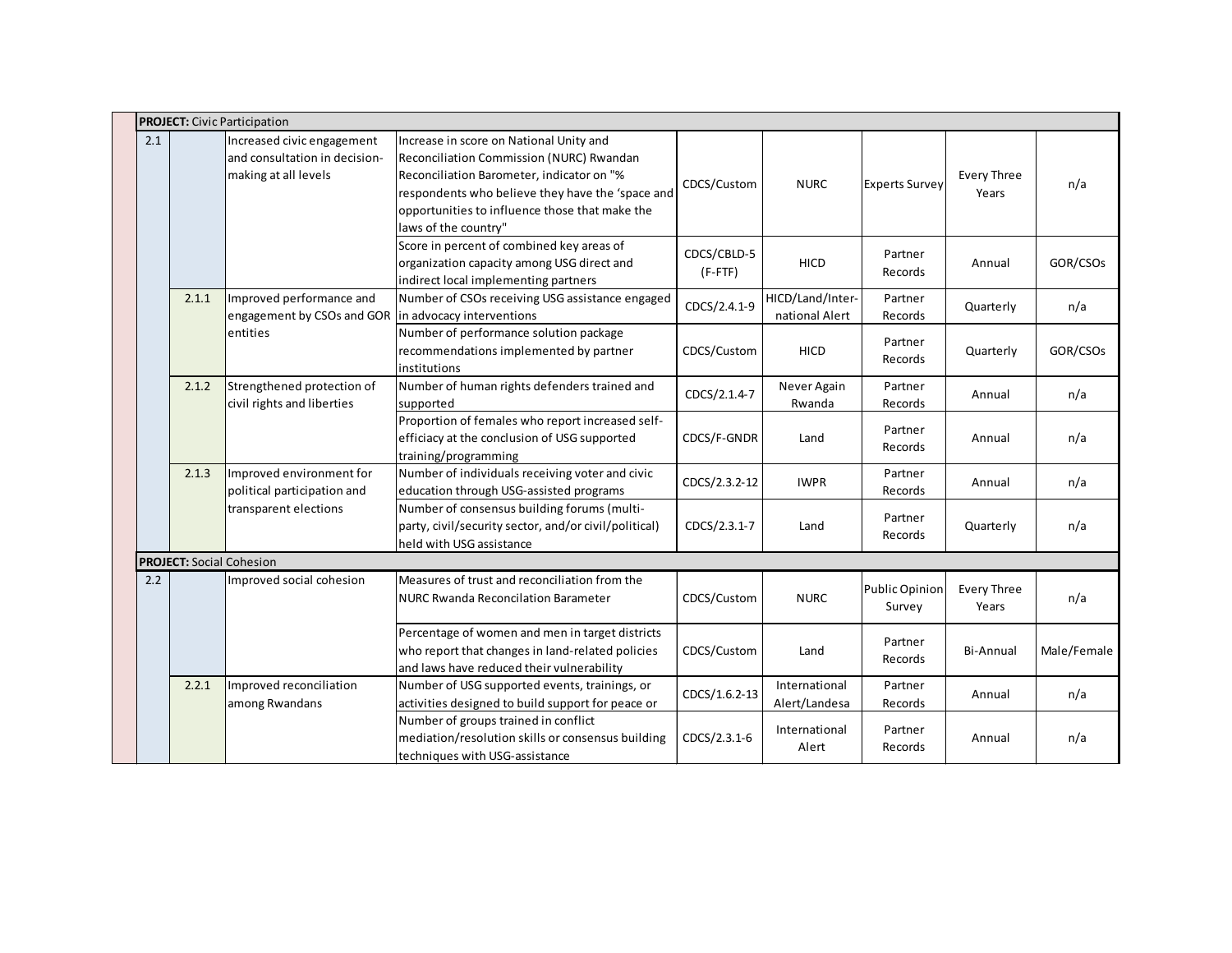|  | 2.2.2 | Reduced conditions for land<br><b>conflict</b> | Percentage of target population who demonstrate<br>an improved understanding of the law and their<br>rights related to land | CDCS/Custom | Land                   | Partner<br>Records          | Bi-Annual | Male/Female |
|--|-------|------------------------------------------------|-----------------------------------------------------------------------------------------------------------------------------|-------------|------------------------|-----------------------------|-----------|-------------|
|  |       |                                                | Percent change in target communities who<br>perceive the existence of conflict associated with<br>land reform               | CDCS/Custom | International<br>Alert | Review of<br>Police Records | Annual    | Male/Female |

# **Development Objective 3**: *Health and well-being of Rwandans improved*

|                | DOI<br><b>IR</b> | Sub-IR | Result                                                | Performance Indicator                                      | Indicator Type | Data Source | Method of<br>Collection | Frequency                  | Disagregation |
|----------------|------------------|--------|-------------------------------------------------------|------------------------------------------------------------|----------------|-------------|-------------------------|----------------------------|---------------|
| $\overline{3}$ |                  |        | Health and nutritional status<br>of Rwandans improved | Percentage of children under five years who are<br>stunted | CDCS/Custom    | DHS/PBS     | Survey                  | Every Five<br>Years        | Male/Female   |
|                |                  |        |                                                       | Maternal mortality ratio                                   | CDCS/Custom    | <b>DHS</b>  | Survey                  | Every Five<br>Years        | n/a           |
|                |                  |        |                                                       | HIV prevalence rate                                        | CDCS/Custom    | <b>DHS</b>  | Survey                  | <b>Every Five</b><br>Years | Male/Female   |
|                |                  |        |                                                       | Total fertility rate (TFR)                                 | CDCS/Custom    | <b>DHS</b>  | Survey                  | Every Five<br>Years        | n/a           |
|                |                  |        |                                                       | Under-five mortality rate                                  | CDCS/Custom    | <b>DHS</b>  | Survey                  | Every Five<br>Years        | n/a           |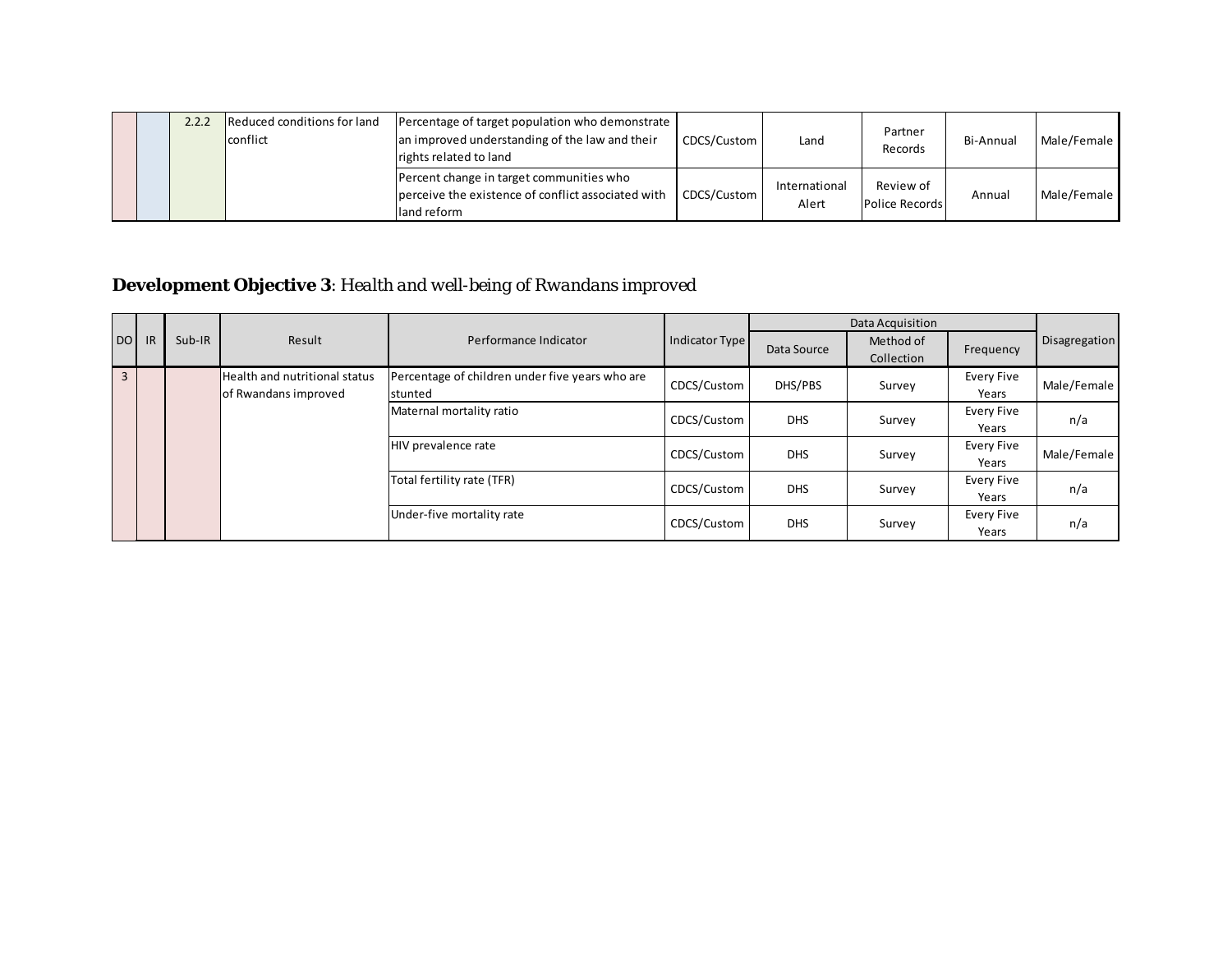|       | <b>PROJECT:</b> Decentralized Health Systems Strengthening (DHHS) |                                                                                                                                                                               |                    |                                                          |                                                                               |                                     |            |
|-------|-------------------------------------------------------------------|-------------------------------------------------------------------------------------------------------------------------------------------------------------------------------|--------------------|----------------------------------------------------------|-------------------------------------------------------------------------------|-------------------------------------|------------|
| 3.1   | Strengthened capacity of<br>health sector to deliver high         | Percent of births taking place in health facilities                                                                                                                           | CDCS/Custom        | <b>HMIS</b>                                              | <b>Facilities' Records</b>                                                    | Annual                              | n/a        |
|       | quality services                                                  | Couple years protection in USG-supported<br>programs                                                                                                                          | CDCS/3.1.7.1-1     | HMIS, DHS                                                | Facilities'<br>Records, Survey                                                | Annual/Every<br><b>Five Years</b>   | n/a        |
|       |                                                                   | Percentage of pregnant women who attend at<br>least 4 ANC visits                                                                                                              | CDCS/Custom        | HMIS, DHS                                                | Facilities'<br>Records, Survey                                                | Annual/Every<br><b>Five Years</b>   | n/a        |
|       |                                                                   | Percentage of HIV-positive pregnant women who<br>received antiretrovirals to reduce mother-to-child<br>transmission during pregnancy and delivery                             | CDCS/<br>PMTCT ARV | <b>HMIS</b>                                              | <b>Facilities' Records</b>                                                    | Annual                              | n/a        |
|       |                                                                   | Ratio of household out-of-pocket expenditure on<br>health to total expenditure on health                                                                                      | CDCS/Custom        | <b>National Health</b><br>Accounts (NHA),<br><b>HMIS</b> | NHA Data,<br><b>Facilities' Records</b>                                       | Annual                              | n/a        |
| 3.1.1 | Central level health systems<br>strengthened                      | Proportion of households with at least one<br>insecticide-treated net (ITN)                                                                                                   | CDCS/Custom        | HMIS, MIS                                                | Facilities'<br>Records, Survey                                                | Annual, Every<br><b>Three Years</b> | n/a        |
|       |                                                                   | Percentage of health facilities at all levels that<br>experienced a stock out of USG supported drugs<br>and commodities during the year                                       | CDCS/Custom        | CMIS/eLMIS                                               | <b>Facilities' Records</b>                                                    | Annual                              | n/a        |
|       |                                                                   | Reduction in administrative costs as a percent of<br>total revenues at the Community-Based Insurance<br>(CBI) Scheme, with a target of less than 20% of<br>total revenues.    | CDCS/Custom        | Implementing<br>Partners                                 | <b>RSSB Reports,</b><br><b>DHMT Site Visit</b><br>Reports, Partner<br>Records | Annual                              | <b>TBD</b> |
|       |                                                                   | Percent of health facilities with greater than 50%<br>score on data use for planning, as per District<br>guidelines.                                                          | CDCS/Custom        | HMIS,<br>Implementing<br>Partners                        | <b>DHMT</b><br>Supervision<br>Reports, Min of<br>Local Govt<br>Reports        | Annual                              | n/a        |
| 3.1.2 | Decentralized health systems<br>improved                          | Percentage of facilities achieving greater than 85%<br>in their PBF quality assessments                                                                                       | CDCS/Custom        | <b>GOR PBF Data</b><br>Base                              | <b>PBF Reports</b>                                                            | Annual                              | n/a        |
|       |                                                                   | Percentage of USAID-supported DHMTs scoring<br>greater than 70% on completeness and accuracy in<br>their annual performance reports, as per standard<br>operating procedures. | CDCS/Custom        | Implementing<br>Partners                                 | <b>DHMT</b><br>Supervision<br>Reports, Partner<br>Records                     | Annual                              | <b>TBD</b> |
|       |                                                                   | Proportion of USAID-supported health facilities<br>achieving over 85% of continuous Quality<br>Improvement Plans (CQI)                                                        | CDCS/Custom        | HMIS,<br>Implementing<br>Partners                        | Supervision<br>Reports, Partner<br>Records                                    | Annual                              | <b>TBD</b> |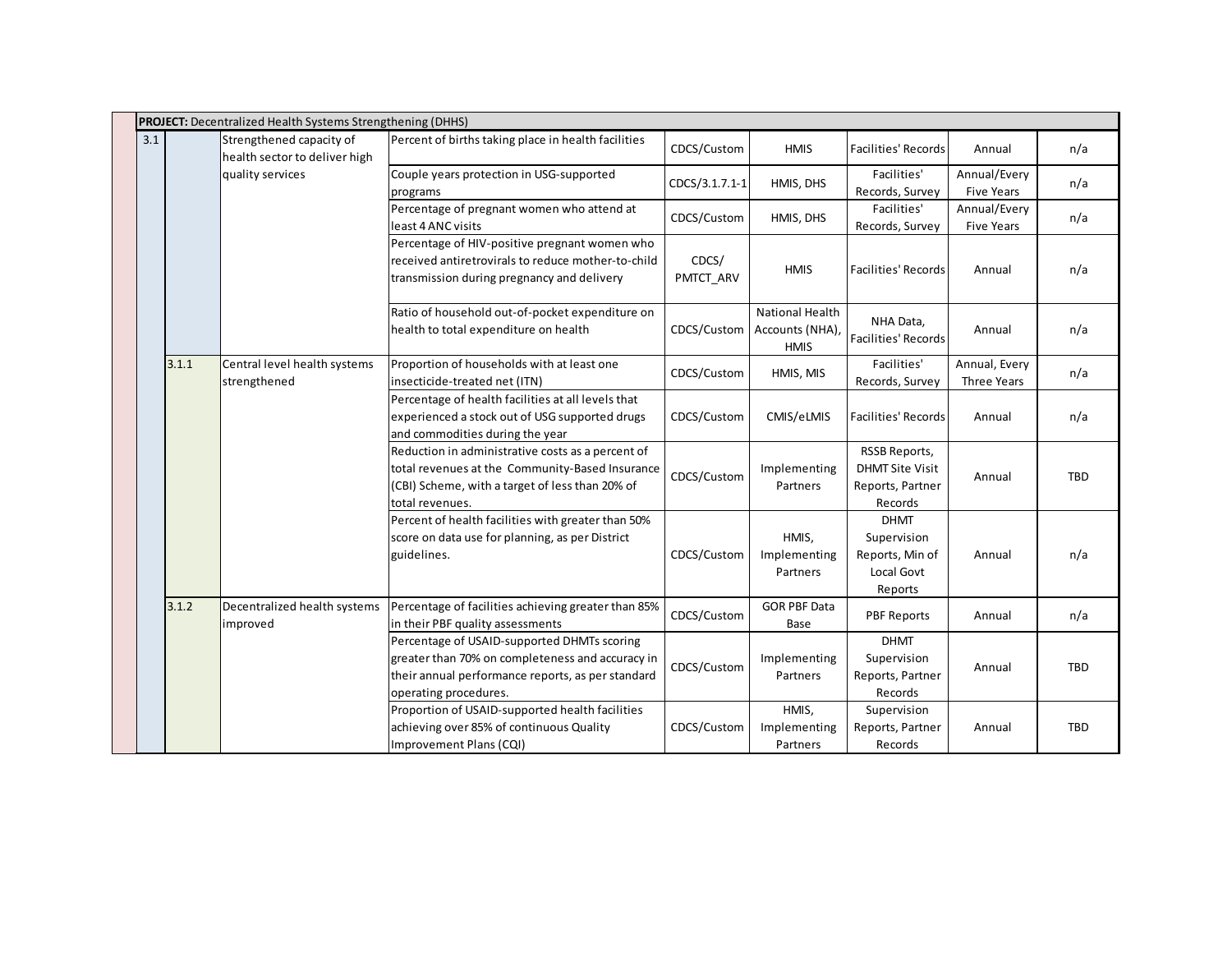|  | PROJECT: Community Health and Improved Nutrition (CHAIN) |       |                                                                                   |                                                                                                                                                                                        |                   |                                          |                                          |                                                   |                           |
|--|----------------------------------------------------------|-------|-----------------------------------------------------------------------------------|----------------------------------------------------------------------------------------------------------------------------------------------------------------------------------------|-------------------|------------------------------------------|------------------------------------------|---------------------------------------------------|---------------------------|
|  | 3.2                                                      |       | health services/products by<br>target populations and                             | Increased utilization of quality Proportion of children under five years old who<br>slept under an insecticide-treated net (ITN) the<br>previous night                                 | CDCS/Custom       | HMIS, DHS                                | Facilities'<br>Records, Survey           | Annual/Every<br><b>Five Years</b>                 | Male/Female               |
|  |                                                          |       | communities                                                                       | Number of individuals served through USAID<br>directly-funded CSOs                                                                                                                     | CDCS/Custom       | <b>USAID</b><br>Implementing<br>Partners | Partner Records                          | Annual                                            | Male/Female               |
|  |                                                          |       |                                                                                   | Percentage of currently married women aged 15-<br>49 with unmet need for family planning                                                                                               | CDCS/Custom       | DHS/Track 20                             | Survey/Track 20<br>FP Estimation<br>Tool | <b>Every Five</b><br>Years/Annual                 | n/a                       |
|  |                                                          |       |                                                                                   | Number of active beneficiaries served by PEPFAR<br>OVC programs for children and families affected by<br><b>HIV/AIDS</b>                                                               | CDCS/<br>OVC_SERV | <b>USAID</b><br>Implementing<br>Partners | <b>Partner Registries</b>                | Annual                                            | Male/Female               |
|  |                                                          |       |                                                                                   | Percentage of women age 15-49 with anemia                                                                                                                                              | CDCS/Custom       | DHS, PBS, HMIS                           | Surveys/Facility<br>Records              | Annual, Bi-<br>Annual, Every<br><b>Five Years</b> | n/a                       |
|  |                                                          | 3.2.1 | Increased awareness of and<br>demand for high-impact<br>health practices          | Number of liters of drinking water disinfected with<br>point-of-use treatment products as a result of USG<br>assistance.                                                               | CDCS/Custom       | Implementing<br>Partners                 | Implementing<br>Partner Records          | Annual                                            | n/a                       |
|  |                                                          |       |                                                                                   | Number of People Living with HIV/AIDS (PLHIV)<br>reached with a minimum package of Prevention<br>with PLHIV (PwP) interventions                                                        | CDCS/Custom       | <b>USAID</b><br>Implementing<br>Partners | <b>Partner Registries</b>                | Annual                                            | Male/Female               |
|  |                                                          |       |                                                                                   | Number of key populations reached with<br>individual and/or small group level HIV preventive<br>interventions that are based on evidence and/or<br>meet the minimum standards required | CDCS/KP_PREV      | <b>USAID</b><br>Implementing<br>Partners | Partner Records                          | Annual                                            | Key<br>population<br>type |
|  |                                                          | 3.2.2 | Improved protection of<br>vulnerable populations<br>against adverse circumstances | Percentage of vulnerable individuals receiving USG<br>assistance graduating out of USG community-level<br>support                                                                      | CDCS/Custom       | <b>USAID</b><br>Implementing<br>Partners | Partner Records                          | Annual                                            | Male/Female               |
|  |                                                          |       |                                                                                   | Number of active beneficiaries receiving support<br>from PEPFAR OVC programs to access HIV services                                                                                    | CDCS/<br>OVC_ACC  | <b>USAID</b><br>Implementing<br>Partners | <b>Partner Registries</b>                | Annual                                            | Male/Female               |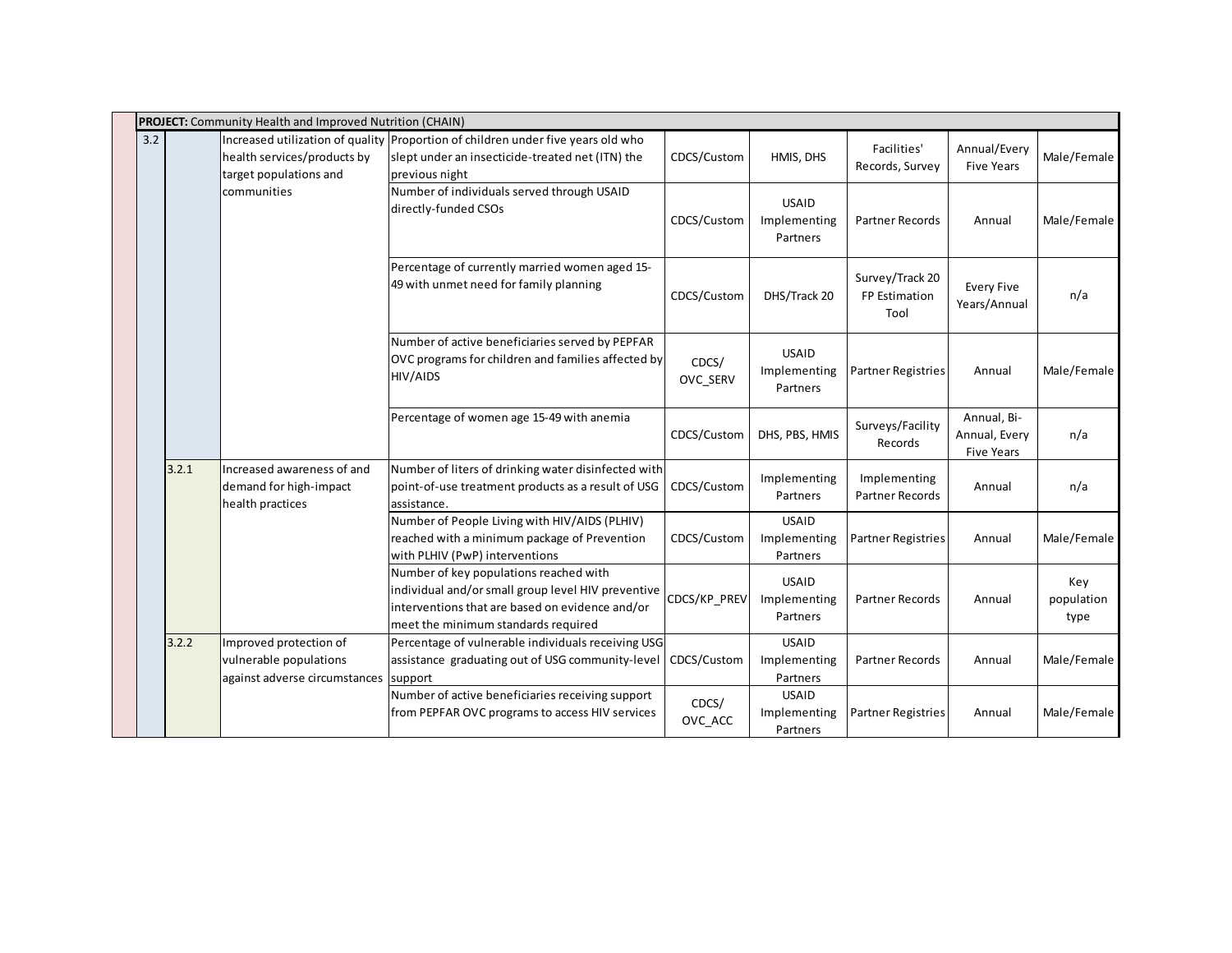|  | 3.2.3 | and adoption of appropriate<br>nutrition practices                         | Increased nutrition knowledge Prevelance of anemia among children 6-59 months                                                   | CDCS/Custom    | DHS, PBS, HMIS                    | Survey, Facilities'<br>Records | Every Five<br>Years, Bi-<br>Annual, Annual | Male/Female          |
|--|-------|----------------------------------------------------------------------------|---------------------------------------------------------------------------------------------------------------------------------|----------------|-----------------------------------|--------------------------------|--------------------------------------------|----------------------|
|  |       |                                                                            | Percentage of children 6-23 mo receiving a<br>minimum acceptable diet (MAD)                                                     | CDCS/3.1.9.1-1 | DHS, MICS                         | Survey, Facilities'<br>Records | Every Five<br>Years, Bi-<br>Annual, Annual | Male/Female          |
|  |       |                                                                            | Women's dietary diversity score: Mean number of<br>food groups consumed by women of reproductive<br>age (WRA)                   | CDCS/3.1.9.1-2 | <b>PBS</b>                        | Survey                         | Bi-Annual                                  | n/a                  |
|  |       |                                                                            | Percentage of children under 5 with diarrhea who<br>received ORT treatment                                                      | CDCS/Custom    | HMIS, DHS                         | Facilities'<br>Records, Survey | Annual, Every<br>Five years                | Male/Female          |
|  | 2.1.1 | Improved performance and<br>engagement by CSOs and GOR<br><b>lentities</b> | Score in percent of combined key areas of<br>organization capacity among USG direct and<br>indirect local implementing partners | CDCS/Custom    | <b>HICD</b>                       | Partner Records                | Annual                                     | GOR/CSO <sub>S</sub> |
|  |       |                                                                            | Number of CSOs receiving USG assistance engaged<br>in advocacy interventions                                                    | CDCS/2.4.1-9   | HICD/Land/Inter<br>national Alert | <b>Partner Records</b>         | Quarterly                                  | n/a                  |
|  |       |                                                                            | Number of performance solution package<br>recommendations implemented by partner<br>linstitutions                               | CDCS/Custom    | <b>HICD</b>                       | <b>Partner Records</b>         | Quarterly                                  | GOR/CSO <sub>S</sub> |

**Development Objective 4:** *Increased opportunities for Rwandan children and youth to succeed in schooling and the modern workplace* 

| <b>DOI</b><br><b>IR</b> |  | Sub-IR | Result                                                                                                           | Performance Indicator                                                                                                                                                            | Indicator Type                       |                                          | Data Acquisition        | Disagregation |             |
|-------------------------|--|--------|------------------------------------------------------------------------------------------------------------------|----------------------------------------------------------------------------------------------------------------------------------------------------------------------------------|--------------------------------------|------------------------------------------|-------------------------|---------------|-------------|
|                         |  |        |                                                                                                                  |                                                                                                                                                                                  |                                      | Data Source                              | Method of<br>Collection | Frequency     |             |
|                         |  |        | Increased opportunities for<br>Rwandan children and youth<br>to succeed in schooling and<br>the modern workplace | Proportion of students who, by the end of grade<br>five, are able to read and demonstrate<br>understanding as defined by a country curriculum,<br>standards, or national experts | CDCS/Custom<br>based on 3.2.1-<br>28 | <b>USAID</b><br>Implementing<br>Partners | Partner<br>Records      | Annually      | Male/Female |
|                         |  |        |                                                                                                                  | Employment Rate (percentage) of youth graduates<br>of USG-supported workforce development<br>programs                                                                            | CDCS/Custom                          | <b>USAID</b><br>Implementing<br>Partners | Partner<br>Records      | Annually      | Male/Female |